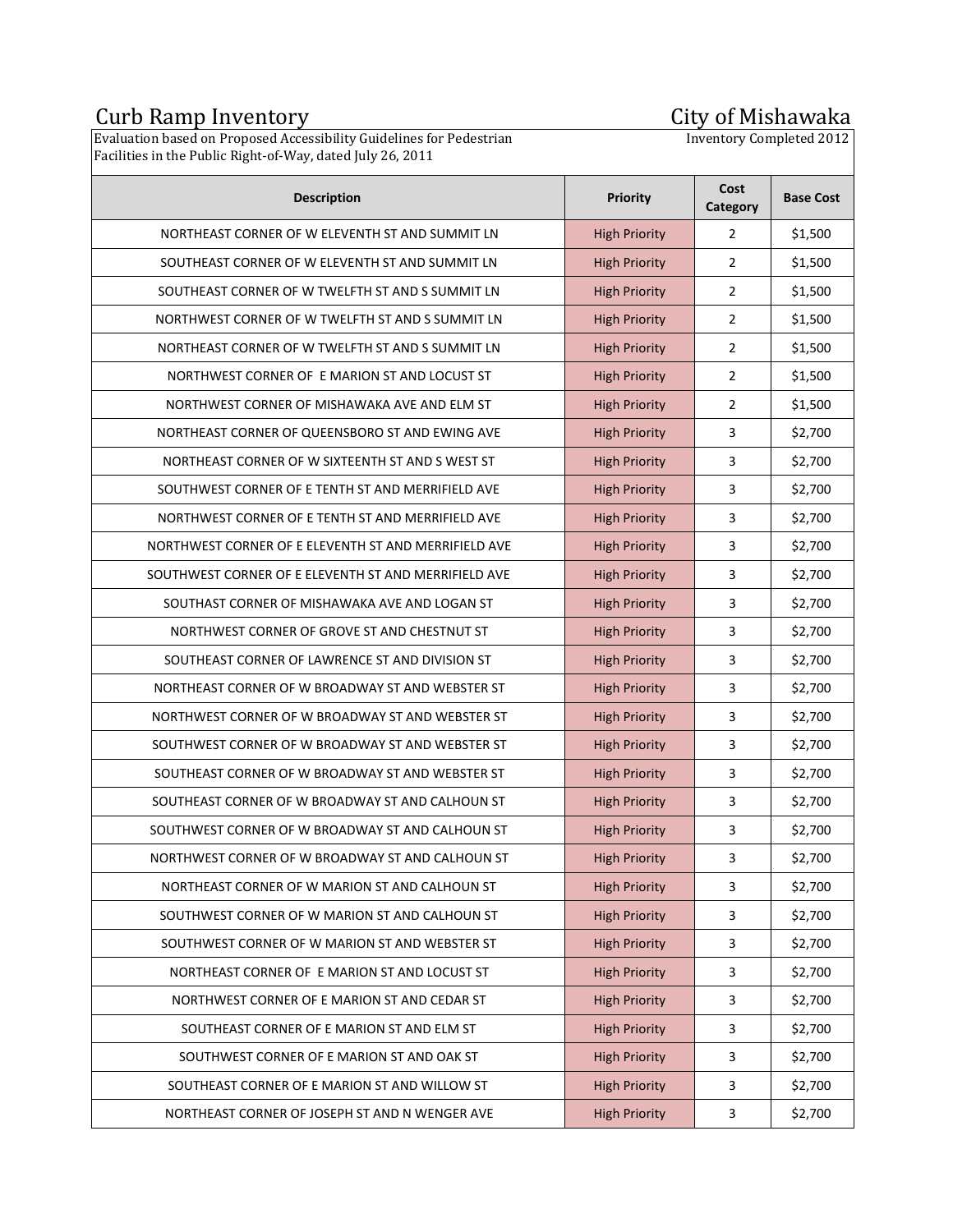| <b>Description</b>                                   | <b>Priority</b>      | Cost<br>Category        | <b>Base Cost</b> |
|------------------------------------------------------|----------------------|-------------------------|------------------|
| SOUTHWEST CORNER OF JOSEPH ST AND N WENGER AVE       | <b>High Priority</b> | 3                       | \$2,700          |
| SOUTHEAST CORNER OF SLICKS CT AND TOWLE AVE          | <b>High Priority</b> | 3                       | \$2,700          |
| NORTHEAST CORNER OF SLICKS CT AND TOWLE AVE          | <b>High Priority</b> | 3                       | \$2,700          |
| NORTHWEST CORNER OF SARAH ST AND W RUSS AVE          | <b>High Priority</b> | 3                       | \$2,700          |
| NORTHWEST CORNER OF N MERRIFIELD AVE AND N CEDAR ST  | <b>High Priority</b> | 3                       | \$2,700          |
| NORTHEAST CORNER OF N MERRIFIELD AVE AND ALEX WAY    | <b>High Priority</b> | 3                       | \$2,700          |
| SOUTHEAST CORNER OF N MERRIFIELD AVE AND ALEX WAY    | <b>High Priority</b> | 3                       | \$2,700          |
| SOUTHEAST CORNER OF E BORLEY AVE AND LYNN ST         | <b>High Priority</b> | 3                       | \$2,700          |
| SOUTHWEST CORNER OF IMUS DR AND SCHUMACHER DR        | <b>High Priority</b> | 3                       | \$2,700          |
| NORTHWEST CORNER OF GRAPE RD AND BERRY AVE           | <b>High Priority</b> | 3                       | \$2,700          |
| SOUTHWEST CORNER OF GRAPE RD AND BERRY AVE           | <b>High Priority</b> | 3                       | \$2,700          |
| SOUTHEAST CORNER OF TRIPPEL DR AND RODICH DR         | <b>High Priority</b> | 3                       | \$2,700          |
| SOUTHEAST CORNER OF TRIPPEL DR AND RODICH DR         | <b>High Priority</b> | 3                       | \$2,700          |
| NORTHWEST CORNER OF GRAPE RD AND CATALPA DR          | <b>High Priority</b> | 3                       | \$2,700          |
| SOUTHEAST CORNER OF GRAPE RD AND CATALPA DR          | <b>High Priority</b> | 3                       | \$2,700          |
| SOUTHEAST CORNER OF SEVENTEENTH ST AND LOVECHIO DR   | <b>High Priority</b> | 3                       | \$2,700          |
| NORTHEAST CORNER OF SEVENTEENTH ST AND LOVECHIO DR   | <b>High Priority</b> | 3                       | \$2,700          |
| SOUTHWEST CORNER OF E FOURTH ST AND MELVILLE ST      | <b>High Priority</b> | 3                       | \$2,700          |
| SOUTHWEST CORNER OF E FOURTH ST AND DELORENZI AVE    | <b>High Priority</b> | 3                       | \$2,700          |
| SOUTHEAST CORNER OF E FOURTH ST AND DELORENZI AVE    | <b>High Priority</b> | 3                       | \$2,700          |
| NORTHEAST CORNER OF E THRID ST AND S BROOK AVE       | <b>High Priority</b> | 3                       | \$2,700          |
| NORTHWEST CORNER OF E THIRD ST AND S DELORENZI AVE   | <b>High Priority</b> | 3                       | \$2,700          |
| NORTHEAST CORNER OF CEDARWOOD LN AND BEACON DR       | <b>High Priority</b> | 3                       | \$2,700          |
| SOUTHEAST CORNER OF VISTULA RD AND BARROWS CT        | <b>High Priority</b> | 3                       | \$2,700          |
| SOUTHWEST CORNER OF VISTULA RD AND N CHARLES ST      | <b>High Priority</b> | $\overline{\mathbf{3}}$ | \$2,700          |
| NORTHWEST CORNER OF VISTULA RD AND HARDING AVE       | <b>High Priority</b> | 3                       | \$2,700          |
| NORTHEAST CORNER OF VISTULA RD AND TERRY LN          | <b>High Priority</b> | $\overline{3}$          | \$2,700          |
| SOUTHEAST CORNER OF POWER DR AND SMALLY AVE          | <b>High Priority</b> | $\overline{\mathbf{3}}$ | \$2,700          |
| NORTHEAST CORNER OF POWER DR AND SMALLY AVE          | <b>High Priority</b> | $\overline{\mathbf{3}}$ | \$2,700          |
| SOUTHWEST CORNER OF HOMEWOOD AVE AND N ROOSEVELT AVE | <b>High Priority</b> | 3                       | \$2,700          |
| NORTHWEST CORNER OF HOMEWOOD AVE AND N DELORENZI AVE | <b>High Priority</b> | 3                       | \$2,700          |
| SOUTHWEST CORNER OF HOMEWOOD AVE AND N DELORENZI AVE | <b>High Priority</b> | 3                       | \$2,700          |
| SOUTHEAST CORNER OF HOMEWOOD AVE AND N DELORENZI AVE | <b>High Priority</b> | 3                       | \$2,700          |
| NORTHWEST CORNER OF HOMEWOOD AVE AND SHOME ST        | <b>High Priority</b> | 3                       | \$2,700          |
| NORTHEAST CORNER OF HOMEWOOD AVE AND GEORGE ST       | <b>High Priority</b> | 3                       | \$2,700          |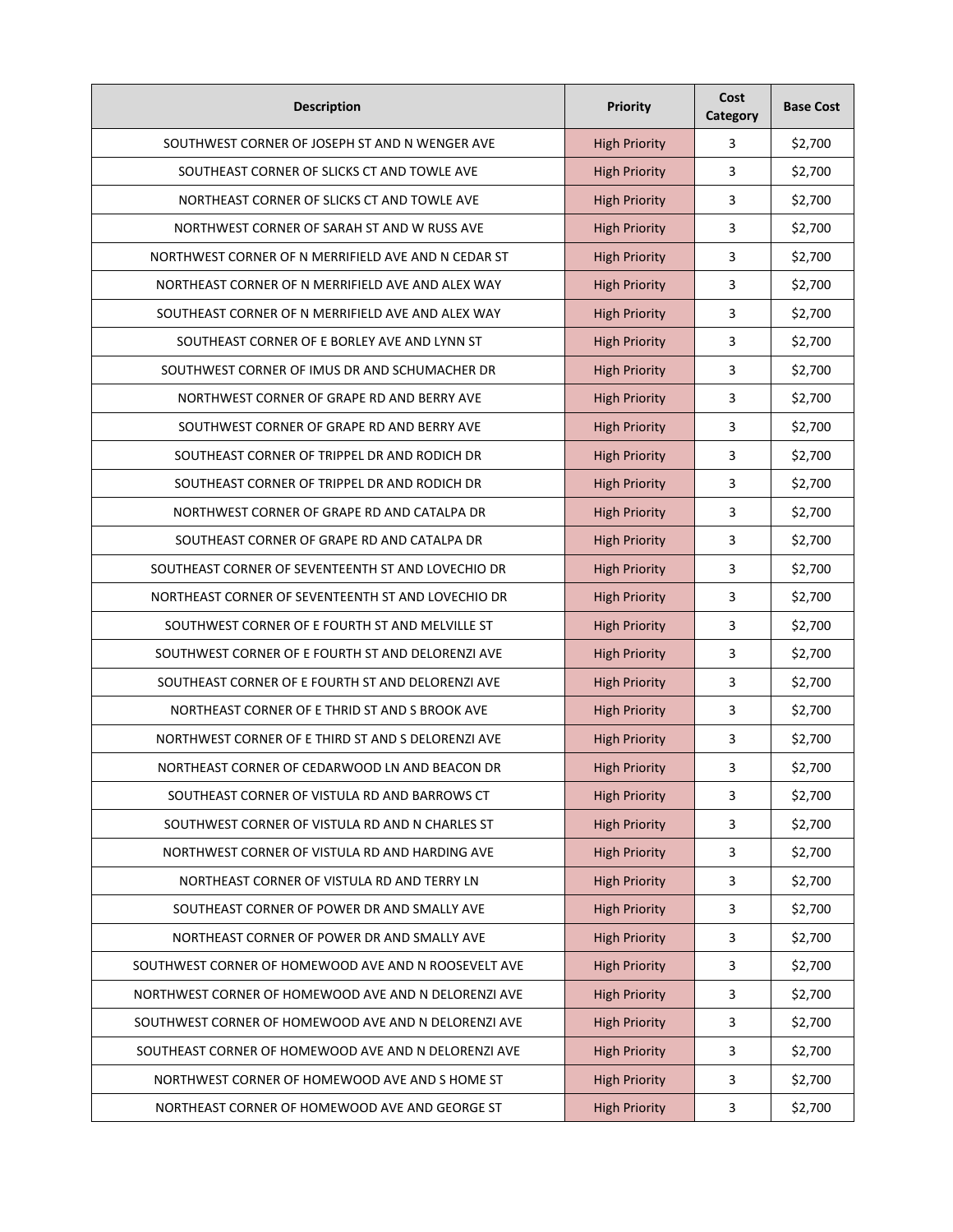| <b>Description</b>                                   | Priority             | Cost<br>Category | <b>Base Cost</b> |
|------------------------------------------------------|----------------------|------------------|------------------|
| SOUTHEAST CORNER OF HOMEWOOD AVE AND GEORGE ST       | <b>High Priority</b> | 3                | \$2,700          |
| SOUTHWEST CORNER OF HOMEWOOD AVE AND GEORGE ST       | <b>High Priority</b> | 3                | \$2,700          |
| NORTHWEST CORNER OF HOMEWOOD AVE AND GEORGE ST       | <b>High Priority</b> | 3                | \$2,700          |
| NORTHWEST CORNER OF LINDEN AVE AND NILES AVE         | <b>High Priority</b> | 3                | \$2,700          |
| NORTHEAST CORNER OF NILES AVE AND JOSEPH ST          | <b>High Priority</b> | 3                | \$2,700          |
| NORTHEAST CORNER OF W SIXTEENTH ST AND S SPRING ST   | <b>High Priority</b> | 3                | \$5,400          |
| SOUTHEAST CORNER OF BATTELL ST AND WILLOW ST         | <b>High Priority</b> | 3                | \$5,400          |
| SOUTHWEST CORNER OF GRAPE RD AND CATALPA DR          | <b>High Priority</b> | 3                | \$5,400          |
| SOUTHWEST CORNER OF JEFFERSON BLVD AND SARAH ST      | <b>High Priority</b> | 3                | \$5,400          |
| SOUTHEAST CORNER OF PENN AVE AND E TWELFTH           | <b>High Priority</b> | 3                | \$5,400          |
| SOUTHEAST CORNER OF HOMEWOOD AVE AND N MIAMI CLUB DR | <b>High Priority</b> | 3                | \$5,400          |
| NORTHEAST CORNER OF HOMEWOOD AVE AND N MIAMI CLUB DR | <b>High Priority</b> | 3                | \$5,400          |
| NORTHWEST CORNER OF HOMEWOOD AVE AND N MIAMI CLUB DR | <b>High Priority</b> | 3                | \$5,400          |
| SOUTHEAST CORNER OF LINDEN AVE AND N BYRKIT AVE      | <b>High Priority</b> | 3                | \$5,400          |
| NORTHWEST CORNER OF LINDEN AVE AND N BYRKIT AVE      | <b>High Priority</b> | 3                | \$5,400          |
| NORTHEAST CORNER OF LINDEN AVE AND MIAMI CLUB DR     | <b>High Priority</b> | 3                | \$5,400          |
| NORTHWEST CORNER OF LINDEN AVE AND MIAMI CLUB DR     | <b>High Priority</b> | 3                | \$5,400          |
| SOUTHWEST CORNER OF LINDEN AVE AND N VICTORIA ST     | <b>High Priority</b> | 3                | \$5,400          |
| NORTHWEST CORNER OF LINDEN AVE AND N VICTORIA ST     | <b>High Priority</b> | 3                | \$5,400          |
| SOUTHEAST CORNER OF CLUB BLVD AND MIAMI CLUB DR      | <b>High Priority</b> | 3                | \$5,400          |
| SOUTHWEST CORNER OF CLUB BLVD AND MIAMI CLUB DR      | <b>High Priority</b> | 3                | \$5,400          |
| SOUTHWEST CORNER OF PROSPECT DR AND MASON ST         | <b>High Priority</b> | 3                | \$5,400          |
| NORTHEAST CORNER OF INDIANA AVE AND E GROVE ST       | <b>High Priority</b> | 3                | \$5,400          |
| NORTHEAST CORNER OF GROVE ST AND N WENGER AVE        | <b>High Priority</b> | 3                | \$5,400          |
| SOUTHWEST CORNER OF GROVE ST AND N WENGER AVE        | <b>High Priority</b> | 3                | \$5,400          |
| SOUTHEAST CORNER OF E GROVE ST AND STUDEBAKER ST     | <b>High Priority</b> | 3                | \$5,400          |
| NORTHEAST CORNER OF E GROVE ST AND STUDEBAKER ST     | <b>High Priority</b> | 3                | \$5,400          |
| NORTHWEST CORNER OF E GROVE ST AND STUDEBAKER ST     | <b>High Priority</b> | 3                | \$5,400          |
| NORTHWEST CORNER OF INDIANA AVE AND JOSEPH ST        | <b>High Priority</b> | 3                | \$5,400          |
| SOUTHWEST CORNER OF INDIANA AVE AND JOSEPH ST        | <b>High Priority</b> | 3                | \$5,400          |
| SOUTHEAST CORNER OF W EIGHTH ST AND SMITH ST         | <b>High Priority</b> | 4                | \$4,000          |
| NORTHWEST CORNER OF E TWELFTH ST AND DODGE AVE       | <b>High Priority</b> | 4                | \$4,000          |
| SOUTHEAST CORNER OF MISHAWAKA AVE AND LIBERTY ST     | <b>High Priority</b> | 4                | \$4,000          |
| SOUTHWEST CORNER OF MISHAWAKA AVE AND LIBERTY ST     | <b>High Priority</b> | 4                | \$4,000          |
| SOUTHWEST CORNER OF MISHAWAKA AVE AND CHARLOTTE ST   | <b>High Priority</b> | 4                | \$4,000          |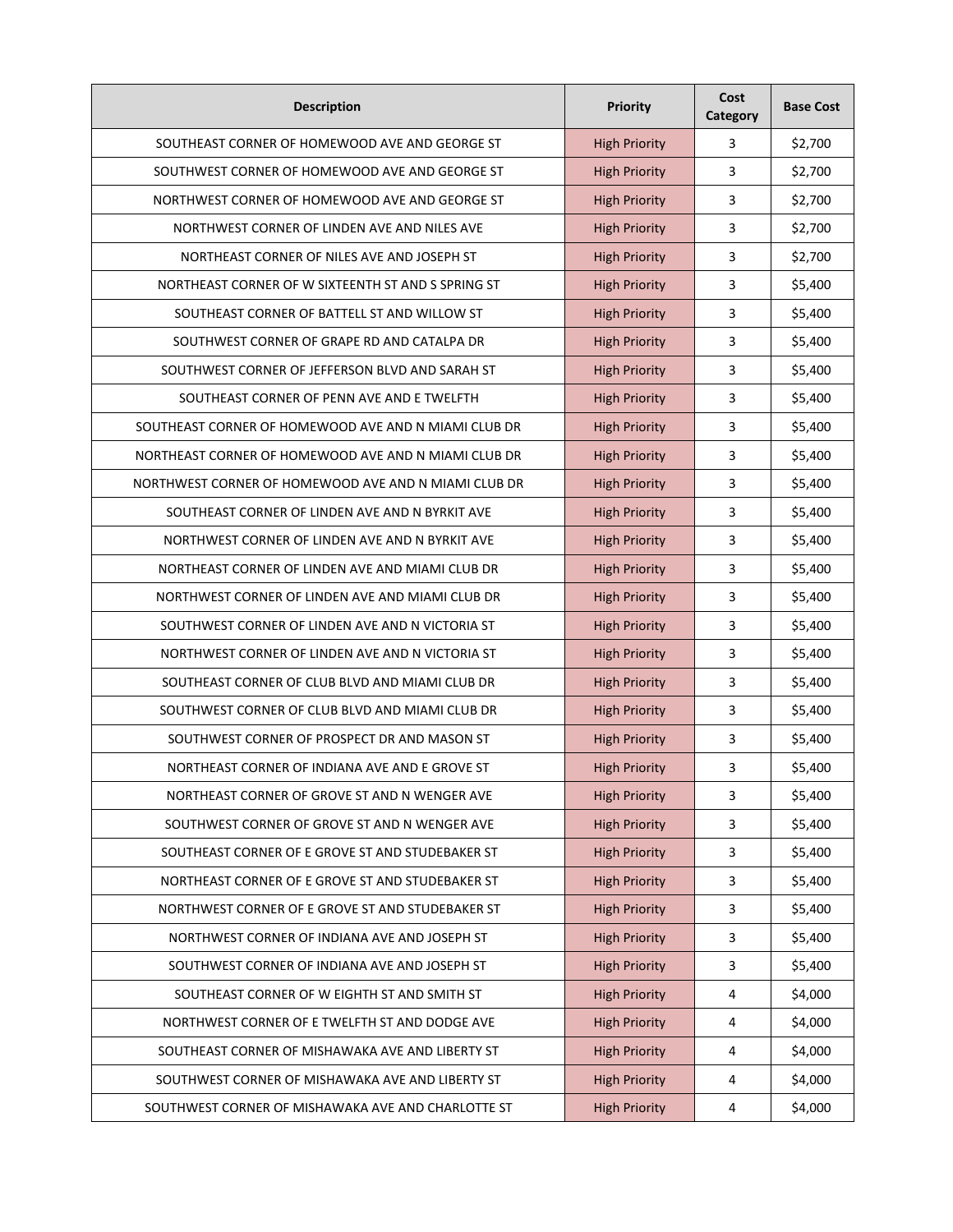| <b>Description</b>                                       | <b>Priority</b>      | Cost<br>Category | <b>Base Cost</b> |
|----------------------------------------------------------|----------------------|------------------|------------------|
| SOUTHEAST CORNER OF MISHAWAKA AVE AND CHARLOTTE ST       | <b>High Priority</b> | 4                | \$4,000          |
| NORTHEAST CORNER OF MISHAWAKA AVE AND LOGAN ST           | <b>High Priority</b> | 4                | \$4,000          |
| NORTHEAST CORNER OF W GROVE ST AND LOGAN ST              | <b>High Priority</b> | 4                | \$4,000          |
| SOUTHWEST CORNER OF E MARION ST AND CEDAR ST             | <b>High Priority</b> | 4                | \$4,000          |
| SOUTHEAST CORNER OF SARAH ST AND W RUSS AVE              | <b>High Priority</b> | 4                | \$4,000          |
| SOUTHWEST CORNER OF SARAH ST AND W RUSS AVE              | <b>High Priority</b> | 4                | \$4,000          |
| NORTHEAST CORNER OF CHESTNUT ST AND E COLFAX AVE         | <b>High Priority</b> | 4                | \$4,000          |
| NORTHWEST CORNER OF CHESTNUT ST AND E LASALLE AVE        | <b>High Priority</b> | 4                | \$4,000          |
| SOUTHWEST CORNER OF S MERRIFIELD AVE AND PRISM VALLEY DR | <b>High Priority</b> | 4                | \$4,000          |
| NORTHWEST CORNER OF S MERRIFIELD AVE AND PRISM VALLEY DR | <b>High Priority</b> | 4                | \$4,000          |
| NORTHEAST CORNER OF E FOURTH ST AND S PINE ST            | <b>High Priority</b> | 4                | \$4,000          |
| NORTHWEST CORNER OF E FOURTH ST AND CAMPBELL ST          | <b>High Priority</b> | 4                | \$4,000          |
| NORTHEAST CORNER OF E FOURTH ST AND CAMPBELL ST          | <b>High Priority</b> | 4                | \$4,000          |
| NORTHWEST CORNER OF E FOURTH ST AND S HOME ST            | <b>High Priority</b> | 4                | \$4,000          |
| NORTHEAST CORNER OF E THRID ST AND HODSON AVE            | <b>High Priority</b> | 4                | \$4,000          |
| SOUTHWEST CORNER OF CEDARWOOD LN AND BEACON DR           | <b>High Priority</b> | 4                | \$4,000          |
| NORTHEAST CORNER OF FULMER RD AND WILD CHERRY RIDGE WEST | <b>High Priority</b> | 4                | \$4,000          |
| SOUTHWEST CORNER OF FULMER RD AND WILD CHERRY RIDGE WEST | <b>High Priority</b> | 4                | \$4,000          |
| SOUTHEAST CORNER OF VISTULA RD AND N ELDER ST            | <b>High Priority</b> | 4                | \$4,000          |
| SOUTHEAST CORNER OF VISTULA RD AND N CHARLES ST          | <b>High Priority</b> | 4                | \$4,000          |
| SOUTHEAST CORNER OF VISTULA RD AND BALLARD AVE           | <b>High Priority</b> | 4                | \$4,000          |
| NORTHWEST CORNER OF VISTULA RD AND N OAKLEY AVE          | <b>High Priority</b> | 4                | \$4,000          |
| SOUTHWEST CORNER OF VOLLEYBALL CT AND COTTAGE AVE        | <b>High Priority</b> | 4                | \$4,000          |
| SOUTHEAST CORNER OF VOLLEYBALL CT AND COTTAGE AVE        | <b>High Priority</b> | 4                | \$4,000          |
| NORTHEAST CORNER OF HOMEWOOD AVE AND S HOME ST           | <b>High Priority</b> | 4                | \$4,000          |
| SOUTHEAST CORNER OF HOMEWOOD AVE AND SHOME ST            | <b>High Priority</b> | 4                | \$4,000          |
| SOUTHWEST CORNER OF HOMEWOOD AVE AND SHOME ST            | <b>High Priority</b> | 4                | \$4,000          |
| NORTHWEST CORNER OF E MISHAWAKA AVE AND INDIANA AVE      | <b>High Priority</b> | 4                | \$4,000          |
| NORTHWEST CORNER OF W SIXTH ST AND SMITH ST              | <b>High Priority</b> | 4                | \$8,000          |
| NORTHEAST CORNER OF W SIXTH ST AND SMITH ST              | <b>High Priority</b> | 4                | \$8,000          |
| SOUTHWEST CORNER OF W SIXTH ST AND SMITH ST              | <b>High Priority</b> | 4                | \$8,000          |
| NORTHEAST CORNER OF W SIXTH ST AND TAYLOR ST             | <b>High Priority</b> | 4                | \$8,000          |
| SOUTHWEST CORNER OF W ELEVENTH ST AND TAYLOR ST          | <b>High Priority</b> | 4                | \$8,000          |
| NORTHWEST CORNER OF W ELEVENTH ST AND S MILL ST          | <b>High Priority</b> | 4                | \$8,000          |
| NORTHEAST CORNER OF W ELEVENTH ST AND S MILL ST          | <b>High Priority</b> | 4                | \$8,000          |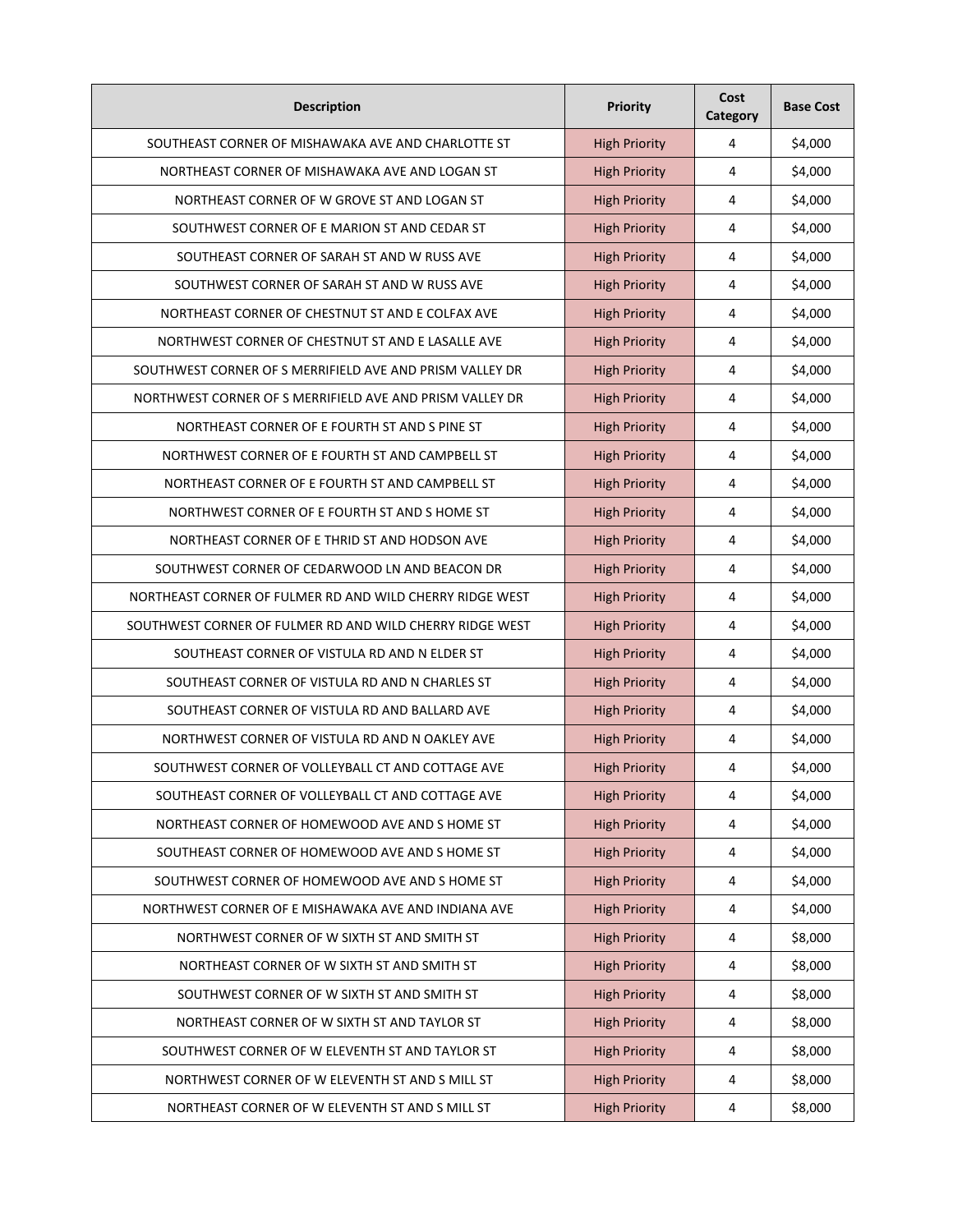| <b>Description</b>                                  | <b>Priority</b>      | Cost<br>Category | <b>Base Cost</b> |
|-----------------------------------------------------|----------------------|------------------|------------------|
| SOUTHEAST CORNER OF W ELEVENTH ST AND S MILL ST     | <b>High Priority</b> | 4                | \$8,000          |
| SOUTHWEST CORNER OF W ELEVENTH ST AND S MILL ST     | <b>High Priority</b> | 4                | \$8,000          |
| SOUTHWEST CORNER OF W ELEVENTH ST AND S MAIN ST     | <b>High Priority</b> | 4                | \$8,000          |
| SOUTHEAST CORNER OF W ELEVNTH ST AND TAYLOR ST      | <b>High Priority</b> | 4                | \$8,000          |
| SOUTHWEST CORNER OF W ELEVNTH ST AND TAYLOR ST      | <b>High Priority</b> | 4                | \$8,000          |
| SOUTHEAST CORNER OF E ELEVENTH ST AND DODGE AVE     | <b>High Priority</b> | 4                | \$8,000          |
| NORTHWEST CORNER OF E ELEVENTH ST AND DODGE AVE     | <b>High Priority</b> | 4                | \$8,000          |
| NORTHEAST CORNER OF E ELEVENTH ST AND DODGE AVE     | <b>High Priority</b> | 4                | \$8,000          |
| NORTHWEST CORNER OF E ELEVENTH ST AND IOWA ST       | <b>High Priority</b> | 4                | \$8,000          |
| NORTHEAST CORNER OF E ELEVENTH ST AND IOWA ST       | <b>High Priority</b> | 4                | \$8,000          |
| SOUTHEAST CORNER OF E ELEVENTH ST AND IOWA ST       | <b>High Priority</b> | 4                | \$8,000          |
| SOUTHWEST CORNER OF E ELEVENTH ST AND IOWA ST       | <b>High Priority</b> | 4                | \$8,000          |
| NORTHWEST CORNER OF E ELEVENTH ST AND MICHIGAN AVE  | <b>High Priority</b> | 4                | \$8,000          |
| NORTHEAST CORNER OF E ELEVENTH ST AND MICHIGAN AVE  | <b>High Priority</b> | 4                | \$8,000          |
| SOUTHWEST CORNER OF E TENTH ST AND IOWA ST          | <b>High Priority</b> | 4                | \$8,000          |
| SOUTHEAST CORNER OF E TENTH ST AND IOWA ST          | <b>High Priority</b> | 4                | \$8,000          |
| SOUTHEAST CORNER OF E TENTH ST AND MICHIGAN AVE     | <b>High Priority</b> | 4                | \$8,000          |
| NORTHWEST CORNER OF E TENTH ST AND LAUREL ST        | <b>High Priority</b> | 4                | \$8,000          |
| SOUTHWEST CORNER OF E TENTH ST AND SOUTH ST         | <b>High Priority</b> | 4                | \$8,000          |
| SOUTHEAST CORNER OF E TENTH ST AND SOUTH ST         | <b>High Priority</b> | 4                | \$8,000          |
| SOUTHEAST CORNER OF E TENTH ST AND MERRIFIELD PL    | <b>High Priority</b> | 4                | \$8,000          |
| SOUTHWEST CORNER OF E TENTH ST AND MERRIFIELD PL    | <b>High Priority</b> | 4                | \$8,000          |
| NORTHEAST CORNER OF E FIFTH ST AND LAUREL ST        | <b>High Priority</b> | 4                | \$8,000          |
| NORTHEAST CORNER OF E ELEVENTH ST AND PENN AVE      | <b>High Priority</b> | 4                | \$8,000          |
| SOUTHEAST CORNER OF E ELEVENTH ST AND PENN AVE      | <b>High Priority</b> | $\overline{4}$   | \$8,000          |
| NORTHWEST CORNER OF E ELEVENTH ST AND MERRIFIELD PL | <b>High Priority</b> | $\sqrt{4}$       | \$8,000          |
| NORTHEAST CORNER OF E ELEVENTH ST AND MERRIFIELD PL | <b>High Priority</b> | $\overline{4}$   | \$8,000          |
| SOUTHEAST CORNER OF W GROVE ST AND LOGAN ST         | <b>High Priority</b> | $\sqrt{4}$       | \$8,000          |
| NORTHWEST CORNER OF W GROVE ST AND CLAY ST          | <b>High Priority</b> | $\sqrt{4}$       | \$8,000          |
| SOUTHEAST CORNER OF W GROVE ST AND CLAY ST          | <b>High Priority</b> | $\overline{4}$   | \$8,000          |
| SOUTHWEST CORNER OF W GROVE ST AND CLAY ST          | <b>High Priority</b> | $\sqrt{4}$       | \$8,000          |
| SOUTHWEST CORNER OF W GROVE ST AND BENTON ST        | <b>High Priority</b> | $\overline{4}$   | \$8,000          |
| NORTHWEST CORNER OF W GROVE ST AND BENTON ST        | <b>High Priority</b> | $\overline{4}$   | \$8,000          |
| NORTHEAST CORNER OF W GROVE ST AND BENTON ST        | <b>High Priority</b> | $\sqrt{4}$       | \$8,000          |
| SOUTHEAST CORNER OF W GROVE ST AND BENTON ST        | <b>High Priority</b> | 4                | \$8,000          |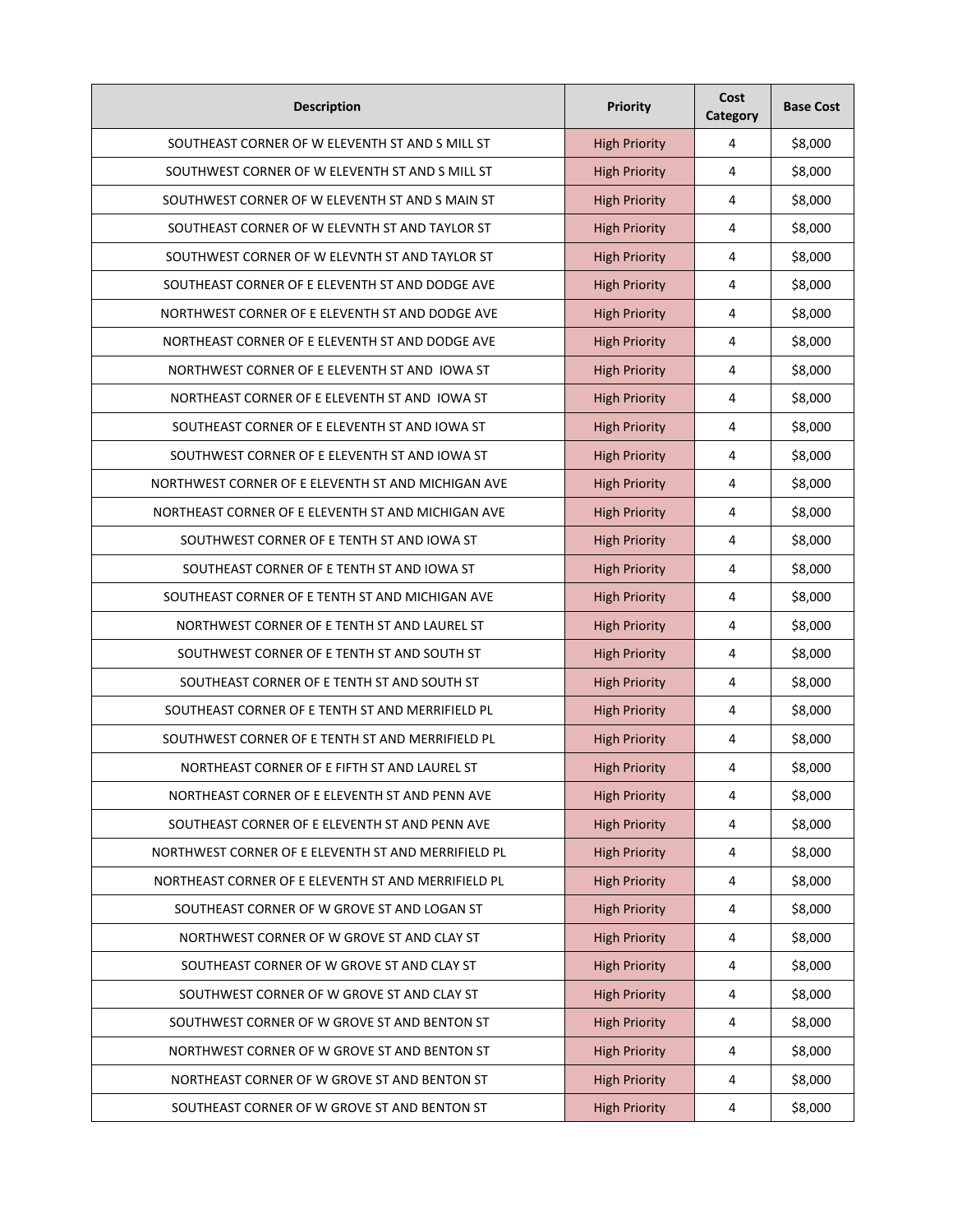| <b>Description</b>                               | <b>Priority</b>      | Cost<br>Category | <b>Base Cost</b> |
|--------------------------------------------------|----------------------|------------------|------------------|
| NORTHEAST CORNER OF W GROVE ST AND CHARLOTTE ST  | <b>High Priority</b> | 4                | \$8,000          |
| SOUTHWEST CORNER OF W GROVE ST AND ELIZABETH ST  | <b>High Priority</b> | 4                | \$8,000          |
| SOUTHEAST CORNER OF GROVE ST AND LOCUST ST       | <b>High Priority</b> | 4                | \$8,000          |
| NORTHEAST CORNER OF GROVE ST AND LOCUST ST       | <b>High Priority</b> | 4                | \$8,000          |
| SOUTHEAST CORNER OF GROVE ST AND CHESTNUT ST     | <b>High Priority</b> | 4                | \$8,000          |
| SOUTHEAST CORNER OF E GROVE ST AND ELM ST        | <b>High Priority</b> | 4                | \$8,000          |
| SOUTHWEST CORNER OF E GROVE ST AND ELM ST        | <b>High Priority</b> | 4                | \$8,000          |
| NORTHEAST CORNER OF E GROVE ST AND ELM ST        | <b>High Priority</b> | 4                | \$8,000          |
| NORTHEAST CORNER OF E GROVE ST AND OAK ST        | <b>High Priority</b> | 4                | \$8,000          |
| SOUTHWEST CORNER OF E GROVE ST AND OAK ST        | <b>High Priority</b> | 4                | \$8,000          |
| SOUTHEAST CORNER OF E GROVE ST AND OAK ST        | <b>High Priority</b> | 4                | \$8,000          |
| NORTHWEST CORNER OF LAWRENCE ST AND ELM ST       | <b>High Priority</b> | 4                | \$8,000          |
| NORTHEAST CORNER OF LAWRENCE ST AND ELM ST       | <b>High Priority</b> | 4                | \$8,000          |
| SOUTHEAST CORNER OF LAWRENCE ST AND ELM ST       | <b>High Priority</b> | 4                | \$8,000          |
| SOUTHEAST CORNER OF LAWRENCE ST AND CHESTNUT ST  | <b>High Priority</b> | 4                | \$8,000          |
| NORTHWEST CORNER OF LAWRENCE ST AND CHESTNUT ST  | <b>High Priority</b> | 4                | \$8,000          |
| NORTHEAST CORNER OF LAWRENCE ST AND LOCUST ST    | <b>High Priority</b> | 4                | \$8,000          |
| SOUTHWEST CORNER OF LAWRENCE ST AND DIVISION ST  | <b>High Priority</b> | 4                | \$8,000          |
| NORTHEAST CORNER OF LAWRENCE ST AND ELIZABETH ST | <b>High Priority</b> | 4                | \$8,000          |
| NORTHWEST CORNER OF LAWRENCE ST AND ELIZABETH ST | <b>High Priority</b> | 4                | \$8,000          |
| SOUTHWEST CORNER OF LAWRENCE ST AND ANN ST       | <b>High Priority</b> | 4                | \$8,000          |
| NORTHEAST CORNER OF LAWRENCE ST AND ANN ST       | <b>High Priority</b> | 4                | \$8,000          |
| NORTHWEST CORNER OF LAWRENCE ST AND ANN ST       | <b>High Priority</b> | 4                | \$8,000          |
| SOUTHWEST CORNER OF LAWRENCE ST AND CHARLOTTE ST | <b>High Priority</b> | 4                | \$8,000          |
| SOUTHEAST CORNER OF LAWRENCE ST AND CHARLOTTE ST | <b>High Priority</b> | $\overline{4}$   | \$8,000          |
| NORTHWEST CORNER OF LAWRENCE ST AND CHARLOTTE ST | <b>High Priority</b> | $\sqrt{4}$       | \$8,000          |
| NORTHWEST CORNER OF LAWRENCE ST AND BENTON ST    | <b>High Priority</b> | $\overline{4}$   | \$8,000          |
| NORTHEAST CORNER OF LAWRENCE ST AND BENTON ST    | <b>High Priority</b> | $\sqrt{4}$       | \$8,000          |
| SOUTHEAST CORNER OF LAWRENCE ST AND BENTON ST    | <b>High Priority</b> | $\sqrt{4}$       | \$8,000          |
| SOUTHWEST CORNER OF LAWRENCE ST AND BENTON ST    | <b>High Priority</b> | $\overline{4}$   | \$8,000          |
| SOUTHWEST CORNER OF LAWRENCE ST AND CLAY ST      | <b>High Priority</b> | $\sqrt{4}$       | \$8,000          |
| SOUTHEAST CORNER OF LAWRENCE ST AND CLAY ST      | <b>High Priority</b> | $\overline{4}$   | \$8,000          |
| NORTHEAST CORNER OF LAWRENCE ST AND CLAY ST      | <b>High Priority</b> | $\overline{4}$   | \$8,000          |
| NORTHWEST CORNER OF LAWRENCE ST AND CLAY ST      | <b>High Priority</b> | $\sqrt{4}$       | \$8,000          |
| SOUTHWEST CORNER OF LAWRENCE ST AND CALHOUN ST   | <b>High Priority</b> | $\overline{a}$   | \$8,000          |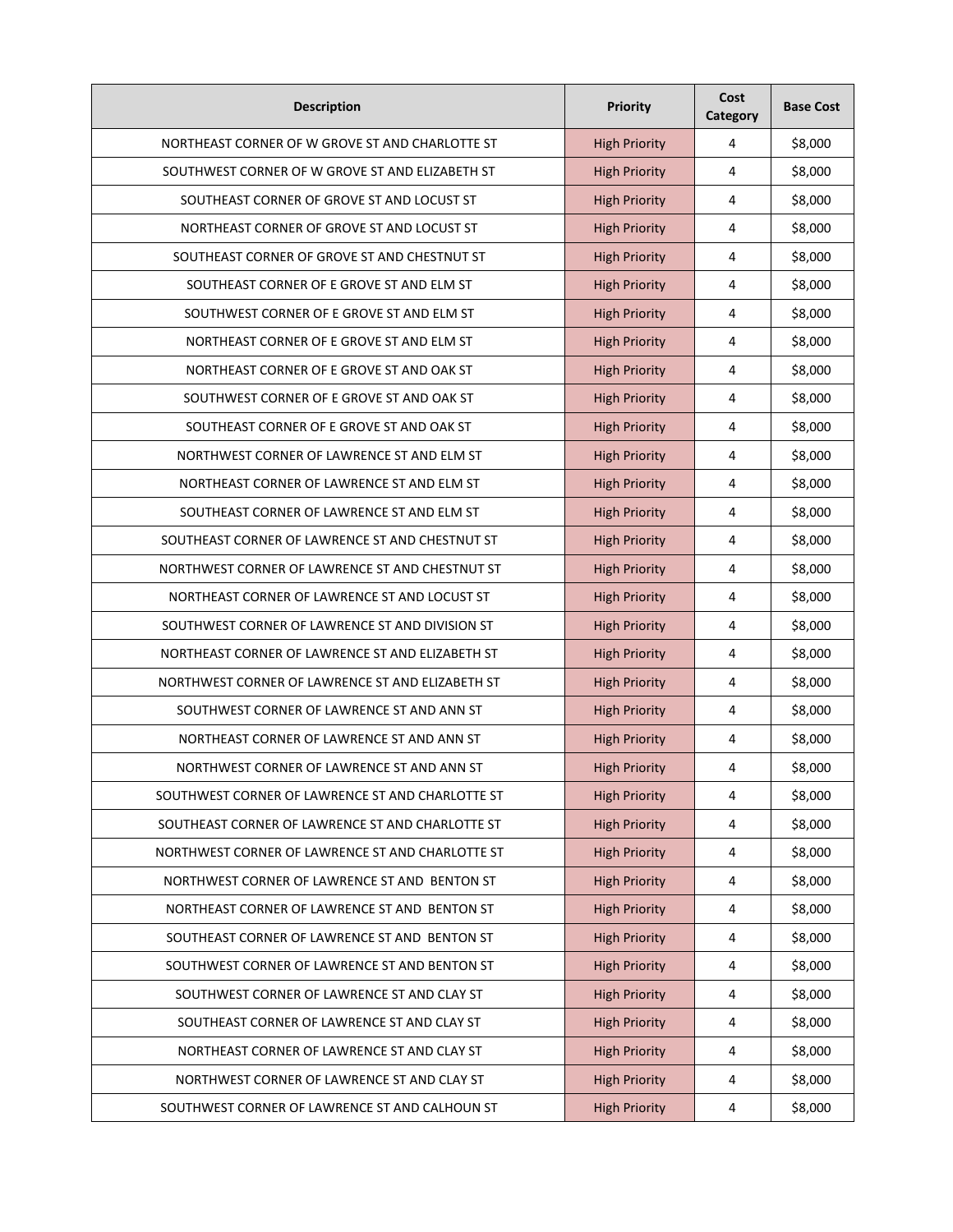| <b>Description</b>                                     | <b>Priority</b>      | Cost<br>Category | <b>Base Cost</b> |
|--------------------------------------------------------|----------------------|------------------|------------------|
| NORTHWEST CORNER OF LAWRENCE ST AND CALHOUN ST         | <b>High Priority</b> | 4                | \$8,000          |
| NORTHEAST CORNER OF LAWRENCE ST AND CALHOUN ST         | <b>High Priority</b> | 4                | \$8,000          |
| SOUTHEAST CORNER OF LAWRENCE ST AND CALHOUN ST         | <b>High Priority</b> | 4                | \$8,000          |
| NORTHEAST CORNER OF LAWRENCE ST AND N LOGAN ST         | <b>High Priority</b> | 4                | \$8,000          |
| SOUTHEAST CORNER OF LAWRENCE ST AND N LOGAN ST         | <b>High Priority</b> | 4                | \$8,000          |
| SOUTHEAST CORNER OF BATTELL ST AND LOGAN ST            | <b>High Priority</b> | 4                | \$8,000          |
| NORTHHEAST CORNER OF BATTELL ST AND LOGAN ST           | <b>High Priority</b> | 4                | \$8,000          |
| NORTHEAST CORNER OF BATTELL ST AND CALHOUN ST          | <b>High Priority</b> | 4                | \$8,000          |
| NORTHWEST CORNER OF BATTELL ST AND CHARLOTTE ST        | <b>High Priority</b> | 4                | \$8,000          |
| SOUTHWEST CORNER OF BATTELL ST AND ANN ST              | <b>High Priority</b> | 4                | \$8,000          |
| NORTHWEST CORNER OF BATTELL ST AND ANN ST              | <b>High Priority</b> | 4                | \$8,000          |
| NORTHEAST CORNER OF BATTELL ST AND ANN ST              | <b>High Priority</b> | 4                | \$8,000          |
| SOUTHEAST CORNER OF BATTELL ST AND ANN ST              | <b>High Priority</b> | 4                | \$8,000          |
| SOUTHEAST CORNER OF BATTELL ST AND ELIZABETH ST        | <b>High Priority</b> | 4                | \$8,000          |
| SOUTHWEST CORNER OF BATTELL ST AND ELIZABETH ST        | <b>High Priority</b> | 4                | \$8,000          |
| NORTHWEST CORNER OF BATTELL ST AND ELIZABETH ST        | <b>High Priority</b> | 4                | \$8,000          |
| NORTHWEST CORNER OF E BROADWAY ST AND N MERRIFIELD AVE | <b>High Priority</b> | 4                | \$8,000          |
| SOUTHWEST CORNER OF E BROADWAY ST AND N MERRIFIELD AVE | <b>High Priority</b> | 4                | \$8,000          |
| NORTHWEST CORNER OF E BROADWAY ST AND OAK ST           | <b>High Priority</b> | 4                | \$8,000          |
| NORTHEAST CORNER OF E BROADWAY ST AND OAK ST           | <b>High Priority</b> | 4                | \$8,000          |
| NORTHEAST CORNER OF E BROADWAY ST AND CEDAR ST         | <b>High Priority</b> | 4                | \$8,000          |
| SOUTHEAST CORNER OF E BROADWAY ST AND CEDAR ST         | <b>High Priority</b> | 4                | \$8,000          |
| SOUTHWEST CORNER OF E BROADWAY ST AND CEDAR ST         | <b>High Priority</b> | 4                | \$8,000          |
| NORTHWEST CORNER OF E BROADWAY ST AND CEDAR ST         | <b>High Priority</b> | 4                | \$8,000          |
| NORTHWEST CORNER OF W BROADWAY ST AND CHARLOTTE ST     | <b>High Priority</b> | 4                | \$8,000          |
| NORTHEAST CORNER OF W BROADWAY ST AND CHARLOTTE ST     | <b>High Priority</b> | 4                | \$8,000          |
| SOUTHWEST CORNER OF W BROADWAY ST AND CHARLOTTE ST     | <b>High Priority</b> | 4                | \$8,000          |
| NORTHWEST CORNER OF W BROADWAY ST AND BENTON ST        | <b>High Priority</b> | 4                | \$8,000          |
| NORTHEAST CORNER OF W BROADWAY ST AND BENTON ST        | <b>High Priority</b> | 4                | \$8,000          |
| SOUTHEAST CORNER OF W BROADWAY ST AND BENTON ST        | <b>High Priority</b> | 4                | \$8,000          |
| SOUTHWEST CORNER OF W BROADWAY ST AND BENTON ST        | <b>High Priority</b> | 4                | \$8,000          |
| NORTHWEST CORNER OF W BROADWAY ST AND CLAY ST          | <b>High Priority</b> | 4                | \$8,000          |
| SOUTHWEST CORNER OF W BROADWAY ST AND CLAY ST          | <b>High Priority</b> | 4                | \$8,000          |
| SOUTHEAST CORNER OF W BROADWAY ST AND CLAY ST          | <b>High Priority</b> | 4                | \$8,000          |
| NORTHEAST CORNER OF W BROADWAY ST AND CLAY ST          | <b>High Priority</b> | 4                | \$8,000          |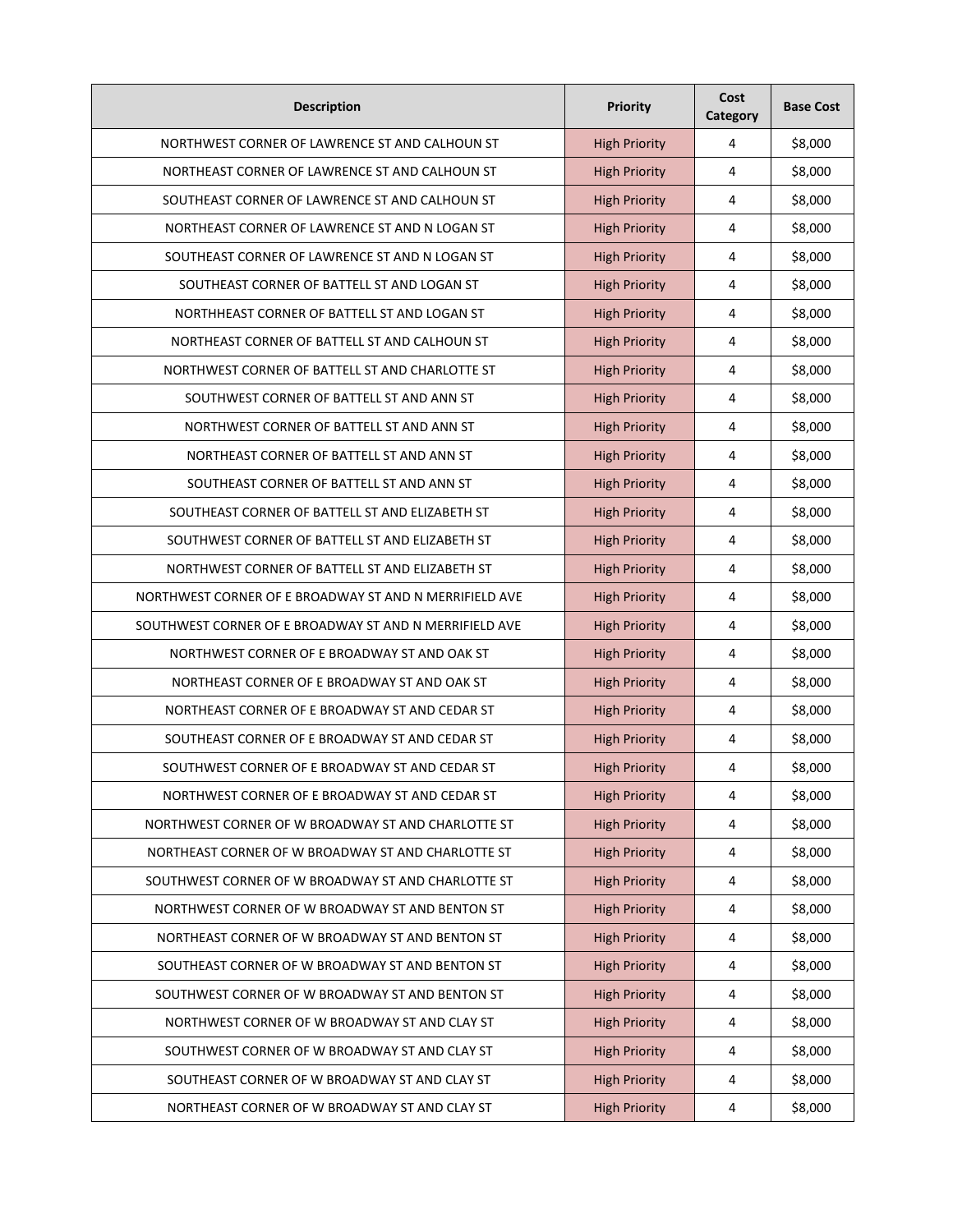| <b>Description</b>                                  | <b>Priority</b>      | Cost<br><b>Category</b> | <b>Base Cost</b> |
|-----------------------------------------------------|----------------------|-------------------------|------------------|
| SOUTHWEST CORNER OF W MARION ST AND CLAY ST         | <b>High Priority</b> | 4                       | \$8,000          |
| SOUTHEAST CORNER OF W MARION ST AND CLAY ST         | <b>High Priority</b> | 4                       | \$8,000          |
| NORTHEAST CORNER OF W MARION ST AND CLAY ST         | <b>High Priority</b> | 4                       | \$8,000          |
| NORTHEAST CORNER OF W MARION ST AND CLAY ST         | <b>High Priority</b> | 4                       | \$8,000          |
| NORTHEAST CORNER OF W MARION ST AND BENTON ST       | <b>High Priority</b> | 4                       | \$8,000          |
| NORTHWEST CORNER OF W MARION ST AND BENTON ST       | <b>High Priority</b> | 4                       | \$8,000          |
| SOUTHEAST CORNER OF W MARION ST AND BENTON ST       | <b>High Priority</b> | 4                       | \$8,000          |
| SOUTHWEST CORNER OF W MARION ST AND BENTON ST       | <b>High Priority</b> | 4                       | \$8,000          |
| SOUTHEAST CORNER OF W MARION ST AND N CHARLOTTE ST  | <b>High Priority</b> | 4                       | \$8,000          |
| SOUTHWEST CORNER OF W MARION ST AND N CHARLOTTE ST  | <b>High Priority</b> | 4                       | \$8,000          |
| NORTHWEST CORNER OF W MARION ST AND N CHARLOTTE ST  | <b>High Priority</b> | 4                       | \$8,000          |
| NORTHEAST CORNER OF W MARION ST AND N CHARLOTTE ST  | <b>High Priority</b> | 4                       | \$8,000          |
| SOUTHWEST CORNER OF JEFFERSON BLVD AND FOREST AVE   | <b>High Priority</b> | 4                       | \$8,000          |
| SOUTHEAST CORNER OF JEFFERSON BLVD AND FOREST AVE   | <b>High Priority</b> | 4                       | \$8,000          |
| SOUTHWEST CORNER OF JEFFERSON BLVD AND CHARLOTTE ST | <b>High Priority</b> | 4                       | \$8,000          |
| SOUTHEAST CORNER OF JEFFERSON BLVD AND CHARLOTTE ST | <b>High Priority</b> | 4                       | \$8,000          |
| NORTHWEST CORNER OF SARAH ST AND E LASALLE AVE      | <b>High Priority</b> | 4                       | \$8,000          |
| NORTHEAST CORNER OF SARAH ST AND E LASALLE AVE      | <b>High Priority</b> | 4                       | \$8,000          |
| SOUTHEAST CORNER OF SARAH ST AND E LASALLE AVE      | <b>High Priority</b> | 4                       | \$8,000          |
| SOUTHWEST CORNER OF SARAH ST AND E COLFAX AVE       | <b>High Priority</b> | 4                       | \$8,000          |
| NORTHWEST CORNER OF SARAH ST AND E COLFAX AVE       | <b>High Priority</b> | 4                       | \$8,000          |
| NORTHEAST CORNER OF SARAH ST AND E COLFAX AVE       | <b>High Priority</b> | 4                       | \$8,000          |
| SOUTHEAST CORNER OF SARAH ST AND E COLFAX AVE       | <b>High Priority</b> | 4                       | \$8,000          |
| SOUTHEAST CORNER OF SARAH ST AND E LOWELL AVE       | <b>High Priority</b> | 4                       | \$8,000          |
| NORTHEAST CORNER OF SARAH ST AND E LOWELL AVE       | <b>High Priority</b> | $\overline{4}$          | \$8,000          |
| NORTHWEST CORNER OF SARAH ST AND E LOWELL AVE       | <b>High Priority</b> | $\sqrt{4}$              | \$8,000          |
| SOUTHWEST CORNER OF SARAH ST AND E LOWELL AVE       | <b>High Priority</b> | $\sqrt{4}$              | \$8,000          |
| SOUTHWEST CORNER OF SARAH ST AND E EDGAR AVE        | <b>High Priority</b> | 4                       | \$8,000          |
| SOUTHEAST CORNER OF SARAH ST AND E EDGAR AVE        | <b>High Priority</b> | $\sqrt{4}$              | \$8,000          |
| NORTHEAST CORNER OF SARAH ST AND E EDGAR AVE        | <b>High Priority</b> | $\sqrt{4}$              | \$8,000          |
| NORTHWEST CORNER OF SARAH ST AND E EDGAR AVE        | <b>High Priority</b> | $\sqrt{4}$              | \$8,000          |
| NORTHWEST CORNER OF SARAH ST AND E DONALDSON AVE    | <b>High Priority</b> | 4                       | \$8,000          |
| NORTHEAST CORNER OF SARAH ST AND E DONALDSON AVE    | <b>High Priority</b> | $\overline{4}$          | \$8,000          |
| SOUTHEAST CORNER OF SARAH ST AND E DONALDSON AVE    | <b>High Priority</b> | 4                       | \$8,000          |
| SOUTHWEST CORNER OF SARAH ST AND E DONALDSON AVE    | <b>High Priority</b> | $\overline{a}$          | \$8,000          |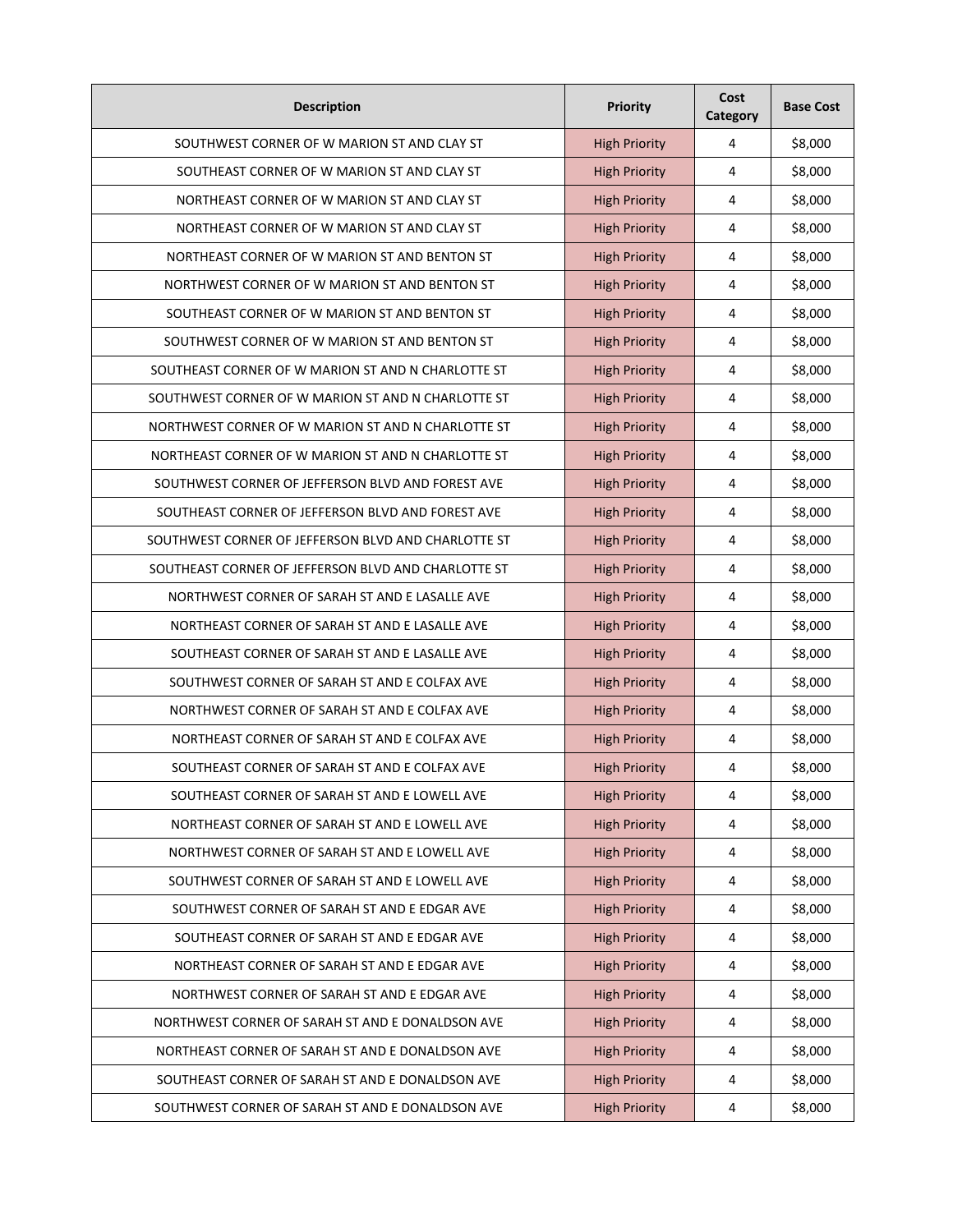| <b>Description</b>                                            | <b>Priority</b>      | Cost<br>Category | <b>Base Cost</b> |
|---------------------------------------------------------------|----------------------|------------------|------------------|
| SOUTHWEST CORNER OF DIVISION ST AND E LASALLE AVE             | <b>High Priority</b> | 4                | \$8,000          |
| NORTHWEST CORNER OF DIVISION ST AND E LASALLE AVE             | <b>High Priority</b> | 4                | \$8,000          |
| NORTHEAST CORNER OF DIVISION ST AND E LASALLE AVE             | <b>High Priority</b> | 4                | \$8,000          |
| SOUTHEAST CORNER OF DIVISION ST AND E LASALLE AVE             | <b>High Priority</b> | 4                | \$8,000          |
| SOUTHEAST CORNER OF DIVISION ST AND E COLFAX AVE              | <b>High Priority</b> | 4                | \$8,000          |
| NORTHEAST CORNER OF DIVISION ST AND E COLFAX AVE              | <b>High Priority</b> | 4                | \$8,000          |
| NORTHWEST CORNER OF DIVISION ST AND E COLFAX AVE              | <b>High Priority</b> | 4                | \$8,000          |
| SOUTHWEST CORNER OF DIVISION ST AND E COLFAX AVE              | <b>High Priority</b> | 4                | \$8,000          |
| NORTHWEST CORNER OF DIVISION ST AND LOWELL AVE                | <b>High Priority</b> | 4                | \$8,000          |
| SOUTHWEST CORNER OF DIVISION ST AND LOWELL AVE                | <b>High Priority</b> | 4                | \$8,000          |
| SOUTHWEST CORNER OF DIVISION ST AND EDGAR AVE                 | <b>High Priority</b> | 4                | \$8,000          |
| NORTHWEST CORNER OF DIVISION ST AND EDGAR AVE                 | <b>High Priority</b> | 4                | \$8,000          |
| SOUTHWEST CORNER OF DIVISION ST AND E DONALDSON AVE           | <b>High Priority</b> | 4                | \$8,000          |
| NORTHWEST CORNER OF DIVISION ST AND E DONALDSON AVE           | <b>High Priority</b> | 4                | \$8,000          |
| NORTHWEST CORNER OF DIVISION ST AND E BORLEY AVE              | <b>High Priority</b> | 4                | \$8,000          |
| SOUTHWEST CORNER OF DIVISION ST AND E BORLEY AVE              | <b>High Priority</b> | 4                | \$8,000          |
| NORTHWEST CORNER OF CHESTNUT ST AND E COLFAX AVE              | <b>High Priority</b> | 4                | \$8,000          |
| SOUTHWEST CORNER OF CHESTNUT ST AND E COLFAX AVE              | <b>High Priority</b> | 4                | \$8,000          |
| SOUTHEAST CORNER OF CHESTNUT ST AND E COLFAX AVE              | <b>High Priority</b> | 4                | \$8,000          |
| SOUTHWEST CORNER OF CHESTNUT ST AND E LASALLE AVE             | <b>High Priority</b> | 4                | \$8,000          |
| NORTHEAST CORNER OF E COLFAX AVE AND WESTWOOD CR              | <b>High Priority</b> | 4                | \$8,000          |
| NORTHWEST CORNER OF MARGARET AVE AND POLLITT CT               | <b>High Priority</b> | 4                | \$8,000          |
| SOUTHEAST CORNER OF IMUS DR AND SCHUMACHER DR                 | <b>High Priority</b> | 4                | \$8,000          |
| NORTHEAST CORNER OF IMUS DR AND SCHUMACHER DR                 | <b>High Priority</b> | 4                | \$8,000          |
| NORTHWEST CORNER OF IMUS DR AND SCHUMACHER DR                 | <b>High Priority</b> | $\overline{4}$   | \$8,000          |
| NORTHWEST CORNER OF PENN AVE AND E TWELFTH                    | <b>High Priority</b> | $\overline{4}$   | \$8,000          |
| NORTHEAST CORNER OF PENN AVE AND E TWELFTH                    | <b>High Priority</b> | $\overline{4}$   | \$8,000          |
| SOUTHEAST CORNER OF FOURTH ST AND MAIN ST                     | <b>High Priority</b> | $\overline{4}$   | \$8,000          |
| NORTHWEST CORNER OF E FOURTH ST AND S PINE ST                 | <b>High Priority</b> | $\sqrt{4}$       | \$8,000          |
| NORTHWEST CORNER OF E FOURTH ST AND S MASON ST                | <b>High Priority</b> | $\overline{4}$   | \$8,000          |
| SOUTHWEST CORNER OF E FOURTH ST AND S BYRKIT AVE              | <b>High Priority</b> | $\sqrt{4}$       | \$8,000          |
| NORTHWEST CORNER OF E FOURTH ST AND S BYRKIT AVE              | <b>High Priority</b> | $\overline{4}$   | \$8,000          |
| SOUTHWEST CORNER OF E THIRD ST AND LAUREL ST WEST ACCESS RAMP | <b>High Priority</b> | $\overline{4}$   | \$8,000          |
| SOUTHWEST CORNER OF E THIRD ST AND S RACE ST                  | <b>High Priority</b> | $\sqrt{4}$       | \$8,000          |
| SOUTHEAST CORNER OF E THIRD ST AND S RACE ST                  | <b>High Priority</b> | 4                | \$8,000          |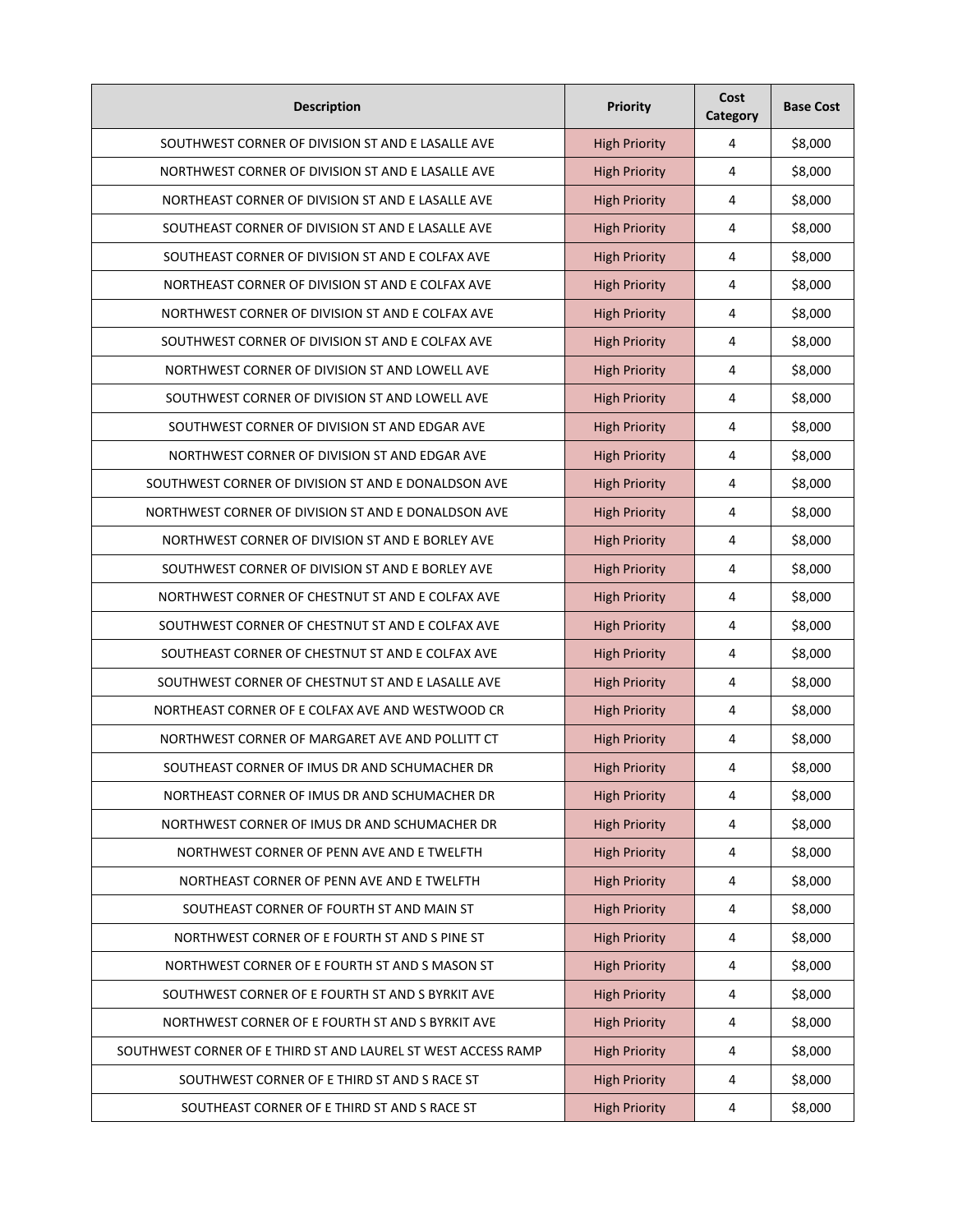| <b>Description</b>                                  | <b>Priority</b>      | Cost<br>Category | <b>Base Cost</b> |
|-----------------------------------------------------|----------------------|------------------|------------------|
| NORTHEAST CORNER OF E THIRD ST AND S RACE ST        | <b>High Priority</b> | 4                | \$8,000          |
| SOUTHEAST CORNER OF E FOURTH ST AND MELVILLE ST     | <b>High Priority</b> | 4                | \$8,000          |
| NORTHWEST CORNER OF E FOURTH ST AND MELVILLE ST     | <b>High Priority</b> | 4                | \$8,000          |
| NORTHWEST CORNER OF E FOURTH ST AND ALFORD ST       | <b>High Priority</b> | 4                | \$8,000          |
| SOUTHEAST CORNER OF E FOURTH ST AND S ROOSEVELT AVE | <b>High Priority</b> | 4                | \$8,000          |
| SOUTHWEST CORNER OF E FOURTH ST AND S ROOSEVELT AVE | <b>High Priority</b> | 4                | \$8,000          |
| NORTHWEST CORNER OF E FOURTH ST AND DOWNEY AVE      | <b>High Priority</b> | 4                | \$8,000          |
| NORTHEAST CORNER OF E FOURTH ST AND DOWNEY AVE      | <b>High Priority</b> | 4                | \$8,000          |
| NORTHEAST CORNER OF E FOURTH ST AND S BROOK AVE     | <b>High Priority</b> | 4                | \$8,000          |
| NORTHWEST CORNER OF E FOURTH ST AND S BROOK AVE     | <b>High Priority</b> | 4                | \$8,000          |
| NORTHWEST CORNER OF E FOURTH ST AND HODSON AVE      | <b>High Priority</b> | 4                | \$8,000          |
| NORTHEAST CORNER OF E FOURTH ST AND HODSON AVE      | <b>High Priority</b> | 4                | \$8,000          |
| SOUTHEAST CORNER OF E THRID ST AND HODSON AVE       | <b>High Priority</b> | 4                | \$8,000          |
| SOUTHWEST CORNER OF E THRID ST AND HODSON AVE       | <b>High Priority</b> | 4                | \$8,000          |
| SOUTHEAST CORNER OF E THRID ST AND S BROOK AVE      | <b>High Priority</b> | 4                | \$8,000          |
| SOUTHWEST CORNER OF E THRID ST AND S BROOK AVE      | <b>High Priority</b> | 4                | \$8,000          |
| NORTHWEST CORNER OF E THRID ST AND DOWNEY AVE       | <b>High Priority</b> | 4                | \$8,000          |
| SOUTHWEST CORNER OF E THIRD ST AND DOWNEY AVE       | <b>High Priority</b> | 4                | \$8,000          |
| SOUTHEAST CORNER OF E THIRD ST AND DOWNEY AVE       | <b>High Priority</b> | 4                | \$8,000          |
| SOUTHWEST CORNER OF E THIRD ST AND PRAIRE AVE       | <b>High Priority</b> | 4                | \$8,000          |
| NORTHEAST CORNER OF E THIRD ST AND PRAIRE AVE       | <b>High Priority</b> | 4                | \$8,000          |
| NORTHWEST CORNER OF E THIRD ST AND PRAIRE AVE       | <b>High Priority</b> | 4                | \$8,000          |
| SOUTHWEST CORNER OF E THIRD ST AND PRAIRE AVE       | <b>High Priority</b> | 4                | \$8,000          |
| SOUTHWEST CORNER OF E THIRD ST AND HELEN AVE        | <b>High Priority</b> | 4                | \$8,000          |
| NORTHWEST CORNER OF E THIRD ST AND S VICTORIA ST    | <b>High Priority</b> | $\overline{4}$   | \$8,000          |
| NORTHEAST CORNER OF E THIRD ST AND S VIRGIL ST      | <b>High Priority</b> | $\sqrt{4}$       | \$8,000          |
| SOUTHEAST CORNER OF YORK ST AND HODSON AVE          | <b>High Priority</b> | $\overline{4}$   | \$8,000          |
| SOUTHEAST CORNER OF YORK ST AND HODSON AVE          | <b>High Priority</b> | 4                | \$8,000          |
| SOUTHWEST CORNER OF YORK ST AND S BROOK AVE         | <b>High Priority</b> | $\sqrt{4}$       | \$8,000          |
| SOUTHEAST CORNER OF YORK ST AND S BROOK AVE         | <b>High Priority</b> | $\overline{4}$   | \$8,000          |
| NORTHWEST CORNER OF YORK ST AND E FIFTH ST          | <b>High Priority</b> | $\sqrt{4}$       | \$8,000          |
| NORTHWEST CORNER OF S BROOK ST AND E FIFTH ST       | <b>High Priority</b> | $\overline{4}$   | \$8,000          |
| NORTHEAST CORNER OF S BROOK ST AND E FIFTH ST       | <b>High Priority</b> | $\overline{4}$   | \$8,000          |
| SOUTHEAST CORNER OF S BROOK ST AND E FIFTH ST       | <b>High Priority</b> | $\sqrt{4}$       | \$8,000          |
| NORTHEAST CORNER OF HODSON AVE AND E FIFTH ST       | <b>High Priority</b> | 4                | \$8,000          |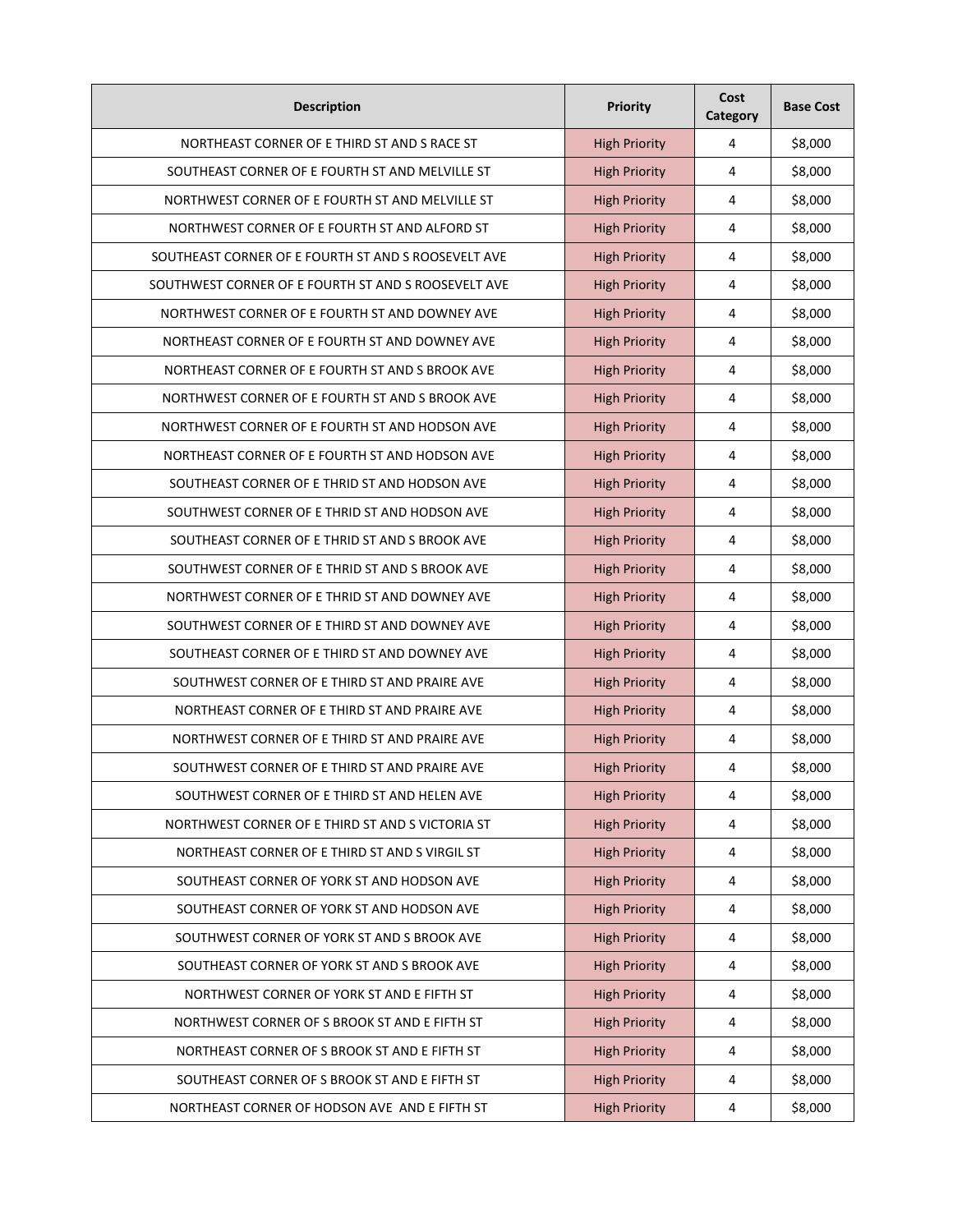| <b>Description</b>                                   | <b>Priority</b>      | Cost<br>Category | <b>Base Cost</b> |
|------------------------------------------------------|----------------------|------------------|------------------|
| NORTHWEST CORNER OF HODSON AVE AND E FIFTH ST        | <b>High Priority</b> | 4                | \$8,000          |
| SOUTHWEST CORNER OF MARSHALL ST AND S BROOKS AVE     | <b>High Priority</b> | 4                | \$8,000          |
| NORTHEAST CORNER OF E NINTH ST AND S HUMMEL DR       | <b>High Priority</b> | 4                | \$8,000          |
| NORTHWEST CORNER OF S HUMMEL DR AND STICKLER AVE     | <b>High Priority</b> | 4                | \$8,000          |
| NORTHEAST CORNER OF S HUMMEL DR AND STICKLER AVE     | <b>High Priority</b> | 4                | \$8,000          |
| NORTHWEST CORNER OF LEXINGTON BLVD AND PRESCOTT DR   | <b>High Priority</b> | 4                | \$8,000          |
| SOUTHWEST CORNER OF LEXINGTON BLVD AND PRESCOTT DR   | <b>High Priority</b> | 4                | \$8,000          |
| NORTHEAST CORNER OF LEXINGTON BLVD AND PROVIDENCE DR | <b>High Priority</b> | 4                | \$8,000          |
| SOUTHEAST CORNER OF LEXINGTON BLVD AND PROVIDENCE DR | <b>High Priority</b> | 4                | \$8,000          |
| NORTHEAST CORNER OF LEXINGTON BLVD AND CANTONDALE LN | <b>High Priority</b> | 4                | \$8,000          |
| SOUTHEAST CORNER OF LEXINGTON BLVD AND CANTONDALE LN | <b>High Priority</b> | 4                | \$8,000          |
| NORTHEAST CORNER OF LEXINGTON BLVD AND PRESCOTT DR   | <b>High Priority</b> | 4                | \$8,000          |
| NORTHWEST CORNER OF LEXINGTON BLVD AND PRESCOTT DR   | <b>High Priority</b> | 4                | \$8,000          |
| SOUTHEAST CORNER OF LEXINGTON BLVD AND TREMONT DR    | <b>High Priority</b> | 4                | \$8,000          |
| SOUTHWEST CORNER OF LEXINGTON BLVD AND TREMONT DR    | <b>High Priority</b> | 4                | \$8,000          |
| SOUTHEAST CORNER OF PRESCOTT DR AND CASTINE WALK     | <b>High Priority</b> | 4                | \$8,000          |
| NORTHEAST CORNER OF PRESCOTT DR AND CASTINE WALK     | <b>High Priority</b> | 4                | \$8,000          |
| SOUTHWEST CORNER OF PRESCOTT DR AND CASTINE WALK     | <b>High Priority</b> | 4                | \$8,000          |
| SOUTHEAST CORNER OF PRESCOTT DR AND CASTINE WALK     | <b>High Priority</b> | 4                | \$8,000          |
| SOUTHWEST CORNER OF PROVIDENCE DR AND PROVIDENCE CT  | <b>High Priority</b> | 4                | \$8,000          |
| SOUTHEAST CORNER OF PROVIDENCE DR AND PROVIDENCE CT  | <b>High Priority</b> | 4                | \$8,000          |
| SOUTHEAST CORNER OF PROVIDENCE DR AND PRINCETON DR   | <b>High Priority</b> | 4                | \$8,000          |
| NORTHEAST CORNER OF PROVIDENCE DR AND PRINCETON DR   | <b>High Priority</b> | 4                | \$8,000          |
| NORTHEAST CORNER OF QUINCY DR AND CONANT DR          | <b>High Priority</b> | 4                | \$8,000          |
| SOUTHEAST CORNER OF QUINCY DR AND CONANT DR          | <b>High Priority</b> | 4                | \$8,000          |
| NORTHEAST CORNER OF HAMPTON RD AND CANTONDALE LN     | <b>High Priority</b> | 4                | \$8,000          |
| NORTHWEST CORNER OF HAMPTON RD AND CANTONDALE LN     | <b>High Priority</b> | 4                | \$8,000          |
| SOUTHWEST CORNER OF HAMPTON RD AND CANTONDALE LN     | <b>High Priority</b> | 4                | \$8,000          |
| SOUTHEAST CORNER OF HAMPTON RD AND CANTONDALE LN     | <b>High Priority</b> | 4                | \$8,000          |
| NORTHEAST CORNER OF HAMPTON RD AND KENSINGTON PL     | <b>High Priority</b> | 4                | \$8,000          |
| NORTHWEST CORNER OF HAMPTON RD AND KENSINGTON PL     | <b>High Priority</b> | 4                | \$8,000          |
| NORTHEAST CORNER OF HAMPTON RD AND MEDFORD LN        | <b>High Priority</b> | 4                | \$8,000          |
| NORTHWEST CORNER OF HAMPTON RD AND MEDFORD LN        | <b>High Priority</b> | 4                | \$8,000          |
| NORTHWEST CORNER OF HAMPTON RD AND TREMONT DR        | <b>High Priority</b> | 4                | \$8,000          |
| NORTHEAST CORNER OF HAMPTON RD AND TREMONT DR        | <b>High Priority</b> | 4                | \$8,000          |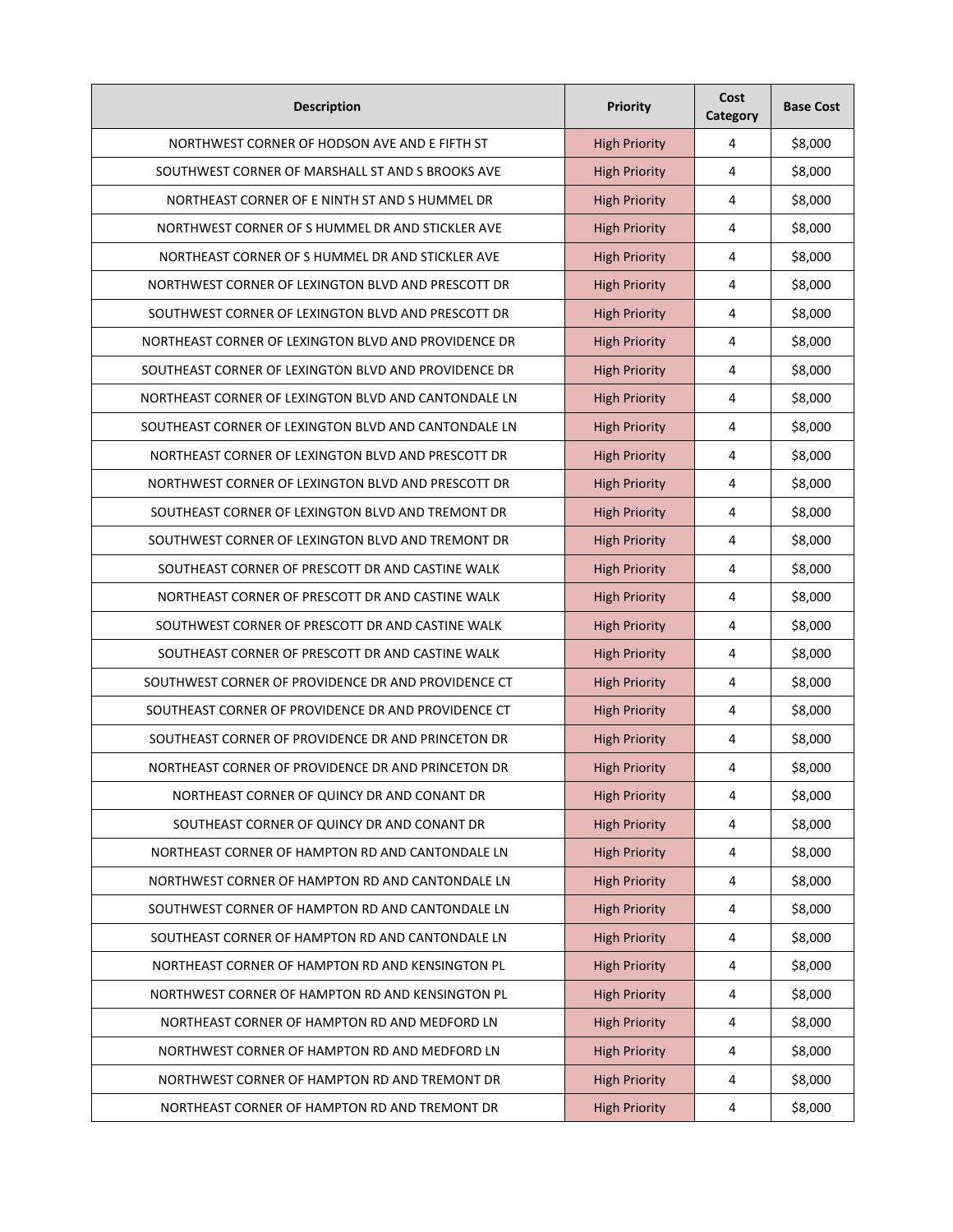| <b>Description</b>                                  | Priority             | Cost<br>Category | <b>Base Cost</b> |
|-----------------------------------------------------|----------------------|------------------|------------------|
| SOUTHEAST CORNER OF DAWES PL TREMONT DR             | <b>High Priority</b> | 4                | \$8,000          |
| NORTHEAST CORNER OF DAWES PL TREMONT DR             | <b>High Priority</b> | 4                | \$8,000          |
| SOUTHWEST CORNER OF DAWES PL AND MEDFORD LN         | <b>High Priority</b> | 4                | \$8,000          |
| NORTHWEST CORNER OF DAWES PL AND MEDFORD LN         | <b>High Priority</b> | 4                | \$8,000          |
| SOUTHWEST CORNER OF CANTONDALE LN AND MEDFORD LN    | <b>High Priority</b> | 4                | \$8,000          |
| NORTHWEST CORNER OF CANTONDALE LN AND MEDFORD LN    | <b>High Priority</b> | 4                | \$8,000          |
| NORTHWEST CORNER OF CANTONDALE LN AND KENSINGTON PL | <b>High Priority</b> | 4                | \$8,000          |
| SOUTHWEST CORNER OF CANTONDALE LN AND KENSINGTON PL | <b>High Priority</b> | 4                | \$8,000          |
| NORTHWEST CORNER OF PRINCETON DR AND PRINCETON CT   | <b>High Priority</b> | 4                | \$8,000          |
| SOUTHWEST CORNER OF PRINCETON DR AND PRINCETON CT   | <b>High Priority</b> | 4                | \$8,000          |
| NORTHEAST CORNER OF CONANT DR AND CONANT CT         | <b>High Priority</b> | 4                | \$8,000          |
| NORTHWEST CORNER OF CONANT DR AND CONANT CT         | <b>High Priority</b> | 4                | \$8,000          |
| NORTHWEST CORNER OF BENNINGTON DR AND COLONAL DR    | <b>High Priority</b> | 4                | \$8,000          |
| SOUTHWEST CORNER OF BENNINGTON DR AND COLONAL DR    | <b>High Priority</b> | 4                | \$8,000          |
| SOUTHWEST CORNER OF BENNINGTON DR AND MARRERT DR    | <b>High Priority</b> | 4                | \$8,000          |
| NORTHWEST CORNER OF BENNINGTON DR AND MARRERT DR    | <b>High Priority</b> | 4                | \$8,000          |
| NORTHWEST CORNER OF BENNINGTON DR AND WAVERLY CT    | <b>High Priority</b> | 4                | \$8,000          |
| SOUTHWEST CORNER OF BENNINGTON DR AND WAVERLY CT    | <b>High Priority</b> | 4                | \$8,000          |
| SOUTHWEST CORNER OF BENNINGTON DR AND DARIEN CT     | <b>High Priority</b> | 4                | \$8,000          |
| SOUTHEAST CORNER OF BENNINGTON DR AND DARIEN CT     | <b>High Priority</b> | 4                | \$8,000          |
| SOUTHWEST CORNER OF BENNINGTON DR AND BRIDGETON DR  | <b>High Priority</b> | 4                | \$8,000          |
| SOUTHEAST CORNER OF BENNINGTON DR AND BRIDGETON DR  | <b>High Priority</b> | 4                | \$8,000          |
| SOUTHEAST CORNER OF BENNINGTON DR AND BEACON CT     | <b>High Priority</b> | 4                | \$8,000          |
| SOUTHWEST CORNER OF BENNINGTON DR AND BEACON CT     | <b>High Priority</b> | $\overline{4}$   | \$8,000          |
| NORTHWEST CORNER OF BENNINGTON DR AND BEACON CT     | <b>High Priority</b> | $\sqrt{4}$       | \$8,000          |
| NORTHEAST CORNER OF BENNINGTON DR AND BEACON CT     | <b>High Priority</b> | 4                | \$8,000          |
| NORTHEAST CORNER OF BENNINGTON DR AND FERNHILL      | <b>High Priority</b> | $\overline{4}$   | \$8,000          |
| NORTHWEST CORNER OF BENNINGTON DR AND FERNHILL      | <b>High Priority</b> | $\overline{4}$   | \$8,000          |
| NORTHWEST CORNER OF BENNINGTON DR AND DUDLEY DR     | <b>High Priority</b> | $\sqrt{4}$       | \$8,000          |
| NORTHEAST CORNER OF BENNINGTON DR AND DUDLEY DR     | <b>High Priority</b> | 4                | \$8,000          |
| NORTHEAST CORNER OF BENNINGTON DR AND BENNINGTON CT | <b>High Priority</b> | $\sqrt{4}$       | \$8,000          |
| NORTHWEST CORNER OF BENNINGTON DR AND BENNINGTON CT | <b>High Priority</b> | 4                | \$8,000          |
| NORTHWEST CORNER OF BENNINGTON DR AND SHELTON DR    | <b>High Priority</b> | 4                | \$8,000          |
| NORTHEAST CORNER OF BENNINGTON DR AND SHELTON DR    | <b>High Priority</b> | $\overline{4}$   | \$8,000          |
| NORTHWEST CORNER OF BENNINGTON DR AND ROSEMONT PL   | <b>High Priority</b> | 4                | \$8,000          |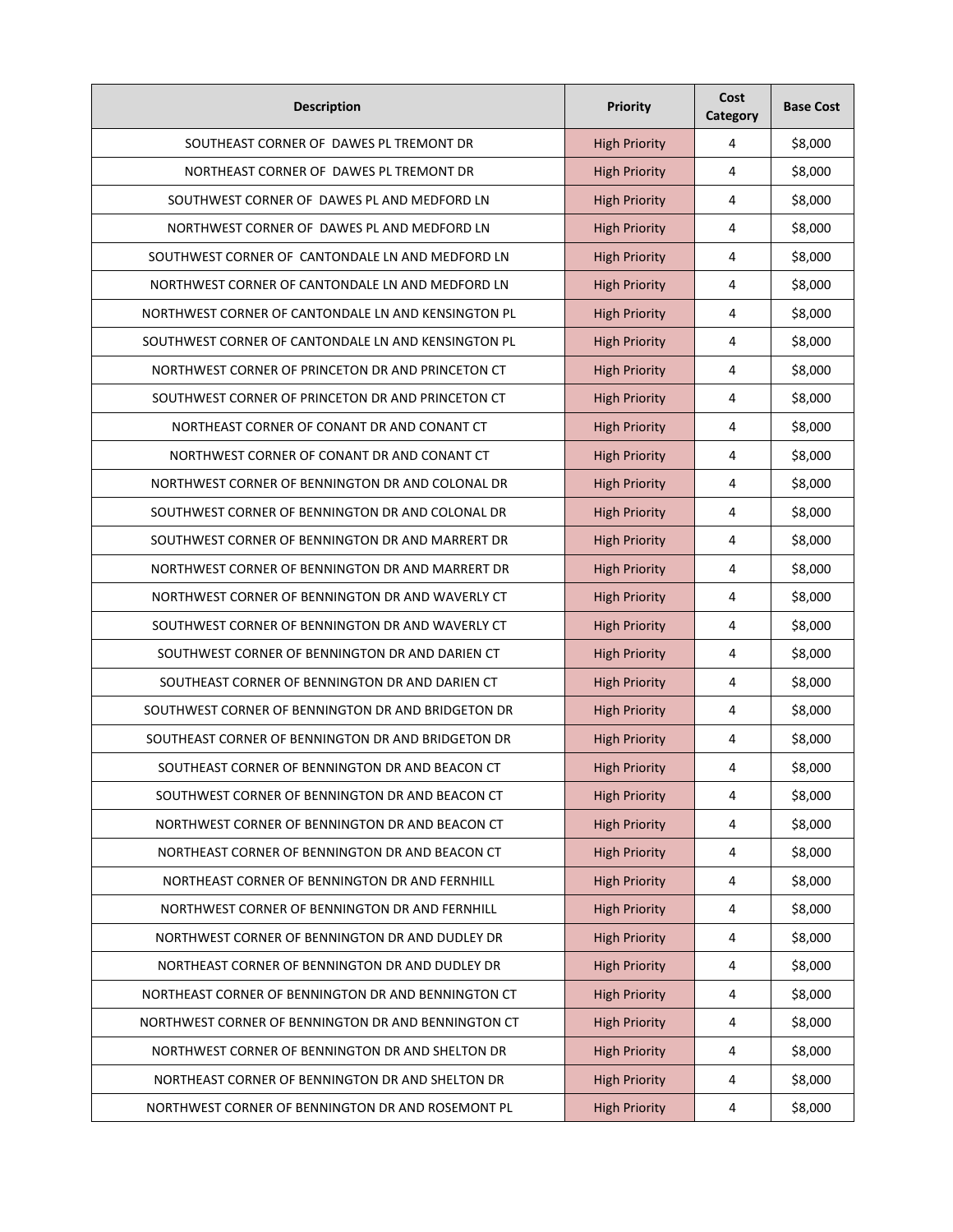| <b>Description</b>                                      | <b>Priority</b>      | Cost<br>Category | <b>Base Cost</b> |
|---------------------------------------------------------|----------------------|------------------|------------------|
| NORTHEAST CORNER OF BENNINGTON DR AND ROSEMONT PL       | <b>High Priority</b> | 4                | \$8,000          |
| NORTHWEST CORNER OF SHELTON DR AND DUDLEY DR            | <b>High Priority</b> | 4                | \$8,000          |
| SOUTHWEST CORNER OF SHELTON DR AND DUDLEY DR            | <b>High Priority</b> | 4                | \$8,000          |
| SOUTHEAST CORNER OF CEDARWOOD LN AND BEACON DR          | <b>High Priority</b> | 4                | \$8,000          |
| SOUTHEAST CORNER OF HARRISON RD AND BEACON DR           | <b>High Priority</b> | 4                | \$8,000          |
| SOUTHWEST CORNER OF HARRISON RD AND BEACON DR           | <b>High Priority</b> | 4                | \$8,000          |
| NORTHEAST CORNER OF VISTULA RD AND N OAKLAND AVE        | <b>High Priority</b> | 4                | \$8,000          |
| SOUTHEAST CORNER OF VISTULA RD AND N OAKLAND AVE        | <b>High Priority</b> | 4                | \$8,000          |
| NORTHWEST CORNER OF VISTULA RD AND N OAKLAND AVE        | <b>High Priority</b> | 4                | \$8,000          |
| SOUTHWEST CORNER OF GREENWOOD DR AND N OAKLEY AVE       | <b>High Priority</b> | 4                | \$8,000          |
| NORTHWEST CORNER OF GREENWOOD DR AND N OAKLEY AVE       | <b>High Priority</b> | 4                | \$8,000          |
| SOUTHEAST CORNER OF SOUTH SHORE DR AND N OAKLEY AVE     | <b>High Priority</b> | 4                | \$8,000          |
| SOUTHWEST CORNER OF SOUTH SHORE DR AND N OAKLEY AVE     | <b>High Priority</b> | 4                | \$8,000          |
| SOUTHWEST CORNER OF N OAKLAND AVE AND PLEASANT POINT CT | <b>High Priority</b> | 4                | \$8,000          |
| NORTHWEST CORNER OF N OAKLAND AVE AND PLEASANT POINT CT | <b>High Priority</b> | 4                | \$8,000          |
| NORTHEAST CORNER OF N OAKLAND AVE AND CASSELL AVE       | <b>High Priority</b> | 4                | \$8,000          |
| SOUTHEAST CORNER OF N OAKLAND AVE AND CASSELL AVE       | <b>High Priority</b> | 4                | \$8,000          |
| SOUTHWEST CORNER OF N OAKLAND AVE AND CASSELL AVE       | <b>High Priority</b> | 4                | \$8,000          |
| NORTHWEST CORNER OF N OAKLAND AVE AND CASSELL AVE       | <b>High Priority</b> | 4                | \$8,000          |
| SOUTHWEST CORNER OF N OAKLAND AVE AND FRANKLIN AVE      | <b>High Priority</b> | 4                | \$8,000          |
| NORTHWEST CORNER OF N OAKLAND AVE AND FRANKLIN AVE      | <b>High Priority</b> | 4                | \$8,000          |
| NORTHEAST CORNER OF N ELDER ST AND FRANKLIN AVE         | <b>High Priority</b> | 4                | \$8,000          |
| SOUTHEAST CORNER OF N ELDER ST AND FRANKLIN AVE         | <b>High Priority</b> | 4                | \$8,000          |
| SOUTHEAST CORNER OF MANOR DR AND MANCHESTER DR          | <b>High Priority</b> | 4                | \$8,000          |
| NORTHEAST CORNER OF MANOR DR AND MANCHESTER DR          | <b>High Priority</b> | $\overline{4}$   | \$8,000          |
| NORTHEAST CORNER OF MANOR DR AND SOUTH SHORE DR         | <b>High Priority</b> | $\sqrt{4}$       | \$8,000          |
| NORTHWEST CORNER OF MANOR DR AND SOUTH SHORE DR         | <b>High Priority</b> | $\sqrt{4}$       | \$8,000          |
| SOUTHWEST CORNER OF MANOR DR AND SOUTH SHORE DR         | <b>High Priority</b> | 4                | \$8,000          |
| SOUTHEAST CORNER OF MANOR DR AND SOUTH SHORE DR         | <b>High Priority</b> | $\sqrt{4}$       | \$8,000          |
| NORTHEAST CORNER OF MANCHESTER DR AND SOUTH SHORE DR    | <b>High Priority</b> | $\sqrt{4}$       | \$8,000          |
| SOUTHWEST CORNER OF MANCHESTER DR AND SOUTH SHORE DR    | <b>High Priority</b> | $\sqrt{4}$       | \$8,000          |
| NORTHWEST CORNER OF MANCHESTER DR AND SOUTH SHORE DR    | <b>High Priority</b> | $\overline{4}$   | \$8,000          |
| SOUTHEAST CORNER OF MANCHESTER DR AND SOUTH SHORE DR    | <b>High Priority</b> | $\overline{4}$   | \$8,000          |
| SOUTHWEST CORNER OF VIRGINIA ST AND SOUTH SHORE DR      | <b>High Priority</b> | $\sqrt{4}$       | \$8,000          |
| SOUTHEAST CORNER OF VIRGINIA ST AND SOUTH SHORE DR      | <b>High Priority</b> | 4                | \$8,000          |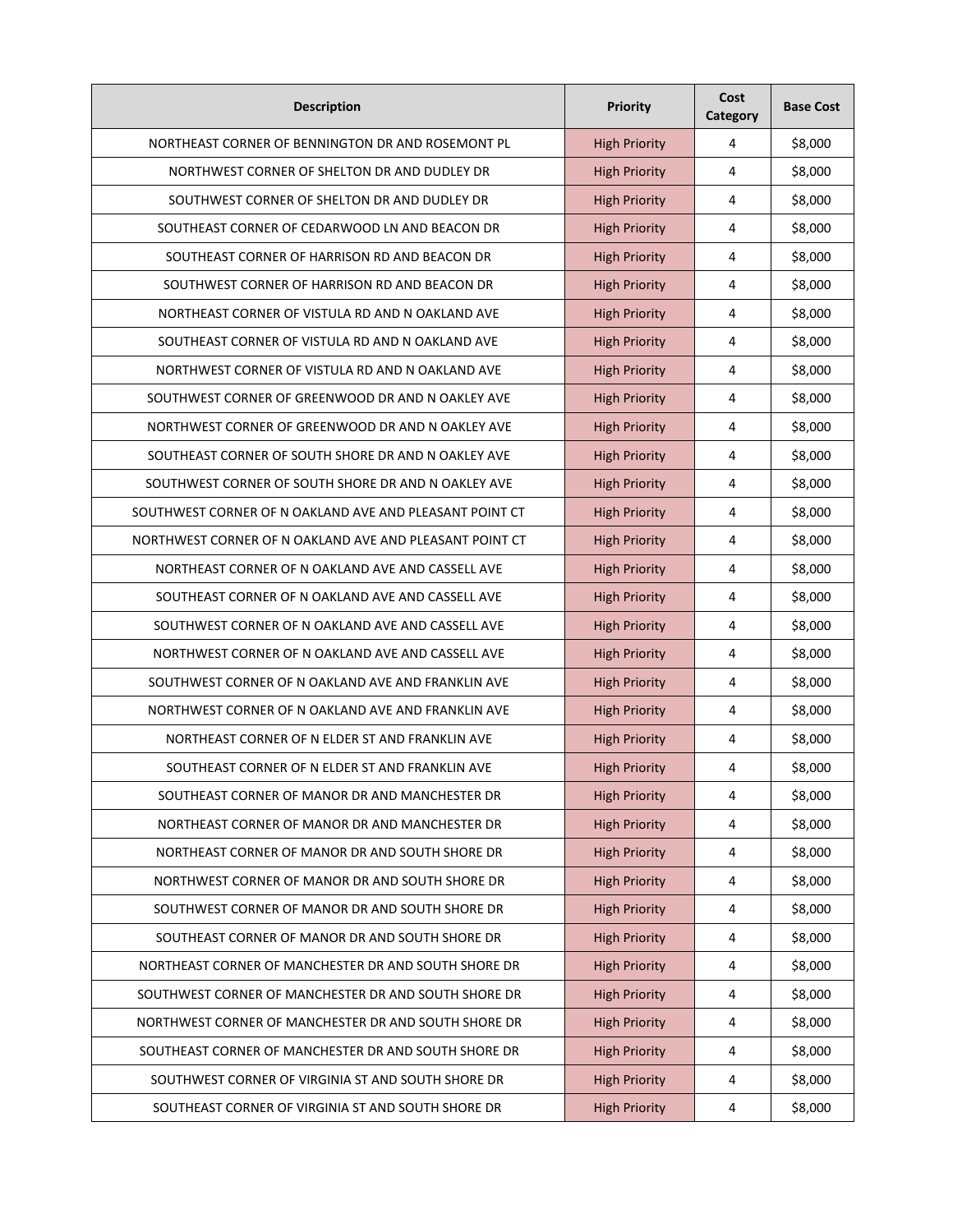| <b>Description</b>                                 | <b>Priority</b>      | Cost<br>Category | <b>Base Cost</b> |
|----------------------------------------------------|----------------------|------------------|------------------|
| NORTHWEST CORNER OF HOMEWOOD AVE AND N VICTORIA ST | <b>High Priority</b> | 4                | \$8,000          |
| NORTHEAST CORNER OF HOMEWOOD AVE AND N VICTORIA ST | <b>High Priority</b> | 4                | \$8,000          |
| SOUTHEAST CORNER OF HOMEWOOD AVE AND N VICTORIA ST | <b>High Priority</b> | 4                | \$8,000          |
| SOUTHWEST CORNER OF HOMEWOOD AVE AND N VICTORIA ST | <b>High Priority</b> | 4                | \$8,000          |
| SOUTHWEST CORNER OF HOMEWOOD AVE AND N BYRKIT AVE  | <b>High Priority</b> | 4                | \$8,000          |
| SOUTHWEST CORNER OF HOMEWOOD AVE AND N STATE ST    | <b>High Priority</b> | 4                | \$8,000          |
| SOUTHEAST CORNER OF HOMEWOOD AVE AND N STATE ST    | <b>High Priority</b> | 4                | \$8,000          |
| SOUTHEAST CORNER OF LINDEN AVE AND N GERNHART AVE  | <b>High Priority</b> | 4                | \$8,000          |
| NORTHWEST CORNER OF LINDEN AVE AND N GERNHART AVE  | <b>High Priority</b> | 4                | \$8,000          |
| NORTHEAST CORNER OF LINDEN AVE AND N GERNHART AVE  | <b>High Priority</b> | 4                | \$8,000          |
| NORTHEAST CORNER OF LINDEN AVE AND N STATE ST      | <b>High Priority</b> | 4                | \$8,000          |
| NORTHWEST CORNER OF LINDEN AVE AND N STATE ST      | <b>High Priority</b> | 4                | \$8,000          |
| SOUTHWEST CORNER OF LINDEN AVE AND N STATE ST      | <b>High Priority</b> | 4                | \$8,000          |
| SOUTHEAST CORNER OF LINDEN AVE AND N VICTORIA ST   | <b>High Priority</b> | 4                | \$8,000          |
| SOUTHEAST CORNER OF LINDEN AVE AND GEORGE ST       | <b>High Priority</b> | 4                | \$8,000          |
| SOUTHWEST CORNER OF LINDEN AVE AND GEORGE ST       | <b>High Priority</b> | 4                | \$8,000          |
| SOUTHEAST CORNER OF LINDEN AVE AND HOME ST         | <b>High Priority</b> | 4                | \$8,000          |
| SOUTHWEST CORNER OF LINDEN AVE AND N ROOSEVELT AVE | <b>High Priority</b> | 4                | \$8,000          |
| NORTHWEST CORNER OF LINDEN AVE AND STUDEBAKER ST   | <b>High Priority</b> | 4                | \$8,000          |
| NORTHEAST CORNER OF LINDEN AVE AND STUDEBAKER ST   | <b>High Priority</b> | 4                | \$8,000          |
| SOUTHEAST CORNER OF LINDEN AVE AND STUDEBAKER ST   | <b>High Priority</b> | 4                | \$8,000          |
| SOUTHWEST CORNER OF LINDEN AVE AND STUDEBAKER ST   | <b>High Priority</b> | 4                | \$8,000          |
| NORTHWEST CORNER OF LINDEN AVE AND STUDEBAKER ST   | <b>High Priority</b> | 4                | \$8,000          |
| NORTHEAST CORNER OF LINDEN AVE AND WENGER AVE      | <b>High Priority</b> | 4                | \$8,000          |
| SOUTHEAST CORNER OF LINDEN AVE AND WENGER AVE      | <b>High Priority</b> | $\overline{4}$   | \$8,000          |
| NORTHEAST CORNER OF LINDEN AVE AND NILES AVE       | <b>High Priority</b> | $\sqrt{4}$       | \$8,000          |
| SOUTHEAST CORNER OF LINDEN AVE AND NILES AVE       | <b>High Priority</b> | $\sqrt{4}$       | \$8,000          |
| SOUTHEAST CORNER OF HOMEWOOD AVE AND N NILES AVE   | <b>High Priority</b> | 4                | \$8,000          |
| NORTHEAST CORNER OF HOMEWOOD AVE AND N WEGNER AVE  | <b>High Priority</b> | $\sqrt{4}$       | \$8,000          |
| SOUTHEAST CORNER OF CLUB BLVD AND N VICTORIA ST    | <b>High Priority</b> | $\overline{4}$   | \$8,000          |
| SOUTHWEST CORNER OF CLUB BLVD AND N VICTORIA ST    | <b>High Priority</b> | $\sqrt{4}$       | \$8,000          |
| NORTHWEST CORNER OF CLUB BLVD AND N VICTORIA ST    | <b>High Priority</b> | $\overline{4}$   | \$8,000          |
| SOUTHEAST CORNER OF INDIANA AVE AND E GROVE ST     | <b>High Priority</b> | $\overline{4}$   | \$8,000          |
| SOUTHEAST CORNER OF GROVE ST AND N WENGER AVE      | <b>High Priority</b> | $\sqrt{4}$       | \$8,000          |
| NORTHEAST CORNER OF E MISHAWAKA AVE AND STATE ST   | <b>High Priority</b> | 4                | \$8,000          |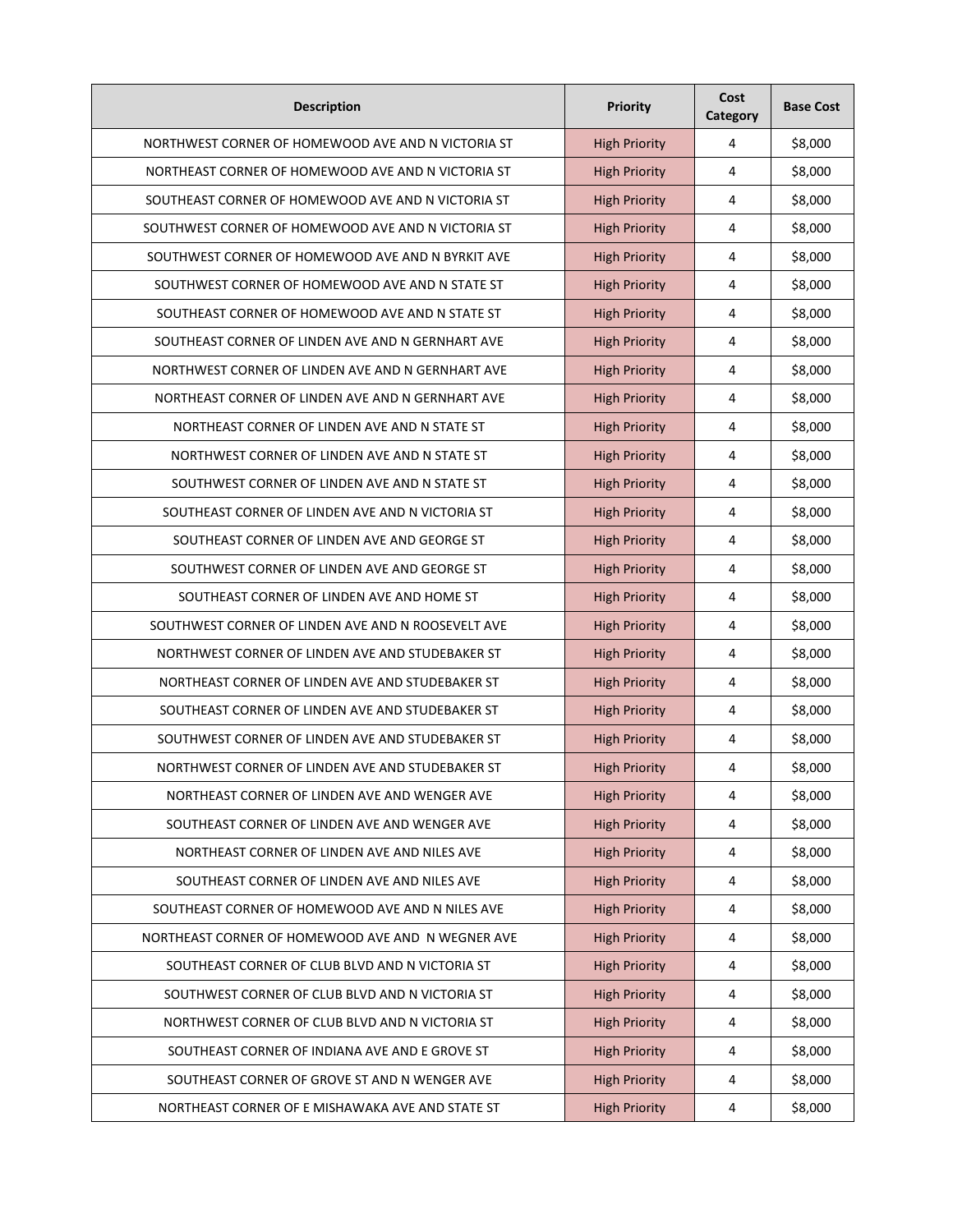| <b>Description</b>                                    | <b>Priority</b>      | Cost<br>Category | <b>Base Cost</b> |
|-------------------------------------------------------|----------------------|------------------|------------------|
| SOUTHWEST CORNER OF E MISHAWAKA AVE AND STATE ST      | <b>High Priority</b> | 4                | \$8,000          |
| SOUTHEAST CORNER OF E MISHAWAKA AVE AND GERNHART AVE  | <b>High Priority</b> | 4                | \$8,000          |
| NORTHEAST CORNER OF E MISHAWAKA AVE AND GERNHART AVE  | <b>High Priority</b> | 4                | \$8,000          |
| NORTHWEST CORNER OF E MISHAWAKA AVE AND GERNHART AVE  | <b>High Priority</b> | 4                | \$8,000          |
| SOUTHWEST CORNER OF E MISHAWAKA AVE AND GERNHART AVE  | <b>High Priority</b> | 4                | \$8,000          |
| NORTHWEST CORNER OF E MISHAWAKA AVE AND N MASON ST    | <b>High Priority</b> | 4                | \$8,000          |
| SOUTHWEST CORNER OF E MISHAWAKA AVE AND N MASON ST    | <b>High Priority</b> | 4                | \$8,000          |
| SOUTHEAST CORNER OF E MISHAWAKA AVE AND N MASON ST    | <b>High Priority</b> | 4                | \$8,000          |
| SOUTHEAST CORNER OF E MISHAWAKA AVE AND STUDEBAKER ST | <b>High Priority</b> | 4                | \$8,000          |
| SOUTHWEST CORNER OF E MISHAWAKA AVE AND INDIANA AVE   | <b>High Priority</b> | 4                | \$8,000          |
| NORTHEAST CORNER OF E MISHAWAKA AVE AND INDIANA AVE   | <b>High Priority</b> | 4                | \$8,000          |
| NORTHWEST CORNER OF MISHAWAKA AVE AND OAK ST          | <b>High Priority</b> | 4                | \$8,000          |
| NORTHEAST CORNER OF MISHAWAKA AVE AND OAK ST          | <b>High Priority</b> | 4                | \$8,000          |
| NORTHEAST CORNER OF MISHAWAKA AVE AND ELM ST          | <b>High Priority</b> | 4                | \$8,000          |
| NORTHEAST CORNER OF MISHAWAKA AVE AND CHESTNUT ST     | <b>High Priority</b> | 4                | \$8,000          |
| NORTHEAST CORNER OF MISHAWAKA AVE AND LOCUST ST       | <b>High Priority</b> | 4                | \$8,000          |
| SOUTHEAST CORNER OF W SIXTH ST AND S LOGAN ST         | <b>High Priority</b> | 5                | \$5,400          |
| NORTHEAST CORNER OF W SIXTH ST AND CLEVELAND ST       | <b>High Priority</b> | 5                | \$5,400          |
| SOUTHWEST CORNER OF W SIXTH ST AND CLEVELAND ST       | <b>High Priority</b> | 5                | \$5,400          |
| SOUTHEAST CORNER OF W SIXTH ST AND SMITH ST           | <b>High Priority</b> | 5                | \$5,400          |
| SOUTHEAST CORNER OF W SIXTH ST AND TAYLOR ST          | <b>High Priority</b> | 5                | \$5,400          |
| SOUTHWEST CORNER OF W SIXTH ST AND TAYLOR ST          | <b>High Priority</b> | 5                | \$5,400          |
| SOUTHEAST CORNER OF W SIXTH ST AND S SPRING ST        | <b>High Priority</b> | 5                | \$5,400          |
| NORTHWEST CORNER OF W SEVENTH ST AND CLEVELAND ST     | <b>High Priority</b> | 5                | \$5,400          |
| SOUTHEAST CORNER OF W SEVENTH ST AND SMITH ST         | <b>High Priority</b> | 5                | \$5,400          |
| SOUTHWEST CORNER OF W SEVENTH ST AND TAYLOR ST        | <b>High Priority</b> | 5                | \$5,400          |
| NORTHWEST CORNER OF W SEVENTH ST AND WELLS ST         | <b>High Priority</b> | 5                | \$5,400          |
| NORTHEAST CORNER OF W SEVENTH ST AND WELLS ST         | <b>High Priority</b> | 5                | \$5,400          |
| SOUTHEAST CORNER OF W SEVENTH ST AND WELLS ST         | <b>High Priority</b> | 5                | \$5,400          |
| SOUTHWEST CORNER OF W SEVENTH ST AND WELLS ST         | <b>High Priority</b> | 5                | \$5,400          |
| NORTHEAST CORNER OF W SEVENTH ST AND S MILL ST        | <b>High Priority</b> | 5                | \$5,400          |
| SOUTHWEST CORNER OF W EIGHTH ST AND S WELLS           | <b>High Priority</b> | 5                | \$5,400          |
| SOUTHEAST CORNER OF W EIGHTH ST AND S SPRING ST       | <b>High Priority</b> | 5                | \$5,400          |
| SOUTHWEST CORNER OF W EIGHTH ST AND S SPRING ST       | <b>High Priority</b> | 5                | \$5,400          |
| SOUTHWEST CORNER OF W EIGHTH ST AND S MILL ST         | <b>High Priority</b> | 5                | \$5,400          |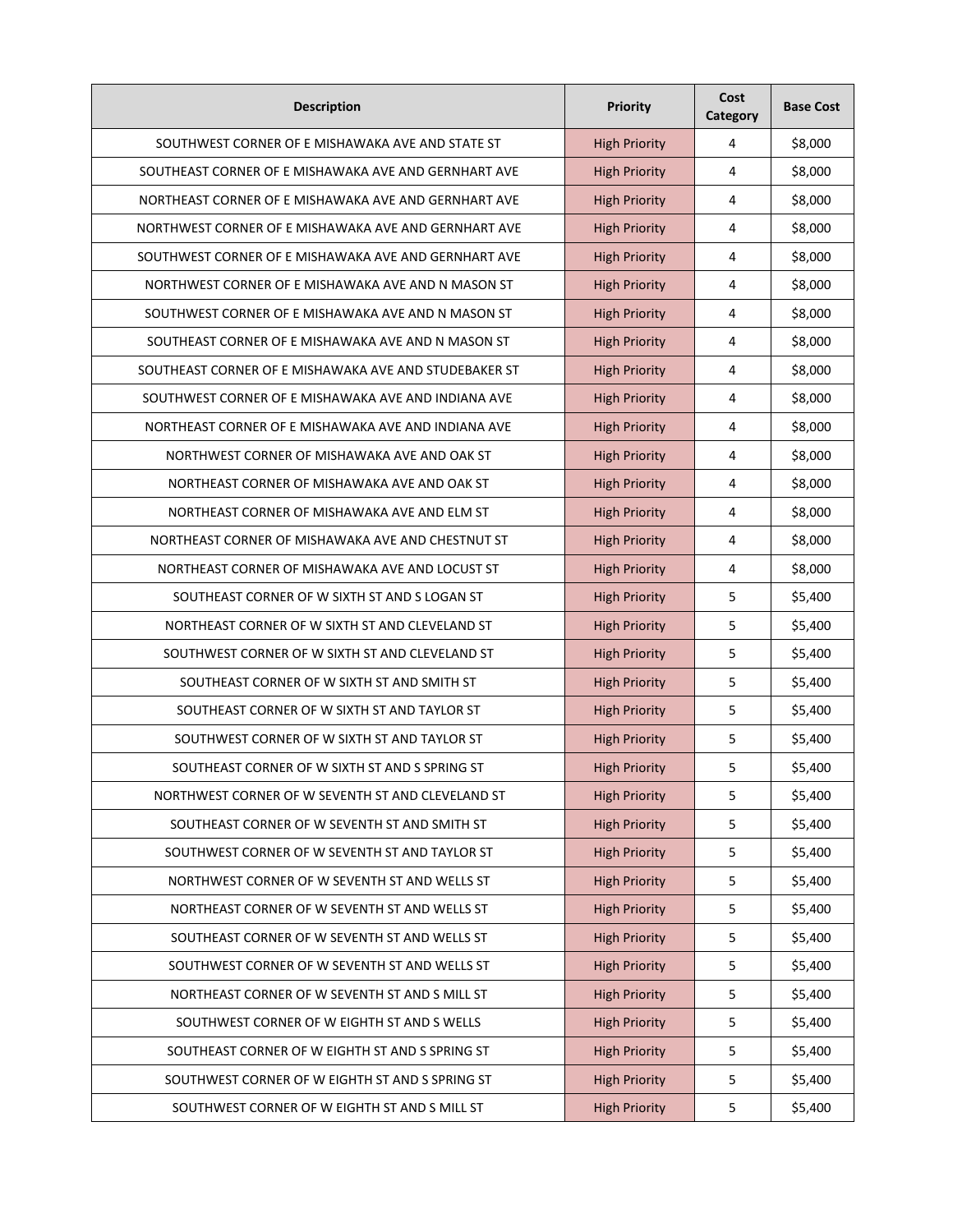| <b>Description</b>                               | Priority             | Cost<br>Category | <b>Base Cost</b> |
|--------------------------------------------------|----------------------|------------------|------------------|
| NORTHWEST CORNER OF W EIGHTH ST AND S MILL ST    | <b>High Priority</b> | 5                | \$5,400          |
| NORTHEAST CORNER OF W EIGHTH ST AND S MILL ST    | <b>High Priority</b> | 5                | \$5,400          |
| SOUTHEAST CORNER OF W EIGHTH ST AND S MILL ST    | <b>High Priority</b> | 5                | \$5,400          |
| NORTHWEST CORNER OF EIGHTH ST AND MAIN ST        | <b>High Priority</b> | 5                | \$5,400          |
| SOUTHEAST CORNER OF W NINTH ST AND WELLS ST      | <b>High Priority</b> | 5                | \$5,400          |
| SOUTHWEST CORNER OF W NINTH ST AND WELLS ST      | <b>High Priority</b> | 5                | \$5,400          |
| NORTHEAST CORNER OF W NINTH ST AND WELLS ST      | <b>High Priority</b> | 5                | \$5,400          |
| NORTHWEST CORNER OF W NINTH ST AND S MILL ST     | <b>High Priority</b> | 5                | \$5,400          |
| SOUTHWEST CORNER OF W NINTH ST AND S MILL ST     | <b>High Priority</b> | 5                | \$5,400          |
| SOUTHEAST CORNER OF W NINTH ST AND S MILL ST     | <b>High Priority</b> | 5                | \$5,400          |
| NORTHWEST CORNER OF W NINTH ST AND S MAIN ST     | <b>High Priority</b> | 5                | \$5,400          |
| NORTHEAST CORNER OF W TENTH ST AND TAYLOR ST     | <b>High Priority</b> | 5                | \$5,400          |
| SOUTHEAST CORNER OF W TENTH ST AND TAYLOR ST     | <b>High Priority</b> | 5                | \$5,400          |
| SOUTHWEST CORNER OF W TENTH ST AND TAYLOR ST     | <b>High Priority</b> | 5                | \$5,400          |
| NORTHWEST CORNER OF W TENTH ST AND WELLS ST      | <b>High Priority</b> | 5                | \$5,400          |
| NORTHEAST CORNER OF W TENTH ST AND WELLS ST      | <b>High Priority</b> | 5                | \$5,400          |
| SOUTHEAST CORNER OF W TENTH ST AND WELLS ST      | <b>High Priority</b> | 5                | \$5,400          |
| SOUTHWEST CORNER OF W TENTH ST AND WELLS ST      | <b>High Priority</b> | 5                | \$5,400          |
| NORTHWEST CORNER OF W TENTH ST AND S MAIN ST     | <b>High Priority</b> | 5                | \$5,400          |
| NORTHWEST CORNER OF W ELEVENTH ST AND TAYLOR ST  | <b>High Priority</b> | 5                | \$5,400          |
| NORTHEAST CORNER OF W ELEVENTH ST AND TAYLOR ST  | <b>High Priority</b> | 5                | \$5,400          |
| SOUTHEAST CORNER OF W ELEVENTH ST AND TAYLOR ST  | <b>High Priority</b> | 5                | \$5,400          |
| NORTHWEST CORNER OF W ELEVENTH ST AND WELLS ST   | <b>High Priority</b> | 5                | \$5,400          |
| NORTHEAST CORNER OF W ELEVENTH ST AND WELLS ST   | <b>High Priority</b> | 5                | \$5,400          |
| SOUTHEAST CORNER OF W ELEVENTH ST AND WELLS ST   | <b>High Priority</b> | 5                | \$5,400          |
| SOUTHWEST CORNER OF W ELEVENTH ST AND WELLS ST   | <b>High Priority</b> | 5                | \$5,400          |
| NORTHWEST CORNER OF W ELEVENTH ST AND S MAIN ST  | <b>High Priority</b> | 5                | \$5,400          |
| NORTHWEST CORNER OF W ELEVENTH ST AND UNION ST   | <b>High Priority</b> | 5                | \$5,400          |
| NORTHWEST CORNER OF W ELEVENTH ST AND UNION ST   | <b>High Priority</b> | 5                | \$5,400          |
| NORTHWEST CORNER OF W ELEVENTH ST AND TAYLOR ST  | <b>High Priority</b> | 5                | \$5,400          |
| NORTHEAST CORNER OF W ELEVENTH ST AND TAYLOR ST  | <b>High Priority</b> | 5                | \$5,400          |
| SOUTHWEST CORNER OF W ELEVENTH ST AND WELLS ST   | <b>High Priority</b> | 5                | \$5,400          |
| SOUTHEAST CORNER OF W ELEVENTH ST AND WELLS ST   | <b>High Priority</b> | 5                | \$5,400          |
| NORTHEAST CORNER OF W ELEVENTH ST AND WELLS ST   | <b>High Priority</b> | 5                | \$5,400          |
| NORTHWEST CORNER OF W TWELFTH ST AND S SPRING ST | <b>High Priority</b> | 5                | \$5,400          |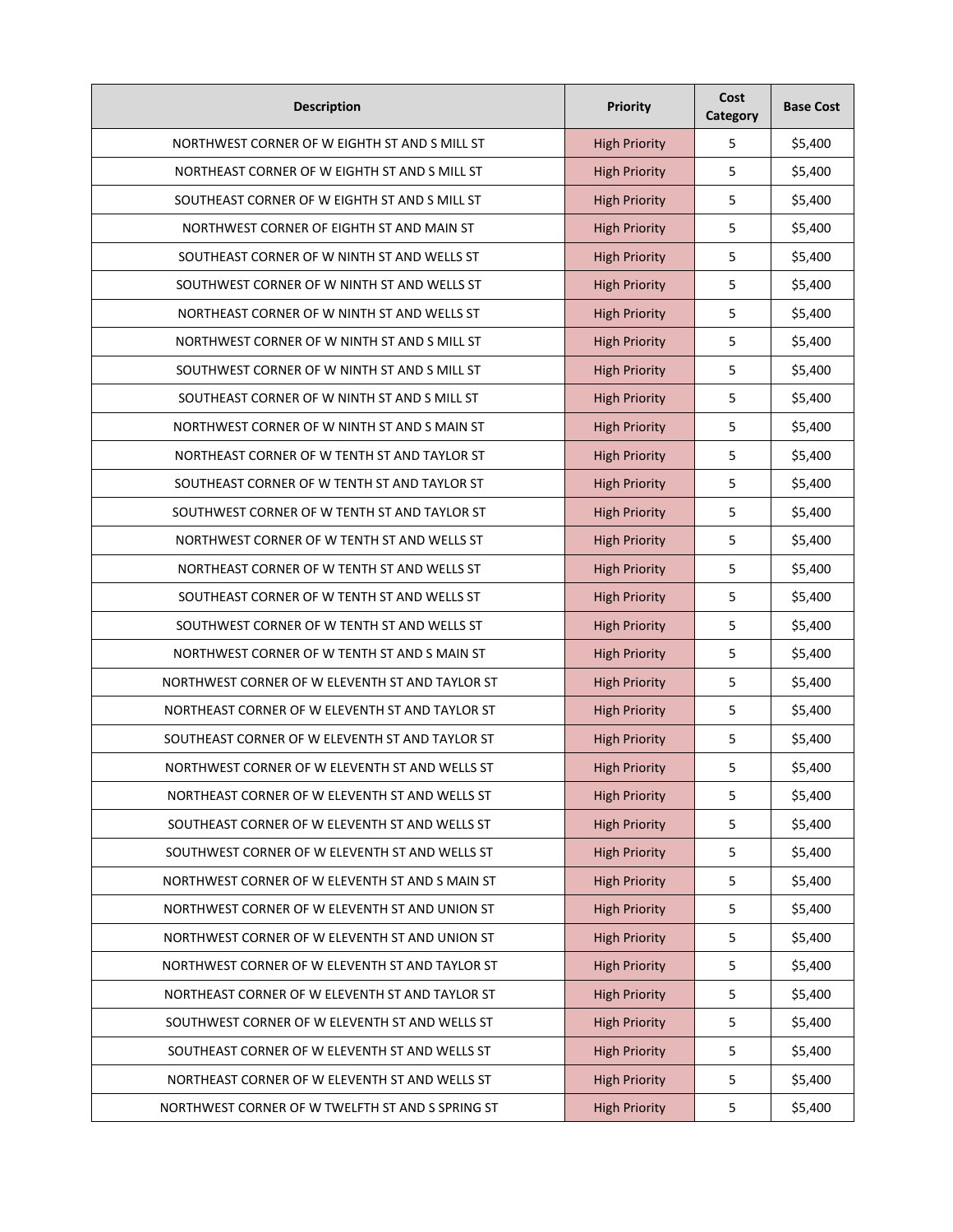| <b>Description</b>                                  | Priority             | Cost<br>Category | <b>Base Cost</b> |
|-----------------------------------------------------|----------------------|------------------|------------------|
| NORTHEAST CORNER OF W TWELFTH ST AND S SPRING ST    | <b>High Priority</b> | 5                | \$5,400          |
| SOUTHWEST CORNER OF W TWELFTH ST AND S SPRING ST    | <b>High Priority</b> | 5                | \$5,400          |
| NORTHWEST CORNER OF W TWELFTH ST AND S MAIN ST      | <b>High Priority</b> | 5                | \$5,400          |
| SOUTHWEST CORNER OF W TWELFTH ST AND S MAIN ST      | <b>High Priority</b> | 5                | \$5,400          |
| SOUTHWEST CORNER OF W TWELFTH ST AND UNION ST       | <b>High Priority</b> | 5                | \$5,400          |
| NORTHWEST CORNER OF W TWELFTH ST AND UNION ST       | <b>High Priority</b> | 5                | \$5,400          |
| NORTHWEST CORNER OF THIRTEENTH ST AND TAYLOR ST     | <b>High Priority</b> | 5                | \$5,400          |
| SOUTHWEST CORNER OF THIRTEENTH ST AND TAYLOR ST     | <b>High Priority</b> | 5                | \$5,400          |
| NORTHEAST CORNER OF THIRTEENTH ST AND TAYLOR ST     | <b>High Priority</b> | 5                | \$5,400          |
| SOUTHEAST CORNER OF THIRTEENTH ST AND TAYLOR ST     | <b>High Priority</b> | 5                | \$5,400          |
| NORTHEAST CORNER OF THIRTEENTH ST AND UNION ST      | <b>High Priority</b> | 5                | \$5,400          |
| SOUTHEAST CORNER OF THIRTEENTH ST AND UNION ST      | <b>High Priority</b> | 5                | \$5,400          |
| NORTHWEST CORNER OF W FOURTEENTH ST AND TAYLOR ST   | <b>High Priority</b> | 5                | \$5,400          |
| NORTHEAST CORNER OF W FOURTEENTH ST AND TAYLOR ST   | <b>High Priority</b> | 5                | \$5,400          |
| NORTHEAST CORNER OF W FOURTEENTH ST AND S SPRING ST | <b>High Priority</b> | 5                | \$5,400          |
| SOUTHEAST CORNER OF W FOURTEENTH ST AND S SPRING ST | <b>High Priority</b> | 5                | \$5,400          |
| SOUTHWEST CORNER OF W FOURTEENTH ST AND S SPRING ST | <b>High Priority</b> | 5                | \$5,400          |
| NORTHWEST CORNER OF W FOURTEENTH ST AND S SPRING ST | <b>High Priority</b> | 5                | \$5,400          |
| NORTHWEST CORNER OF W SIXTEENTH ST AND S MAIN ST    | <b>High Priority</b> | 5                | \$5,400          |
| SOUTHWEST CORNER OF W SIXTEENTH ST AND S MAIN ST    | <b>High Priority</b> | 5                | \$5,400          |
| NORTHWEST CORNER OF W SIXTEENTH ST AND UNION ST     | <b>High Priority</b> | 5                | \$5,400          |
| SOUTHEAST CORNER OF E ELEVENTH ST AND UNION ST      | <b>High Priority</b> | 5                | \$5,400          |
| SOUTHEAST CORNER OF E ELEVENTH ST AND UNION ST      | <b>High Priority</b> | 5                | \$5,400          |
| SOUTHWEST CORNER OF E ELEVENTH ST AND DODGE AVE     | <b>High Priority</b> | 5                | \$5,400          |
| NORTHEAST CORNER OF E NINTH ST AND LAUREL ST        | <b>High Priority</b> | 5                | \$5,400          |
| SOUTHEAST CORNER OF E NINTH ST AND LAUREL ST        | <b>High Priority</b> | 5                | \$5,400          |
| SOUTHEAST CORNER OF E EIGHTH ST AND LAUREL ST       | <b>High Priority</b> | 5                | \$5,400          |
| NORTHEAST CORNER OF E EIGHTH ST AND LAUREL ST       | <b>High Priority</b> | 5                | \$5,400          |
| SOUTHEAST CORNER OF E SEVENTH ST AND LAUREL ST      | <b>High Priority</b> | 5                | \$5,400          |
| SOUTHEAST CORNER OF E SIXTH ST AND LAUREL ST        | <b>High Priority</b> | 5                | \$5,400          |
| SOUTHEAST CORNER OF E FIFTH ST AND LAUREL ST        | <b>High Priority</b> | 5                | \$5,400          |
| SOUTHEAST CORNER OF E THIRTEENTH ST AND UNION ST    | <b>High Priority</b> | 5                | \$5,400          |
| NORTHEAST CORNER OF E THIRTEENTH ST AND UNION ST    | <b>High Priority</b> | 5                | \$5,400          |
| SOUTHEAST CORNER OF MISHAWAKA AVE AND DIVISION ST   | <b>High Priority</b> | 5                | \$5,400          |
| NORTHEAST CORNER OF MISHAWAKA AVE AND CHARLOTTE ST  | <b>High Priority</b> | 5                | \$5,400          |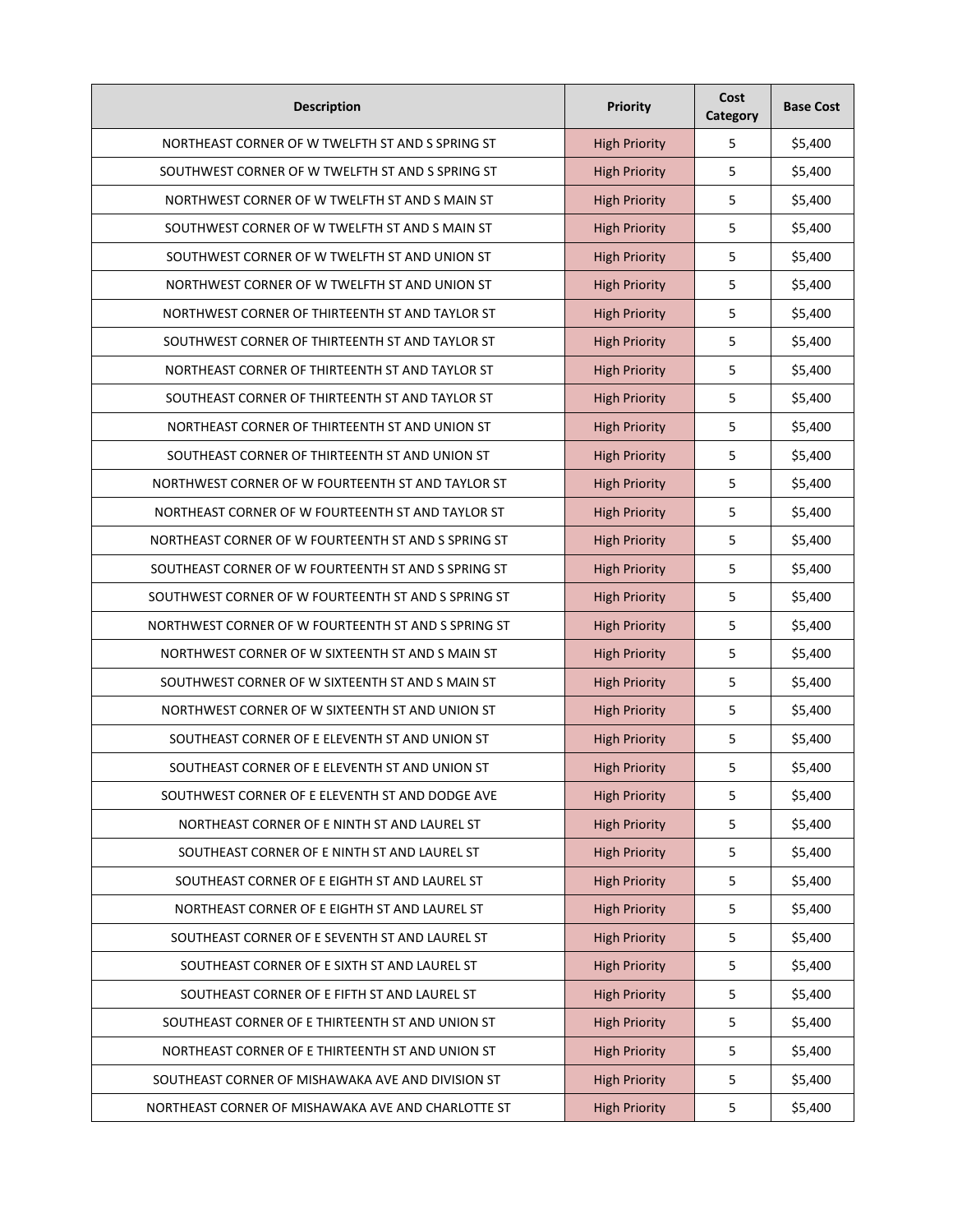| <b>Description</b>                               | Priority             | Cost<br>Category | <b>Base Cost</b> |
|--------------------------------------------------|----------------------|------------------|------------------|
| SOUTHEAST CORNER OF MISHAWAKA AVE AND LOGAN ST   | <b>High Priority</b> | 5                | \$5,400          |
| NORTHEAST CORNER OF MISHAWAKA AVE AND LOGAN ST   | <b>High Priority</b> | 5                | \$5,400          |
| SOUTHWEST CORNER OF W GROVE ST AND CALHOUN ST    | <b>High Priority</b> | 5                | \$5,400          |
| NORTHWEST CORNER OF W GROVE ST AND CALHOUN ST    | <b>High Priority</b> | 5                | \$5,400          |
| NORTHEAST CORNER OF W GROVE ST AND CALHOUN ST    | <b>High Priority</b> | 5                | \$5,400          |
| SOUTHEAST CORNER OF W GROVE ST AND CALHOUN ST    | <b>High Priority</b> | 5                | \$5,400          |
| SOUTHEAST CORNER OF W GROVE ST AND WEBSTER ST    | <b>High Priority</b> | 5                | \$5,400          |
| NORTHEAST CORNER OF W GROVE ST AND FOREST AVE    | <b>High Priority</b> | 5                | \$5,400          |
| NORTHWEST CORNER OF W GROVE ST AND FOREST AVE    | <b>High Priority</b> | 5                | \$5,400          |
| SOUTHWEST CORNER OF W GROVE ST AND FOREST AVE    | <b>High Priority</b> | 5                | \$5,400          |
| SOUTHWEST CORNER OF W GROVE ST AND CHARLOTTE ST  | <b>High Priority</b> | 5                | \$5,400          |
| SOUTHEAST CORNER OF W GROVE ST AND CHARLOTTE ST  | <b>High Priority</b> | 5                | \$5,400          |
| NORTHWEST CORNER OF W GROVE ST AND CHARLOTTE ST  | <b>High Priority</b> | 5                | \$5,400          |
| SOUTHEAST CORNER OF W GROVE ST AND ELIZABETH ST  | <b>High Priority</b> | 5                | \$5,400          |
| NORTHWEST CORNER OF GROVE ST AND LOCUST ST       | <b>High Priority</b> | 5                | \$5,400          |
| SOUTHWEST CORNER OF GROVE ST AND LOCUST ST       | <b>High Priority</b> | 5                | \$5,400          |
| NORTHWEST CORNER OF E GROVE ST AND ELM ST        | <b>High Priority</b> | 5                | \$5,400          |
| NORTHWEST CORNER OF E GROVE ST AND OAK ST        | <b>High Priority</b> | 5                | \$5,400          |
| NORTHWEST CORNER OF E GROVE ST AND WILLOW ST     | <b>High Priority</b> | 5                | \$5,400          |
| SOUTHWEST CORNER OF LAWRENCE ST AND ELM ST       | <b>High Priority</b> | 5                | \$5,400          |
| SOUTHEAST CORNER OF LAWRENCE ST AND N CEDAR ST   | <b>High Priority</b> | 5                | \$5,400          |
| NORTHEAST CORNER OF LAWRENCE ST AND CHESTNUT ST  | <b>High Priority</b> | 5                | \$5,400          |
| SOUTHWEST CORNER OF LAWRENCE ST AND CHESTNUT ST  | <b>High Priority</b> | 5                | \$5,400          |
| SOUTHWEST CORNER OF LAWRENCE ST AND LOCUST ST    | <b>High Priority</b> | 5                | \$5,400          |
| NORTHEAST CORNER OF LAWRENCE ST AND DIVISION ST  | <b>High Priority</b> | 5                | \$5,400          |
| NORTHWEST CORNER OF LAWRENCE ST AND DIVISION ST  | <b>High Priority</b> | 5                | \$5,400          |
| SOUTHWEST CORNER OF LAWRENCE ST AND ELIZABETH ST | <b>High Priority</b> | 5                | \$5,400          |
| SOUTHEAST CORNER OF LAWRENCE ST AND ANN ST       | <b>High Priority</b> | 5                | \$5,400          |
| NORTHEAST CORNER OF LAWRENCE ST AND CHARLOTTE ST | <b>High Priority</b> | 5                | \$5,400          |
| NORTHWEST CORNER OF LAWRENCE ST AND FOREST AVE   | <b>High Priority</b> | 5                | \$5,400          |
| NORTHEAST CORNER OF LAWRENCE ST AND FOREST AVE   | <b>High Priority</b> | 5                | \$5,400          |
| SOUTHEAST CORNER OF LAWRENCE ST AND FOREST AVE   | <b>High Priority</b> | 5                | \$5,400          |
| SOUTHWEST CORNER OF LAWRENCE ST AND FOREST AVE   | <b>High Priority</b> | 5                | \$5,400          |
| SOUTHEAST CORNER OF BATTELL ST AND CHARLOTTE ST  | <b>High Priority</b> | 5                | \$5,400          |
| NORTHEAST CORNER OF BATTELL ST AND CHARLOTTE ST  | <b>High Priority</b> | 5                | \$5,400          |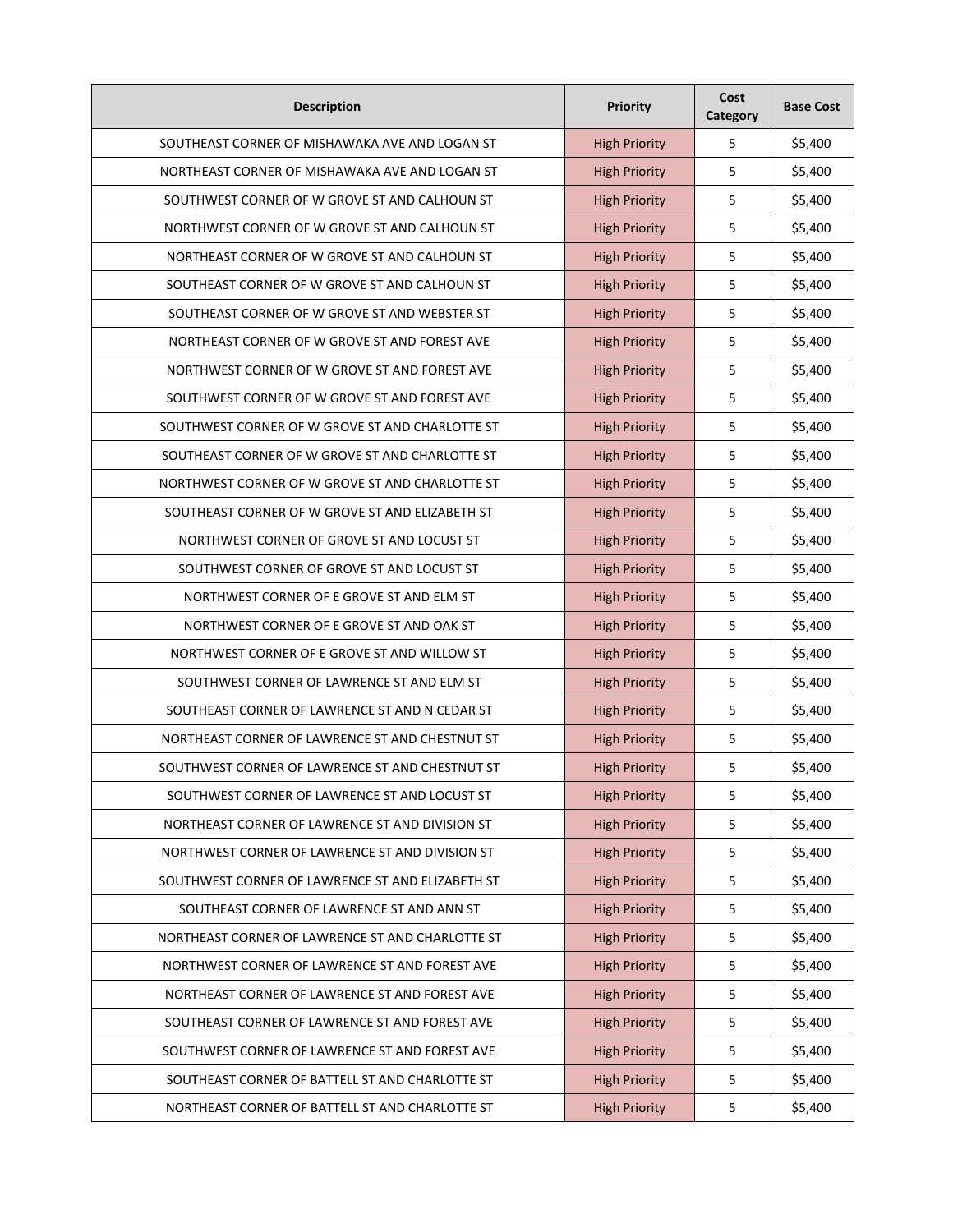| <b>Description</b>                                 | Priority             | Cost<br>Category | <b>Base Cost</b> |
|----------------------------------------------------|----------------------|------------------|------------------|
| SOUTHEAST CORNER OF BATTELL ST AND LIBERTY DR      | <b>High Priority</b> | 5                | \$5,400          |
| NORTHEAST CORNER OF BATTELL ST AND LIBERTY DR      | <b>High Priority</b> | 5                | \$5,400          |
| SOUTHEAST CORNER OF BATTELL ST AND N ELM ST        | <b>High Priority</b> | 5                | \$5,400          |
| SOUTHEAST CORNER OF BATTELL ST AND OAK ST          | <b>High Priority</b> | 5                | \$5,400          |
| NORTHEAST CORNER OF BATTELL ST AND WILLOW ST       | <b>High Priority</b> | 5                | \$5,400          |
| SOUTHEAST CORNER OF BATTELL ST AND MAPLE ST        | <b>High Priority</b> | 5                | \$5,400          |
| SOUTHEAST CORNER OF E BROADWAY ST AND WILLOW ST    | <b>High Priority</b> | 5                | \$5,400          |
| SOUTHEAST CORNER OF W BROADWAY ST AND CHARLOTTE ST | <b>High Priority</b> | 5                | \$5,400          |
| NORTHEAST CORNER OF W BROADWAY ST AND FOREST AVE   | <b>High Priority</b> | 5                | \$5,400          |
| SOUTHEAST CORNER OF W BROADWAY ST AND FOREST AVE   | <b>High Priority</b> | 5                | \$5,400          |
| SOUTHWEST CORNER OF W BROADWAY ST AND FOREST AVE   | <b>High Priority</b> | 5                | \$5,400          |
| NORTHWEST CORNER OF W BROADWAY ST AND FOREST AVE   | <b>High Priority</b> | 5                | \$5,400          |
| SOUTHWEST CORNER OF W MARION ST AND FOREST AVE     | <b>High Priority</b> | 5                | \$5,400          |
| NORTHWEST CORNER OF W MARION ST AND FOREST AVE     | <b>High Priority</b> | 5                | \$5,400          |
| NORTHEAST CORNER OF W MARION ST AND FOREST AVE     | <b>High Priority</b> | 5                | \$5,400          |
| SOUTHEAST CORNER OF W MARION ST AND FOREST AVE     | <b>High Priority</b> | 5                | \$5,400          |
| SOUTHEAST CORNER OF W MARION ST AND LIBERTY DR     | <b>High Priority</b> | 5                | \$5,400          |
| NORTHEAST CORNER OF W MARION ST AND LIBERTY DR     | <b>High Priority</b> | 5                | \$5,400          |
| NORTHWEST CORNER OF W MARION ST AND LIBERTY DR     | <b>High Priority</b> | 5                | \$5,400          |
| SOUTHWEST CORNER OF W MARION ST AND LIBERTY DR     | <b>High Priority</b> | 5                | \$5,400          |
| NORTHEAST CORNER OF W MARION ST AND DAVID ST       | <b>High Priority</b> | 5                | \$5,400          |
| SOUTHWEST CORNER OF W MARION ST AND DAVID ST       | <b>High Priority</b> | 5                | \$5,400          |
| SOUTHWEST CORNER OF E MARION ST AND SARAH ST       | <b>High Priority</b> | 5                | \$5,400          |
| NORTHWEST CORNER OF E MARION ST AND SARAH ST       | <b>High Priority</b> | 5                | \$5,400          |
| NORTHEAST CORNER OF E MARION ST AND SARAH ST       | <b>High Priority</b> | 5                | \$5,400          |
| SOUTHEAST CORNER OF E MARION ST AND SARAH ST       | <b>High Priority</b> | 5                | \$5,400          |
| SOUTHEAST CORNER OF E MARION ST AND DIVISION ST    | <b>High Priority</b> | 5                | \$5,400          |
| NORTHEAST CORNER OF E MARION ST AND DIVISION ST    | <b>High Priority</b> | 5                | \$5,400          |
| SOUTHWEST CORNER OF E MARION ST AND LOCUST ST      | <b>High Priority</b> | 5                | \$5,400          |
| SOUTHEAST CORNER OF E MARION ST AND LOCUST ST      | <b>High Priority</b> | 5                | \$5,400          |
| NORTHEAST CORNER OF E MARION ST AND CEDAR ST       | <b>High Priority</b> | 5                | \$5,400          |
| SOUTHEAST CORNER OF E MARION ST AND OAK ST         | <b>High Priority</b> | 5                | \$5,400          |
| SOUTHWEST CORNER OF E MARION ST AND WILLOW ST      | <b>High Priority</b> | 5                | \$5,400          |
| NORTHEAST CORNER OF JEFFERSON BLVD AND LOGAN ST    | <b>High Priority</b> | 5                | \$5,400          |
| NORTHEAST CORNER OF JEFFERSON BLVD AND LIBERTY DR  | <b>High Priority</b> | 5                | \$5,400          |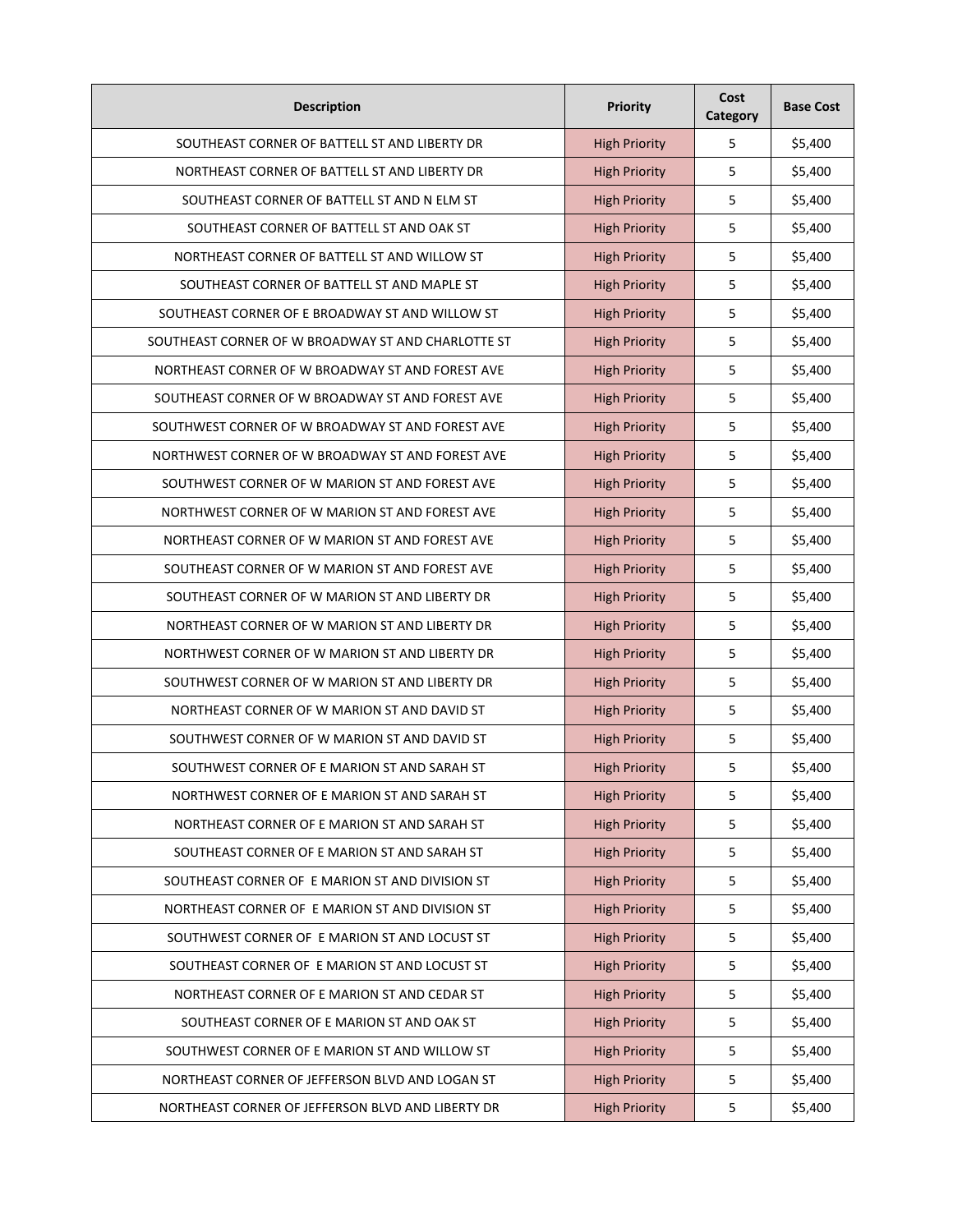| <b>Description</b>                                | Priority             | Cost<br>Category | <b>Base Cost</b> |
|---------------------------------------------------|----------------------|------------------|------------------|
| NORTHEAST CORNER OF JEFFERSON BLVD AND LIBERTY DR | <b>High Priority</b> | 5                | \$5,400          |
| NORTHWEST CORNER OF JEFFERSON BLVD AND LIBERTY DR | <b>High Priority</b> | 5                | \$5,400          |
| NORTHEAST CORNER OF SARAH ST AND W RUSS AVE       | <b>High Priority</b> | 5                | \$5,400          |
| SOUTHWEST CORNER OF SARAH ST AND E LASALLE AVE    | <b>High Priority</b> | 5                | \$5,400          |
| SOUTHEAST CORNER OF N MERRIFIELD AVE AND BJ ST    | <b>High Priority</b> | 5                | \$5,400          |
| NORTHEAST CORNER OF N MERRIFIELD AVE AND BJ ST    | <b>High Priority</b> | 5                | \$5,400          |
| NORTHEAST CORNER OF NORTHWOOD DR AND LEYTE AVE    | <b>High Priority</b> | 5                | \$5,400          |
| SOUTHEAST CORNER OF NORTHWOOD DR AND REDWOOD CT   | <b>High Priority</b> | 5                | \$5,400          |
| NORTHWEST CORNER OF CHARLOTTE ST AND BENTON ST    | <b>High Priority</b> | 5                | \$5,400          |
| SOUTHEAST CORNER OF HICKORY RD AND W CATALPA DR   | <b>High Priority</b> | 5                | \$5,400          |
| NORTHEAST CORNER OF HICKORY RD AND W CATALPA DR   | <b>High Priority</b> | 5                | \$5,400          |
| SOUTHEAST CORNER OF JEFFERSON BLVD AND SARAH ST   | <b>High Priority</b> | 5                | \$5,400          |
| NORTHEAST CORNER OF JEFFERSON BLVD AND SARAH ST   | <b>High Priority</b> | 5                | \$5,400          |
| NORTHWEST CORNER OF JEFFERSON BLVD AND SARAH ST   | <b>High Priority</b> | 5                | \$5,400          |
| NORTHEAST CORNER OF MADISON ST AND N PINE ST      | <b>High Priority</b> | 5                | \$5,400          |
| NORTHEAST CORNER OF FAIRMOUNT AVE AND WEBSTER ST  | <b>High Priority</b> | 5                | \$5,400          |
| NORTHEAST CORNER OF UNION ST AND E SIXTEENTH ST   | <b>High Priority</b> | 5                | \$5,400          |
| SOUTHEAST CORNER OF UNION ST AND E SIXTEENTH ST   | <b>High Priority</b> | 5                | \$5,400          |
| SOUTHEAST CORNER OF SEVENTEENTH ST AND UNION ST   | <b>High Priority</b> | 5                | \$5,400          |
| NORTHEAST CORNER OF SEVENTEENTH ST AND UNION ST   | <b>High Priority</b> | 5                | \$5,400          |
| NORTHWEST CORNER OF W FOURTH ST AND S HILL ST     | <b>High Priority</b> | 5                | \$5,400          |
| NORTHEAST CORNER OF W FOURTH ST AND S HILL ST     | <b>High Priority</b> | 5                | \$5,400          |
| SOUTHEAST CORNER OF W FOURTH ST AND S SPRING ST   | <b>High Priority</b> | 5                | \$5,400          |
| SOUTHWEST CORNER OF W FOURTH ST AND S SPRING ST   | <b>High Priority</b> | 5                | \$5,400          |
| SOUTHWEST CORNER OF W FOURTH ST AND S SPRING ST   | <b>High Priority</b> | 5                | \$5,400          |
| SOUTHWEST CORNER OF W FOURTH ST AND S SPRING ST   | <b>High Priority</b> | 5                | \$5,400          |
| SOUTHWEST CORNER OF FOURTH ST AND CHURCH ST       | <b>High Priority</b> | 5                | \$5,400          |
| SOUTHWEST CORNER OF W THIRD ST AND WELLS          | <b>High Priority</b> | 5                | \$5,400          |
| NORTHWEST CORNER OF W THIRD ST AND WELLS          | <b>High Priority</b> | 5                | \$5,400          |
| SOUTHEAST CORNER OF W FOURTH ST AND UNION ST      | <b>High Priority</b> | 5                | \$5,400          |
| SOUTHWEST CORNER OF W FOURTH ST AND UNION ST      | <b>High Priority</b> | 5                | \$5,400          |
| NORTHWEST CORNER OF E FOURTH ST AND S CEDAR ST    | <b>High Priority</b> | 5                | \$5,400          |
| NORTHWEST CORNER OF E FOURTH ST AND S WEGNER AVE  | <b>High Priority</b> | 5                | \$5,400          |
| NORTHEAST CORNER OF E FOURTH ST AND S WEGNER AVE  | <b>High Priority</b> | 5                | \$5,400          |
| NORTHWEST CORNER OF E THRID ST AND CAMPBELL ST    | <b>High Priority</b> | 5                | \$5,400          |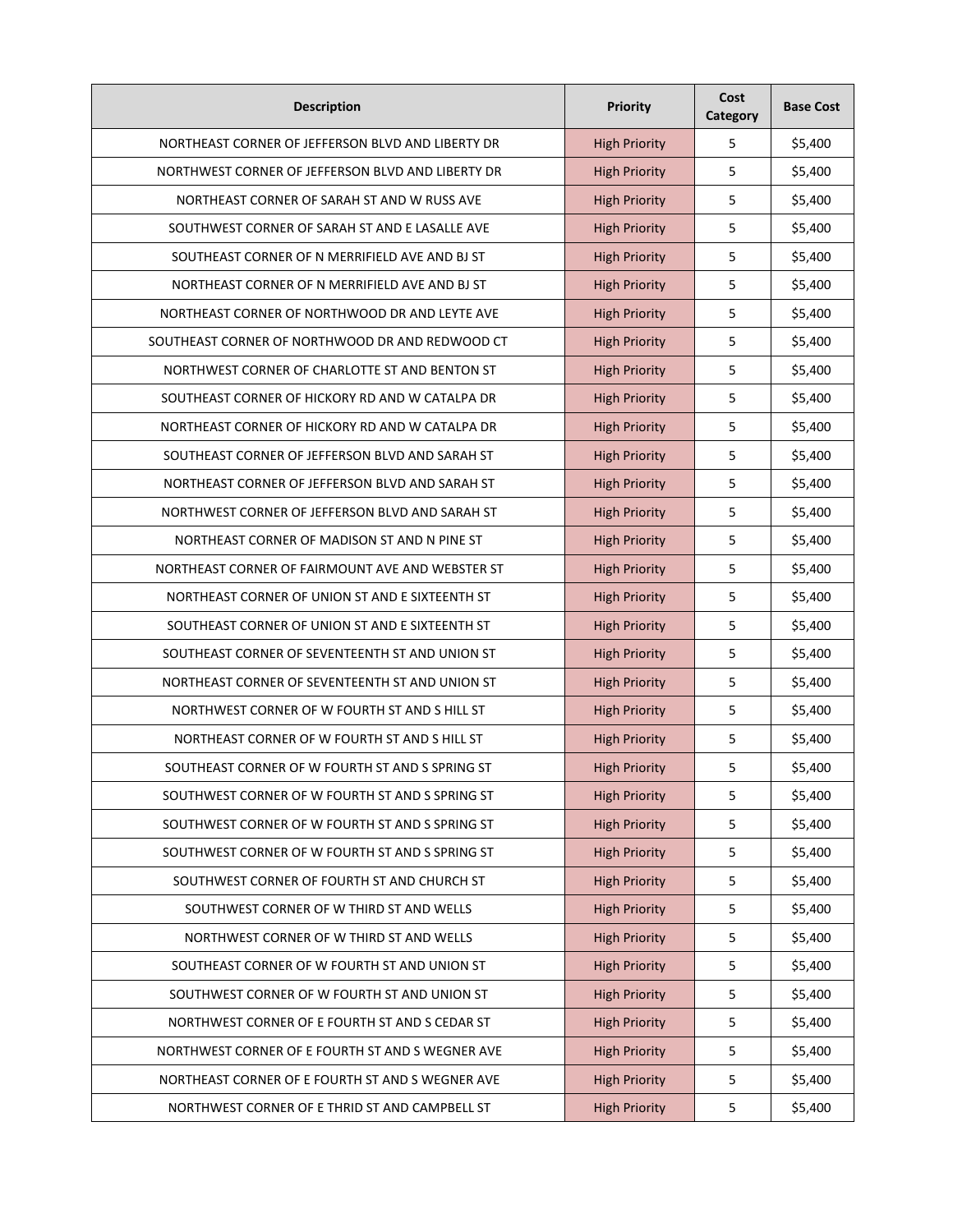| <b>Description</b>                                       | Priority             | Cost<br>Category | <b>Base Cost</b> |
|----------------------------------------------------------|----------------------|------------------|------------------|
| SOUTHEAST CORNER OF E FOURTH ST AND HELEN AVE            | <b>High Priority</b> | 5                | \$5,400          |
| SOUTHWEST CORNER OF E FOURTH ST AND HELEN AVE            | <b>High Priority</b> | 5                | \$5,400          |
| SOUTHEAST CORNER OF E THIRD ST AND S DELORENZI AVE       | <b>High Priority</b> | 5                | \$5,400          |
| NORTHWEST CORNER OF E THIRD ST AND HELEN AVE             | <b>High Priority</b> | 5                | \$5,400          |
| NORTHEAST CORNER OF E THIRD ST AND HELEN AVE             | <b>High Priority</b> | 5                | \$5,400          |
| SOUTHEAST CORNER OF E THIRD ST AND HELEN AVE             | <b>High Priority</b> | 5                | \$5,400          |
| SOUTHWEST CORNER OF E THIRD ST AND S HOME ST             | <b>High Priority</b> | 5                | \$5,400          |
| SOUTHEAST CORNER OF E THIRD ST AND SHOME ST              | <b>High Priority</b> | 5                | \$5,400          |
| NORTHEAST CORNER OF E THIRD ST AND SHOME ST              | <b>High Priority</b> | 5                | \$5,400          |
| NORTHWEST CORNER OF E THIRD ST AND S HOME ST             | <b>High Priority</b> | 5                | \$5,400          |
| SOUTHWEST CORNER OF E THIRD ST AND ALFORD ST             | <b>High Priority</b> | 5                | \$5,400          |
| SOUTHEAST CORNER OF E THIRD ST AND ALFORD ST             | <b>High Priority</b> | 5                | \$5,400          |
| NORTHEAST CORNER OF E THIRD ST AND ALFORD ST             | <b>High Priority</b> | 5                | \$5,400          |
| NORTHWEST CORNER OF E THIRD ST AND ALFORD ST             | <b>High Priority</b> | 5                | \$5,400          |
| SOUTHEAST CORNER OF E THIRD ST AND S VIRGIL ST           | <b>High Priority</b> | 5                | \$5,400          |
| NORTHWEST CORNER OF E THIRD ST AND S VIRGIL ST           | <b>High Priority</b> | 5                | \$5,400          |
| NORTHWEST CORNER OF FULMER RD AND WILD CHERRY RIDGE WEST | <b>High Priority</b> | 5                | \$5,400          |
| SOUTHEAST CORNER OF FULMER RD AND MEIJER ENTRANCE        | <b>High Priority</b> | 5                | \$5,400          |
| NORTHEAST CORNER OF FULMER RD AND MEIJER ENTRANCE        | <b>High Priority</b> | 5                | \$5,400          |
| SOUTHEAST CORNER OF FULMER RD AND AUTUMN LAKES ENTRANCE  | <b>High Priority</b> | 5                | \$5,400          |
| NORTHEAST CORNER OF E THIRD ST AND S WALNUT ST           | <b>High Priority</b> | 5                | \$5,400          |
| NORTHWEST CORNER OF E THIRD ST AND S WALNUT ST           | <b>High Priority</b> | 5                | \$5,400          |
| NORTHEAST CORNER OF E THIRD ST AND S OAKLAND AVE         | <b>High Priority</b> | 5                | \$5,400          |
| NORTHWEST CORNER OF E THIRD ST AND S OAKLAND AVE         | <b>High Priority</b> | 5                | \$5,400          |
| NORTHEAST CORNER OF E THIRD ST AND S ELDER ST            | <b>High Priority</b> | 5                | \$5,400          |
| NORTHWEST CORNER OF E THIRD ST AND RAY ST                | <b>High Priority</b> | 5                | \$5,400          |
| NORTHEAST CORNER OF E THIRD ST AND OAKSIDE ST            | <b>High Priority</b> | 5                | \$5,400          |
| NORTHWEST CORNER OF E THIRD ST AND OAKSIDE ST            | <b>High Priority</b> | 5                | \$5,400          |
| NORTHEAST CORNER OF E THIRD ST AND ORANGE AVE            | <b>High Priority</b> | 5                | \$5,400          |
| NORTHWEST CORNER OF E THIRD ST AND ORANGE AVE            | <b>High Priority</b> | 5                | \$5,400          |
| NORTHEAST CORNER OF E THIRD ST AND S OAKLEY AVE          | <b>High Priority</b> | 5                | \$5,400          |
| NORTHWEST CORNER OF E THIRD ST AND S OAKLEY AVE          | <b>High Priority</b> | 5                | \$5,400          |
| NORTHEAST CORNER OF E THIRD ST AND MAPLEWOOD AVE         | <b>High Priority</b> | 5                | \$5,400          |
| NORTHWEST CORNER OF E THIRD ST AND MAPLEWOOD AVE         | <b>High Priority</b> | 5                | \$5,400          |
| NORTHWEST CORNER OF E THIRD ST AND ROSELAND AVE          | <b>High Priority</b> | 5                | \$5,400          |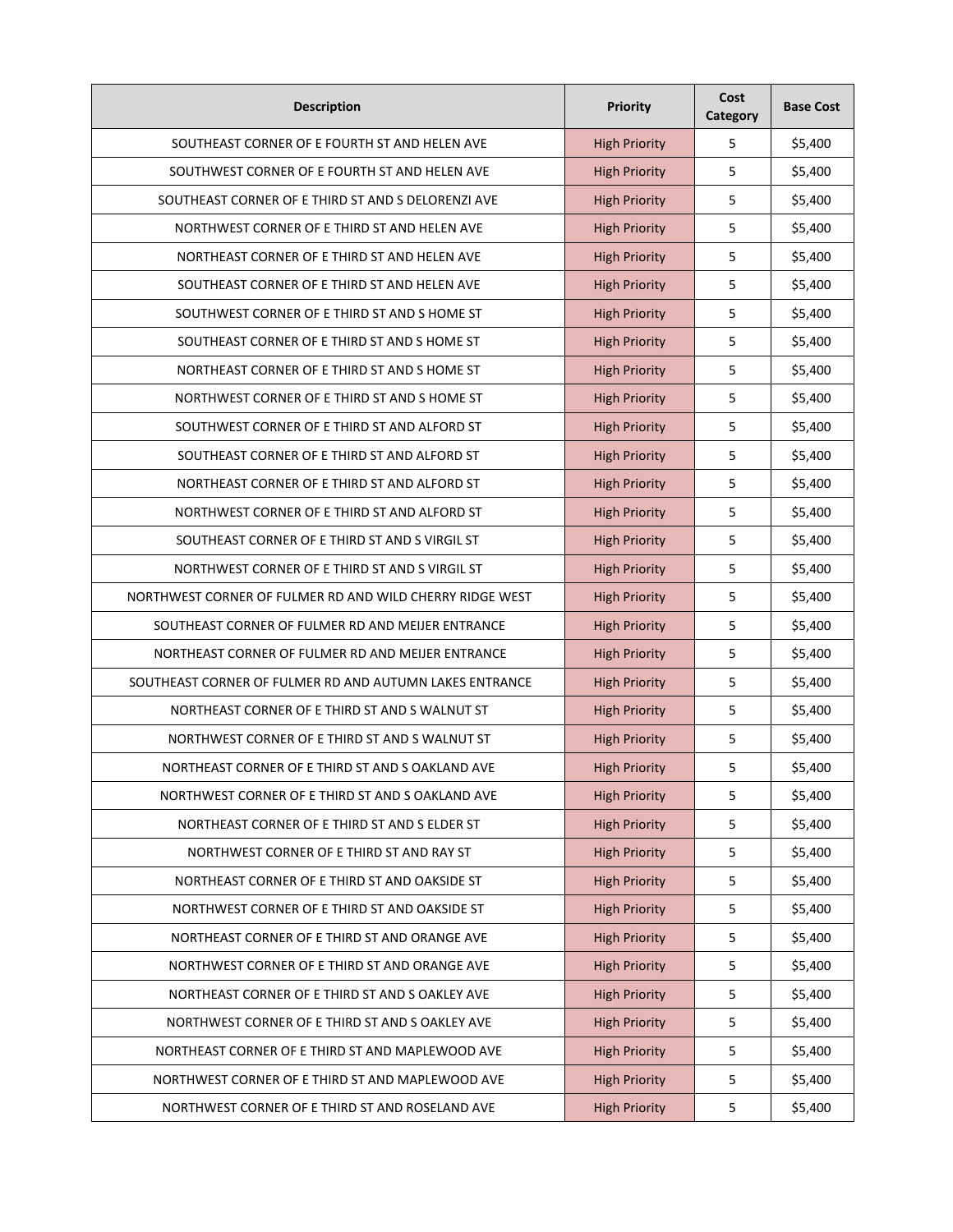| <b>Description</b>                                   | <b>Priority</b>      | Cost<br>Category | <b>Base Cost</b> |
|------------------------------------------------------|----------------------|------------------|------------------|
| NORTHEAST CORNER OF E THIRD ST AND BOSSE AVE         | <b>High Priority</b> | 5                | \$5,400          |
| NORTHWEST CORNER OF E THIRD ST AND BOSSE AVE         | <b>High Priority</b> | 5                | \$5,400          |
| NORTHEAST CORNER OF E THIRD ST AND BAIN ST           | <b>High Priority</b> | 5                | \$5,400          |
| SOUTHWEST CORNER OF VISTULA RD AND N OAKLAND AVE     | <b>High Priority</b> | 5                | \$5,400          |
| SOUTHWEST CORNER OF VISTULA RD AND N ELDER ST        | <b>High Priority</b> | 5                | \$5,400          |
| SOUTHWEST CORNER OF VISTULA RD AND BARROWS CT        | <b>High Priority</b> | 5                | \$5,400          |
| NORTHEAST CORNER OF VISTULA RD AND BALLARD AVE       | <b>High Priority</b> | 5                | \$5,400          |
| NORTHWEST CORNER OF VISTULA RD AND BALLARD AVE       | <b>High Priority</b> | 5                | \$5,400          |
| SOUTHWEST CORNER OF VISTULA RD AND BALLARD AVE       | <b>High Priority</b> | 5                | \$5,400          |
| NORTHWEST CORNER OF VISTULA RD AND TERRY LN          | <b>High Priority</b> | 5                | \$5,400          |
| NORTHEAST CORNER OF VISTULA RD AND N OAKLEY AVE      | <b>High Priority</b> | 5                | \$5,400          |
| SOUTHWEST CORNER OF BALLARD AVE COTTAGE AVE          | <b>High Priority</b> | 5                | \$5,400          |
| SOUTHEAST CORNER OF BALLARD AVE COTTAGE AVE          | <b>High Priority</b> | 5                | \$5,400          |
| SOUTHEAST CORNER OF BALLARD AND PLEASANT POINT CT    | <b>High Priority</b> | 5                | \$5,400          |
| NORTHEAST CORNER OF BALLARD AND PLEASANT POINT CT    | <b>High Priority</b> | 5                | \$5,400          |
| NORTHEAST CORNER OF BEHNEY AVE AND PLEASANT POINT CT | <b>High Priority</b> | 5                | \$5,400          |
| NORTHWEST CORNER OF BEHNEY AVE AND PLEASANT POINT CT | <b>High Priority</b> | 5                | \$5,400          |
| SOUTHWEST CORNER OF COTTAGE AVE AND COTTAGE AVE      | <b>High Priority</b> | 5                | \$5,400          |
| SOUTHEAST CORNER OF COTTAGE AVE AND COTTAGE AVE      | <b>High Priority</b> | 5                | \$5,400          |
| NORTHEAST CORNER OF COTTAGE AVE AND COTTAGE AVE      | <b>High Priority</b> | 5                | \$5,400          |
| SOUTHEAST CORNER OF DITTMAN ST AND COTTAGE AVE       | <b>High Priority</b> | 5                | \$5,400          |
| SOUTHEAST CORNER OF DITTMAN ST AND FLORA ST          | <b>High Priority</b> | 5                | \$5,400          |
| NORTHEAST CORNER OF DITTMAN ST AND CASSELL AVE       | <b>High Priority</b> | 5                | \$5,400          |
| SOUTHEAST CORNER OF DITTMAN ST AND CASSELL AVE       | <b>High Priority</b> | 5                | \$5,400          |
| SOUTHWEST CORNER OF DITTMAN ST AND CASSELL AVE       | <b>High Priority</b> | 5                | \$5,400          |
| NORTHWEST CORNER OF DITTMAN ST AND CASSELL AVE       | <b>High Priority</b> | 5                | \$5,400          |
| NORTHWEST CORNER OF DITTMAN ST AND PLEASANT POINT CT | <b>High Priority</b> | 5                | \$5,400          |
| SOUTHEAST CORNER OF N OAKLAND AVE AND COTTAGE AVE    | <b>High Priority</b> | 5                | \$5,400          |
| SOUTHWEST CORNER OF N OAKLAND AVE AND COTTAGE AVE    | <b>High Priority</b> | 5                | \$5,400          |
| NORTHEAST CORNER OF POWER DR AND MITCHELL PL         | <b>High Priority</b> | 5                | \$5,400          |
| SOUTHEAST CORNER OF POWER DR AND MITCHELL PL         | <b>High Priority</b> | 5                | \$5,400          |
| NORTHEAST CORNER OF HOMEWOOD AVE AND N DELORENZI AVE | <b>High Priority</b> | 5                | \$5,400          |
| SOUTHEAST CORNER OF HOMEWOOD AVE AND VIRGIL ST       | <b>High Priority</b> | 5                | \$5,400          |
| NORTHEAST CORNER OF HOMEWOOD AVE AND VIRGIL ST       | <b>High Priority</b> | 5                | \$5,400          |
| NORTHEAST CORNER OF HOMEWOOD AVE AND N GERNHART AVE  | <b>High Priority</b> | 5                | \$5,400          |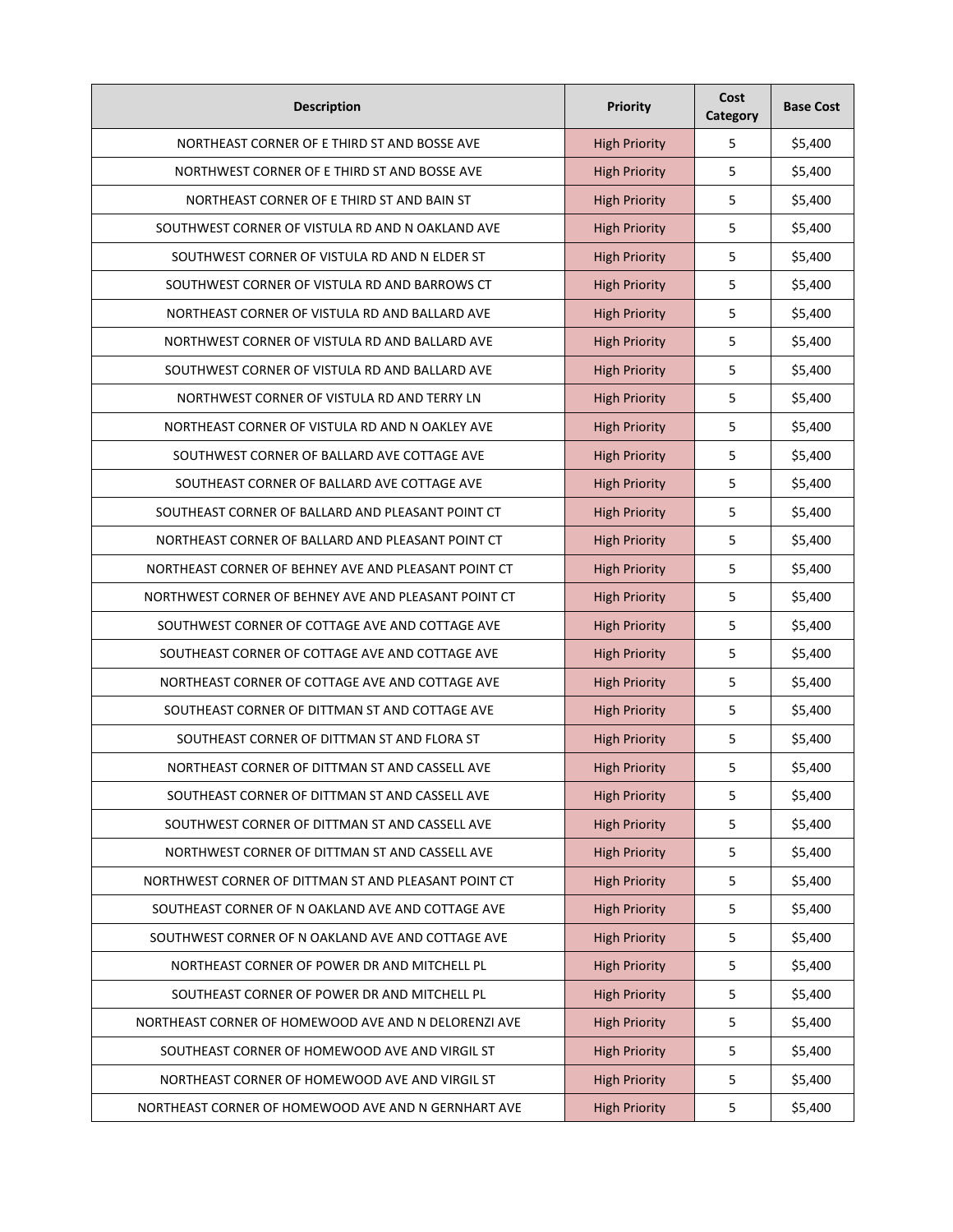| <b>Description</b>                                      | Priority             | Cost<br>Category | <b>Base Cost</b> |
|---------------------------------------------------------|----------------------|------------------|------------------|
| SOUTHEAST CORNER OF LINDEN AVE AND N VIRGIL ST          | <b>High Priority</b> | 5                | \$5,400          |
| SOUTHWEST CORNER OF LINDEN AVE AND WENGER AVE           | <b>High Priority</b> | 5                | \$5,400          |
| NORTHWEST CORNER OF LINDEN AVE AND WENGER AVE           | <b>High Priority</b> | 5                | \$5,400          |
| SOUTHEAST CORNER OF LINDEN AVE AND INDIANA AVE          | <b>High Priority</b> | 5                | \$5,400          |
| NORTHEAST CORNER OF LINDEN AVE AND INDIANA AVE          | <b>High Priority</b> | 5                | \$5,400          |
| NORTHWEST CORNER OF LINDEN AVE AND INDIANA AVE          | <b>High Priority</b> | 5                | \$5,400          |
| SOUTHWEST CORNER OF LINDEN AVE AND INDIANA AVE          | <b>High Priority</b> | 5                | \$5,400          |
| SOUTHEAST CORNER OF HOMEWOOD AVE AND N MERRIFIELD AVE   | <b>High Priority</b> | 5                | \$5,400          |
| NORTHEAST CORNER OF HOMEWOOD AVE AND N MERRIFIELD AVE   | <b>High Priority</b> | 5                | \$5,400          |
| NORTHEAST CORNER OF HOMEWOOD AVE AND N NILES AVE        | <b>High Priority</b> | 5                | \$5,400          |
| NORTHWEST CORNER OF HOMEWOOD AVE AND N NILES AVE        | <b>High Priority</b> | 5                | \$5,400          |
| SOUTHWEST CORNER OF HOMEWOOD AVE AND N NILES AVE        | <b>High Priority</b> | 5                | \$5,400          |
| NORTHWEST CORNER OF HOMEWOOD AVE AND STUDEBAKER AVE     | <b>High Priority</b> | 5                | \$5,400          |
| NORTHWEST CORNER OF HOMEWOOD AVE AND N WEGNER AVE       | <b>High Priority</b> | 5                | \$5,400          |
| SOUTHEAST CORNER OF HOMEWOOD AVE AND N WEGNER AVE       | <b>High Priority</b> | 5                | \$5,400          |
| NORTHWEST CORNER OF CLUB BLVD AND MIAMI CLUB DR         | <b>High Priority</b> | 5                | \$5,400          |
| NORTHEAST CORNER OF CLUB BLVD AND MIAMI CLUB DR         | <b>High Priority</b> | 5                | \$5,400          |
| NORTHEAST CORNER OF N MERRIFIELD AVE AND WASHINGTON AVE | <b>High Priority</b> | 5                | \$5,400          |
| SOUTHEAST CORNER OF N MERRIFIELD AVE AND WASHINGTON AVE | <b>High Priority</b> | 5                | \$5,400          |
| SOUTHWEST CORNER OF NILES AVE AND WASHINGTON AVE        | <b>High Priority</b> | 5                | \$5,400          |
| SOUTHEAST CORNER OF NILES AVE AND JOSEPH ST             | <b>High Priority</b> | 5                | \$5,400          |
| SOUTHWEST CORNER OF E MISHAWAKA AVE AND N BYRKIT AVE    | <b>High Priority</b> | 5                | \$5,400          |
| SOUTHEAST CORNER OF E MISHAWAKA AVE AND STATE ST        | <b>High Priority</b> | 5                | \$5,400          |
| SOUTHEAST CORNER OF MISHAWAKA AVE AND CEDAR ST          | <b>High Priority</b> | 5                | \$5,400          |
| NORTHWEST CORNER OF MISHAWAKA AVE AND CEDAR ST          | <b>High Priority</b> | 5                | \$5,400          |
| NORTHEAST CORNER OF MISHAWAKA AVE AND CHESTNUT ST       | <b>High Priority</b> | 5                | \$5,400          |
| NORTHWEST CORNER OF MISHAWAKA AVE AND LOCUST ST         | <b>High Priority</b> | 5                | \$5,400          |
| SOUTHEAST CORNER OF THIRTEENTH ST AND UNION ST          | <b>High Priority</b> | 6                | \$6,800          |
| SOUTHEAST CORNER OF GROVE ST AND N CEDAR ST             | <b>High Priority</b> | 6                | \$6,800          |
| SOUTHWEST CORNER OF GROVE ST AND N CEDAR ST             | <b>High Priority</b> | 6                | \$6,800          |
| SOUTHWEST CORNER OF LAWRENCE ST AND N CEDAR ST          | <b>High Priority</b> | 6                | \$6,800          |
| SOUTHEAST CORNER OF LAWRENCE ST AND LOCUST ST           | <b>High Priority</b> | 6                | \$6,800          |
| NORTHEAST CORNER OF E BROADWAY ST AND LOCUST ST         | <b>High Priority</b> | 6                | \$6,800          |
| SOUTHEAST CORNER OF JEFFERSON BLVD AND LOGAN ST         | <b>High Priority</b> | 6                | \$6,800          |
| SOUTHEAST CORNER OF JEFFERSON BLVD AND LIBERTY DR       | <b>High Priority</b> | 6                | \$6,800          |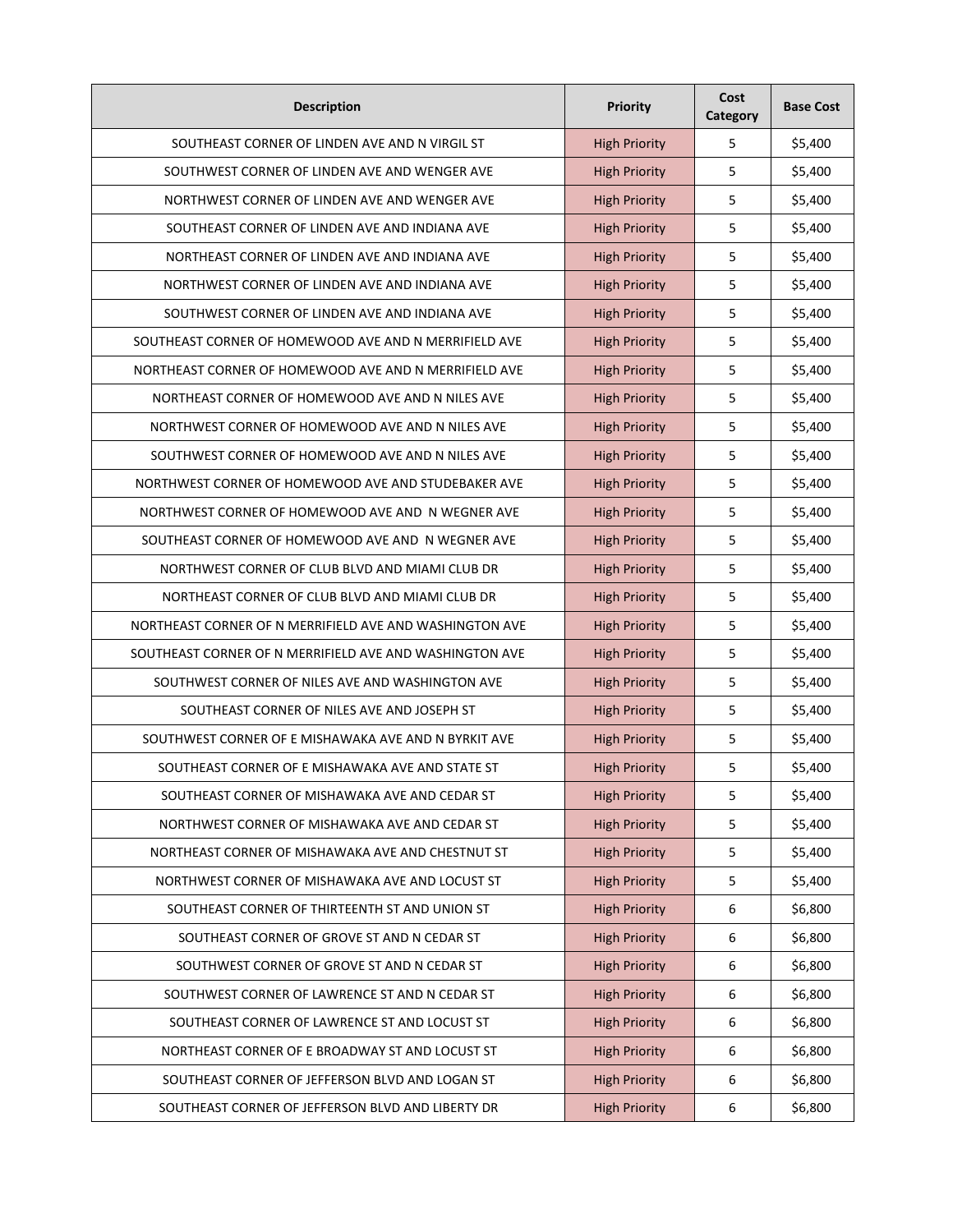| <b>Description</b>                                   | Priority             | Cost<br>Category | <b>Base Cost</b> |
|------------------------------------------------------|----------------------|------------------|------------------|
| NORTHEAST CORNER OF CHARLOTTE ST AND BENTON ST       | <b>High Priority</b> | 6                | \$6,800          |
| SOUTHEAST CORNER OF EDGEWATER DR AND N CEDAR ST      | <b>High Priority</b> | 6                | \$6,800          |
| NORTHEAST CORNER OF VISTULA RD AND HARDING AVE       | <b>High Priority</b> | 6                | \$6,800          |
| SOUTHWEST CORNER OF DITTMAN ST AND COTTAGE AVE       | <b>High Priority</b> | 6                | \$6,800          |
| NORTHEAST CORNER OF DITTMAN ST AND FLORA ST          | <b>High Priority</b> | 6                | \$6,800          |
| NORTHEAST CORNER OF DITTMAN ST AND PLEASANT POINT CT | <b>High Priority</b> | 6                | \$6,800          |
| SOUTHWEST CORNER OF LINDEN AVE AND N GERNHART AVE    | <b>High Priority</b> | 6                | \$6,800          |
| SOUTHEAST CORNER OF W SIXTH ST AND CLEVELAND ST      | <b>High Priority</b> | 6                | \$13,600         |
| NORTHEAST CORNER OF HICKORY RD AND EDISON RD         | <b>High Priority</b> | 6                | \$13,600         |
| SOUTHEAST CORNER OF HICKORY RD AND EDISON RD         | <b>High Priority</b> | 6                | \$13,600         |
| NORTHWEST CORNER OF W SIXTH ST AND CLEVELAND ST      | <b>High Priority</b> | $\overline{7}$   | \$12,000         |
| NORTHWEST CORNER OF W SIXTH ST AND TAYLOR ST         | <b>High Priority</b> | $\overline{7}$   | \$12,000         |
| SOUTHEAST CORNER OF W SIXTH ST AND WELLS ST          | <b>High Priority</b> | 7                | \$12,000         |
| NORTHEAST CORNER OF W SIXTH ST AND S SPRING ST       | <b>High Priority</b> | $\overline{7}$   | \$12,000         |
| SOUTHWEST CORNER OF W SIXTH ST AND S SPRING ST       | <b>High Priority</b> | $\overline{7}$   | \$12,000         |
| SOUTHWEST CORNER OF W SIXTH ST AND S MAIN ST         | <b>High Priority</b> | 7                | \$12,000         |
| NORTHWEST CORNER OF W SIXTH ST AND S MAIN ST         | <b>High Priority</b> | $\overline{7}$   | \$12,000         |
| NORTHWEST CORNER OF W EIGHTH ST AND S WELLS          | <b>High Priority</b> | $\overline{7}$   | \$12,000         |
| NORTHWEST CORNER OF W EIGHTH ST AND S SPRING ST      | <b>High Priority</b> | 7                | \$12,000         |
| SOUTHWEST CORNER OF EIGHTH ST AND MAIN ST            | <b>High Priority</b> | $\overline{7}$   | \$12,000         |
| NORTHWEST CORNER OF W NINTH ST AND WELLS ST          | <b>High Priority</b> | 7                | \$12,000         |
| NORTHWEST CORNER OF THIRTEENTH ST AND UNION ST       | <b>High Priority</b> | 7                | \$12,000         |
| NORTHWEST CORNER OF E ELEVENTH ST AND LAUREL ST      | <b>High Priority</b> | $\overline{7}$   | \$12,000         |
| SOUTHEAST CORNER OF E ELEVENTH ST AND LAUREL ST      | <b>High Priority</b> | $\overline{7}$   | \$12,000         |
| NORTHEAST CORNER OF E TENTH ST AND LAUREL ST         | <b>High Priority</b> | $\overline{7}$   | \$12,000         |
| SOUTHEAST CORNER OF E TENTH ST AND LAUREL ST         | <b>High Priority</b> | $\overline{7}$   | \$12,000         |
| SOUTHWEST CORNER OF E TENTH ST AND LAUREL ST         | <b>High Priority</b> | $\overline{7}$   | \$12,000         |
| NORTHEAST CORNER OF E SEVENTH ST AND LAUREL ST       | <b>High Priority</b> | $\overline{7}$   | \$12,000         |
| NORTHEAST CORNER OF E SIXTH ST AND LAUREL ST         | <b>High Priority</b> | $\overline{7}$   | \$12,000         |
| NORTHEAST CORNER OF E TWELFTH ST AND DODGE AVE       | <b>High Priority</b> | $\overline{7}$   | \$12,000         |
| SOUTHEAST CORNER OF E TWELFTH ST AND DODGE AVE       | <b>High Priority</b> | $\overline{7}$   | \$12,000         |
| SOUTHEAST CORNER OF W GROVE ST AND FOREST AVE        | <b>High Priority</b> | $\overline{7}$   | \$12,000         |
| SOUTHWEST CORNER OF GROVE ST AND CHESTNUT ST         | <b>High Priority</b> | $\overline{7}$   | \$12,000         |
| NORTHEAST CORNER OF GROVE ST AND CHESTNUT ST         | <b>High Priority</b> | 7                | \$12,000         |
| SOUTHWEST CORNER OF E GROVE ST AND WILLOW ST         | <b>High Priority</b> | $\overline{7}$   | \$12,000         |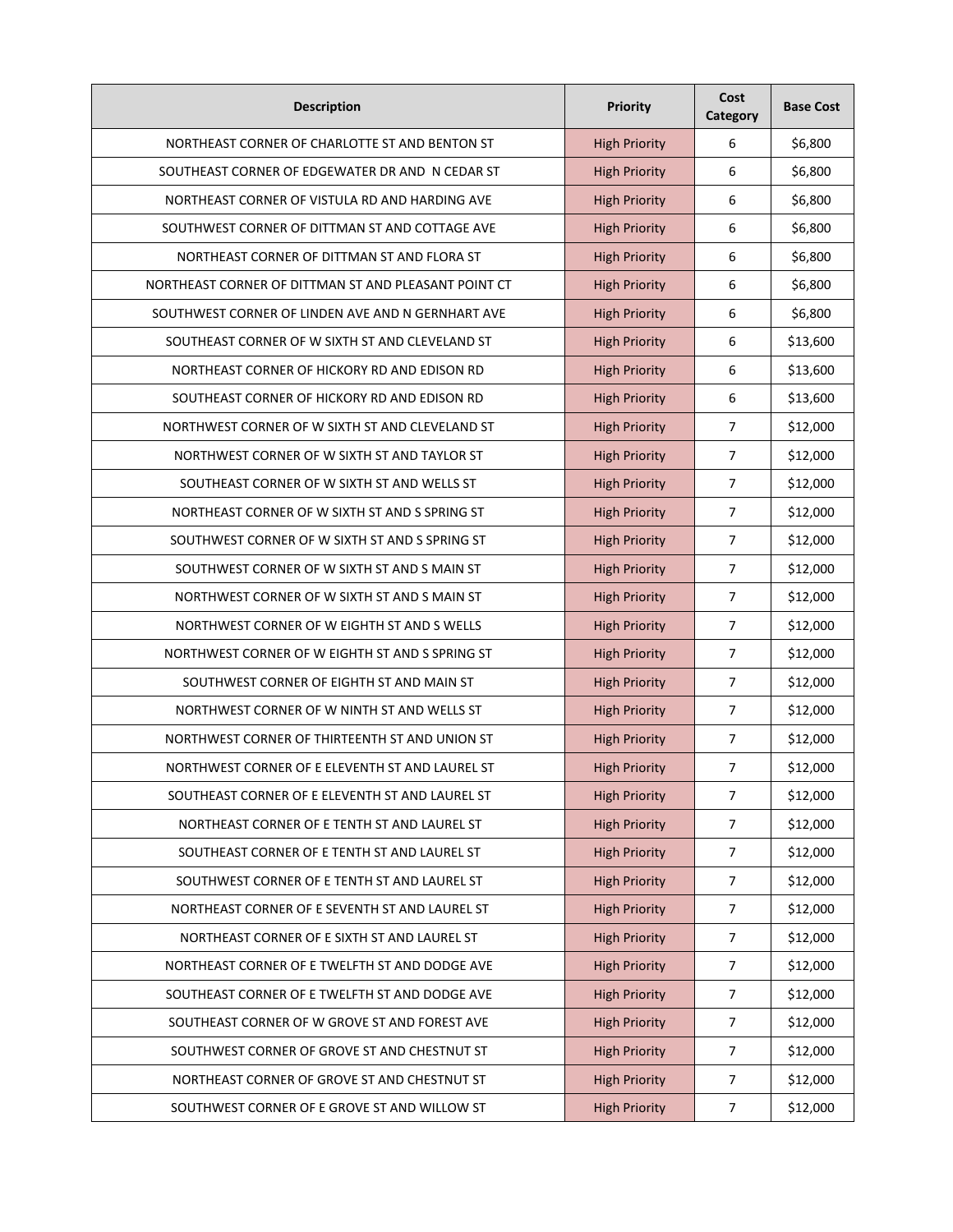| <b>Description</b>                                    | Priority             | Cost<br>Category | <b>Base Cost</b> |
|-------------------------------------------------------|----------------------|------------------|------------------|
| NORTHWEST CORNER OF LAWRENCE ST AND LOCUST ST         | <b>High Priority</b> | $\overline{7}$   | \$12,000         |
| SOUTHWEST CORNER OF LAWRENCE ST AND LOCUST ST         | <b>High Priority</b> | $\overline{7}$   | \$12,000         |
| SOUTHWEST CORNER OF BATTELL ST AND OAK ST             | <b>High Priority</b> | $\overline{7}$   | \$12,000         |
| NORTHWEST CORNER OF BATTELL ST AND WILLOW ST          | <b>High Priority</b> | $\overline{7}$   | \$12,000         |
| SOUTHWEST CORNER OF BATTELL ST AND WILLOW ST          | <b>High Priority</b> | $\overline{7}$   | \$12,000         |
| SOUTHWEST CORNER OF BATTELL ST AND MAPLE ST           | <b>High Priority</b> | $\overline{7}$   | \$12,000         |
| NORTHWEST CORNER OF E BROADWAY ST AND WILLOW ST       | <b>High Priority</b> | $\overline{7}$   | \$12,000         |
| SOUTHWEST CORNER OF E BROADWAY ST AND WILLOW ST       | <b>High Priority</b> | $\overline{7}$   | \$12,000         |
| NORTHWEST CORNER OF E BROADWAY ST AND ELM ST          | <b>High Priority</b> | $\overline{7}$   | \$12,000         |
| NORTHWEST CORNER OF W MARION ST AND DAVID ST          | <b>High Priority</b> | $\overline{7}$   | \$12,000         |
| SOUTHWEST CORNER OF E MARION ST AND ELM ST            | <b>High Priority</b> | $\overline{7}$   | \$12,000         |
| NORTHEAST CORNER OF JEFFERSON BLVD AND CALHOUN ST     | <b>High Priority</b> | $\overline{7}$   | \$12,000         |
| NORTHWEST CORNER OF JEFFERSON BLVD AND CALHOUN ST     | <b>High Priority</b> | 7                | \$12,000         |
| NORTHWEST CORNER OF JEFFERSON BLVD AND WEBSTER ST     | <b>High Priority</b> | $\overline{7}$   | \$12,000         |
| NORTHEAST CORNER OF JEFFERSON BLVD AND WEBSTER ST     | <b>High Priority</b> | $\overline{7}$   | \$12,000         |
| NORTHEAST CORNER OF WESTWOOD CR                       | <b>High Priority</b> | 7                | \$12,000         |
| NORTHWEST CORNER OF WESTWOOD CR                       | <b>High Priority</b> | $\overline{7}$   | \$12,000         |
| NORTHEAST CORNER OF MARGARET AVE AND DOYLE AVE        | <b>High Priority</b> | $\overline{7}$   | \$12,000         |
| SOUTHEAST CORNER OF MARGARET AVE AND DOYLE AVE        | <b>High Priority</b> | 7                | \$12,000         |
| SOUTHWEST CORNER OF MARGARET AVE AND POLLITT CT       | <b>High Priority</b> | $\overline{7}$   | \$12,000         |
| NORTHWEST CORNER OF NORTHWOOD DR AND LEYTE AVE        | <b>High Priority</b> | $\overline{7}$   | \$12,000         |
| NORTHWEST CORNER OF JEFFERSON BLVD AND MERRIFIELD AVE | <b>High Priority</b> | 7                | \$12,000         |
| NORTHEAST CORNER OF E THRID ST AND CAMPBELL ST        | <b>High Priority</b> | $\overline{7}$   | \$12,000         |
| SOUTHEAST CORNER OF E THRID ST AND CAMPBELL ST        | <b>High Priority</b> | $\overline{7}$   | \$12,000         |
| NORTHEAST CORNER OF E FOURTH ST AND ALFORD ST         | <b>High Priority</b> | $\overline{7}$   | \$12,000         |
| NORTHEAST CORNER OF E FOURTH ST AND S ROOSEVELT AVE   | <b>High Priority</b> | $\overline{7}$   | \$12,000         |
| NORTHEAST CORNER OF E THIRD ST AND S VICTORIA ST      | <b>High Priority</b> | $\overline{7}$   | \$12,000         |
| SOUTHEAST CORNER OF E THIRD ST AND S VICTORIA ST      | <b>High Priority</b> | $\overline{7}$   | \$12,000         |
| SOUTHWEST CORNER OF E THIRD ST AND S VIRGIL ST        | <b>High Priority</b> | $\overline{7}$   | \$12,000         |
| SOUTHEAST CORNER OF YORK ST AND S MILLER CT           | <b>High Priority</b> | $\overline{7}$   | \$12,000         |
| SOUTHEAST CORNER OF S BROOK ST AND E FIFTH ST         | <b>High Priority</b> | $\boldsymbol{7}$ | \$12,000         |
| SOUTHEAST CORNER OF MARSHALL ST AND S BROOKS AVE      | <b>High Priority</b> | $\overline{7}$   | \$12,000         |
| NORTHEAST CORNER OF MARSHALL ST AND S BROOKS AVE      | <b>High Priority</b> | $\overline{7}$   | \$12,000         |
| NORTHWEST CORNER OF MARSHALL ST AND S BROOKS AVE      | <b>High Priority</b> | 7                | \$12,000         |
| SOUTHEAST CORNER OF MARSHALL ST AND STICKLER DR       | <b>High Priority</b> | $\overline{7}$   | \$12,000         |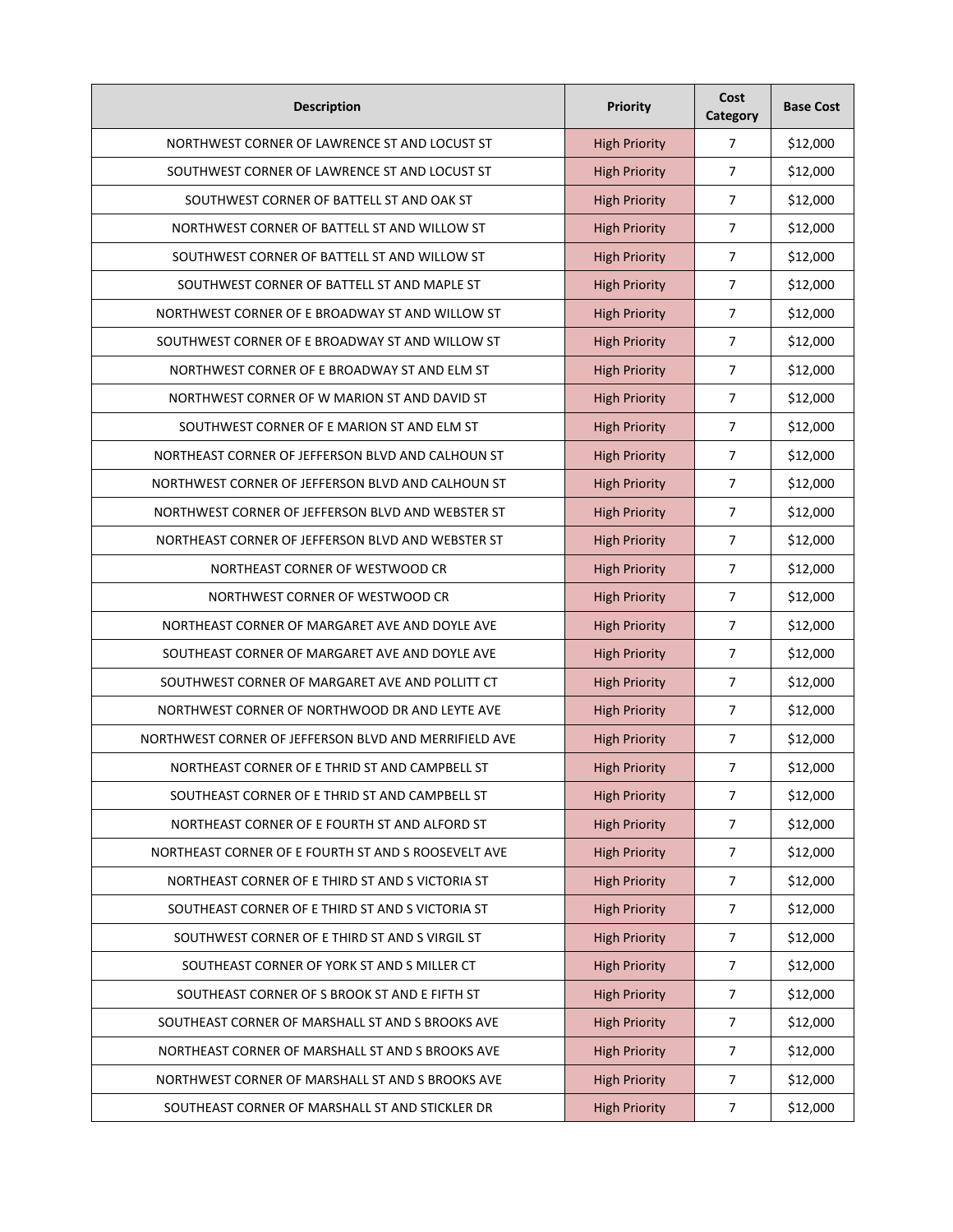| <b>Description</b>                                 | Priority               | Cost<br>Category | <b>Base Cost</b> |
|----------------------------------------------------|------------------------|------------------|------------------|
| NORTHEAST CORNER OF MARSHALL ST AND STICKLER DR    | <b>High Priority</b>   | 7                | \$12,000         |
| NORTHWEST CORNER OF MARSHALL ST AND STICKLER DR    | <b>High Priority</b>   | 7                | \$12,000         |
| NORTEAST CORNER OF MARSHALL ST AND STICKLER DR     | <b>High Priority</b>   | $\overline{7}$   | \$12,000         |
| NORTHEAST CORNER OF DOWNEY AVE AND BRADY LN        | <b>High Priority</b>   | $\overline{7}$   | \$12,000         |
| SOUTHEAST CORNER OF DOWNEY AVE AND BRADY LN        | <b>High Priority</b>   | $\overline{7}$   | \$12,000         |
| SOUTHEAST CORNER OF S BROOK AVE AND BRADY LN       | <b>High Priority</b>   | $\overline{7}$   | \$12,000         |
| SOUTHEAST CORNER OF S BROOK AVE AND BRADY LN       | <b>High Priority</b>   | $\overline{7}$   | \$12,000         |
| NORTHEAST CORNER OF S BROOK AVE AND HUMMEL DR      | <b>High Priority</b>   | 7                | \$12,000         |
| SOUTHEAST CORNER OF S BROOK AVE AND HUMMEL DR      | <b>High Priority</b>   | $\overline{7}$   | \$12,000         |
| NORTHWEST CORNER OF E NINTH ST AND S BROOK AVE     | <b>High Priority</b>   | $\overline{7}$   | \$12,000         |
| NORTHEAST CORNER OF E NINTH ST AND S BROOK AVE     | <b>High Priority</b>   | 7                | \$12,000         |
| NORTHWEST CORNER OF E NINTH ST AND S HUMMEL DR     | <b>High Priority</b>   | 7                | \$12,000         |
| SOUTHWEST CORNER OF NORTON CT AND S ELDER ST       | <b>High Priority</b>   | 7                | \$12,000         |
| NORTHWEST CORNER OF NORTON CT AND S ELDER ST       | <b>High Priority</b>   | 7                | \$12,000         |
| NORTHEAST CORNER OF NORTON CT AND S CHARLES ST     | <b>High Priority</b>   | 7                | \$12,000         |
| NORTHWEST CORNER OF NORTON CT AND S CHARLES ST     | <b>High Priority</b>   | 7                | \$12,000         |
| SOUTHEAST CORNER OF HOMEWOOD AVE AND INDIANA AVE   | <b>High Priority</b>   | $\overline{7}$   | \$12,000         |
| NORTHEAST CORNER OF HOMEWOOD AVE AND INDIANA AVE   | <b>High Priority</b>   | $\overline{7}$   | \$12,000         |
| NORTHWEST CORNER OF HOMEWOOD AVE AND INDIANA AVE   | <b>High Priority</b>   | 7                | \$12,000         |
| SOUTHWEST CORNER OF HOMEWOOD AVE AND INDIANA AVE   | <b>High Priority</b>   | $\overline{7}$   | \$12,000         |
| SOUTHWEST CORNER OF HOMEWOOD AVE AND N WEGNER AVE  | <b>High Priority</b>   | $\overline{7}$   | \$12,000         |
| SOUTHEAST CORNER OF N WEST ST AND FIRST ST         | <b>High Priority</b>   | $\overline{7}$   | \$12,000         |
| NORTHEAST CORNER OF N WEST ST AND FIRST ST         | <b>High Priority</b>   | 7                | \$12,000         |
| SOUTHWEST CORNER OF MISHAWAKA AVE AND CEDAR ST     | <b>High Priority</b>   | $\overline{7}$   | \$12,000         |
| NORTHEAST CORNER OF MISHAWAKA AVE AND CEDAR ST     | <b>High Priority</b>   | $\overline{7}$   | \$12,000         |
| SOUTHEAST CORNER OF MISHAWAKA AVE AND PINE ST      | <b>High Priority</b>   | $\overline{7}$   | \$12,000         |
| SOUTHEAST CORNER OF W SIXTH STREET AND REDDICK ST  | <b>Medium Priority</b> | $\overline{2}$   | \$1,500          |
| NORTHWEST CORNER OF W ELEVENTH ST AND SUMMIT LN    | <b>Medium Priority</b> | $\overline{2}$   | \$1,500          |
| SOUTHWEST CORNER OF W ELEVENTH ST AND SUMMIT LN    | <b>Medium Priority</b> | $\overline{2}$   | \$1,500          |
| NORTHEAST CORNER OF WALNUT CANYON CT AND ACADIA LN | <b>Medium Priority</b> | $\overline{2}$   | \$1,500          |
| NORTHWEST CORNER OF WALNUT CANYON CT AND ACADIA LN | <b>Medium Priority</b> | $\overline{2}$   | \$1,500          |
| SOUTHWEST CORNER OF WALNUT CANYON CT AND ACADIA LN | <b>Medium Priority</b> | $\overline{2}$   | \$1,500          |
| SOUTHWEST CORNER OF MISHAWAKA AVE AND PINE ST      | <b>Medium Priority</b> | $\overline{2}$   | \$1,500          |
| NORTHWEST CORNER OF GROVE ST AND N WENGER AVE      | <b>Medium Priority</b> | $\overline{2}$   | \$3,000          |
| SOUTHWEST CORNER OF W TWELFTH ST AND S SUMMIT LN   | <b>Medium Priority</b> | 3                | \$2,700          |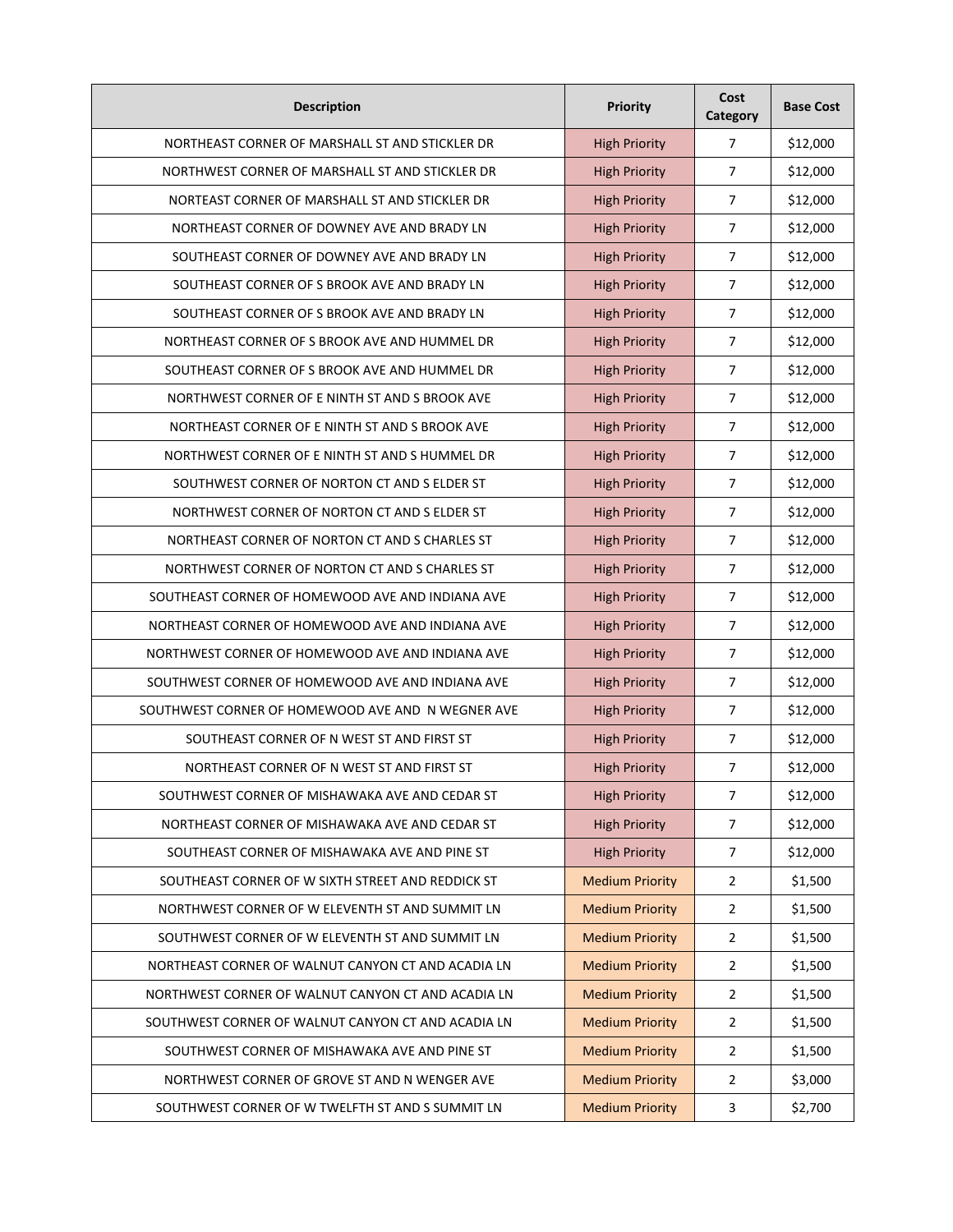| <b>Description</b>                                   | Priority               | Cost<br>Category | <b>Base Cost</b> |
|------------------------------------------------------|------------------------|------------------|------------------|
| NORTHEAST CORNER OF W BROADWAY ST AND CALHOUN ST     | <b>Medium Priority</b> | 3                | \$2,700          |
| SOUTHEAST CORNER OF W MARION ST AND N LOGAN ST       | <b>Medium Priority</b> | 3                | \$2,700          |
| SOUTHEAST CORNER OF W MARION ST AND CALHOUN ST       | <b>Medium Priority</b> | 3                | \$2,700          |
| NORTHWEST CORNER OF W MARION ST AND CALHOUN ST       | <b>Medium Priority</b> | 3                | \$2,700          |
| NORTHWEST CORNER OF W MARION ST AND WEBSTER ST       | <b>Medium Priority</b> | 3                | \$2,700          |
| NORTHEAST CORNER OF W MARION ST AND WEBSTER ST       | <b>Medium Priority</b> | 3                | \$2,700          |
| SOUTHEAST CORNER OF W MARION ST AND WEBSTER ST       | <b>Medium Priority</b> | 3                | \$2,700          |
| NORTHWEST CORNER OF SLICKS CT AND TOWLE AVE          | <b>Medium Priority</b> | 3                | \$2,700          |
| SOUTHWEST CORNER OF SLICKS CT AND TOWLE AVE          | <b>Medium Priority</b> | 3                | \$2,700          |
| NORTHEAST CORNER OF SLICKS CT AND VERGAUWEN CT       | <b>Medium Priority</b> | 3                | \$2,700          |
| SOUTHEAST CORNER OF SLICKS CT AND VERGAUWEN CT       | <b>Medium Priority</b> | 3                | \$2,700          |
| NORTHEAST CORNER OF E THIRD ST AND RAY ST            | <b>Medium Priority</b> | 3                | \$2,700          |
| SOUTHWEST CORNER OF HOMEWOOD AVE AND VIRGIL ST       | <b>Medium Priority</b> | 3                | \$2,700          |
| SOUTHWEST CORNER OF HOMEWOOD AVE AND N MIAMI CLUB DR | <b>Medium Priority</b> | 3                | \$2,700          |
| SOUTHEAST CORNER OF HOMEWOOD AVE AND N GERNHART AVE  | <b>Medium Priority</b> | 3                | \$2,700          |
| SOUTHEAST CORNER OF LINDEN AVE AND N DELORENZI AVE   | <b>Medium Priority</b> | 3                | \$2,700          |
| SOUTHWEST CORNER OF LINDEN AVE AND N DELORENZI AVE   | <b>Medium Priority</b> | 3                | \$2,700          |
| NORTHWEST CORNER OF HOMEWOOD AVE AND N BYRKIT AVE    | <b>Medium Priority</b> | 3                | \$5,400          |
| NORTHEAST CORNER OF HOMEWOOD AVE AND N BYRKIT AVE    | <b>Medium Priority</b> | 3                | \$5,400          |
| SOUTHEAST CORNER OF HOMEWOOD AVE AND N BYRKIT AVE    | <b>Medium Priority</b> | 3                | \$5,400          |
| NORTHEAST CORNER OF HOMEWOOD AVE AND N STATE ST      | <b>Medium Priority</b> | 3                | \$5,400          |
| NORTHWEST CORNER OF HOMEWOOD AVE AND N STATE ST      | <b>Medium Priority</b> | 3                | \$5,400          |
| SOUTHEAST CORNER OF LINDEN AVE AND MIAMI CLUB DR     | <b>Medium Priority</b> | 3                | \$5,400          |
| NORTHEAST CORNER OF LINDEN AVE AND N VICTORIA ST     | <b>Medium Priority</b> | 3                | \$5,400          |
| NORTHEAST CORNER OF LINDEN AVE AND MASON ST          | <b>Medium Priority</b> | 3                | \$5,400          |
| NORTHWEST CORNER OF LINDEN AVE AND MASON ST          | <b>Medium Priority</b> | 3                | \$5,400          |
| SOUTHWEST CORNER OF E GROVE ST AND GERNHART AVE      | <b>Medium Priority</b> | $\overline{3}$   | \$5,400          |
| NORTHWEST CORNER OF E GROVE ST AND GERNHART AVE      | <b>Medium Priority</b> | 3                | \$5,400          |
| SOUTHWEST CORNER OF IMUS DR AND SCHUMACHER DR        | <b>Medium Priority</b> | 4                | \$4,000          |
| SOUTHWEST CORNER OF E THRID ST AND CAMPBELL ST       | <b>Medium Priority</b> | 4                | \$4,000          |
| SOUTHWEST CORNER OF W SIXTH ST AND WELLS ST          | <b>Medium Priority</b> | 4                | \$8,000          |
| NORTHEAST CORNER OF DIVISION ST AND E RUSS AVE       | <b>Medium Priority</b> | 4                | \$8,000          |
| NORTHWEST CORNER OF DIVISION ST AND E RUSS AVE       | <b>Medium Priority</b> | 4                | \$8,000          |
| SOUTHEAST CORNER OF HICKORY RD AND BERRY AVE         | <b>Medium Priority</b> | 4                | \$8,000          |
| NORTHEAST CORNER OF HICKORY RD AND BERRY AVE         | <b>Medium Priority</b> | 4                | \$8,000          |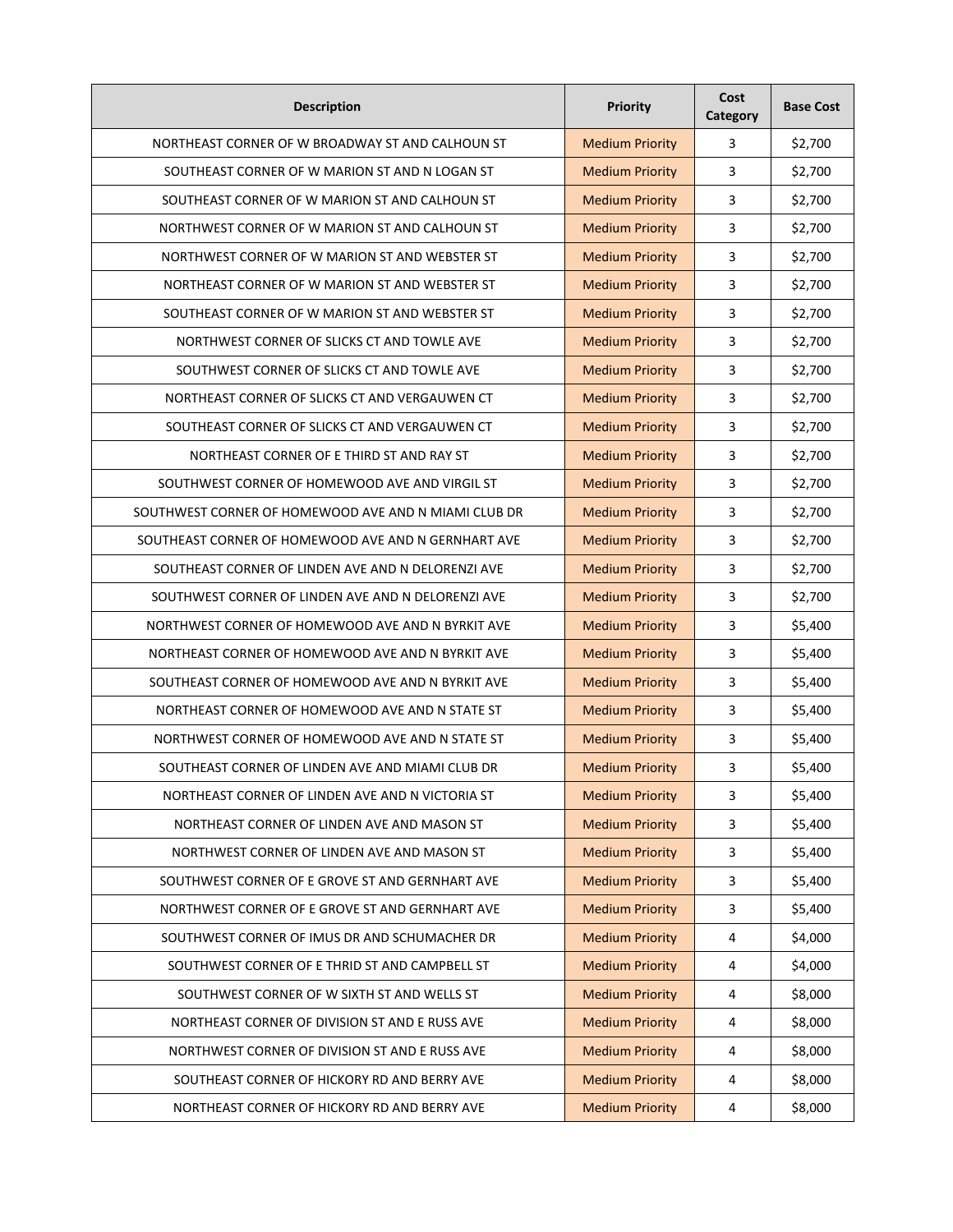| <b>Description</b>                                                | Priority               | Cost<br>Category | <b>Base Cost</b> |
|-------------------------------------------------------------------|------------------------|------------------|------------------|
| NORTHEAST CORNER OF LINDEN AVE AND N BYRKIT AVE                   | <b>Medium Priority</b> | 4                | \$8,000          |
| SOUTHWEST CORNER OF LINDEN AVE AND N BYRKIT AVE                   | <b>Medium Priority</b> | 4                | \$8,000          |
| SOUTHWEST CORNER OF E THIRD ST AND S VICTORIA ST                  | <b>Medium Priority</b> | $\overline{7}$   | \$12,000         |
| SOUTHWEST CORNER OF HENDRICKS ST AND MILBURN BLVD WEST RAMP       | <b>Medium Priority</b> | 4                | \$4,000          |
| SOUTHWEST CORNER OF HENDRICKS ST AND MILBURN BLVD SOUTH RAMP      | <b>Medium Priority</b> | 4                | \$4,000          |
| SOUTHEAST CORNER OF DELAWARE ST AND HUBBARD AVE SOUTH ACCESS RAMP | <b>Medium Priority</b> | $\mathbf{1}$     | \$1,000          |
| SOUTHEAST CORNER OF DELAWARE ST AND HUBBARD AVE EAST ACCESS RAMP  | <b>Medium Priority</b> | $\mathbf{1}$     | \$1,000          |
| SOUTHEAST CORNER OF DELAWARE ST AND S MIDDLEBORO AVE EAST RAMP    | <b>Medium Priority</b> | $\mathbf{1}$     | \$1,000          |
| NORTHEAST CORNER OF DELAWARE ST AND REDDICK ST SOUTH ACCESS RAMP  | <b>Medium Priority</b> | $\mathbf{1}$     | \$1,000          |
| NORTHEAST CORNER OF BATTELL ST AND N MAIN ST                      | <b>Medium Priority</b> | $\mathbf{1}$     | \$1,000          |
| NORTHWEST CORNER OF ALABAMA ST AND MILBURN BLVD NORTH RAMP        | <b>Medium Priority</b> | $\mathbf{1}$     | \$1,000          |
| NORTHWEST CORNER OF ALABAMA ST AND MILBURN BLVD WEST ACCESS RAMP  | <b>Medium Priority</b> | 1                | \$1,000          |
| NORTHEAST CORNER OF ALABAMA ST AND MILBURN BLVD EAST ACCESS RAMP  | <b>Medium Priority</b> | $\mathbf{1}$     | \$1,000          |
| NORTHEAST CORNER OF ALABAMA ST AND MILBURN BLVD NORTH ACCESS RAMP | <b>Medium Priority</b> | 1                | \$1,000          |
| SOUTHEAST CORNER OF ALABAMA ST AND MILBURN BLVD SOUTH ACCESS RAMP | <b>Medium Priority</b> | $\mathbf{1}$     | \$1,000          |
| SOUTHEAST CORNER OF ALABAMA ST AND MILBURN BLVD EAST ACCESS RAMP  | <b>Medium Priority</b> | $\mathbf{1}$     | \$1,000          |
| SOUTHEAST CORNER OF HUBBARD AVE AND MILBURN BLVD SOUTH RAMP       | <b>Medium Priority</b> | 1                | \$1,000          |
| SOUTHEAST CORNER OF HUBBARD AVE AND MILBURN BLVD EAST RAMP ACCESS | <b>Medium Priority</b> | 1                | \$1,000          |
| SOUTHWEST CORNER OF MAIN ST AND CHURCH ST                         | <b>Medium Priority</b> | $\mathbf{1}$     | \$1,000          |
| SOUTHWEST CORNER OF MAIN ST AND CHURCH ST                         | <b>Medium Priority</b> | $\mathbf{1}$     | \$1,000          |
| NORTHWEST CORNER OF MAIN ST AND CHURCH ST                         | <b>Medium Priority</b> | $\mathbf{1}$     | \$1,000          |
| SOUTHEAST CORNER OF MAIN ST AND FRONT ST                          | <b>Medium Priority</b> | $\mathbf{1}$     | \$1,000          |
| SOUTHWEST CORNER OF MAIN ST AND FRONT ST                          | <b>Medium Priority</b> | 1                | \$1,000          |
| NORTHEAST CORNER OF GEYER AVE AND EWING AVE EAST ACCESS RAMP      | <b>Medium Priority</b> | $\overline{2}$   | \$1,500          |
| NORTHWEST CORNER OF GEYER AVE AND EWING AVE WEST ACCESS RAMP      | <b>Medium Priority</b> | $\overline{2}$   | \$1,500          |
| NORTHWEST CORNER OF S MIDDLEBORO AVE AND EWING AVE WEST RAMP      | <b>Medium Priority</b> | $\overline{2}$   | \$1,500          |
| SOUTHEAST CORNER OF W SIXTEENTH ST AND S WEST ST                  | <b>Medium Priority</b> | $\overline{2}$   | \$1,500          |
| MILBURN MID BLOCK CROSSING MEDIAN RAMP SOUTH SIDE                 | <b>Medium Priority</b> | $\overline{2}$   | \$1,500          |
| MILBURN MID BLOCK CROSSING MEDIAN RAMP NORTH SIDE                 | <b>Medium Priority</b> | $\mathbf 2$      | \$1,500          |
| SOUTHEAST CORNER OF W LASALLE AVE AND LIBERTY DR                  | <b>Medium Priority</b> | $\overline{2}$   | \$1,500          |
| SOUTHWEST CORNER OF CATALPA DR AND VILLAGE DR                     | <b>Medium Priority</b> | $\overline{2}$   | \$1,500          |
| SOUTHEAST CORNER OF CATALPA DR AND NEWBERG DR                     | <b>Medium Priority</b> | $\overline{2}$   | \$1,500          |
| NORTHEAST CORNER OF CATALPA DR AND NEWBERG DR                     | <b>Medium Priority</b> | $\overline{2}$   | \$1,500          |
| NORTHWEST CORNER OF CATALPA DR AND NEWBERG DR                     | <b>Medium Priority</b> | $\overline{2}$   | \$1,500          |
| SOUTHWEST CORNER OF CATALPA DR AND NEWPORT CT                     | <b>Medium Priority</b> | $\overline{2}$   | \$1,500          |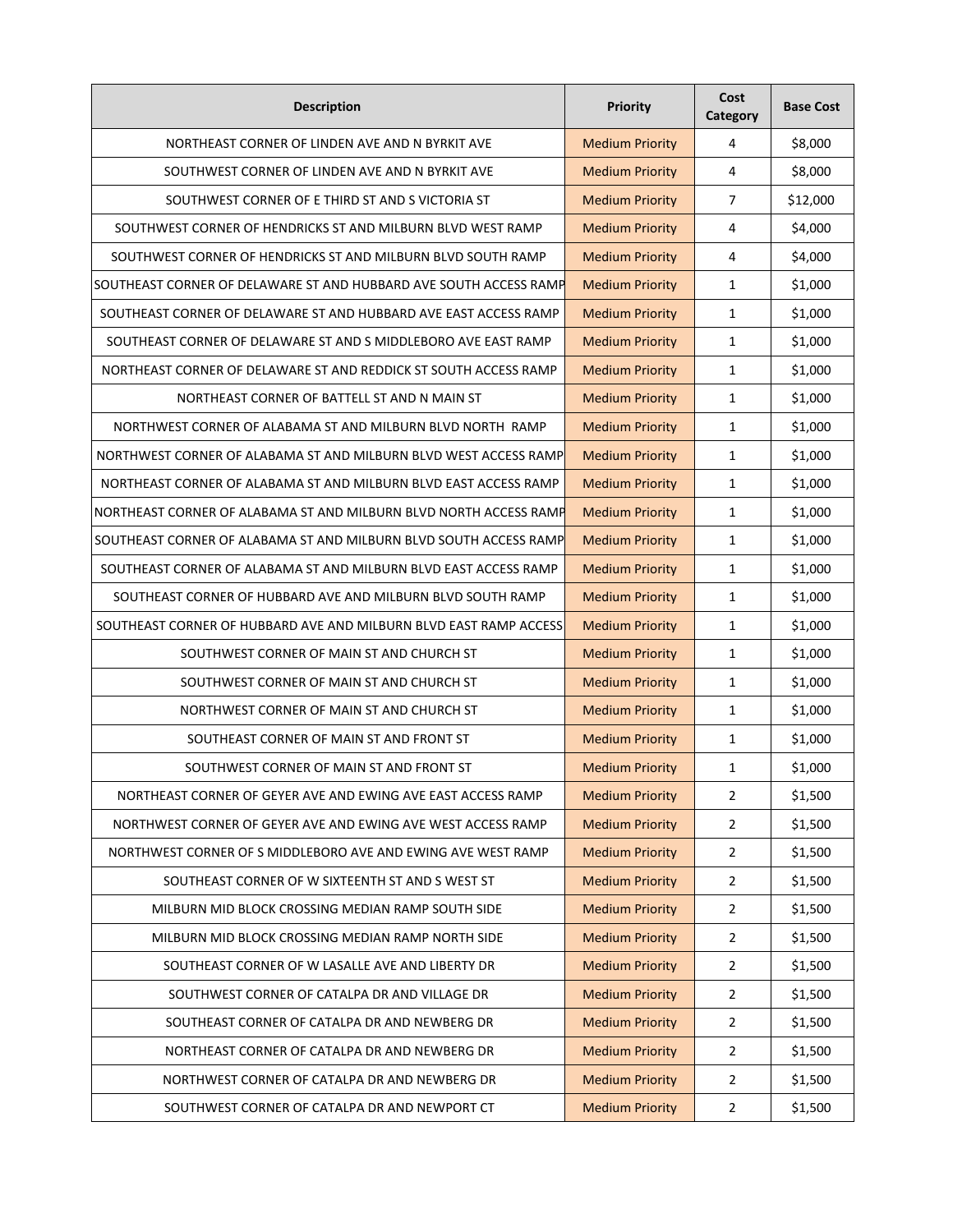| <b>Description</b>                                             | Priority               | Cost<br>Category        | <b>Base Cost</b> |
|----------------------------------------------------------------|------------------------|-------------------------|------------------|
| SOUTHEAST CORNER OF MCKINLEY AVE AND FOREST AVE                | <b>Medium Priority</b> | $\overline{2}$          | \$1,500          |
| SOUTHWEST CORNER OF MCKINLEY AVE AND FOREST AVE                | <b>Medium Priority</b> | $\overline{2}$          | \$1,500          |
| SOUTHWEST CORNER OF MCKINLEY AVE AND CHARLOTTE ST              | <b>Medium Priority</b> | $\overline{2}$          | \$1,500          |
| SOUTHEAST CORNER OF MCKINLEY AVE AND CHARLOTTE ST              | <b>Medium Priority</b> | $\overline{2}$          | \$1,500          |
| SOUTHEAST CORNER OF MCKINLEY AVE AND CHRISTYANN ST             | <b>Medium Priority</b> | $\overline{2}$          | \$1,500          |
| SOUTHEAST CORNER OF GRAPE RD AND IMUS DR                       | <b>Medium Priority</b> | $\overline{2}$          | \$1,500          |
| NORTHEAST CORNER OF GRAPE RD AND IMUS DR                       | <b>Medium Priority</b> | $\overline{2}$          | \$1,500          |
| NORTHWEST CORNER OF GRAPE RD AND WHITE OAK DR                  | <b>Medium Priority</b> | $\overline{2}$          | \$1,500          |
| SOUTHWEST CORNER OF GRAPE RD AND EISENHOWER DR                 | <b>Medium Priority</b> | $\overline{2}$          | \$1,500          |
| NORTHWEST CORNER OF GRAPE RD AND EISENHOWER DR                 | <b>Medium Priority</b> | 2                       | \$1,500          |
| SOUTHEAST CORNER OF PROSPECT DR AND STUDEBAKER ST              | <b>Medium Priority</b> | $\overline{2}$          | \$1,500          |
| SOUTHWEST CORNER OF PROSPECT DR AND WENGER AVE                 | <b>Medium Priority</b> | $\overline{2}$          | \$1,500          |
| SOUTHEAST CORNER OF PROSPECT DR AND WENGER AVE                 | <b>Medium Priority</b> | $\overline{2}$          | \$1,500          |
| SOUTHEAST CORNER OF FRONT ST CENTER ST EAST ACCESS RAMP        | <b>Medium Priority</b> | $\overline{2}$          | \$1,500          |
| NORTHWEST CORNER OF W SIXTH ST AND S MIDDLEBORO AVE NORTH RAMP | <b>Medium Priority</b> | $\overline{2}$          | \$3,000          |
| NORTHWEST CORNER OF W SIXTH ST AND S MIDDLEBORO AVE WEST RAMP  | <b>Medium Priority</b> | $\overline{2}$          | \$3,000          |
| SOUTHWEST CORNER OF W SIXTH ST AND S MIDDLEBORO AVE WEST RAMP  | <b>Medium Priority</b> | $\overline{2}$          | \$3,000          |
| SOUTHWEST CORNER OF W SIXTH ST AND S MIDDLEBORO AVE SOUTH RAMP | <b>Medium Priority</b> | $\overline{2}$          | \$3,000          |
| NORTHWEST CORNER OF W SIXTH ST AND BERLIN AVE WEST RAMP        | <b>Medium Priority</b> | $\overline{2}$          | \$3,000          |
| NORTHEAST CORNER OF W SIXTH ST AND BERLIN AVE EAST RAMP        | <b>Medium Priority</b> | $\overline{2}$          | \$3,000          |
| NORTHEAST CORNER OF E BROADWAY ST AND CHRISTYANN ST            | <b>Medium Priority</b> | $\overline{2}$          | \$3,000          |
| SOUTHEAST CORNER OF MCKINLEY AVE AND MIRACLE LN                | <b>Medium Priority</b> | $\overline{2}$          | \$3,000          |
| SOUTHWEST CORNER OF MCKINLEY AVE AND MIRACLE LN                | <b>Medium Priority</b> | $\overline{2}$          | \$3,000          |
| SOUTHWEST CORNER OF PROSPECT DR AND GERNHART                   | <b>Medium Priority</b> | $\overline{2}$          | \$3,000          |
| SOUTHEAST CORNER OF PROSPECT DR AND MASON ST                   | <b>Medium Priority</b> | $\overline{2}$          | \$3,000          |
| NORTHWEST CORNER OF W SIXTH ST AND S MILL ST                   | <b>Medium Priority</b> | 3                       | \$2,700          |
| DEADEND OF W SIXTH ST NORTH SIDE                               | <b>Medium Priority</b> | 3                       | \$2,700          |
| SOUTHWEST CORNER OF KINGS CT AND UNION ST                      | <b>Medium Priority</b> | 3                       | \$2,700          |
| NORTHEAST CORNER OF W MARION ST AND N LOGAN ST                 | <b>Medium Priority</b> | $\overline{\mathbf{3}}$ | \$2,700          |
| SOUTHWEST CORNER OF JEFFERSON BLVD AND CALHOUN ST              | <b>Medium Priority</b> | 3                       | \$2,700          |
| SOUTHEAST CORNER OF JEFFERSON BLVD AND CALHOUN ST              | <b>Medium Priority</b> | 3                       | \$2,700          |
| SOUTHWEST CORNER OF W LASALLE AVE AND LIBERTY DR               | <b>Medium Priority</b> | 3                       | \$2,700          |
| SOUTHWEST CORNER OF W COLFAX AVE AND ELIZABETH ST              | <b>Medium Priority</b> | 3                       | \$2,700          |
| SOUTHWEST CORNER OF N MERRIFIELD AVE AND N CEDAR ST            | <b>Medium Priority</b> | 3                       | \$2,700          |
| NORTHWEST CORNER OF MARGARET AVE AND MERRIFIELD AVE            | <b>Medium Priority</b> | 3                       | \$2,700          |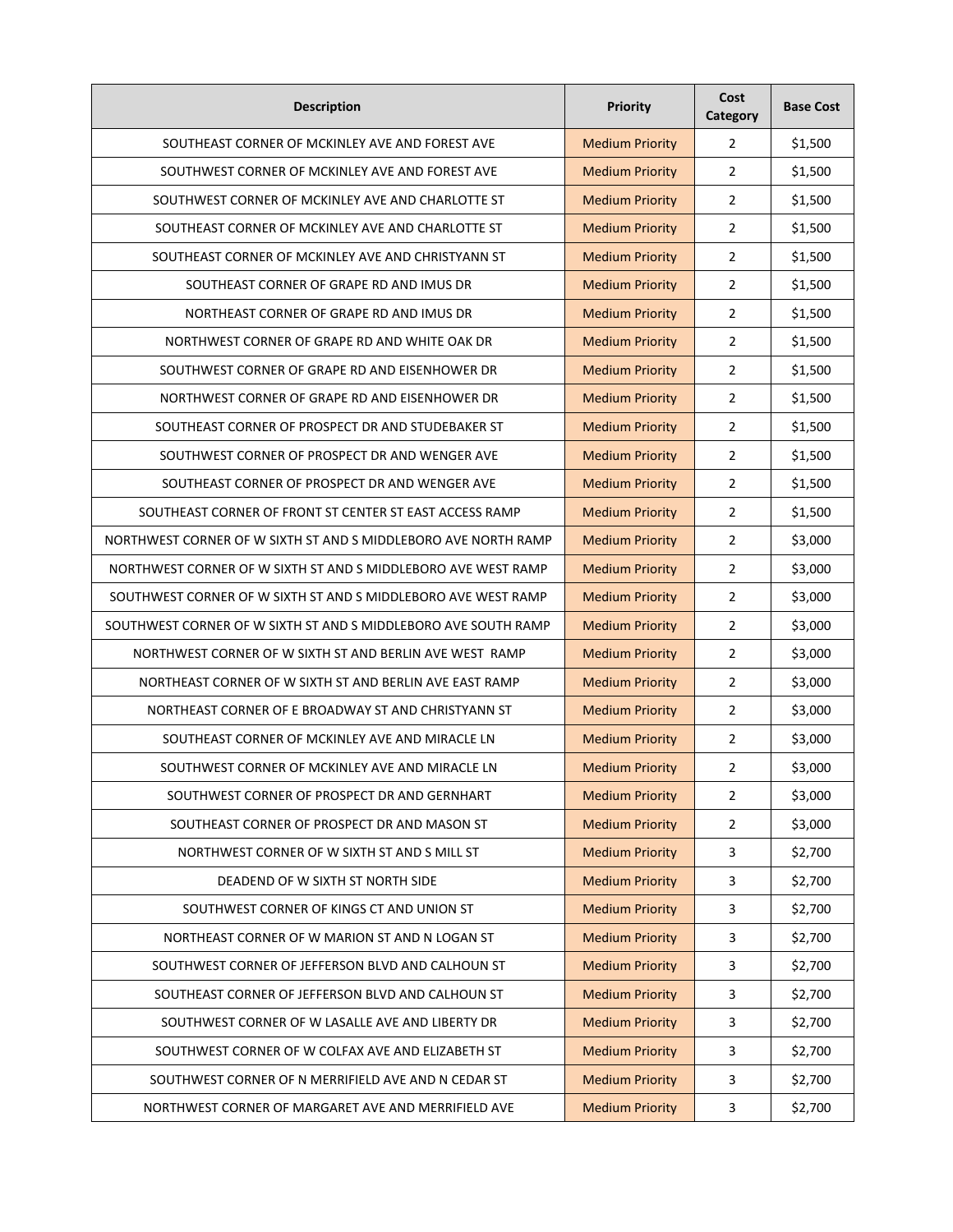| <b>Description</b>                                         | Priority               | Cost<br>Category        | <b>Base Cost</b> |
|------------------------------------------------------------|------------------------|-------------------------|------------------|
| SOUTHWEST CORNER OF MARGARET AVE AND MERRIFIELD AVE        | <b>Medium Priority</b> | 3                       | \$2,700          |
| SOUTHEAST CORNER OF E BORLEY AVE AND MERRIFIELD AVE        | <b>Medium Priority</b> | 3                       | \$2,700          |
| NORTHEAST CORNER OF E BORLEY AVE AND MERRIFIELD AVE        | <b>Medium Priority</b> | 3                       | \$2,700          |
| NORTHWEST CORNER OF DIVISION ST AND SCARLET FLAX DR        | <b>Medium Priority</b> | 3                       | \$2,700          |
| SOUTHWEST CORNER OF DIVISION ST AND SCARLET FLAX DR        | <b>Medium Priority</b> | 3                       | \$2,700          |
| SOUTHEAST CORNER OF WILDFLOWER COVE DR AND SCARLET FLAX DR | <b>Medium Priority</b> | 3                       | \$2,700          |
| NORTHEAST CORNER OF WILDFLOWER COVE DR AND SCARLET FLAX DR | <b>Medium Priority</b> | 3                       | \$2,700          |
| SOUTHWEST CORNER OF WILDFLOWER COVE DR AND SAINT LO AVE    | <b>Medium Priority</b> | 3                       | \$2,700          |
| NORTHWEST CORNER OF WILDFLOWER COVE DR AND SAINT LO AVE    | <b>Medium Priority</b> | 3                       | \$2,700          |
| NORTHWEST CORNER OF NORMANDY DR AND ARDENNES AVE           | <b>Medium Priority</b> | 3                       | \$2,700          |
| NORTHEAST CORNER OF NORMANDY DR AND ARDENNES AVE           | <b>Medium Priority</b> | 3                       | \$2,700          |
| NORTHEAST CORNER OF NORMANDY DR AND GUAM AVE               | <b>Medium Priority</b> | 3                       | \$2,700          |
| SOUTHEAST CORNER OF NORMANDY DR AND GUAM AVE               | <b>Medium Priority</b> | 3                       | \$2,700          |
| NORTHEAST CORNER OF NORMANDY DR AND GUAM AVE               | <b>Medium Priority</b> | 3                       | \$2,700          |
| SOUTHEAST CORNER OF NORMANDY DR AND GUAM AVE               | <b>Medium Priority</b> | 3                       | \$2,700          |
| SOUTHWEST CORNER OF NORMANDY DR AND GUAM AVE               | <b>Medium Priority</b> | 3                       | \$2,700          |
| NORTHEAST LENSON DR MID BLOCK CROSSING                     | <b>Medium Priority</b> | 3                       | \$2,700          |
| NORTHWEST LENSON DR MID BLOCK CROSSING                     | <b>Medium Priority</b> | 3                       | \$2,700          |
| SOUTHWEST CORNER IMUS DR AND BENTON ST                     | <b>Medium Priority</b> | 3                       | \$2,700          |
| SOUTHEAST CORNER IMUS DR AND BENTON ST                     | <b>Medium Priority</b> | 3                       | \$2,700          |
| NORTHEAST CORNER IMUS DR AND BENTON ST                     | <b>Medium Priority</b> | 3                       | \$2,700          |
| NORTHEAST CORNER IMUS DR AND FOREST AV                     | <b>Medium Priority</b> | 3                       | \$2,700          |
| SOUTHEAST CORNER IMUS DR AND FOREST AV                     | <b>Medium Priority</b> | 3                       | \$2,700          |
| SOUTHWEST CORNER IMUS DR AND FOREST AV                     | <b>Medium Priority</b> | 3                       | \$2,700          |
| NORTHWEST CORNER IMUS DR AND FOREST AV                     | <b>Medium Priority</b> | 3                       | \$2,700          |
| NORTHWEST CORNER IMUS DR AND CHARLOTTE AVE                 | <b>Medium Priority</b> | 3                       | \$2,700          |
| SOUTHWEST CORNER IMUS DR AND CHARLOTTE AVE                 | <b>Medium Priority</b> | $\overline{3}$          | \$2,700          |
| SOUTHEAST CORNER IMUS DR AND CHARLOTTE AVE                 | <b>Medium Priority</b> | 3                       | \$2,700          |
| NORTHEAST CORNER IMUS DR AND CHARLOTTE AVE                 | <b>Medium Priority</b> | $\overline{\mathbf{3}}$ | \$2,700          |
| CORBY AVE DEAD END NORTH SIDE                              | <b>Medium Priority</b> | 3                       | \$2,700          |
| NORTHWEST CORNER OF BROWN AVE AND N BENTON ST              | <b>Medium Priority</b> | $\mathbf{3}$            | \$2,700          |
| SOUTHWEST CORNER OF BROWN AVE AND N BENTON ST              | <b>Medium Priority</b> | 3                       | \$2,700          |
| SOUTHWEST CORNER OF CHARLOTTE ST AND FOREST AVE            | <b>Medium Priority</b> | $\mathbf{3}$            | \$2,700          |
| SOUTHEAST CORNER OF CHARLOTTE ST AND FOREST AVE            | <b>Medium Priority</b> | 3                       | \$2,700          |
| SOUTHEAST CORNER OF CHARLOTTE ST AND BENTON ST             | <b>Medium Priority</b> | 3                       | \$2,700          |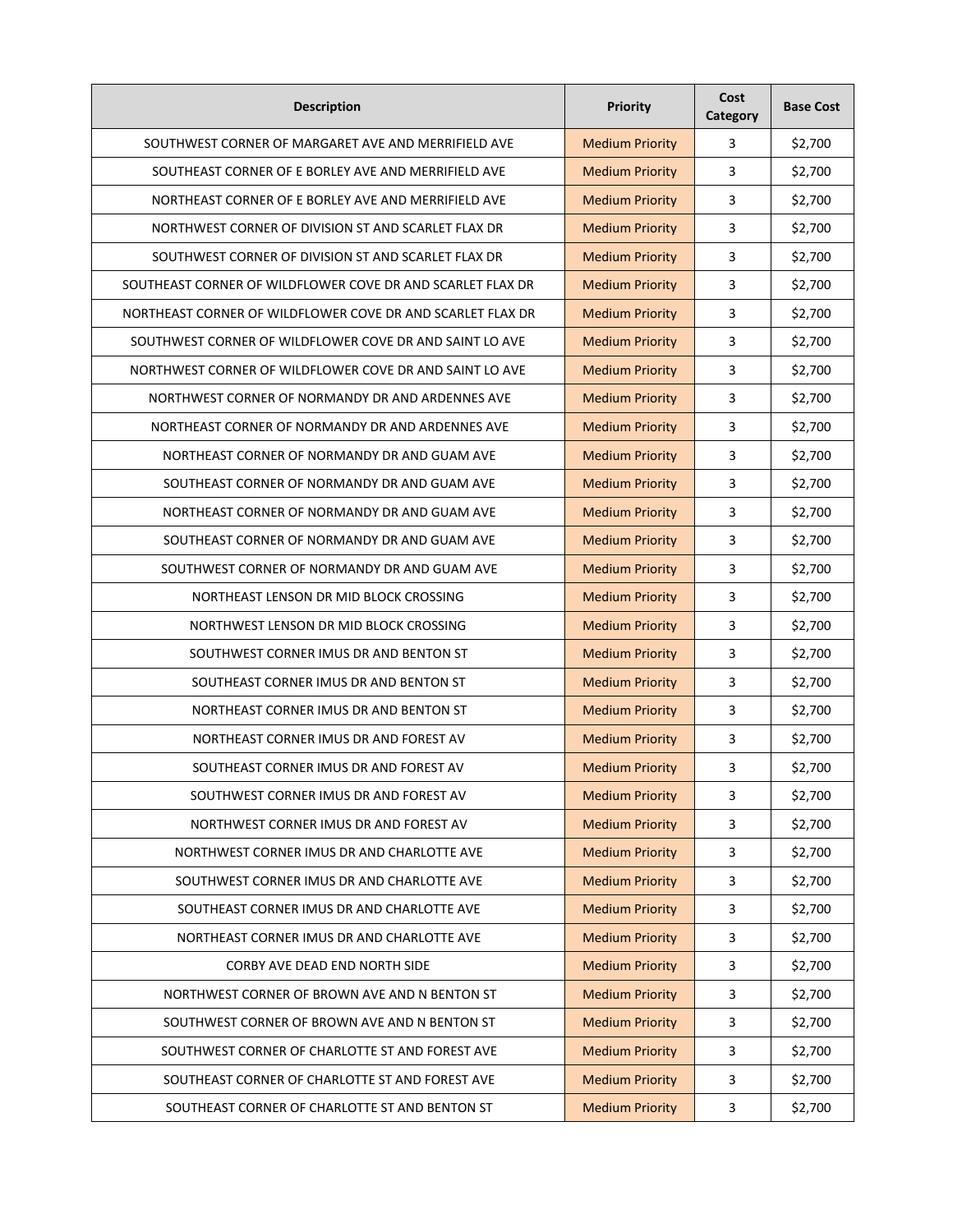| <b>Description</b>                                            | Priority               | Cost<br>Category | <b>Base Cost</b> |
|---------------------------------------------------------------|------------------------|------------------|------------------|
| SOUTHWEST CORNER OF CHARLOTTE ST AND BENTON ST                | <b>Medium Priority</b> | 3                | \$2,700          |
| NORTHWEST CORNER OF PEACHTREE LN AND FIR RD                   | <b>Medium Priority</b> | 3                | \$2,700          |
| SOUTHWEST CORNER OF PEACHTREE LN AND FIR RD                   | <b>Medium Priority</b> | 3                | \$2,700          |
| NORTHWEST CORNER OF PEACHTREE LN AND RALEIGH CT               | <b>Medium Priority</b> | 3                | \$2,700          |
| NORTHEAST CORNER OF PEACHTREE LN AND RALEIGH CT               | <b>Medium Priority</b> | 3                | \$2,700          |
| SOUTHEAST CORNER OF PEACHTREE LN AND DURHAM LN                | <b>Medium Priority</b> | 3                | \$2,700          |
| SOUTHEAST CORNER OF PEACHTREE LN AND DURHAM LN EAST ACCESS    | <b>Medium Priority</b> | 3                | \$2,700          |
| SOUTHWEST CORNER OF SAVANNAH PASS AND DAY RD                  | <b>Medium Priority</b> | 3                | \$2,700          |
| SOUTHEAST CORNER OF SAVANNAH PASS AND DAY RD                  | <b>Medium Priority</b> | 3                | \$2,700          |
| SOUTHEAST CORNER OF SAVANNAH PASS AND CHAPEL HILL DR          | <b>Medium Priority</b> | 3                | \$2,700          |
| NORTHWEST CORNER OF DURHAM LN AND RALEIGH DR                  | <b>Medium Priority</b> | 3                | \$2,700          |
| NORTHEAST CORNER OF DURHAM LN AND RALEIGH DR                  | <b>Medium Priority</b> | 3                | \$2,700          |
| SOUTHEAST CORNER OF HICKORY RD AND CORBY BLVD                 | <b>Medium Priority</b> | 3                | \$2,700          |
| SOUTHWEST CORNER OF MCKINLEY AVE AND CHRISTYANN ST            | <b>Medium Priority</b> | 3                | \$2,700          |
| NORTHWEST CORNER OF COTTAGE CR AND MISSION TR                 | <b>Medium Priority</b> | 3                | \$2,700          |
| NORTHWEST CORNER OF COTTAGE PKWY AND BUFFET CT                | <b>Medium Priority</b> | 3                | \$2,700          |
| NORTHWEST CORNER OF JEFFERSON BLVD AND CEDAR ST               | <b>Medium Priority</b> | 3                | \$2,700          |
| NORTHWEST CORNER OF JEFFERSON BLVD AND MAPLEHURST AVE         | <b>Medium Priority</b> | 3                | \$2,700          |
| NORTHEAST CORNER OF JEFFERSON BLVD AND CLOVER RD              | <b>Medium Priority</b> | 3                | \$2,700          |
| SOUTHWEST CORNER OF JEFFERSON BLVD AND SHANOWER DR            | <b>Medium Priority</b> | 3                | \$2,700          |
| SOUTHEAST CORNER OF JEFFERSON BLVD AND SHANOWER DR            | <b>Medium Priority</b> | 3                | \$2,700          |
| SOUTHEAST CORNER OF DONALDSON AVE AND EDGAR AVE               | <b>Medium Priority</b> | 3                | \$2,700          |
| NORTHEAST CORNER OF DONALDSON AVE AND EDGAR AVE               | <b>Medium Priority</b> | 3                | \$2,700          |
| SOUTHEAST CORNER OF DONALDSON AVE AND LOWELL AVE              | <b>Medium Priority</b> | 3                | \$2,700          |
| NORTHEAST CORNER OF LOWELL AVE AND CHARLOTTE ST               | <b>Medium Priority</b> | 3                | \$2,700          |
| NORTHWEST CORNER OF LOWELL AVE AND CHARLOTTE ST               | <b>Medium Priority</b> | 3                | \$2,700          |
| NORTHEAST CORNER OF BLAIR HILLS AVE AND BLAIR HILLS CT        | <b>Medium Priority</b> | $\overline{3}$   | \$2,700          |
| SOUTHEAST CORNER OF BLAIR HILLS AVE AND LONGHORN DR           | <b>Medium Priority</b> | 3                | \$2,700          |
| NORTHEAST CORNER OF BLAIR HILLS AVE AND LONGHORN DR           | <b>Medium Priority</b> | 3                | \$2,700          |
| NORTHEAST CORNER OF W FOURTH ST AND COLUMBIA ST               | <b>Medium Priority</b> | 3                | \$2,700          |
| SOUTHEAST CORNER OF W FOURTH ST AND COLUMBIA ST               | <b>Medium Priority</b> | 3                | \$2,700          |
| NORTHWEST CORNER OF FOURTH ST AND MAIN ST WEST ACCESS RAMP    | <b>Medium Priority</b> | 3                | \$2,700          |
| SOUTHWEST CORNER OF E FOURTH ST AND S PINE ST                 | <b>Medium Priority</b> | $\mathbf{3}$     | \$2,700          |
| NORTHWEST CORNER OF E THIRD ST AND S RACE ST WEST ACCESS RAMP | <b>Medium Priority</b> | 3                | \$2,700          |
| SOUTHWEST CORNER OF E FOURTH ST AND S VICTORIA ST             | <b>Medium Priority</b> | 3                | \$2,700          |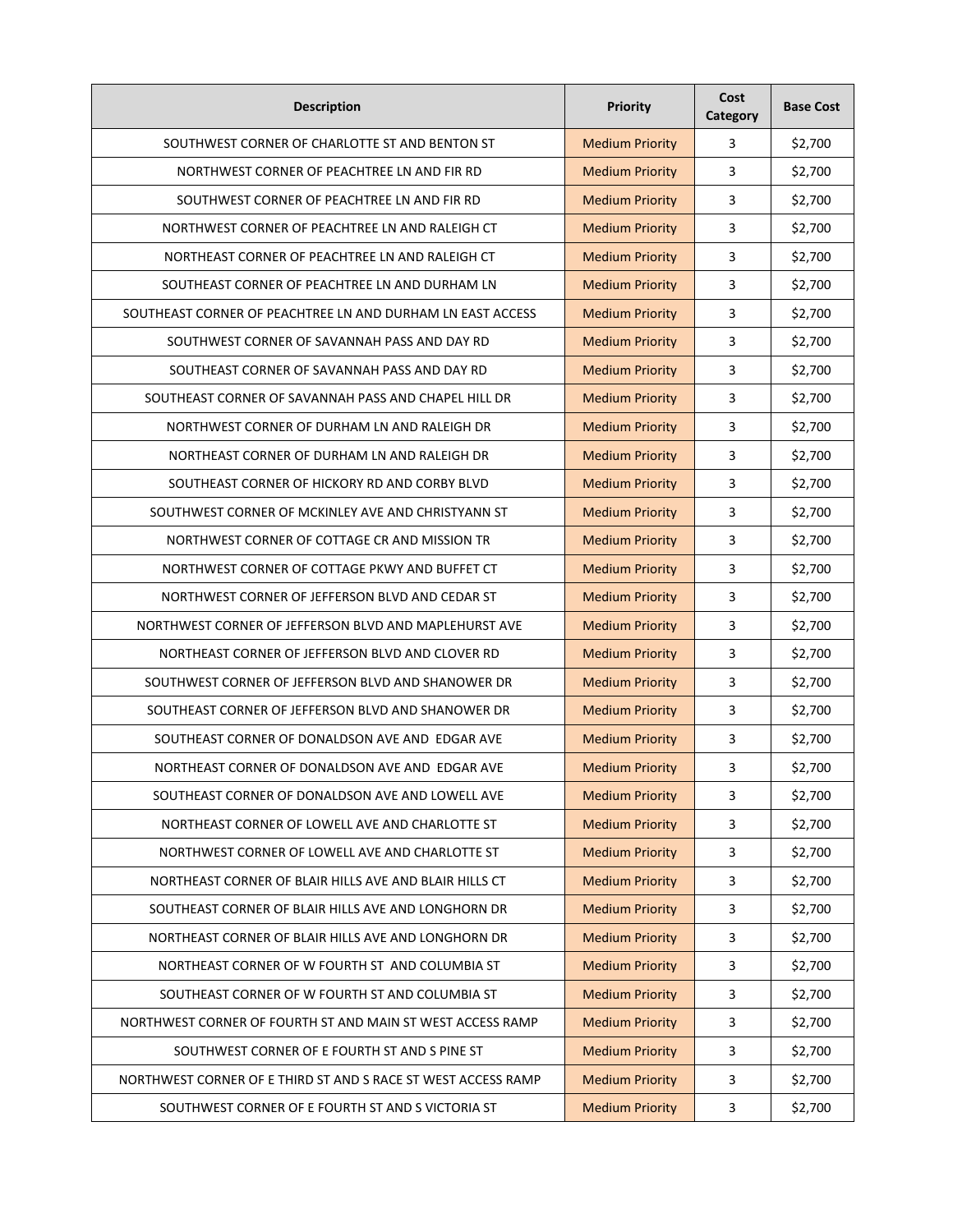| <b>Description</b>                                              | Priority               | Cost<br>Category | <b>Base Cost</b> |
|-----------------------------------------------------------------|------------------------|------------------|------------------|
| SOUTHEAST CORNER OF E FOURTH ST AND S VICTORIA ST               | <b>Medium Priority</b> | 3                | \$2,700          |
| NORTHEAST CORNER OF E FOURTH ST AND S VICTORIA ST               | <b>Medium Priority</b> | 3                | \$2,700          |
| SOUTHWEST CORNER OF E FOURTH ST AND S VIRGIL ST                 | <b>Medium Priority</b> | 3                | \$2,700          |
| SOUTHEAST CORNER OF E FOURTH ST AND S VIRGIL ST                 | <b>Medium Priority</b> | 3                | \$2,700          |
| SOUTHWEST CORNER OF FIR RD AND CLIMBING ROSE LN                 | <b>Medium Priority</b> | 3                | \$2,700          |
| SOUTHWEST CORNER OF ARBOR LN AND S FIR RD                       | <b>Medium Priority</b> | 3                | \$2,700          |
| NORTHWEST CORNER OF ARBOR LN AND S FIR RD                       | <b>Medium Priority</b> | 3                | \$2,700          |
| SOUTHWEST CORNER OF LINDEN AVE AND N BEIGER ST                  | <b>Medium Priority</b> | 3                | \$2,700          |
| SOUTHWEST CORNER OF PROSPECT DR AND STUDEBAKER ST               | <b>Medium Priority</b> | 3                | \$2,700          |
| SOUTHWEST CORNER OF PROSPECT DR AND INDIANA AVE                 | <b>Medium Priority</b> | 3                | \$2,700          |
| NORTHEAST CORNER OF W NINTH ST AND S SPRING ST                  | <b>Medium Priority</b> | 3                | \$5,400          |
| SOUTHEAST CORNER OF W SIXTEENTH ST AND S SPRING ST SOUTH ACCESS | <b>Medium Priority</b> | 3                | \$5,400          |
| SOUTHEAST CORNER OF W SIXTEENTH ST AND S SPRING ST EAST ACCESS  | <b>Medium Priority</b> | 3                | \$5,400          |
| SOUTHWEST CORNER OF W SIXTEENTH ST AND S SPRING ST WEST ACCESS  | <b>Medium Priority</b> | 3                | \$5,400          |
| SOUTHWEST CORNER OF W SIXTEENTH ST AND S SPRING ST SOUTH ACCESS | <b>Medium Priority</b> | 3                | \$5,400          |
| SOUTHWEST CORNER OF LAWRENCE ST AND WEBSTER ST                  | <b>Medium Priority</b> | 3                | \$5,400          |
| SOUTHEAST CORNER OF BATTELL ST AND CALHOUN ST                   | <b>Medium Priority</b> | 3                | \$5,400          |
| SOUTHWEST CORNER OF BATTELL ST AND CALHOUN ST                   | <b>Medium Priority</b> | 3                | \$5,400          |
| NORTHWEST CORNER OF BATTELL ST AND CALHOUN ST                   | <b>Medium Priority</b> | 3                | \$5,400          |
| NORTHWEST CORNER OF BATTELL ST AND WEBSTER ST                   | <b>Medium Priority</b> | 3                | \$5,400          |
| SOUTHWEST CORNER OF BATTELL ST AND WEBSTER ST                   | <b>Medium Priority</b> | 3                | \$5,400          |
| SOUTHEAST CORNER OF BATTELL ST AND WEBSTER ST                   | <b>Medium Priority</b> | 3                | \$5,400          |
| NORTHEAST CORNER OF BATTELL ST AND WEBSTER ST                   | <b>Medium Priority</b> | 3                | \$5,400          |
| SOUTHEAST CORNER OF E BROADWAY ST AND OAK ST                    | <b>Medium Priority</b> | 3                | \$5,400          |
| SOUTHEAST CORNER OF SARAH ST AND OMER AVE                       | <b>Medium Priority</b> | 3                | \$5,400          |
| SOUTHEAST CORNER OF MAIN ST AND W RUSS AVE                      | <b>Medium Priority</b> | 3                | \$5,400          |
| NORTHEAST CORNER OF CHESTNUT ST AND E RUSS AVE                  | <b>Medium Priority</b> | 3                | \$5,400          |
| SOUTHEAST CORNER OF DIVISION ST AND SWEET ALYSSUM               | <b>Medium Priority</b> | 3                | \$5,400          |
| NORTHEAST CORNER OF DIVISION ST AND SWEET ALYSSUM               | <b>Medium Priority</b> | 3                | \$5,400          |
| NORTHWEST CORNER OF MCKINLEY AVE AND GRAPE RD                   | <b>Medium Priority</b> | 3                | \$5,400          |
| SOUTHWEST CORNER OF MCKINLEY AVE AND DIVISION ST                | <b>Medium Priority</b> | 3                | \$5,400          |
| NORTHWEST CORNER OF COTTAGE CR AND CARNEGIE CT                  | <b>Medium Priority</b> | 3                | \$5,400          |
| NORTHEAST CORNER OF COTTAGE CR AND CARNEGIE CT                  | <b>Medium Priority</b> | 3                | \$5,400          |
| NORTHEAST CORNER OF COTTAGE CR AND ROCKEFELLER CT               | <b>Medium Priority</b> | 3                | \$5,400          |
| NORTHWEST CORNER OF COTTAGE CR AND ROCKEFELLER CT               | <b>Medium Priority</b> | 3                | \$5,400          |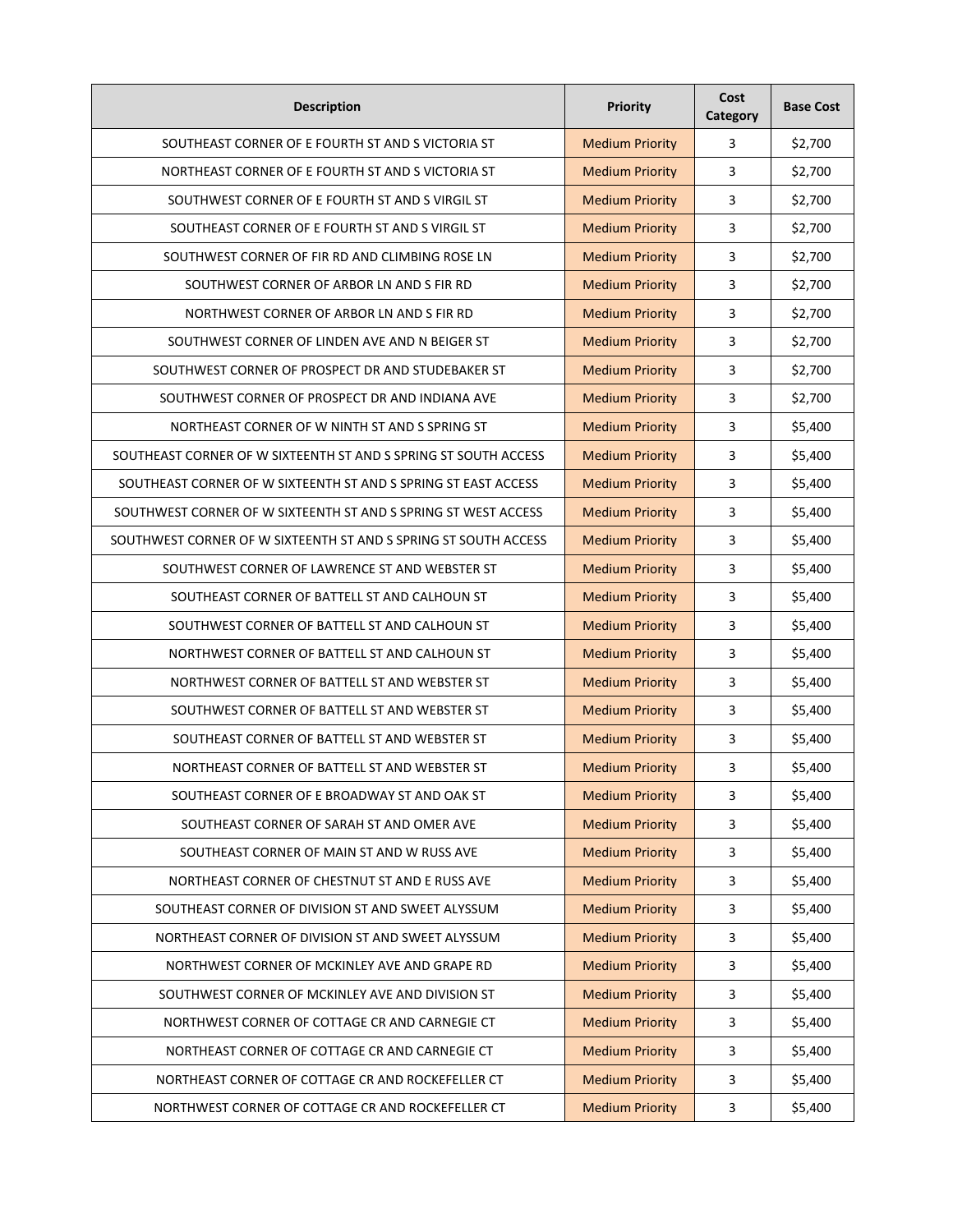| <b>Description</b>                                                 | Priority               | Cost<br>Category | <b>Base Cost</b> |
|--------------------------------------------------------------------|------------------------|------------------|------------------|
| SOUTHEAST CORNER OF JEFFERSON BLVD AND BYRKIT AVE EAST ACCESS RAMP | <b>Medium Priority</b> | 3                | \$5,400          |
| NORTHEAST CORNER OF FAIRMOUNT AVE AND WEBSTER ST                   | <b>Medium Priority</b> | 3                | \$5,400          |
| SOUTHEAST CORNER OF LOWELL AVE AND CLAY ST                         | <b>Medium Priority</b> | 3                | \$5,400          |
| NORTHEAST CORNER OF THIRD ST AND MAIN ST                           | <b>Medium Priority</b> | 3                | \$5,400          |
| SOUTHEAST CORNER OF THIRD ST AND S SPRING ST                       | <b>Medium Priority</b> | 3                | \$5,400          |
| SOUTHEAST CORNER OF WAVERLY CT AND PATRIOT CT                      | <b>Medium Priority</b> | 3                | \$5,400          |
| SOUTHWEST CORNER OF WAVERLY CT AND PATRIOT CT                      | <b>Medium Priority</b> | 3                | \$5,400          |
| NORTHEAST CORNER OF HOMEWOOD AVE AND BEIGER                        | <b>Medium Priority</b> | 3                | \$5,400          |
| SOUTHEAST CORNER OF HOMEWOOD AVE AND BEIGER                        | <b>Medium Priority</b> | 3                | \$5,400          |
| SOUTHWEST CORNER OF HOMEWOOD AVE AND BEIGER                        | <b>Medium Priority</b> | 3                | \$5,400          |
| NORTHEAST CORNER OF PROSPECT DR AND N STATE ST                     | <b>Medium Priority</b> | 3                | \$5,400          |
| SOUTHEAST CORNER OF PROSPECT DR AND N STATE ST                     | <b>Medium Priority</b> | 3                | \$5,400          |
| SOUTHWEST CORNER OF PROSPECT DR AND INDIANA AVE                    | <b>Medium Priority</b> | 3                | \$5,400          |
| SOUTHWEST CORNER OF W SIXTH ST AND HUBBARD AVE                     | <b>Medium Priority</b> | 4                | \$4,000          |
| SOUTHWEST CORNER OF W SIXTH ST AND GEYER AVE                       | <b>Medium Priority</b> | 4                | \$4,000          |
| NORTHWEST CORNER OF DELAWARE ST AND HUBBARD AVE NORTH RAMP         | <b>Medium Priority</b> | 4                | \$4,000          |
| NORTHWEST CORNER OF DELAWARE ST AND HUBBARD AVE WEST RAMP          | <b>Medium Priority</b> | 4                | \$4,000          |
| NORTHEAST CORNER OF DELAWARE ST AND HUBBARD AVE EAST RAMP          | <b>Medium Priority</b> | 4                | \$4,000          |
| NORTHEAST CORNER OF DELAWARE ST AND HUBBARD AVE NORTH RAMP         | <b>Medium Priority</b> | 4                | \$4,000          |
| SOUTHWEST CORNER OF DELAWARE ST AND HUBBARD AVE WEST RAMP          | <b>Medium Priority</b> | 4                | \$4,000          |
| SOUTHWEST CORNER OF DELAWARE ST AND HUBBARD AVE SOUTH RAMP         | <b>Medium Priority</b> | 4                | \$4,000          |
| NORTHWEST CORNER OF DELAWARE ST AND GEYER AVE NORTH RAMP           | <b>Medium Priority</b> | 4                | \$4,000          |
| NORTHWEST CORNER OF DELAWARE ST AND GEYER AVE WEST RAMP            | <b>Medium Priority</b> | 4                | \$4,000          |
| NORTHEAST CORNER OF DELAWARE ST AND GEYER AVE EAST RAMP            | <b>Medium Priority</b> | 4                | \$4,000          |
| NORTHEAST CORNER OF DELAWARE ST AND GEYER AVE NORTH RAMP           | <b>Medium Priority</b> | 4                | \$4,000          |
| SOUTHWEST CORNER OF DELAWARE ST AND GEYER AVE WEST RAMP            | <b>Medium Priority</b> | 4                | \$4,000          |
| SOUTHWEST CORNER OF DELAWARE ST AND GEYER AVE SOUTH RAMP           | <b>Medium Priority</b> | 4                | \$4,000          |
| SOUTHEAST CORNER OF DELAWARE ST AND S RUSSELL AVE SOUTH RAMP       | <b>Medium Priority</b> | 4                | \$4,000          |
| SOUTHEAST CORNER OF DELAWARE ST AND S RUSSELL AVE EAST RAMP        | <b>Medium Priority</b> | $\pmb{4}$        | \$4,000          |
| NORTHEAST CORNER OF DELAWARE ST AND MERIDIAN ST NORTH RAMP         | <b>Medium Priority</b> | 4                | \$4,000          |
| SOUTHWEST CORNER OF W SIXTEENTH ST AND UNION ST                    | <b>Medium Priority</b> | 4                | \$4,000          |
| SOUTHWEST CORNER OF KINGS CT AND UNION ST                          | <b>Medium Priority</b> | 4                | \$4,000          |
| SOUTHEAST CORNER OF W MARION ST AND ANN ST                         | <b>Medium Priority</b> | 4                | \$4,000          |
| SOUTHWEST CORNER OF JEFFERSON BLVD AND BENTON ST                   | <b>Medium Priority</b> | 4                | \$4,000          |
| SOUTHEAST CORNER OF JEFFERSON BLVD AND BENTON ST                   | <b>Medium Priority</b> | 4                | \$4,000          |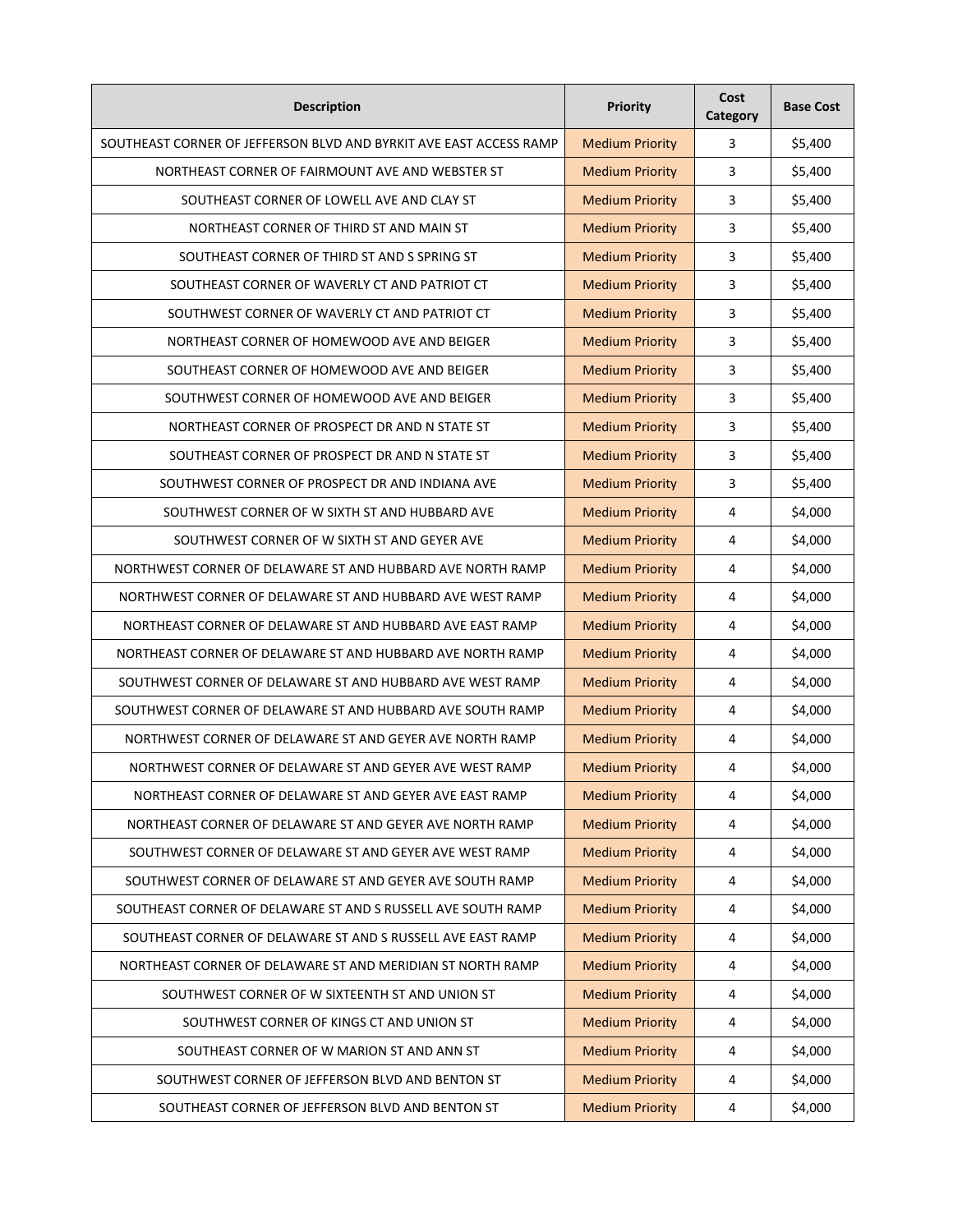| <b>Description</b>                                             | Priority               | Cost<br>Category | <b>Base Cost</b> |
|----------------------------------------------------------------|------------------------|------------------|------------------|
| NORTHWEST CORNER OF S MIDDLEBORO AND MILBURN BLVD NORTH RAMP   | <b>Medium Priority</b> | 4                | \$4,000          |
| NORTHWEST CORNER OF S MIDDLEBORO AND MILBURN BLVD WEST RAMP    | <b>Medium Priority</b> | 4                | \$4,000          |
| NORTHEAST CORNER OF S MIDDLEBORO AND MILBURN BLVD EAST RAMP    | <b>Medium Priority</b> | 4                | \$4,000          |
| NORTHEAST CORNER OF S MIDDLEBORO AND MILBURN BLVD NORTH RAMP   | <b>Medium Priority</b> | 4                | \$4,000          |
| SOUTHEAST CORNER OF S MIDDLEBORO AND MILBURN BLVD SOUTH RAMP   | <b>Medium Priority</b> | 4                | \$4,000          |
| SOUTHEAST CORNER OF S MIDDLEBORO AND MILBURN BLVD SOUTH RAMP   | <b>Medium Priority</b> | 4                | \$4,000          |
| SOUTHWEST CORNER OF S MIDDLEBORO AND MILBURN BLVD WEST RAMP    | <b>Medium Priority</b> | 4                | \$4,000          |
| SOUTHWEST CORNER OF S MIDDLEBORO AND MILBURN BLVD WEST RAMP    | <b>Medium Priority</b> | 4                | \$4,000          |
| NORTHEAST CORNER OF GEYER AVE AND MILBURN BLVD EAST RAMP       | <b>Medium Priority</b> | 4                | \$4,000          |
| NORTHEAST CORNER OF GEYER AVE AND MILBURN BLVD NORTH RAMP      | <b>Medium Priority</b> | 4                | \$4,000          |
| NORTHWEST CORNER OF GEYER AVE AND MILBURN BLVD NORTH RAMP      | <b>Medium Priority</b> | 4                | \$4,000          |
| NORTHWEST CORNER OF GEYER AVE AND MILBURN BLVD WEST RAMP       | <b>Medium Priority</b> | 4                | \$4,000          |
| SOUTHEAST CORNER OF GEYER AVE AND MILBURN BLVD SOUTH RAMP      | <b>Medium Priority</b> | 4                | \$4,000          |
| SOUTHEAST CORNER OF GEYER AVE AND MILBURN BLVD EAST RAMP       | <b>Medium Priority</b> | 4                | \$4,000          |
| SOUTHWEST CORNER OF GEYER AVE AND MILBURN BLVD WEST RAMP       | <b>Medium Priority</b> | 4                | \$4,000          |
| SOUTHWEST CORNER OF GEYER AVE AND MILBURN BLVD SOUTH RAMP      | <b>Medium Priority</b> | 4                | \$4,000          |
| NORTHWEST CORNER OF QUEENSBORO AVE AND MILBURN BLVD NORTH RAMP | <b>Medium Priority</b> | 4                | \$4,000          |
| NORTHWEST CORNER OF QUEENSBORO AVE AND MILBURN BLVD WEST RAMP  | <b>Medium Priority</b> | 4                | \$4,000          |
| NORTHEAST CORNER OF QUEENSBORO AVE AND MILBURN BLVD EAST RAMP  | <b>Medium Priority</b> | 4                | \$4,000          |
| NORTHEAST CORNER OF QUEENSBORO AVE AND MILBURN BLVD NORTH RAMP | <b>Medium Priority</b> | 4                | \$4,000          |
| SOUTHEAST CORNER OF QUEENSBORO AVE AND MILBURN BLVD SOUTH RAMP | <b>Medium Priority</b> | 4                | \$4,000          |
| SOUTHEAST CORNER OF QUEENSBORO AVE AND MILBURN BLVD EAST RAMP  | <b>Medium Priority</b> | 4                | \$4,000          |
| SOUTHWEST CORNER OF QUEENSBORO AVE AND MILBURN BLVD WEST RAMP  | <b>Medium Priority</b> | 4                | \$4,000          |
| SOUTHWEST CORNER OF QUEENSBORO AVE AND MILBURN BLVD SOUTH RAMP | <b>Medium Priority</b> | 4                | \$4,000          |
| NORTHWEST CORNER OF S RUSSELL AVE AND MILBURN BLVD NORTH RAMP  | <b>Medium Priority</b> | 4                | \$4,000          |
| NORTHWEST CORNER OF S RUSSELL AVE AND MILBURN BLVD WEST RAMP   | <b>Medium Priority</b> | 4                | \$4,000          |
| NORTHEAST CORNER OF S RUSSELL AVE AND MILBURN BLVD EAST RAMP   | <b>Medium Priority</b> | 4                | \$4,000          |
| NORTHEAST CORNER OF S RUSSELL AVE AND MILBURN BLVD NORTH RAMP  | <b>Medium Priority</b> | 4                | \$4,000          |
| SOUTHEAST CORNER OF S RUSSELL AVE AND MILBURN BLVD SOUTH RAMP  | <b>Medium Priority</b> | 4                | \$4,000          |
| SOUTHEAST CORNER OF S RUSSELL AVE AND MILBURN BLVD EAST RAMP   | <b>Medium Priority</b> | 4                | \$4,000          |
| SOUTHWEST CORNER OF S RUSSELL AVE AND MILBURN BLVD WEST RAMP   | <b>Medium Priority</b> | 4                | \$4,000          |
| SOUTHWEST CORNER OF S RUSSELL AVE AND MILBURN BLVD SOUTH RAMP  | <b>Medium Priority</b> | 4                | \$4,000          |
| NORTHWEST CORNER OF BERLIN AVE AND MILBURN BLVD NORTH RAMP     | <b>Medium Priority</b> | 4                | \$4,000          |
| NORTHWEST CORNER OF BERLIN AVE AND MILBURN BLVD WEST RAMP      | <b>Medium Priority</b> | 4                | \$4,000          |
| SOUTHEAST CORNER OF CARLTON ST AND MILBURN BLVD SOUTH RAMP     | <b>Medium Priority</b> | 4                | \$4,000          |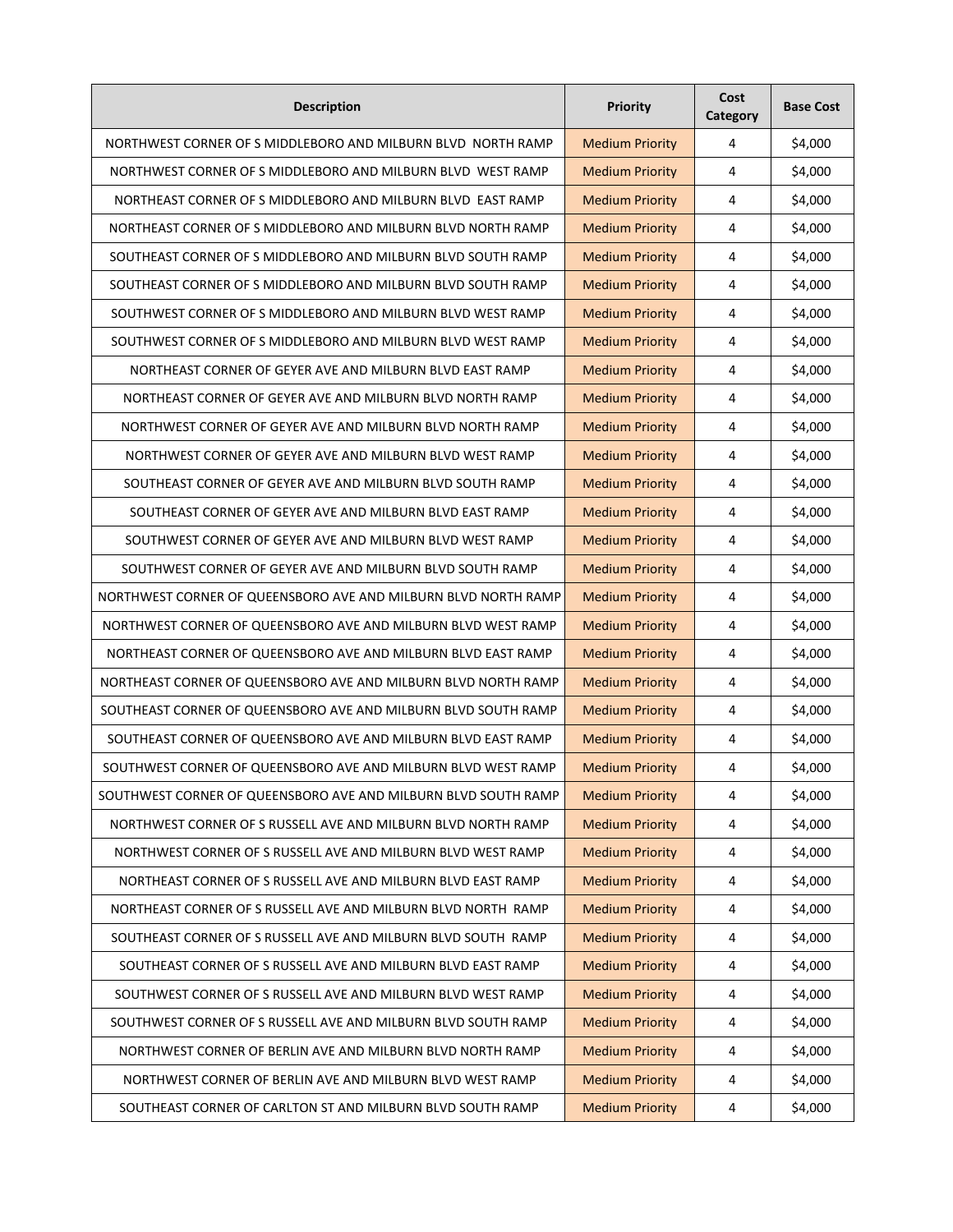| <b>Description</b>                                           | <b>Priority</b>        | Cost<br>Category        | <b>Base Cost</b> |
|--------------------------------------------------------------|------------------------|-------------------------|------------------|
| SOUTHEAST CORNER OF CARLTON ST AND MILBURN BLVD EAST RAMP    | <b>Medium Priority</b> | 4                       | \$4,000          |
| SOUTHWEST CORNER OF CARLTON ST AND MILBURN BLVD WEST RAMP    | <b>Medium Priority</b> | 4                       | \$4,000          |
| SOUTHWEST CORNER OF CARLTON ST AND MILBURN BLVD SOUTH RAMP   | <b>Medium Priority</b> | 4                       | \$4,000          |
| SOUTHEAST CORNER OF HENDRICKS ST AND MILBURN BLVD SOUTH RAMP | <b>Medium Priority</b> | 4                       | \$4,000          |
| SOUTHEAST CORNER OF HENDRICKS ST AND MILBURN BLVD EAST RAMP  | <b>Medium Priority</b> | 4                       | \$4,000          |
| SOUTHEAST CORNER OF MILBURN BLVD AND JACKSON ST SOUTH RAMP   | <b>Medium Priority</b> | 4                       | \$4,000          |
| SOUTHEAST CORNER OF MILBURN BLVD AND JACKSON ST EAST RAMP    | <b>Medium Priority</b> | 4                       | \$4,000          |
| SOUTHWEST CORNER OF MILBURN BLVD AND JACKSON ST WEST RAMP    | <b>Medium Priority</b> | 4                       | \$4,000          |
| SOUTHWEST CORNER OF MILBURN BLVD AND JACKSON ST SOUTH RAMP   | <b>Medium Priority</b> | 4                       | \$4,000          |
| NORTHWEST CORNER OF HUBBARD AVE AND MILBURN BLVD NORTH RAMP  | <b>Medium Priority</b> | 4                       | \$4,000          |
| NORTHWEST CORNER OF HUBBARD AVE AND MILBURN BLVD WEST RAMP   | <b>Medium Priority</b> | 4                       | \$4,000          |
| NORTHEAST CORNER OF HUBBARD AVE AND MILBURN BLVD EAST RAMP   | <b>Medium Priority</b> | 4                       | \$4,000          |
| NORTHEAST CORNER OF HUBBARD AVE AND MILBURN BLVD NORTH RAMP  | <b>Medium Priority</b> | 4                       | \$4,000          |
| SOUTHWEST CORNER OF HUBBARD AVE AND MILBURN BLVD WEST RAMP   | <b>Medium Priority</b> | 4                       | \$4,000          |
| SOUTHWEST CORNER OF HUBBARD AVE AND MILBURN BLVD SOUTH RAMP  | <b>Medium Priority</b> | 4                       | \$4,000          |
| SOUTHWEST CORNER OF CHESTNUT ST AND OMER AVE                 | <b>Medium Priority</b> | 4                       | \$4,000          |
| NORTHWEST CORNER OF IMUS DR AND IMUS CT                      | <b>Medium Priority</b> | 4                       | \$4,000          |
| SOUTHWEST CORNER OF IMUS DR AND IMUS CT                      | <b>Medium Priority</b> | 4                       | \$4,000          |
| NORTHWEST CORNER OF FIR RD AND HEMMER LANE                   | <b>Medium Priority</b> | 4                       | \$4,000          |
| SOUTHWEST CORNER OF FIR RD AND HEMMER LANE                   | <b>Medium Priority</b> | 4                       | \$4,000          |
| NORTHWEST CORNER OF FIR RD AND STEELE AVE                    | <b>Medium Priority</b> | 4                       | \$4,000          |
| SOUTHEAST CORNER OF CATALPA DR AND CHARLOTTE ST              | <b>Medium Priority</b> | 4                       | \$4,000          |
| SOUTHWEST CORNER OF CATALPA DR AND CHARLOTTE ST              | <b>Medium Priority</b> | 4                       | \$4,000          |
| SOUTHEAST CORNER OF CATALPA DR AND FOREST AVE                | <b>Medium Priority</b> | 4                       | \$4,000          |
| SOUTHEAST CORNER OF JEFFERSON BLVD AND CHRISTYANN ST         | <b>Medium Priority</b> | 4                       | \$4,000          |
| NORTHEAST CORNER OF JEFFERSON BLVD AND BYRKIT AVE NORTH RAMP | <b>Medium Priority</b> | 4                       | \$4,000          |
| SOUTHEAST CORNER OF JEFFERSON BLVD AND BYRKIT AVE SOUTH RAMP | <b>Medium Priority</b> | 4                       | \$4,000          |
| SOUTHWEST CORNER OF PARK AVE AND JOHN ST                     | <b>Medium Priority</b> | 4                       | \$4,000          |
| NORTHEAST CORNER OF PARK AVE AND N CEDAR ST                  | <b>Medium Priority</b> | $\overline{\mathbf{4}}$ | \$4,000          |
| SOUTHEAST CORNER OF PARK AVE AND N CEDAR ST                  | <b>Medium Priority</b> | 4                       | \$4,000          |
| NORTHWEST CORNER OF MADISON ST AND N CEDAR ST                | <b>Medium Priority</b> | 4                       | \$4,000          |
| NORTHEAST CORNER OF BORLEY AVE AND LOGAN ST                  | <b>Medium Priority</b> | 4                       | \$4,000          |
| NORTHEAST CORNER OF DONALDSON AVE AND N LOGAN ST             | <b>Medium Priority</b> | 4                       | \$4,000          |
| NORTHEAST CORNER OF DONALDSON AVE AND LOWELL AVE             | <b>Medium Priority</b> | 4                       | \$4,000          |
| SOUTHEAST CORNER OF LOWELL AVE AND CHARLOTTE ST              | <b>Medium Priority</b> | 4                       | \$4,000          |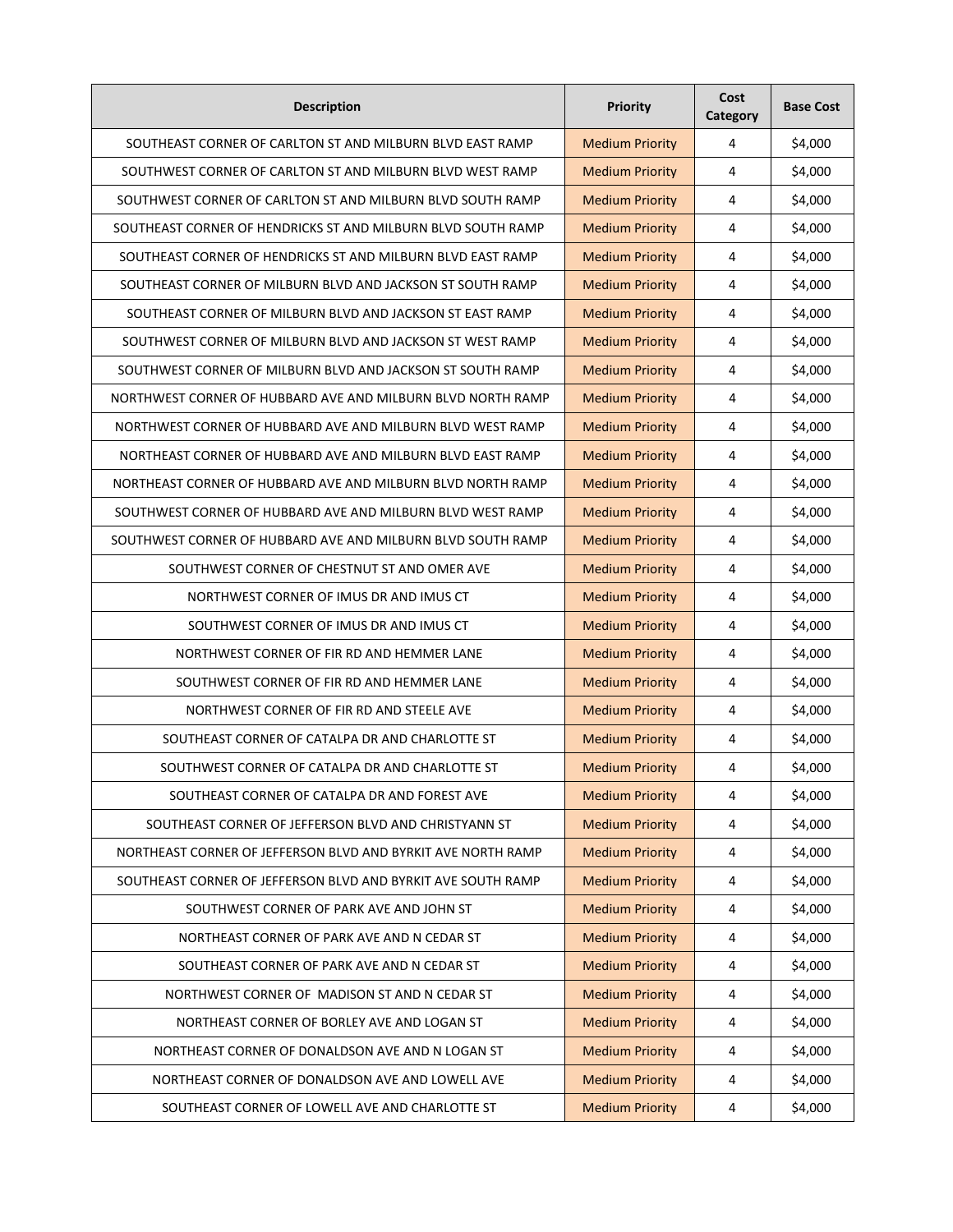| <b>Description</b>                                               | <b>Priority</b>        | Cost<br>Category | <b>Base Cost</b> |
|------------------------------------------------------------------|------------------------|------------------|------------------|
| SOUTHEAST CORNER OF PENN AVE AND E SIXTEENTH ST                  | <b>Medium Priority</b> | 4                | \$4,000          |
| SOUTHEAST CORNER OF SHADY OAKS CT AND S MERRIFIELD AVE           | <b>Medium Priority</b> | 4                | \$4,000          |
| SOUTHWEST CORNER OF SHADY OAKS CT AND S MERRIFIELD AVE           | <b>Medium Priority</b> | 4                | \$4,000          |
| NORTHEAST CORNER OF SHADY OAKS CT AND S MERRIFIELD AVE           | <b>Medium Priority</b> | 4                | \$4,000          |
| NORTHWEST CORNER OF SHADY OAKS CT AND S MERRIFIELD AVE           | <b>Medium Priority</b> | 4                | \$4,000          |
| SOUTHEAST CORNER OF DEEP WOODS DR AND S MERRIFIELD AVE           | <b>Medium Priority</b> | 4                | \$4,000          |
| SOUTHWEST CORNER OF DEEP WOODS DR AND S MERRIFIELD AVE           | <b>Medium Priority</b> | 4                | \$4,000          |
| NORTHWEST CORNER OF DEEP WOODS DR AND S MERRIFIELD AVE           | <b>Medium Priority</b> | 4                | \$4,000          |
| NORTHEAST CORNER OF DEEP WOODS DR AND S MERRIFIELD AVE           | <b>Medium Priority</b> | 4                | \$4,000          |
| NORTHEAST CORNER OF FOURTH ST AND MAIN ST NORTH ACCESS RAMP      | <b>Medium Priority</b> | 4                | \$4,000          |
| SOUTHWEST CORNER OF THIRD ST AND MAIN ST WEST ACCESS RAMP        | <b>Medium Priority</b> | 4                | \$4,000          |
| SOUTHWEST CORNER OF THIRD ST AND MAIN ST SOUTH ACCESS RAMP       | <b>Medium Priority</b> | 4                | \$4,000          |
| NORTHEAST CORNER OF E FOURTH ST AND S CEDAR ST EAST ACCESS RAMP  | <b>Medium Priority</b> | 4                | \$4,000          |
| NORTHEAST CORNER OF E FOURTH ST AND S CEDAR ST NORTH ACCESS RAMP | <b>Medium Priority</b> | 4                | \$4,000          |
| SOUTHEAST CORNER OF E FOURTH ST AND S MASON ST                   | <b>Medium Priority</b> | 4                | \$4,000          |
| NORTHEAST CORNER OF E FOURTH ST AND SHOME ST                     | <b>Medium Priority</b> | 4                | \$4,000          |
| NORTHEAST CORNER OF WHITE DOVER DR AND STONEGATE DR              | <b>Medium Priority</b> | 4                | \$4,000          |
| SOUTHWEST CORNER OF BRUNSWICK SQUARE DR AND KLINE ST             | <b>Medium Priority</b> | 4                | \$4,000          |
| NORTHWEST CORNER OF FIR RD AND CLIMBING ROSE LN                  | <b>Medium Priority</b> | 4                | \$4,000          |
| MIDBLOCK CROSSING BETWEEN KAMM ISLAND PL AND WEST ST NORTH SIDE  | <b>Medium Priority</b> | 4                | \$4,000          |
| MIDBLOCK CROSSING BETWEEN KAMM ISLAND PL AND WEST ST SOUTH SIDE  | <b>Medium Priority</b> | 4                | \$4,000          |
| MID BLOCK CROSSING OF E MISHAWAKA AVE AND NILES AVE              | <b>Medium Priority</b> | 4                | \$4,000          |
| SOUTHEAST CORNER OF W SIXTH ST AND S MIDDLEBORO AVE SOUTH RAMP   | <b>Medium Priority</b> | 4                | \$8,000          |
| SOUTHEAST CORNER OF W SIXTH ST AND S MIDDLEBORO AVE SOUTH RAMP   | <b>Medium Priority</b> | 4                | \$8,000          |
| SOUTHEAST CORNER OF W SIXTH ST AND QUEENSBORO AVE SOUTH RAMP     | <b>Medium Priority</b> | 4                | \$8,000          |
| SOUTHEAST CORNER OF W SIXTH ST AND QUEENSBORO AVE EASTRAMP       | <b>Medium Priority</b> | 4                | \$8,000          |
| SOUTHWEST CORNER OF W SIXTH ST AND QUEENSBORO AVE                | <b>Medium Priority</b> | 4                | \$8,000          |
| NORTHEAST CORNER OF W SIXTH ST AND S RUSSELL AVE EAST RAMP       | <b>Medium Priority</b> | 4                | \$8,000          |
| NORTHEAST CORNER OF W SIXTH ST AND S RUSSELL AVE NORTH RAMP      | <b>Medium Priority</b> | $\pmb{4}$        | \$8,000          |
| NORTHWEST CORNER OF W ELEVENTH ST AND S SPRING ST                | <b>Medium Priority</b> | 4                | \$8,000          |
| NORTHWEST CORNER OF E ELEVENTH ST AND OHIO AVE                   | <b>Medium Priority</b> | 4                | \$8,000          |
| NORTHEAST CORNER OF E ELEVENTH ST AND OHIO AVE                   | <b>Medium Priority</b> | 4                | \$8,000          |
| SOUTHWEST CORNER OF E ELEVENTH ST AND JOHN GLENN CT              | <b>Medium Priority</b> | 4                | \$8,000          |
| SOUTHEAST CORNER OF E ELEVENTH ST AND MICHIGAN AVE               | <b>Medium Priority</b> | 4                | \$8,000          |
| SOUTHWEST CORNER OF E ELEVENTH ST AND MICHIGAN AVE               | <b>Medium Priority</b> | 4                | \$8,000          |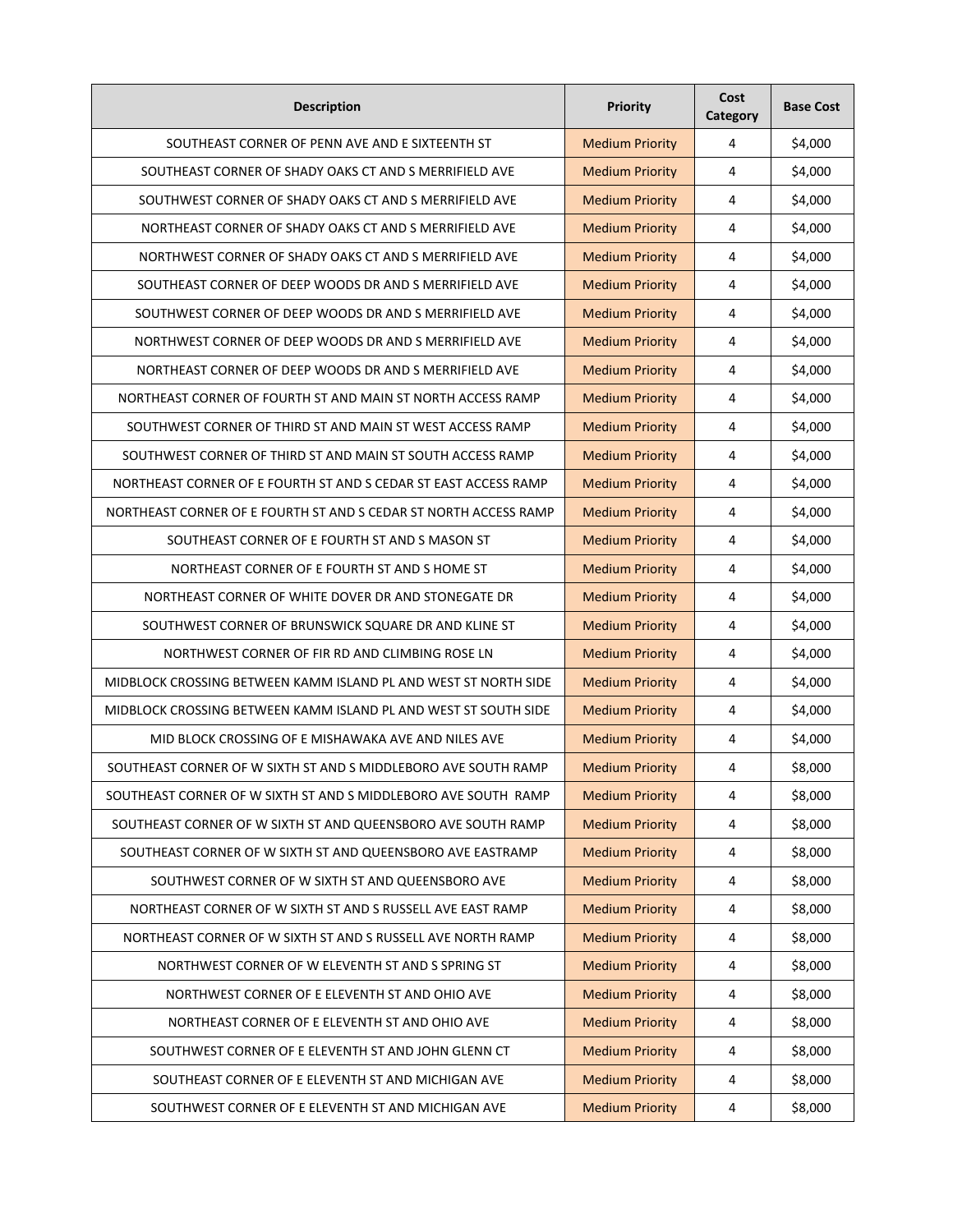| <b>Description</b>                                | <b>Priority</b>        | Cost<br>Category | <b>Base Cost</b> |
|---------------------------------------------------|------------------------|------------------|------------------|
| NORTHWEST CORNER OF E TWELFTH ST AND IOWA ST      | <b>Medium Priority</b> | 4                | \$8,000          |
| NORTHEAST CORNER OF E TWELFTH ST AND IOWA ST      | <b>Medium Priority</b> | 4                | \$8,000          |
| NORTHEAST CORNER OF E TWELFTH ST AND MICHIGAN AVE | <b>Medium Priority</b> | 4                | \$8,000          |
| SOUTHEAST CORNER OF E TWELFTH ST AND LAUREL ST    | <b>Medium Priority</b> | 4                | \$8,000          |
| SOUTHWEST CORNER OF E TWELFTH ST AND LAUREL ST    | <b>Medium Priority</b> | 4                | \$8,000          |
| NORTHWEST CORNER OF MISHAWAKA AVE AND SARAH ST    | <b>Medium Priority</b> | 4                | \$8,000          |
| SOUTHWEST CORNER OF MISHAWAKA AVE AND BENTON ST   | <b>Medium Priority</b> | 4                | \$8,000          |
| SOUTHEAST CORNER OF MISHAWAKA AVE AND BENTON ST   | <b>Medium Priority</b> | 4                | \$8,000          |
| NORTHEAST CORNER OF MISHAWAKA AVE AND BENTON ST   | <b>Medium Priority</b> | 4                | \$8,000          |
| NORTHWEST CORNER OF MISHAWAKA AVE AND BENTON ST   | <b>Medium Priority</b> | 4                | \$8,000          |
| NORTHWEST CORNER OF MISHAWAKA AVE AND CLAY ST     | <b>Medium Priority</b> | 4                | \$8,000          |
| NORTHEAST CORNER OF MISHAWAKA AVE AND CLAY ST     | <b>Medium Priority</b> | 4                | \$8,000          |
| SOUTHEAST CORNER OF MISHAWAKA AVE AND CLAY ST     | <b>Medium Priority</b> | 4                | \$8,000          |
| SOUTHWEST CORNER OF MISHAWAKA AVE AND CLAY ST     | <b>Medium Priority</b> | 4                | \$8,000          |
| SOUTHWEST CORNER OF MISHAWAKA AVE AND WEBSTER ST  | <b>Medium Priority</b> | 4                | \$8,000          |
| SOUTHEAST CORNER OF MISHAWAKA AVE AND WEBSTER ST  | <b>Medium Priority</b> | 4                | \$8,000          |
| SOUTHEAST CORNER OF MISHAWAKA AVE AND CALHOUN ST  | <b>Medium Priority</b> | 4                | \$8,000          |
| SOUTHWEST CORNER OF MISHAWAKA AVE AND CALHOUN ST  | <b>Medium Priority</b> | 4                | \$8,000          |
| NORTHWEST CORNER OF W GROVE ST AND WEBSTER ST     | <b>Medium Priority</b> | 4                | \$8,000          |
| NORTHEAST CORNER OF W GROVE ST AND WEBSTER ST     | <b>Medium Priority</b> | 4                | \$8,000          |
| NORTHEAST CORNER OF W GROVE ST AND CLAY ST        | <b>Medium Priority</b> | 4                | \$8,000          |
| NORTHEAST CORNER OF W GROVE ST AND LIBERTY DR     | <b>Medium Priority</b> | 4                | \$8,000          |
| SOUTHEAST CORNER OF W GROVE ST AND LIBERTY DR     | <b>Medium Priority</b> | 4                | \$8,000          |
| SOUTHWEST CORNER OF W GROVE ST AND LIBERTY DR     | <b>Medium Priority</b> | 4                | \$8,000          |
| NORTHWEST CORNER OF W GROVE ST AND LIBERTY DR     | <b>Medium Priority</b> | $\sqrt{4}$       | \$8,000          |
| NORTHWEST CORNER OF W GROVE ST AND ELIZABETH ST   | <b>Medium Priority</b> | $\sqrt{4}$       | \$8,000          |
| NORTHEAST CORNER OF W GROVE ST AND ELIZABETH ST   | <b>Medium Priority</b> | $\sqrt{4}$       | \$8,000          |
| NORTHWEST CORNER OF GROVE ST AND N MAIN ST        | <b>Medium Priority</b> | $\overline{4}$   | \$8,000          |
| SOUTHWEST CORNER OF GROVE ST AND N MAIN ST        | <b>Medium Priority</b> | $\pmb{4}$        | \$8,000          |
| NORTHEAST CORNER OF E GROVE ST AND WILLOW ST      | <b>Medium Priority</b> | $\overline{4}$   | \$8,000          |
| SOUTHEAST CORNER OF LAWRENCE ST AND WILLOW ST     | <b>Medium Priority</b> | $\overline{4}$   | \$8,000          |
| NORTHWEST CORNER OF LAWRENCE ST AND WILLOW ST     | <b>Medium Priority</b> | 4                | \$8,000          |
| NORTHEAST CORNER OF LAWREONCE ST AND WILLOW ST    | <b>Medium Priority</b> | $\overline{4}$   | \$8,000          |
| NORTHEAST CORNER OF LAWRENCE ST AND OAK ST        | <b>Medium Priority</b> | $\sqrt{4}$       | \$8,000          |
| SOUTHEAST CORNER OF LAWRENCE ST AND OAK ST        | <b>Medium Priority</b> | 4                | \$8,000          |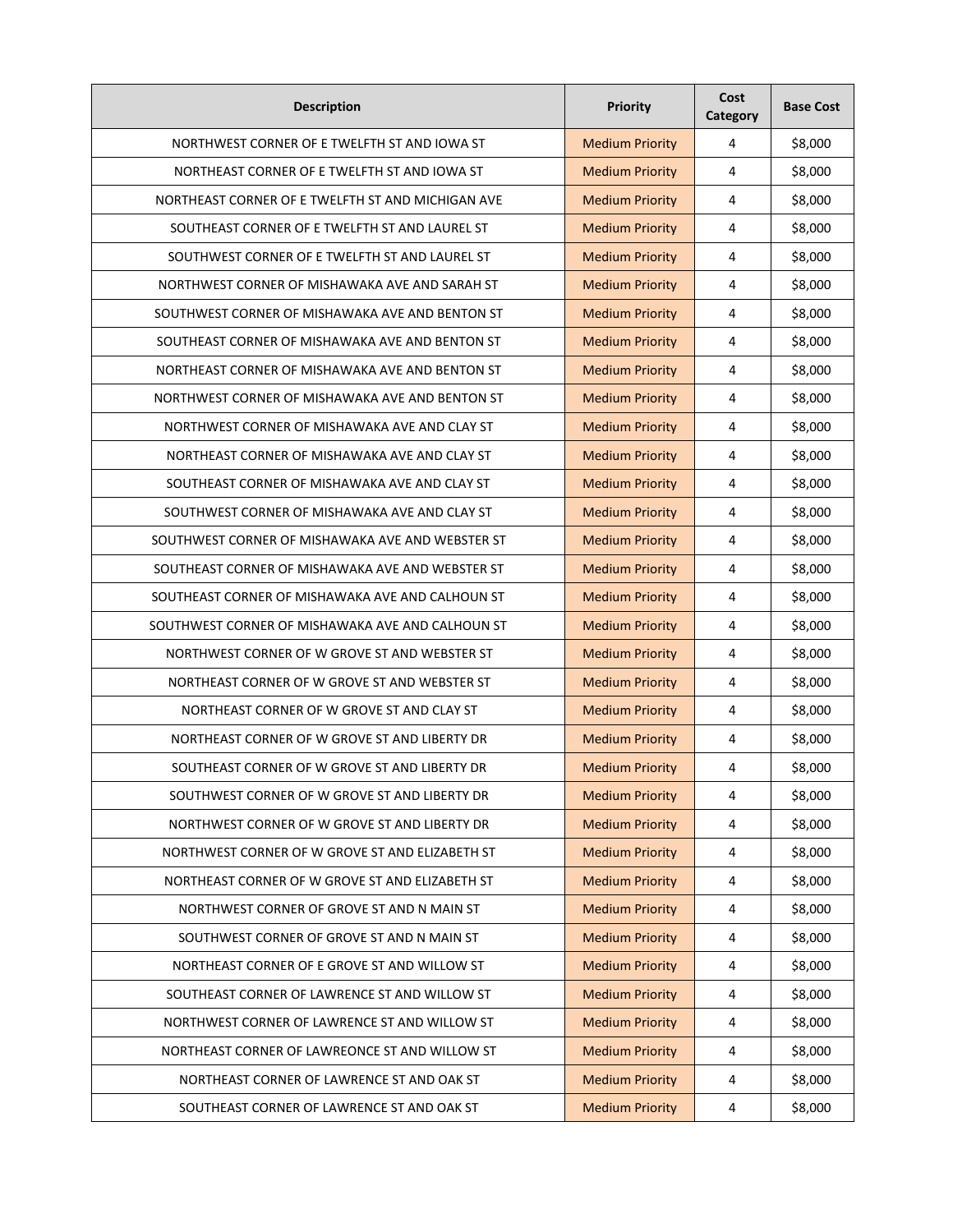| <b>Description</b>                                 | <b>Priority</b>        | Cost<br>Category        | <b>Base Cost</b> |
|----------------------------------------------------|------------------------|-------------------------|------------------|
| SOUTHEAST CORNER OF LAWRENCE ST AND SARAH ST       | <b>Medium Priority</b> | 4                       | \$8,000          |
| NORTHEAST CORNER OF BATTELL ST AND CLAY ST         | <b>Medium Priority</b> | 4                       | \$8,000          |
| SOUTHEAST CORNER OF BATTELL ST AND CLAY ST         | <b>Medium Priority</b> | 4                       | \$8,000          |
| SOUTHWEST CORNER OF BATTELL ST AND CLAY ST         | <b>Medium Priority</b> | 4                       | \$8,000          |
| NORTHWEST CORNER OF BATTELL ST AND CLAY ST         | <b>Medium Priority</b> | 4                       | \$8,000          |
| NORTHWEST CORNER OF BATTELL ST AND BENTON ST       | <b>Medium Priority</b> | 4                       | \$8,000          |
| SOUTHWEST CORNER OF BATTELL ST AND BENTON ST       | <b>Medium Priority</b> | 4                       | \$8,000          |
| SOUTHEAST CORNER OF BATTELL ST AND BENTON ST       | <b>Medium Priority</b> | 4                       | \$8,000          |
| NORTHEAST CORNER OF BATTELL ST AND BENTON ST       | <b>Medium Priority</b> | 4                       | \$8,000          |
| SOUTHWEST CORNER OF BATTELL ST AND CHARLOTTE ST    | <b>Medium Priority</b> | 4                       | \$8,000          |
| NORTHWEST CORNER OF BATTELL ST AND N MAIN ST       | <b>Medium Priority</b> | 4                       | \$8,000          |
| SOUTHWEST CORNER OF BATTELL ST AND N MAIN ST       | <b>Medium Priority</b> | 4                       | \$8,000          |
| SOUTHWEST CORNER OF W BROADWAY ST AND ELIZABETH ST | <b>Medium Priority</b> | 4                       | \$8,000          |
| SOUTHEAST CORNER OF W BROADWAY ST AND ELIZABETH ST | <b>Medium Priority</b> | 4                       | \$8,000          |
| SOUTHWEST CORNER OF W BROADWAY ST AND ANN ST       | <b>Medium Priority</b> | 4                       | \$8,000          |
| SOUTHEAST CORNER OF W BROADWAY ST AND ANN ST       | <b>Medium Priority</b> | 4                       | \$8,000          |
| SOUTHEAST CORNER OF JEFFERSON BLVD AND WEBSTER ST  | <b>Medium Priority</b> | 4                       | \$8,000          |
| SOUTHWEST CORNER OF JEFFERSON BLVD AND WEBSTER ST  | <b>Medium Priority</b> | 4                       | \$8,000          |
| SOUTHWEST CORNER OF JEFFERSON BLVD AND CLAY ST     | <b>Medium Priority</b> | 4                       | \$8,000          |
| SOUTHEAST CORNER OF JEFFERSON BLVD AND CLAY ST     | <b>Medium Priority</b> | 4                       | \$8,000          |
| NORTHEAST CORNER OF W EDGAR AVE AND CHARLOTTE ST   | <b>Medium Priority</b> | 4                       | \$8,000          |
| NORTHWEST CORNER OF W EDGAR AVE AND CHARLOTTE ST   | <b>Medium Priority</b> | 4                       | \$8,000          |
| SOUTHEAST CORNER OF W EDGAR AVE AND CHARLOTTE ST   | <b>Medium Priority</b> | 4                       | \$8,000          |
| SOUTHWEST CORNER OF SARAH ST AND OMER AVE          | <b>Medium Priority</b> | 4                       | \$8,000          |
| NORTHWEST CORNER OF SARAH ST AND OMER AVE          | <b>Medium Priority</b> | 4                       | \$8,000          |
| NORTHEAST CORNER OF SARAH ST AND OMER AVE          | <b>Medium Priority</b> | 4                       | \$8,000          |
| SOUTHWEST CORNER OF SARAH ST AND E BORLEY AVE      | <b>Medium Priority</b> | 4                       | \$8,000          |
| SOUTHEAST CORNER OF SARAH ST AND E BORLEY AVE      | <b>Medium Priority</b> | 4                       | \$8,000          |
| NORTHEAST CORNER OF SARAH ST AND E BORLEY AVE      | <b>Medium Priority</b> | $\overline{\mathbf{4}}$ | \$8,000          |
| NORTHWEST CORNER OF SARAH ST AND E BORLEY AVE      | <b>Medium Priority</b> | 4                       | \$8,000          |
| NORTHWEST CORNER OF CHRISTYANN ST AND E BORLEY AVE | <b>Medium Priority</b> | 4                       | \$8,000          |
| SOUTHWEST CORNER OF CHRISTYANN ST AND E BORLEY AVE | <b>Medium Priority</b> | 4                       | \$8,000          |
| NORTHEAST CORNER OF CHRISTYANN ST AND E BORLEY AVE | <b>Medium Priority</b> | 4                       | \$8,000          |
| SOUTHWEST CORNER OF DIVISION ST AND E RUSS AVE     | <b>Medium Priority</b> | 4                       | \$8,000          |
| NORTHEAST CORNER OF MAIN ST AND OMER AVE           | <b>Medium Priority</b> | 4                       | \$8,000          |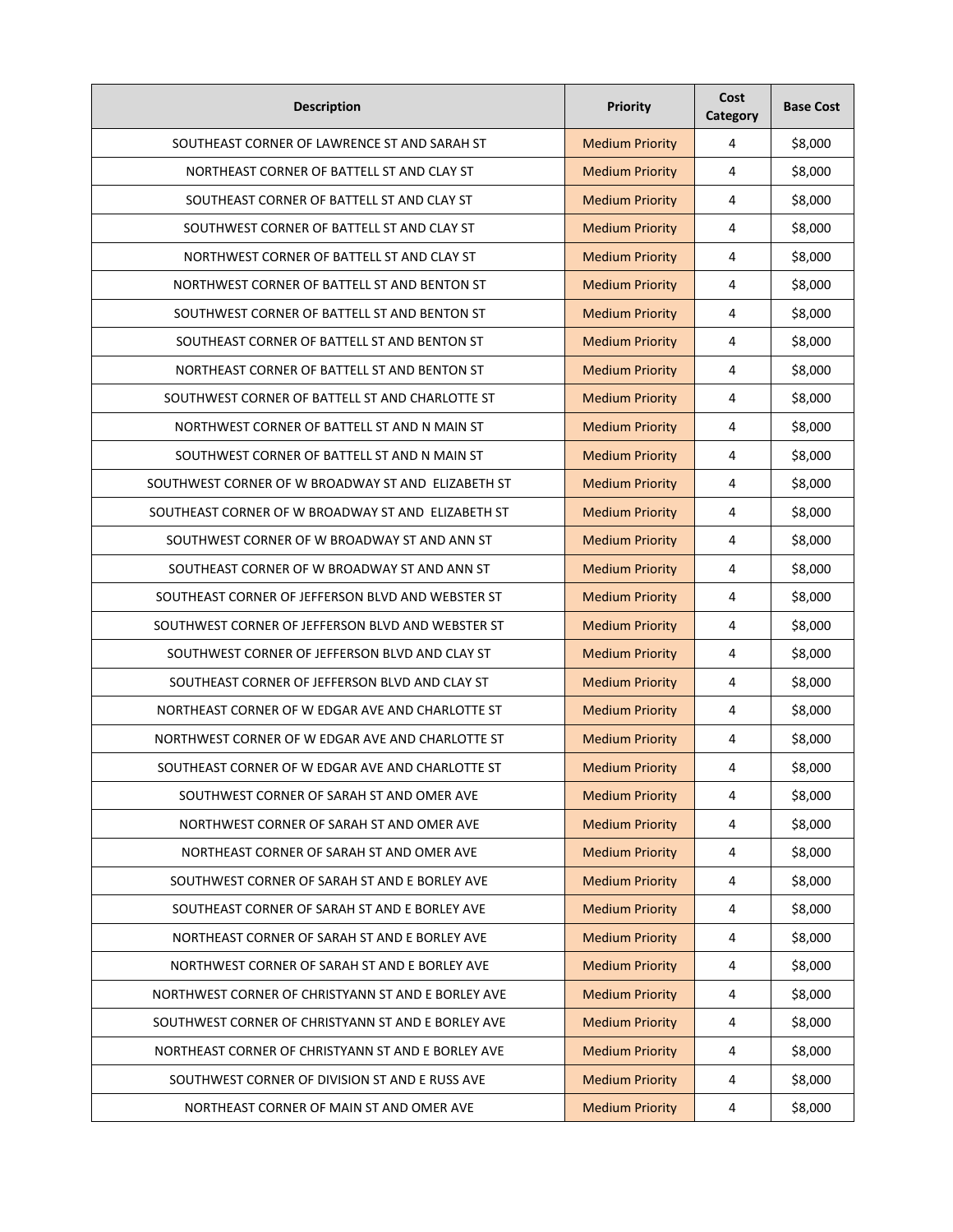| <b>Description</b>                                                 | <b>Priority</b>        | Cost<br>Category        | <b>Base Cost</b> |
|--------------------------------------------------------------------|------------------------|-------------------------|------------------|
| NORTHWEST CORNER OF CHESTNUT ST AND OMER AVE                       | <b>Medium Priority</b> | 4                       | \$8,000          |
| SOUTHWEST CORNER OF E COLFAX AVE AND WESTWOOD CR                   | <b>Medium Priority</b> | 4                       | \$8,000          |
| NORTHWEST CORNER OF E COLFAX AVE AND WESTWOOD CR                   | <b>Medium Priority</b> | 4                       | \$8,000          |
| SOUTHEAST CORNER OF E COLFAX AVE AND WESTWOOD CR                   | <b>Medium Priority</b> | 4                       | \$8,000          |
| NORTHWEST CORNER OF WESTWOOD CR AND COLFAX AVE                     | <b>Medium Priority</b> | 4                       | \$8,000          |
| NORTHEAST CORNER OF WESTWOOD CR AND COLFAX AVE                     | <b>Medium Priority</b> | 4                       | \$8,000          |
| SOUTHEAST CORNER OF WESTWOOD CR AND COLFAX AVE                     | <b>Medium Priority</b> | 4                       | \$8,000          |
| SOUTHWEST CORNER OF WESTWOOD CR AND COLFAX AVE                     | <b>Medium Priority</b> | 4                       | \$8,000          |
| NORTHWEST CORNER OF WENT AVE AND COLFAX AVE                        | <b>Medium Priority</b> | 4                       | \$8,000          |
| NORTHEAST CORNER OF E BORLEY AVE AND MAPLEHURST AVE                | <b>Medium Priority</b> | 4                       | \$8,000          |
| SOUTHWEST CORNER OF E BORLEY AVE AND MAPLEHURST AVE                | <b>Medium Priority</b> | 4                       | \$8,000          |
| SOUTHEAST CORNER OF DIVISION ST AND PREGEL DR                      | <b>Medium Priority</b> | 4                       | \$8,000          |
| NORTHEAST CORNER OF DIVISION ST AND PREGEL DR                      | <b>Medium Priority</b> | 4                       | \$8,000          |
| SOUTHEAST CORNER OF NORMANDY DR AND ARDENNES AVE                   | <b>Medium Priority</b> | 4                       | \$8,000          |
| SOUTHWEST CORNER OF NORMANDY DR AND ARDENNES AVE                   | <b>Medium Priority</b> | 4                       | \$8,000          |
| SOUTHWEST CORNER OF NORMANDY DR AND SAINT LO AVE                   | <b>Medium Priority</b> | 4                       | \$8,000          |
| NORTHWEST CORNER OF NORMANDY DR AND SAINT LO AVE                   | <b>Medium Priority</b> | 4                       | \$8,000          |
| SOUTHEAST CORNER OF NORMANDY DR AND SAINT LO AVE                   | <b>Medium Priority</b> | 4                       | \$8,000          |
| NORTHEAST CORNER OF NORMANDY DR AND SAINT LO AVE                   | <b>Medium Priority</b> | 4                       | \$8,000          |
| NORTHWEST CORNER OF NORMANDY DR AND E LEYTE AVE                    | <b>Medium Priority</b> | 4                       | \$8,000          |
| SOUTHWEST CORNER OF NORMANDY DR AND E LEYTE AVE                    | <b>Medium Priority</b> | 4                       | \$8,000          |
| SOUTHWEST CORNER OF NORMANDY DR AND BASTOGNE AVE                   | <b>Medium Priority</b> | 4                       | \$8,000          |
| NORTHWEST CORNER OF NORMANDY DR AND BASTOGNE AVE                   | <b>Medium Priority</b> | 4                       | \$8,000          |
| SOUTHWEST CORNER OF NORMANDY DR AND PALAU AVE                      | <b>Medium Priority</b> | 4                       | \$8,000          |
| NORTHWEST CORNER OF NORMANDY DR AND PALAU AVE                      | <b>Medium Priority</b> | 4                       | \$8,000          |
| NORTHEAST CORNER OF IMUS DR AND LENSON DR                          | <b>Medium Priority</b> | 4                       | \$8,000          |
| NORTHWEST CORNER OF IMUS DR AND LENSON DR                          | <b>Medium Priority</b> | 4                       | \$8,000          |
| SOUTHWEST CORNER OF CATALPA DR AND FOREST AVE                      | <b>Medium Priority</b> | 4                       | \$8,000          |
| NORTHEAST CORNER OF HICKORY RD AND MIRACLE LN                      | <b>Medium Priority</b> | $\overline{\mathbf{4}}$ | \$8,000          |
| SOUTHWEST CORNER OF JEFFERSON BLVD AND DIVISION ST                 | <b>Medium Priority</b> | 4                       | \$8,000          |
| NORTHEAST CORNER OF JEFFERSON BLVD AND BYRKIT AVE EAST ACCESS RAMP | <b>Medium Priority</b> | 4                       | \$8,000          |
| NORTHWEST CORNER OF JEFFERSON BLVD AND FERRIS AVE                  | <b>Medium Priority</b> | 4                       | \$8,000          |
| SOUTHEAST CORNER OF FAIRMOUNT AVE AND CLAY ST                      | <b>Medium Priority</b> | 4                       | \$8,000          |
| SOUTHWEST CORNER OF FAIRMOUNT AVE AND CLAY ST                      | <b>Medium Priority</b> | 4                       | \$8,000          |
| NORTHWEST CORNER OF FAIRMOUNT AVE AND CLAY ST                      | <b>Medium Priority</b> | 4                       | \$8,000          |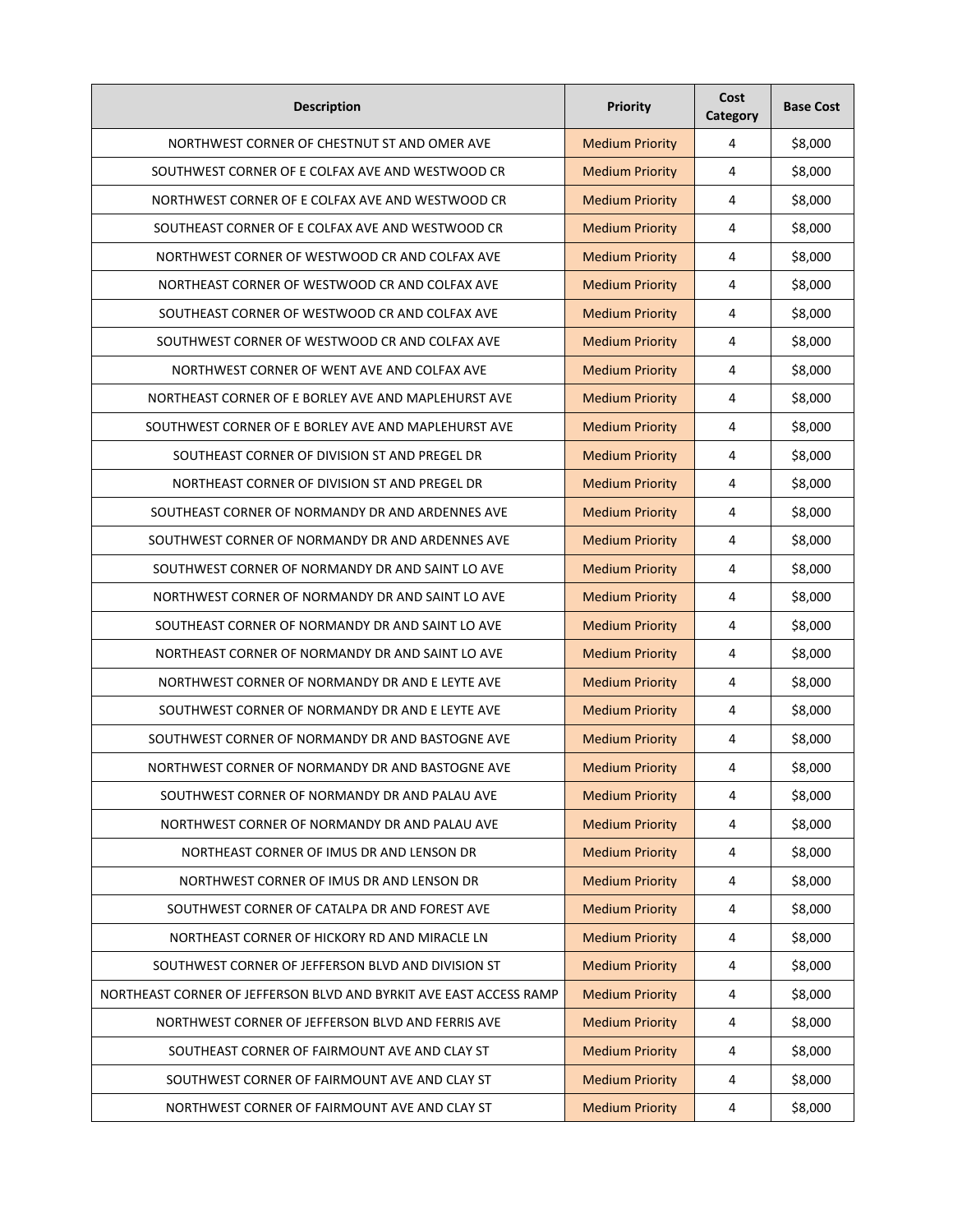| <b>Description</b>                                             | <b>Priority</b>        | Cost<br>Category | <b>Base Cost</b> |
|----------------------------------------------------------------|------------------------|------------------|------------------|
| NORTHEAST CORNER OF FAIRMOUNT AVE AND CLAY ST                  | <b>Medium Priority</b> | 4                | \$8,000          |
| NORTHEAST CORNER OF FAIRMOUNT AVE AND BENTON ST                | <b>Medium Priority</b> | 4                | \$8,000          |
| NORTHWEST CORNER OF FAIRMOUNT AVE AND BENTON ST                | <b>Medium Priority</b> | 4                | \$8,000          |
| SOUTHWEST CORNER OF FAIRMOUNT AVE AND BENTON ST                | <b>Medium Priority</b> | 4                | \$8,000          |
| SOUTHEAST CORNER OF FAIRMOUNT AVE AND BENTON ST                | <b>Medium Priority</b> | 4                | \$8,000          |
| SOUTHEAST CORNER OF FAIRMOUNT AVE AND FOREST AVE               | <b>Medium Priority</b> | 4                | \$8,000          |
| NORTHEAST CORNER OF FAIRMOUNT AVE AND FOREST AVE               | <b>Medium Priority</b> | 4                | \$8,000          |
| NORTHWEST CORNER OF FAIRMOUNT AVE AND FOREST AVE               | <b>Medium Priority</b> | 4                | \$8,000          |
| SOUTHWEST CORNER OF FAIRMOUNT AVE AND FOREST AVE               | <b>Medium Priority</b> | 4                | \$8,000          |
| NORTHEAST CORNER OF FAIRMOUNT AVE AND CHARLOTTE ST             | <b>Medium Priority</b> | 4                | \$8,000          |
| NORTHWEST CORNER OF FAIRMOUNT AVE AND CHARLOTTE ST             | <b>Medium Priority</b> | 4                | \$8,000          |
| NORTHEAST CORNER OF LOWELL AVE AND CLAY ST                     | <b>Medium Priority</b> | 4                | \$8,000          |
| SOUTHWEST CORNER OF LOWELL AVE AND CHARLOTTE ST                | <b>Medium Priority</b> | 4                | \$8,000          |
| SOUTHEAST CORNER OF PENN AVE AND PRISM VALLEY DR               | <b>Medium Priority</b> | 4                | \$8,000          |
| NORTHEAST CORNER OF PENN AVE AND PRISM VALLEY DR               | <b>Medium Priority</b> | 4                | \$8,000          |
| NORTHEAST CORNER OF BLAIR HILLS AVE AND S MERRIFIELD AVE       | <b>Medium Priority</b> | 4                | \$8,000          |
| NORTHWEST CORNER OF BLAIR HILLS AVE AND S MERRIFIELD AVE       | <b>Medium Priority</b> | 4                | \$8,000          |
| SOUTHEAST CORNER OF W FOURTH ST AND S LOGAN ST                 | <b>Medium Priority</b> | 4                | \$8,000          |
| SOUTHWEST CORNER OF W FOURTH ST AND SMITH ST                   | <b>Medium Priority</b> | 4                | \$8,000          |
| SOUTHEAST CORNER OF W FOURTH ST AND SMITH ST                   | <b>Medium Priority</b> | 4                | \$8,000          |
| NORTHEAST CORNER OF W FOURTH ST AND SMITH ST                   | <b>Medium Priority</b> | 4                | \$8,000          |
| NORTHWEST CORNER OF THIRD ST AND MAIN ST                       | <b>Medium Priority</b> | 4                | \$8,000          |
| NORTHEAST CORNER OF THIRD ST AND S MILL ST NORTH ACCESS RAMP   | <b>Medium Priority</b> | 4                | \$8,000          |
| NORTHEAST CORNER OF THIRD ST AND S MILL ST EAST ACCESS RAMP    | <b>Medium Priority</b> | 4                | \$8,000          |
| SOUTHEAST CORNER OF THIRD ST AND S MILL ST                     | <b>Medium Priority</b> | $\overline{4}$   | \$8,000          |
| SOUTHWEST CORNER OF THIRD ST AND S SPRING ST                   | <b>Medium Priority</b> | $\overline{4}$   | \$8,000          |
| NORTHWEST CORNER OF W FOURTH ST AND S RACE ST                  | <b>Medium Priority</b> | 4                | \$8,000          |
| NORTHEAST CORNER OF W FOURTH ST AND S RACE ST                  | <b>Medium Priority</b> | $\sqrt{4}$       | \$8,000          |
| NORTHEAST CORNER OF E FOURTH ST AND S MASON ST                 | <b>Medium Priority</b> | $\pmb{4}$        | \$8,000          |
| NORTHEAST CORNER OF E FOURTH ST AND S BYRKIT AVE               | <b>Medium Priority</b> | $\overline{4}$   | \$8,000          |
| SOUTHEAST CORNER OF E THIRD ST AND S PINE ST EAST ACCESS RAMP  | <b>Medium Priority</b> | $\overline{4}$   | \$8,000          |
| SOUTHEAST CORNER OF E THIRD ST AND S PINE ST SOUTH ACCESS RAMP | <b>Medium Priority</b> | $\overline{4}$   | \$8,000          |
| NORTHEAST CORNER OF E THIRD ST AND S PINE ST NORTH ACCESS RAMP | <b>Medium Priority</b> | $\overline{4}$   | \$8,000          |
| NORTHEAST CORNER OF E THIRD ST AND S PINE ST EAST ACCESS RAMP  | <b>Medium Priority</b> | $\overline{4}$   | \$8,000          |
| NORTHWEST CORNER OF E THIRD ST AND S PINE ST WEST ACCESS RAMP  | <b>Medium Priority</b> | 4                | \$8,000          |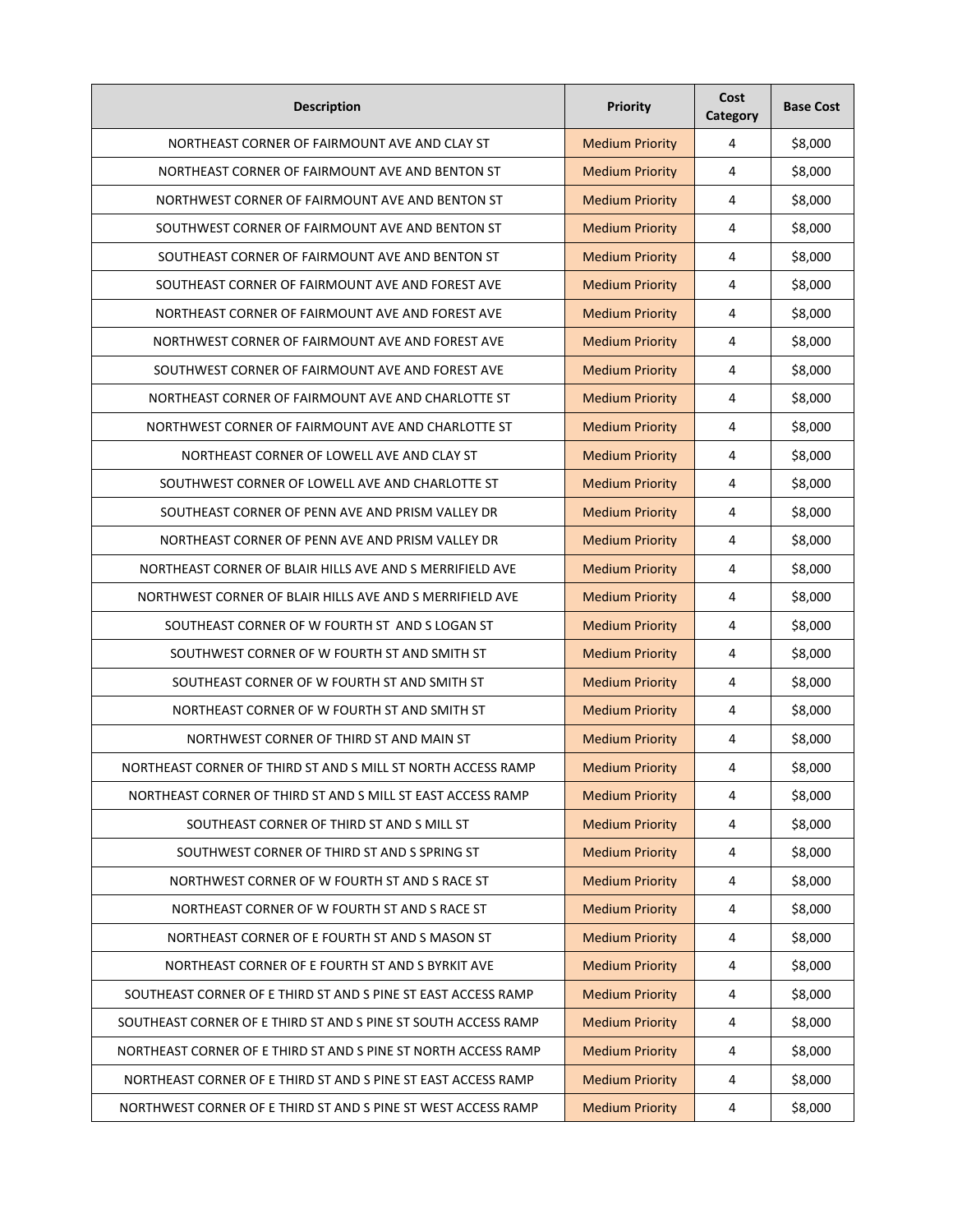| <b>Description</b>                                                 | <b>Priority</b>        | Cost<br>Category | <b>Base Cost</b> |
|--------------------------------------------------------------------|------------------------|------------------|------------------|
| NORTHWEST CORNER OF E THIRD ST AND S PINE ST NORTH ACCESS RAMP     | <b>Medium Priority</b> | 4                | \$8,000          |
| SOUTHWEST CORNER OF E THIRD ST AND S PINE ST SOUTH ACCESS RAMP     | <b>Medium Priority</b> | 4                | \$8,000          |
| SOUTHWEST CORNER OF E THIRD ST AND S PINE ST WEST ACCESS RAMP      | <b>Medium Priority</b> | 4                | \$8,000          |
| NORTHWEST CORNER OF E THIRD ST AND S RACE ST NORTH ACCESS RAMP     | <b>Medium Priority</b> | 4                | \$8,000          |
| NORTHEAST CORNER OF E FOURTH ST AND S BEIGER ST                    | <b>Medium Priority</b> | 4                | \$8,000          |
| NORTHWEST CORNER OF E FOURTH ST AND S BEIGER ST                    | <b>Medium Priority</b> | 4                | \$8,000          |
| SOUTHWEST CORNER OF E FOURTH ST AND S BEIGER ST                    | <b>Medium Priority</b> | 4                | \$8,000          |
| SOUTHEAST CORNER OF E FOURTH ST AND S BEIGER ST                    | <b>Medium Priority</b> | 4                | \$8,000          |
| NORTHEAST CORNER OF E FOURTH ST AND HELEN AVE                      | <b>Medium Priority</b> | 4                | \$8,000          |
| NORTHWEST CORNER OF E FOURTH ST AND S ROOSEVELT AVE                | <b>Medium Priority</b> | 4                | \$8,000          |
| NORTHEAST CORNER OF E THIRD ST AND ROOSEVELT AVE EAST ACCESS RAMP  | <b>Medium Priority</b> | 4                | \$8,000          |
| NORTHEAST CORNER OF E THIRD ST AND ROOSEVELT AVE NORTH ACCESS RAMP | <b>Medium Priority</b> | 4                | \$8,000          |
| SOUTHEAST CORNER OF E THIRD ST AND ROOSEVELT AVE SOUTH ACCESS RAMP | <b>Medium Priority</b> | 4                | \$8,000          |
| SOUTHEAST CORNER OF E THIRD ST AND ROOSEVELT AVE EAST ACCESS RAMP  | <b>Medium Priority</b> | 4                | \$8,000          |
| SOUTHWEST CORNER OF E THIRD ST AND ROOSEVELT AVE                   | <b>Medium Priority</b> | 4                | \$8,000          |
| NORTHWEST CORNER OF E THIRD ST AND ROOSEVELT AVE                   | <b>Medium Priority</b> | 4                | \$8,000          |
| NORTHWEST CORNER OF E THIRD ST AND MELVILLE ST                     | <b>Medium Priority</b> | 4                | \$8,000          |
| NORTHWEST CORNER OF E THIRD ST AND S BEIGER ST                     | <b>Medium Priority</b> | 4                | \$8,000          |
| NORTHWEST CORNER OF BENNINGTON DR AND ROCKMOUNT LN                 | <b>Medium Priority</b> | 4                | \$8,000          |
| NORTHEAST CORNER OF BENNINGTON DR AND ROCKMOUNT LN                 | <b>Medium Priority</b> | 4                | \$8,000          |
| NORTHEAST CORNER OF BENNINGTON DR AND STREAMVIEW CT                | <b>Medium Priority</b> | 4                | \$8,000          |
| NORTHWEST CORNER OF BENNINGTON DR AND STREAMVIEW CT                | <b>Medium Priority</b> | 4                | \$8,000          |
| SOUTHWEST CORNER OF SOUTHAMPTON DR AND STONGATE DR                 | <b>Medium Priority</b> | 4                | \$8,000          |
| SOUTHEAST CORNER OF SOUTHAMPTON DR AND STONGATE DR                 | <b>Medium Priority</b> | 4                | \$8,000          |
| SOUTHWEST CORNER OF SOUTHAMPTON DR AND BLACKBERRY RD               | <b>Medium Priority</b> | 4                | \$8,000          |
| NORTHWEST CORNER OF SOUTHAMPTON DR AND BLACKBERRY RD               | <b>Medium Priority</b> | 4                | \$8,000          |
| NORTHEAST CORNER OF ANCHOR DR AND ANCHOR CT                        | <b>Medium Priority</b> | 4                | \$8,000          |
| NORTHEAST CORNER OF SAIL DR AND ANCHOR CT                          | <b>Medium Priority</b> | 4                | \$8,000          |
| SOUTHWEST CORNER OF SAIL DR AND ANCHOR DR                          | <b>Medium Priority</b> | $\pmb{4}$        | \$8,000          |
| SOUTHEAST CORNER OF SAIL DR AND ANCHOR DR                          | <b>Medium Priority</b> | 4                | \$8,000          |
| SOUTHEAST CORNER OF BLACKBERRY RD AND RYECREST DR                  | <b>Medium Priority</b> | 4                | \$8,000          |
| SOUTHWEST CORNER OF MARRERT DR AND NORFOLK CT                      | <b>Medium Priority</b> | 4                | \$8,000          |
| SOUTHEAST CORNER OF MARRERT DR AND NORFOLK CT                      | <b>Medium Priority</b> | 4                | \$8,000          |
| NORTHEAST CORNER OF HARRISON RD AND WOODHOUSE DR                   | <b>Medium Priority</b> | 4                | \$8,000          |
| SOUTHEAST CORNER OF WOODHOUSE DR AND HARTFIELD CT                  | <b>Medium Priority</b> | 4                | \$8,000          |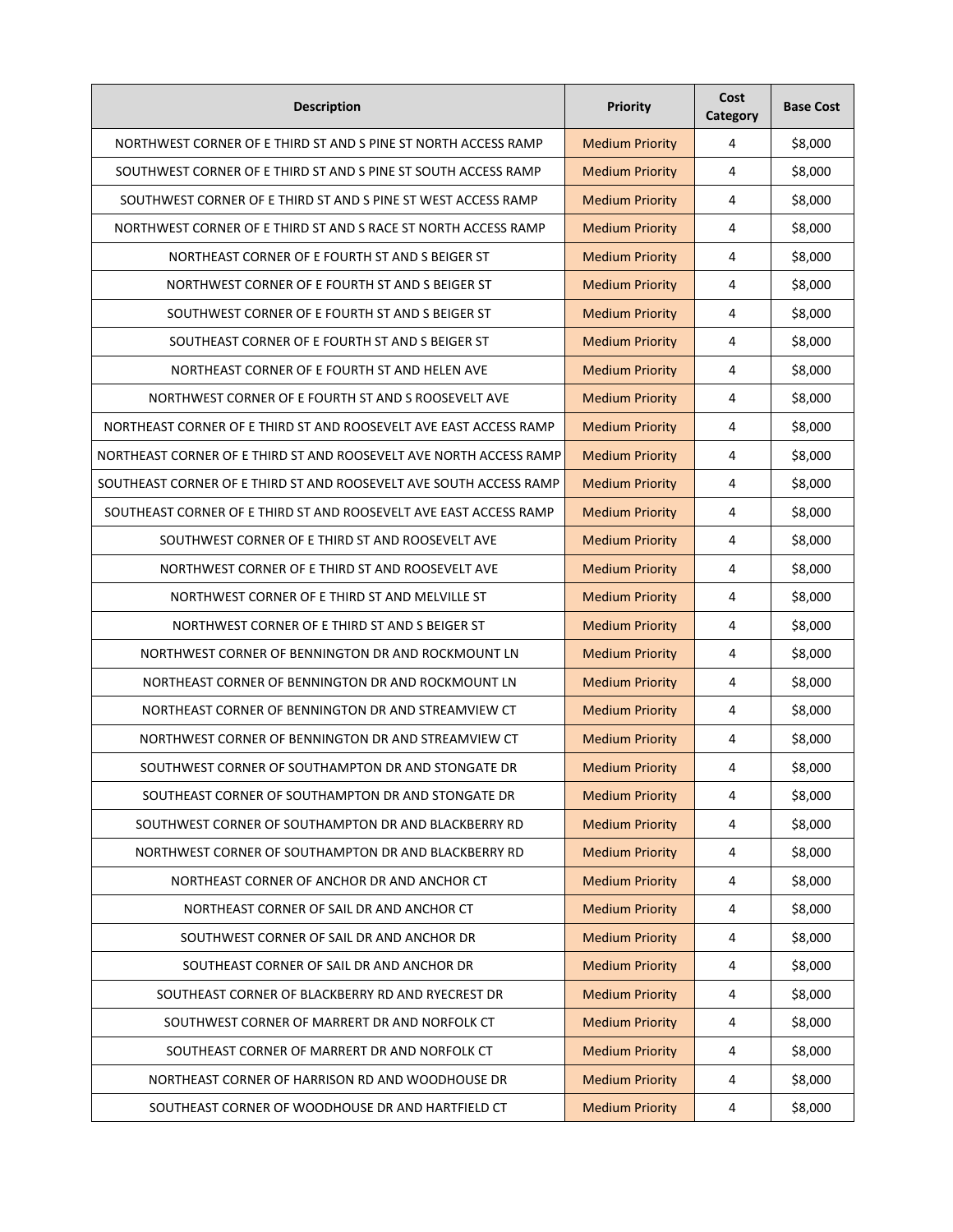| <b>Description</b>                                         | <b>Priority</b>        | Cost<br>Category | <b>Base Cost</b> |
|------------------------------------------------------------|------------------------|------------------|------------------|
| SOUTHWEST CORNER OF BRUNSWICK SQUARE DRBAND KLINE ST       | <b>Medium Priority</b> | 4                | \$8,000          |
| NORTHWEST CORNER OF RAMBLING ROSE LN AND CLIMBING ROSE LN  | <b>Medium Priority</b> | 4                | \$8,000          |
| NORTHEAST CORNER OF RAMBLING ROSE LN AND CLIMBING ROSE LN  | <b>Medium Priority</b> | 4                | \$8,000          |
| NORTHWEST CORNER OF PEACE ROSE LN AND CLIMBING ROSE LN     | <b>Medium Priority</b> | 4                | \$8,000          |
| NORTHEAST CORNER OF PEACE ROSE LN AND CLIMBING ROSE LN     | <b>Medium Priority</b> | 4                | \$8,000          |
| NORTHEAST CORNER OF MINIATURE ROSE LN AND CLIMBING ROSE LN | <b>Medium Priority</b> | 4                | \$8,000          |
| NORTHWEST CORNER OF MINIATURE ROSE LN AND CLIMBING ROSE LN | <b>Medium Priority</b> | 4                | \$8,000          |
| SOUTHWEST CORNER OF ARBOR LN AND MINIATURE ROSE LN         | <b>Medium Priority</b> | 4                | \$8,000          |
| SOUTHEAST CORNER OF ARBOR LN AND MINIATURE ROSE LN         | <b>Medium Priority</b> | 4                | \$8,000          |
| NORTHEAST CORNER OF BANDELIER DR AND GAULEY DR             | <b>Medium Priority</b> | 4                | \$8,000          |
| NORTHWEST CORNER OF BANDELIER DR AND GAULEY DR             | <b>Medium Priority</b> | 4                | \$8,000          |
| NORTHEAST CORNER OF BANDELIER DR AND KENNESAN MOUTAIN DR   | <b>Medium Priority</b> | 4                | \$8,000          |
| NORTHEAST CORNER OF BANDELIER DR AND KENNESAN MOUTAIN DR   | <b>Medium Priority</b> | 4                | \$8,000          |
| NORTHEAST CORNER OF E THIRD ST AND KLINE ST                | <b>Medium Priority</b> | 4                | \$8,000          |
| NORTHWEST CORNER OF E THIRD ST AND KLINE ST                | <b>Medium Priority</b> | 4                | \$8,000          |
| SOUTHEAST CORNER OF VISTULA RD AND BITTERSWEET RD          | <b>Medium Priority</b> | 4                | \$8,000          |
| SOUTHWEST CORNER OF PROSPECT DR AND N STATE ST             | <b>Medium Priority</b> | 4                | \$8,000          |
| SOUTHEAST CORNER OF PROSPECT DR AND GERNHART               | <b>Medium Priority</b> | 4                | \$8,000          |
| SOUTHWEST CORNER OF E GROVE ST AND N MASON ST              | <b>Medium Priority</b> | 4                | \$8,000          |
| SOUTHEAST CORNER OF E GROVE ST AND N MASON ST              | <b>Medium Priority</b> | 4                | \$8,000          |
| NORTHEAST CORNER OF E GROVE ST AND N MASON ST              | <b>Medium Priority</b> | 4                | \$8,000          |
| NORTHWEST CORNER OF E MISHAWAKA AVE AND N BYRKIT AVE       | <b>Medium Priority</b> | 4                | \$8,000          |
| SOUTHWEST CORNER OF FIRST ST AND N RACE ST                 | <b>Medium Priority</b> | 4                | \$8,000          |
| NORTHWEST CORNER OF FIRST ST AND N RACE ST                 | <b>Medium Priority</b> | 4                | \$8,000          |
| SOUTHWEST CORNER OF E MISHAWAKA AVE AND STUDEBAKER ST      | <b>Medium Priority</b> | 4                | \$8,000          |
| NORTHWEST CORNER OF E MISHAWAKA AVE AND STUDEBAKER ST      | <b>Medium Priority</b> | 4                | \$8,000          |
| NORTHEAST CORNER OF E MISHAWAKA AVE AND STUDEBAKER ST      | <b>Medium Priority</b> | 4                | \$8,000          |
| NORTHEAST CORNER OF E MISHAWAKA AVE AND WEGNER AVE         | <b>Medium Priority</b> | 4                | \$8,000          |
| NORTHWEST CORNER OF E MISHAWAKA AVE AND WEGNER AVE         | <b>Medium Priority</b> | $\pmb{4}$        | \$8,000          |
| SOUTHWEST CORNER OF E MISHAWAKA AVE AND WEGNER AVE         | <b>Medium Priority</b> | 4                | \$8,000          |
| SOUTHEAST CORNER OF E MISHAWAKA AVE AND WEGNER AVE         | <b>Medium Priority</b> | 4                | \$8,000          |
| SOUTHEAST CORNER OF E MISHAWAKA AVE AND INDIANA AVE        | <b>Medium Priority</b> | 4                | \$8,000          |
| SOUTHEAST CORNER OF IRONWOOD RD AND W SIXTH ST             | <b>Medium Priority</b> | 5                | \$5,400          |
| NORTHEAST CORNER OF IRONWOOD RD AND W SIXTH ST             | <b>Medium Priority</b> | 5                | \$5,400          |
| NORTHWEST CORNER OF PANAMA ST AND S LOGAN ST               | <b>Medium Priority</b> | 5                | \$5,400          |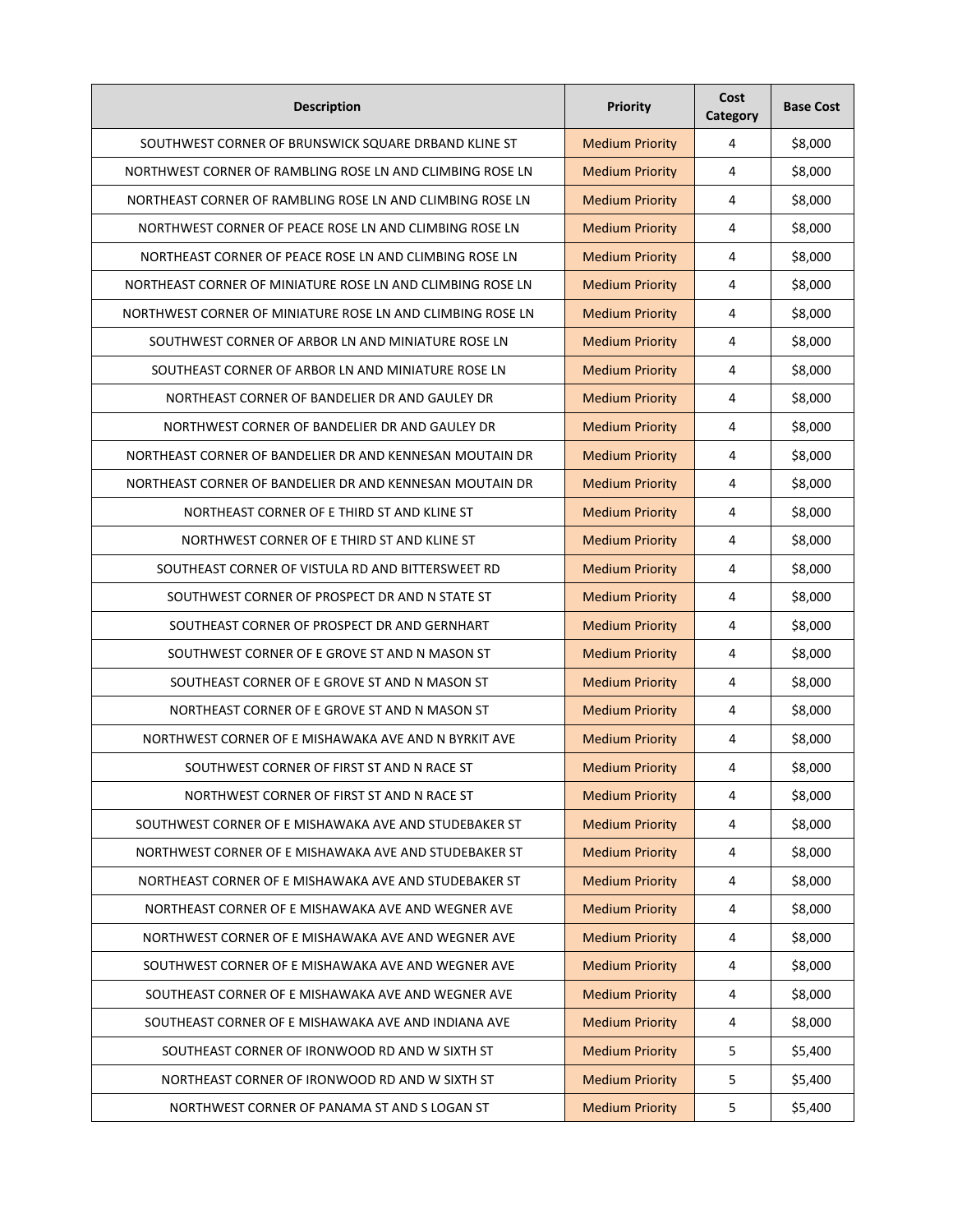| <b>Description</b>                                | Priority               | Cost<br>Category | <b>Base Cost</b> |
|---------------------------------------------------|------------------------|------------------|------------------|
| NORTHWEST CORNER OF W SIXTH ST AND WELLS ST       | <b>Medium Priority</b> | 5                | \$5,400          |
| NORTHWEST CORNER OF W SIXTH ST AND S SPRING ST    | <b>Medium Priority</b> | 5                | \$5,400          |
| SOUTHEAST CORNER OF W SIXTH ST AND S MILL ST      | <b>Medium Priority</b> | 5                | \$5,400          |
| SOUTHEAST CORNER OF W SEVENTH ST AND S LOGAN ST   | <b>Medium Priority</b> | 5                | \$5,400          |
| NORTHEAST CORNER OF W SEVENTH ST AND S LOGAN ST   | <b>Medium Priority</b> | 5                | \$5,400          |
| NORTHWEST CORNER OF W SEVENTH ST AND SMITH ST     | <b>Medium Priority</b> | 5                | \$5,400          |
| NORTHEAST CORNER OF W SEVENTH ST AND SMITH ST     | <b>Medium Priority</b> | 5                | \$5,400          |
| NORTHWEST CORNER OF W SEVENTH ST AND TAYLOR ST    | <b>Medium Priority</b> | 5                | \$5,400          |
| NORTHWEST CORNER OF W SEVENTH ST TO S SPRING ST   | <b>Medium Priority</b> | 5                | \$5,400          |
| NORTHEAST CORNER OF W SEVENTH ST TO S SPRING ST   | <b>Medium Priority</b> | 5                | \$5,400          |
| SOUTHTHEAST CORNER OF W SEVENTH ST TO S SPRING ST | <b>Medium Priority</b> | 5                | \$5,400          |
| SOUTHTHWEST CORNER OF W SEVENTH ST TO S SPRING ST | <b>Medium Priority</b> | 5                | \$5,400          |
| NORTHWEST CORNER OF W SEVENTH ST AND S MILL ST    | <b>Medium Priority</b> | 5                | \$5,400          |
| SOUTHEAST CORNER OF W SEVENTH ST AND S MILL ST    | <b>Medium Priority</b> | 5                | \$5,400          |
| SOUTHWEST CORNER OF W SEVENTH ST AND S MILL ST    | <b>Medium Priority</b> | 5                | \$5,400          |
| NORTHWEST CORNER OF W SEVENTH ST AND S MAIN ST    | <b>Medium Priority</b> | 5                | \$5,400          |
| SOUTHWEST CORNER OF W SEVENTH ST AND S MAIN ST    | <b>Medium Priority</b> | 5                | \$5,400          |
| SOUTHWEST CORNER OF W SEVENTH ST AND UNION ST     | <b>Medium Priority</b> | 5                | \$5,400          |
| NORTHWEST CORNER OF W SEVENTH ST AND UNION ST     | <b>Medium Priority</b> | 5                | \$5,400          |
| NORTHEAST CORNER OF W SEVENTH ST AND UNION ST     | <b>Medium Priority</b> | 5                | \$5,400          |
| SOUTHEAST CORNER OF W SEVENTH ST AND UNION ST     | <b>Medium Priority</b> | 5                | \$5,400          |
| SOUTHWEST CORNER OF EIGHTH ST AND UNION ST        | <b>Medium Priority</b> | 5                | \$5,400          |
| SOUTHEAST CORNER OF EIGHTH ST AND UNION ST        | <b>Medium Priority</b> | 5                | \$5,400          |
| NORTHWEST CORNER OF W NINTH ST AND TAYLOR ST      | <b>Medium Priority</b> | 5                | \$5,400          |
| NORTHEAST CORNER OF W NINTH ST AND TAYLOR ST      | <b>Medium Priority</b> | 5                | \$5,400          |
| SOUTHEAST CORNER OF W NINTH ST AND TAYLOR ST      | <b>Medium Priority</b> | 5                | \$5,400          |
| SOUTHWEST CORNER OF E NINTH ST AND UNION ST       | <b>Medium Priority</b> | 5                | \$5,400          |
| NORTHWEST CORNER OF E NINTH ST AND UNION ST       | <b>Medium Priority</b> | 5                | \$5,400          |
| NORTHWEST CORNER OF W TENTH ST AND TAYLOR ST      | <b>Medium Priority</b> | 5                | \$5,400          |
| NORTHWEST CORNER OF W TENTH ST AND S SPRING ST    | <b>Medium Priority</b> | 5                | \$5,400          |
| NORTHEAST CORNER OF W TENTH ST AND S SPRING ST    | <b>Medium Priority</b> | 5                | \$5,400          |
| SOUTHEAST CORNER OF W TENTH ST AND S SPRING ST    | <b>Medium Priority</b> | 5                | \$5,400          |
| NORTHEAST CORNER OF W ELEVENTH ST AND S SPRING ST | <b>Medium Priority</b> | 5                | \$5,400          |
| SOUTHEAST CORNER OF W ELEVENTH ST AND S SPRING ST | <b>Medium Priority</b> | 5                | \$5,400          |
| NORTHWEST CORNER OF W ELEVENTH ST AND WELLS ST    | <b>Medium Priority</b> | 5                | \$5,400          |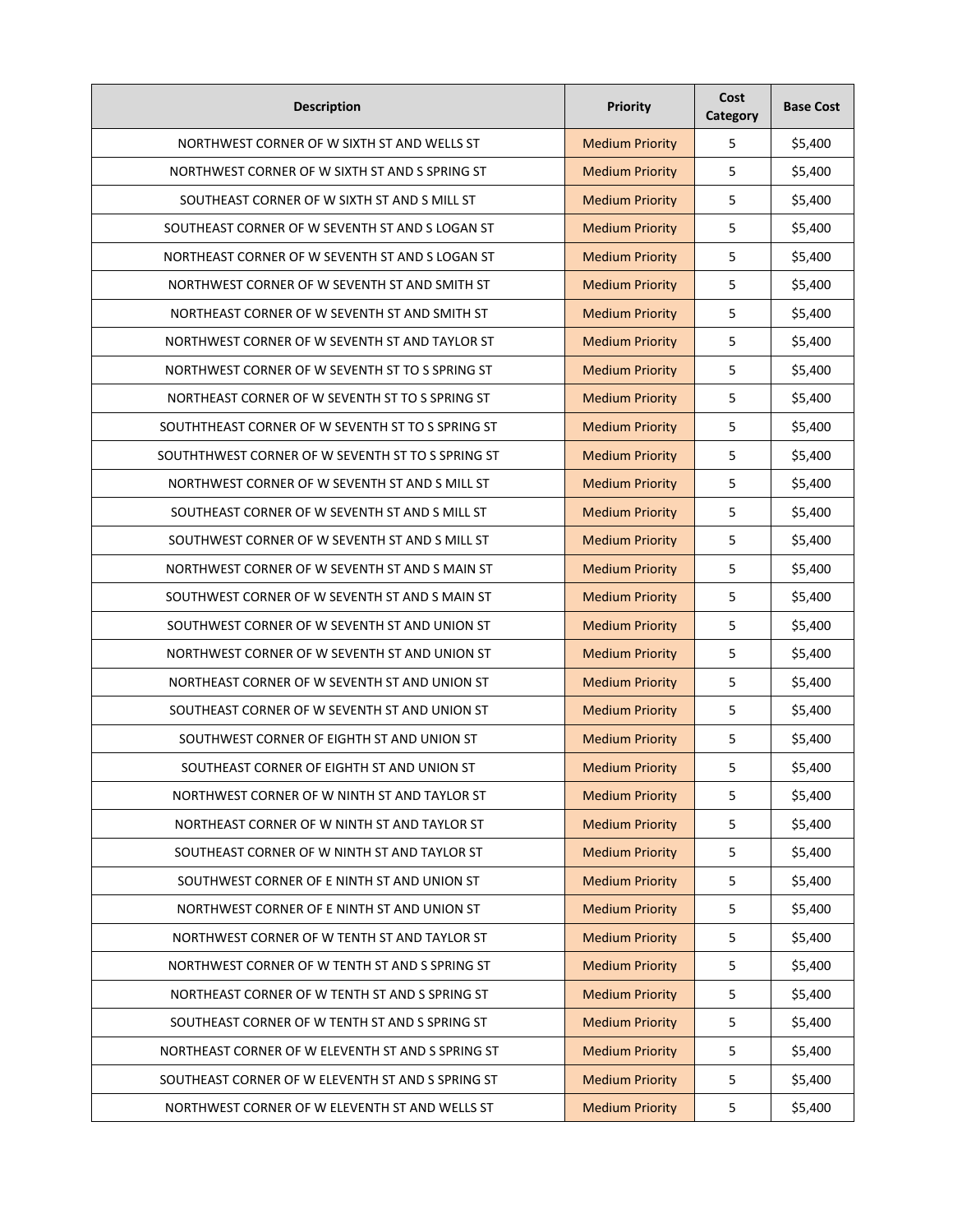| <b>Description</b>                                 | Priority               | Cost<br>Category | <b>Base Cost</b> |
|----------------------------------------------------|------------------------|------------------|------------------|
| SOUTHEAST CORNER OF W THIRTEENTH ST AND SPRING ST  | <b>Medium Priority</b> | 5                | \$5,400          |
| SOUTHWEST CORNER OF W THIRTEENTH ST AND SPRING ST  | <b>Medium Priority</b> | 5                | \$5,400          |
| NORTHWEST CORNER OF W FOURTEENTH ST AND S MAIN ST  | <b>Medium Priority</b> | 5                | \$5,400          |
| SOUTHWEST CORNER OF W FOURTEENTH ST AND S MAIN ST  | <b>Medium Priority</b> | 5                | \$5,400          |
| NORTHWEST CORNER OF W SIXTEENTH ST AND S SPRING ST | <b>Medium Priority</b> | 5                | \$5,400          |
| NORTHWEST CORNER OF KINGS CT AND UNION ST          | <b>Medium Priority</b> | 5                | \$5,400          |
| NORTHWEST CORNER OF E TWELFTH ST AND MICHIGAN AVE  | <b>Medium Priority</b> | 5                | \$5,400          |
| SOUTHEAST CORNER OF E TWELFTH ST AND MICHIGAN AVE  | <b>Medium Priority</b> | 5                | \$5,400          |
| SOUTHWEST CORNER OF E TWELFTH ST AND MICHIGAN AVE  | <b>Medium Priority</b> | 5                | \$5,400          |
| NORTHWEST CORNER OF E TWELFTH ST AND LAUREL ST     | <b>Medium Priority</b> | 5                | \$5,400          |
| NORTHEAST CORNER OF E TWELFTH ST AND LAUREL ST     | <b>Medium Priority</b> | 5                | \$5,400          |
| NORTHEAST CORNER OF MISHAWAKA AVE AND SARAH ST     | <b>Medium Priority</b> | 5                | \$5,400          |
| NORTHWEST CORNER OF MISHAWAKA AVE AND WEBSTER ST   | <b>Medium Priority</b> | 5                | \$5,400          |
| NORTHWEST CORNER OF MISHAWAKA AVE AND CALHOUN ST   | <b>Medium Priority</b> | 5                | \$5,400          |
| NORTHEAST CORNER OF MISHAWAKA AVE AND CALHOUN ST   | <b>Medium Priority</b> | 5                | \$5,400          |
| SOUTHWEST CORNER OF W GROVE ST AND WEBSTER ST      | <b>Medium Priority</b> | 5                | \$5,400          |
| NORTHEAST CORNER OF GROVE ST AND SARAH ST          | <b>Medium Priority</b> | 5                | \$5,400          |
| SOUTHEAST CORNER OF GROVE ST AND SARAH ST          | <b>Medium Priority</b> | 5                | \$5,400          |
| NORTHWEST CORNER OF GROVE ST AND N CEDAR ST        | <b>Medium Priority</b> | 5                | \$5,400          |
| NORTHEAST CORNER OF GROVE ST AND N CEDAR ST        | <b>Medium Priority</b> | 5                | \$5,400          |
| SOUTHWEST CORNER OF LAWRENCE ST AND WILLOW ST      | <b>Medium Priority</b> | 5                | \$5,400          |
| NORTHWEST CORNER OF LAWRENCE ST AND OAK ST         | <b>Medium Priority</b> | 5                | \$5,400          |
| NORTHEAST CORNER OF LAWRENCE ST AND SARAH ST       | <b>Medium Priority</b> | 5                | \$5,400          |
| NORTHWEST CORNER OF LAWRENCE ST AND SARAH ST       | <b>Medium Priority</b> | 5                | \$5,400          |
| SOUTHWEST CORNER OF LAWRENCE ST AND SARAH ST       | <b>Medium Priority</b> | 5                | \$5,400          |
| NORTHWEST CORNER OF BATTELL ST AND FOREST AVE      | <b>Medium Priority</b> | 5                | \$5,400          |
| NORTHEAST CORNER OF BATTELL ST AND FOREST AVE      | <b>Medium Priority</b> | 5                | \$5,400          |
| SOUTHWEST CORNER OF BATTELL ST AND FOREST AVE      | <b>Medium Priority</b> | 5                | \$5,400          |
| SOUTHEAST CORNER OF BATTELL ST AND N MAIN ST       | <b>Medium Priority</b> | 5                | \$5,400          |
| SOUTHWEST CORNER OF BATTELL ST AND CHRISTYANN      | <b>Medium Priority</b> | 5                | \$5,400          |
| SOUTHEAST CORNER OF BATTELL ST AND CHRISTYANN ST   | <b>Medium Priority</b> | 5                | \$5,400          |
| NORTHEAST CORNER OF W MARION ST AND HOWARD ST      | <b>Medium Priority</b> | 5                | \$5,400          |
| SOUTHEAST CORNER OF W MARION ST AND HOWARD ST      | <b>Medium Priority</b> | 5                | \$5,400          |
| SOUTHWEST CORNER OF W MARION ST AND HOWARD ST      | <b>Medium Priority</b> | 5                | \$5,400          |
| NORTHEAST CORNER OF W MARION ST AND ANN ST         | <b>Medium Priority</b> | 5                | \$5,400          |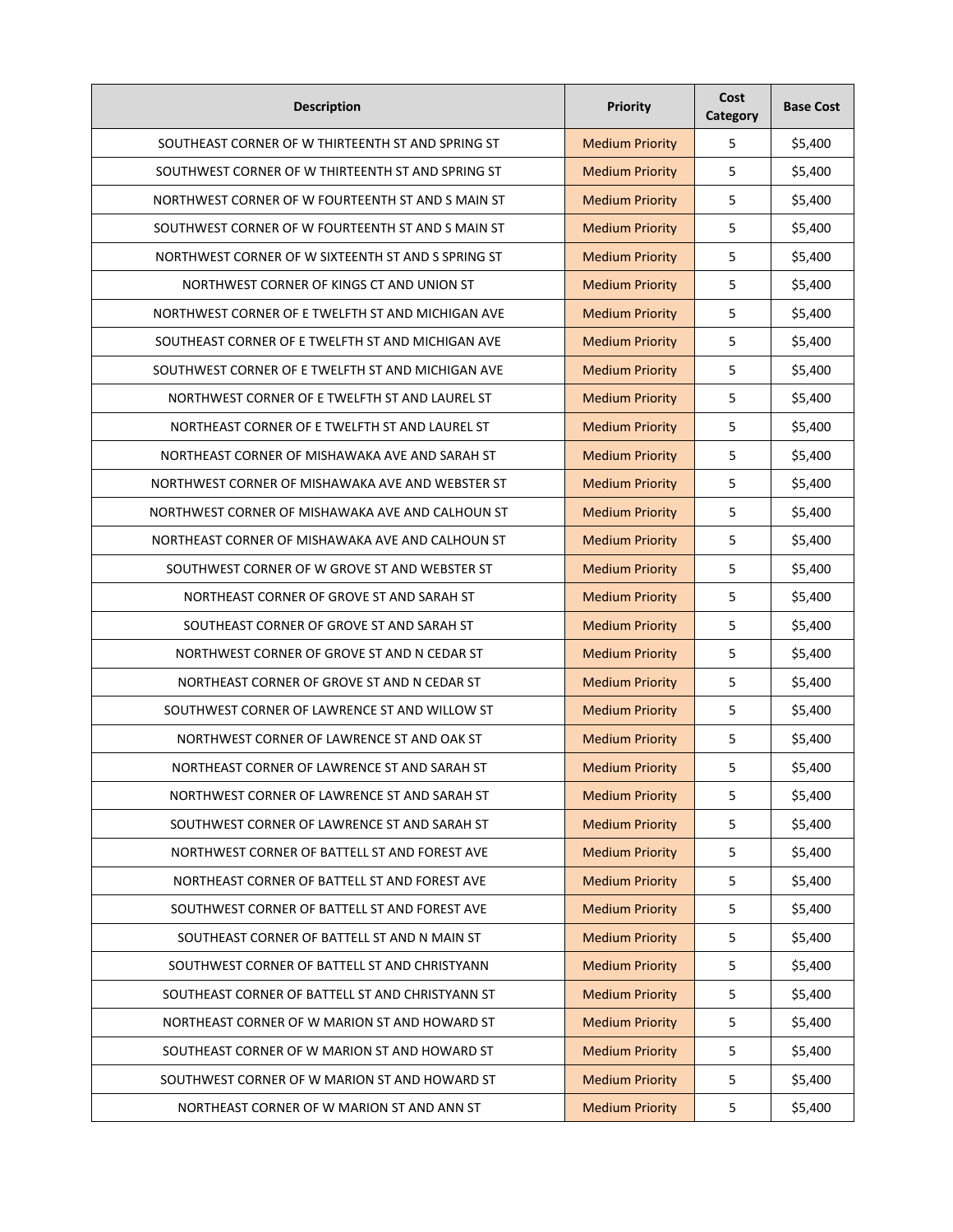| <b>Description</b>                                 | Priority               | Cost<br>Category | <b>Base Cost</b> |
|----------------------------------------------------|------------------------|------------------|------------------|
| NORTHWEST CORNER OF W MARION ST AND ANN ST         | <b>Medium Priority</b> | 5                | \$5,400          |
| NORTHEAST CORNER OF BROADWAY AND E MARION ST       | <b>Medium Priority</b> | 5                | \$5,400          |
| NORTHWEST CORNER OF BROADWAY AND E MARION ST       | <b>Medium Priority</b> | 5                | \$5,400          |
| NORTHEAST CORNER OF JEFFERSON BLVD AND CLAY ST     | <b>Medium Priority</b> | 5                | \$5,400          |
| NORTHWEST CORNER OF JEFFERSON BLVD AND CLAY ST     | <b>Medium Priority</b> | 5                | \$5,400          |
| SOUTHWEST CORNER OF JEFFERSON BLVD AND MAIN ST     | <b>Medium Priority</b> | 5                | \$5,400          |
| NORTHWEST CORNER OF COLFAX AVE AND BENTON ST       | <b>Medium Priority</b> | 5                | \$5,400          |
| NORTHEAST CORNER OF COLFAX AVE AND BENTON ST       | <b>Medium Priority</b> | 5                | \$5,400          |
| NORTHEAST CORNER OF W LASALLE AVE AND FOREST AVE   | <b>Medium Priority</b> | 5                | \$5,400          |
| NORTHWEST CORNER OF W LASALLE AVE AND FOREST AVE   | <b>Medium Priority</b> | 5                | \$5,400          |
| SOUTHEAST CORNER OF IRONWOOD RD AND MILBURN BLVD   | <b>Medium Priority</b> | 5                | \$5,400          |
| NORTHEAST CORNER OF IRONWOOD RD AND MILBURN BLVD   | <b>Medium Priority</b> | 5                | \$5,400          |
| NORTHWEST CORNER OF W LASALLE AVE AND CHARLOTTE ST | <b>Medium Priority</b> | 5                | \$5,400          |
| NORTHEAST CORNER OF W LASALLE AVE AND CHARLOTTE ST | <b>Medium Priority</b> | 5                | \$5,400          |
| SOUTHWEST CORNER OF W LASALLE AVE AND ANN ST       | <b>Medium Priority</b> | 5                | \$5,400          |
| SOUTHEAST CORNER OF W LASALLE AVE AND ANN ST       | <b>Medium Priority</b> | 5                | \$5,400          |
| NORTHWEST CORNER OF W LASALLE AVE AND ANN ST       | <b>Medium Priority</b> | 5                | \$5,400          |
| NORTHEAST CORNER OF W LASALLE AVE AND ANN ST       | <b>Medium Priority</b> | 5                | \$5,400          |
| NORTHWEST CORNER OF W LASALLE AVE AND ELIZABETH ST | <b>Medium Priority</b> | 5                | \$5,400          |
| NORTHEAST CORNER OF W LASALLE AVE AND ELIZABETH ST | <b>Medium Priority</b> | 5                | \$5,400          |
| SOUTHEAST CORNER OF W LASALLE AVE AND ELIZABETH ST | <b>Medium Priority</b> | 5                | \$5,400          |
| SOUTHWEST CORNER OF W LASALLE AVE AND ELIZABETH ST | <b>Medium Priority</b> | 5                | \$5,400          |
| SOUTHEAST CORNER OF LIBERTY DR AND W COLFAX AVE    | <b>Medium Priority</b> | 5                | \$5,400          |
| NORTHWEST CORNER OF W COLFAX AVE ANN ST            | <b>Medium Priority</b> | 5                | \$5,400          |
| NORTHEAST CORNER OF W COLFAX AVE ANN ST            | <b>Medium Priority</b> | 5                | \$5,400          |
| NORTHEAST CORNER OF W COLFAX AVE AND ELIZABETH ST  | <b>Medium Priority</b> | 5                | \$5,400          |
| NORTHWEST CORNER OF W COLFAX AVE AND ELIZABETH ST  | <b>Medium Priority</b> | 5                | \$5,400          |
| SOUTHWEST CORNER OF W COLFAX AVE AND ELIZABETH ST  | <b>Medium Priority</b> | 5                | \$5,400          |
| NORTHWEST CORNER OF W RUSS AVE BENTON ST           | <b>Medium Priority</b> | 5                | \$5,400          |
| NORTHEAST CORNER OF W RUSS AVE BENTON ST           | <b>Medium Priority</b> | 5                | \$5,400          |
| SOUTHEAST CORNER OF W RUSS AVE BENTON ST           | <b>Medium Priority</b> | 5                | \$5,400          |
| SOUTHWEST CORNER OF W RUSS AVE BENTON ST           | <b>Medium Priority</b> | 5                | \$5,400          |
| SOUTHWEST CORNER OF W RUSS AVE AND FOREST AVE      | <b>Medium Priority</b> | 5                | \$5,400          |
| NORTHWEST CORNER OF W RUSS AVE AND FOREST AVE      | <b>Medium Priority</b> | 5                | \$5,400          |
| NORTHEAST CORNER OF W RUSS AVE AND FOREST AVE      | <b>Medium Priority</b> | 5                | \$5,400          |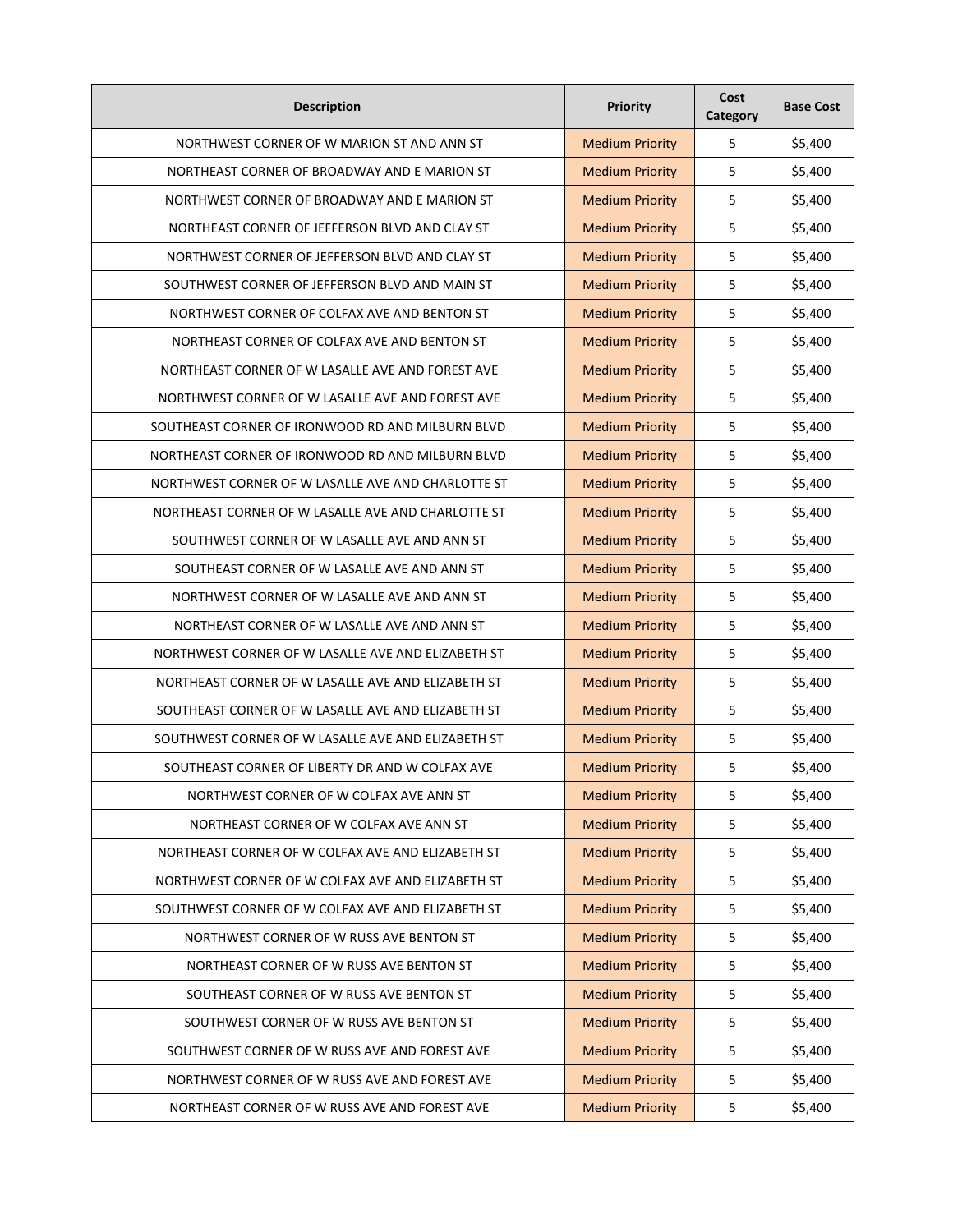| <b>Description</b>                                    | Priority               | Cost<br>Category | <b>Base Cost</b> |
|-------------------------------------------------------|------------------------|------------------|------------------|
| SOUTHEAST CORNER OF W RUSS AVE AND FOREST AVE         | <b>Medium Priority</b> | 5                | \$5,400          |
| SOUTHWEST CORNER OF W RUSS AVE AND CHARLOTTE ST       | <b>Medium Priority</b> | 5                | \$5,400          |
| NORTHWEST CORNER OF W RUSS AVE AND CHARLOTTE ST       | <b>Medium Priority</b> | 5                | \$5,400          |
| NORTHEAST CORNER OF W RUSS AVE AND CHARLOTTE ST       | <b>Medium Priority</b> | 5                | \$5,400          |
| SOUTHEAST CORNER OF W RUSS AVE AND CHARLOTTE ST       | <b>Medium Priority</b> | 5                | \$5,400          |
| NORTHEAST CORNER OF W RUSS AVE AND LIBERTY DR         | <b>Medium Priority</b> | 5                | \$5,400          |
| SOUTHWEST CORNER OF W RUSS AVE AND ANN ST             | <b>Medium Priority</b> | 5                | \$5,400          |
| SOUTHEAST CORNER OF W RUSS AVE AND ANN ST             | <b>Medium Priority</b> | 5                | \$5,400          |
| SOUTHEAST CORNER OF W RUSS AVE AND ELIZABETH ST       | <b>Medium Priority</b> | 5                | \$5,400          |
| SOUTHWEST CORNER OF W RUSS AVE AND ELIZABETH ST       | <b>Medium Priority</b> | 5                | \$5,400          |
| SOUTHEAST CORNER OF CHRISTYANN ST AND E BORLEY AVE    | <b>Medium Priority</b> | 5                | \$5,400          |
| SOUTHWEST CORNER OF WENT AVE AND COLFAX AVE           | <b>Medium Priority</b> | 5                | \$5,400          |
| NORTHWEST CORNER OF N MERRIFIELD AVE AND MARGARET AVE | <b>Medium Priority</b> | 5                | \$5,400          |
| SOUTHWEST CORNER OF N MERRIFIELD AVE AND MARGARET AVE | <b>Medium Priority</b> | 5                | \$5,400          |
| NORTHWEST CORNER OF E BORLEY AVE AND MAPLEHURST AVE   | <b>Medium Priority</b> | 5                | \$5,400          |
| SOUTHWEST CORNER OF E BORLEY AVE AND LYNN ST          | <b>Medium Priority</b> | 5                | \$5,400          |
| NORTHWEST CORNER OF E BORLEY AVE AND LYNN ST          | <b>Medium Priority</b> | 5                | \$5,400          |
| SOUTHEAST CORNER OF EDGAR AVE AND LYNN ST             | <b>Medium Priority</b> | 5                | \$5,400          |
| NORTHEAST CORNER OF EDGAR AVE AND LYNN ST             | <b>Medium Priority</b> | 5                | \$5,400          |
| NORTHWEST CORNER OF BROWN AVE AND CHARLOTTE ST        | <b>Medium Priority</b> | 5                | \$5,400          |
| SOUTHWEST CORNER OF BROWN AVE AND CHARLOTTE ST        | <b>Medium Priority</b> | 5                | \$5,400          |
| SOUTHEAST CORNER OF BROWN AVE AND CHARLOTTE ST        | <b>Medium Priority</b> | 5                | \$5,400          |
| NORTHEAST CORNER OF BROWN AVE AND CHARLOTTE ST        | <b>Medium Priority</b> | 5                | \$5,400          |
| NORTHEAST CORNER OF BROWN AVE AND FOREST AVE          | <b>Medium Priority</b> | 5                | \$5,400          |
| SOUTHEAST CORNER OF BROWN AVE AND FOREST AVE          | <b>Medium Priority</b> | 5                | \$5,400          |
| SOUTHWEST CORNER OF BROWN AVE AND FOREST AVE          | <b>Medium Priority</b> | 5                | \$5,400          |
| NORTHWEST CORNER OF BROWN AVE AND FOREST AVE          | <b>Medium Priority</b> | 5                | \$5,400          |
| SOUTHEAST CORNER OF BROWN AVE AND N BENTON ST         | <b>Medium Priority</b> | 5                | \$5,400          |
| NORTHEAST CORNER OF BROWN AVE AND N BENTON ST         | <b>Medium Priority</b> | 5                | \$5,400          |
| NORTHWEST CORNER OF CHARLOTTE ST AND BERRY AVE        | <b>Medium Priority</b> | 5                | \$5,400          |
| NORTHEAST CORNER OF CHARLOTTE ST AND BERRY AVE        | <b>Medium Priority</b> | 5                | \$5,400          |
| NORTHEAST CORNER OF CHARLOTTE ST AND FOREST AVE       | <b>Medium Priority</b> | 5                | \$5,400          |
| NORTHWEST CORNER OF CHARLOTTE ST AND FOREST AVE       | <b>Medium Priority</b> | 5                | \$5,400          |
| SOUTHWEST CORNER OF SAVANNAH PASS AND CHAPEL HILL DR  | <b>Medium Priority</b> | 5                | \$5,400          |
| SOUTHEAST CORNER OF CATALPA DR AND BENTON ST          | <b>Medium Priority</b> | 5                | \$5,400          |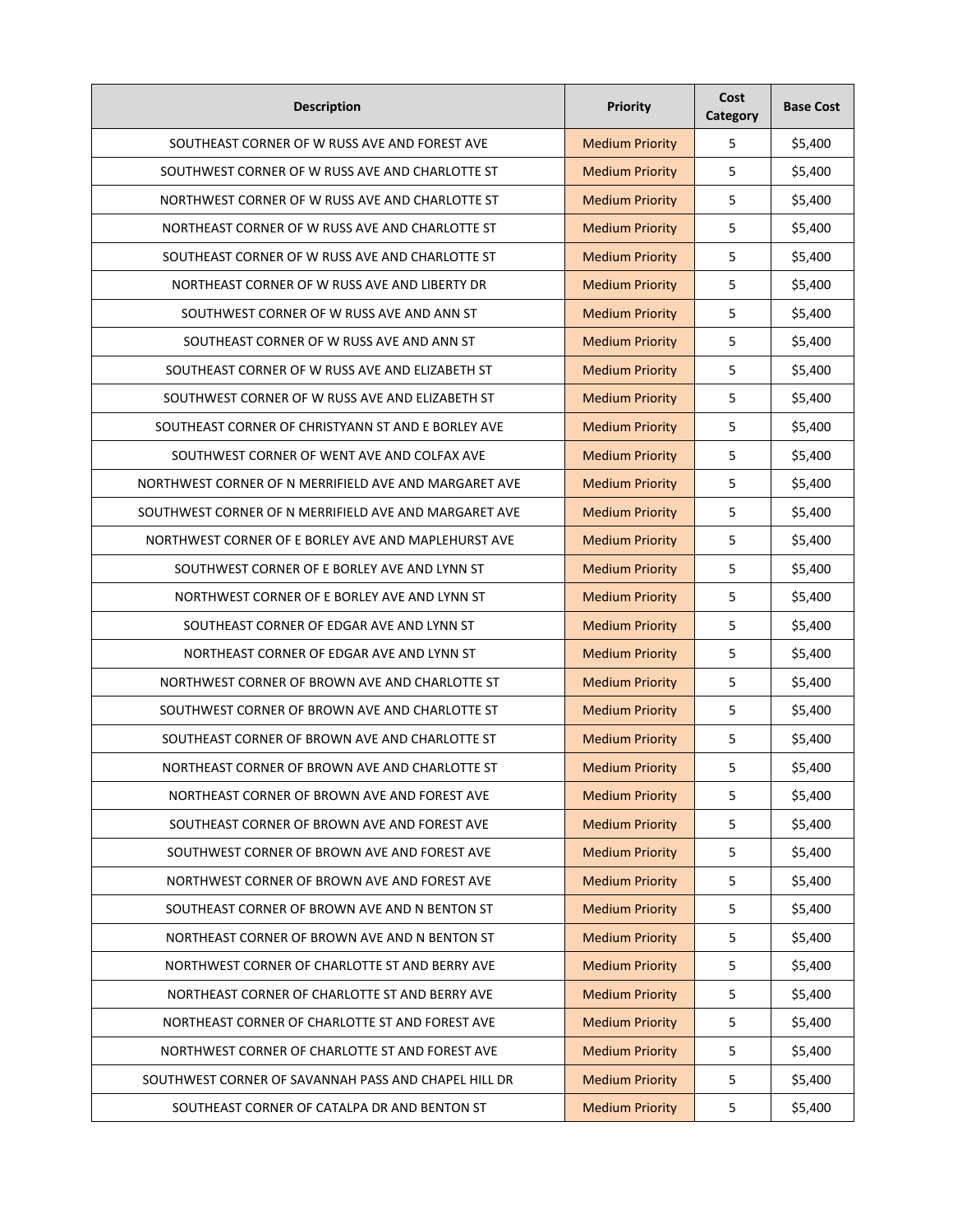| <b>Description</b>                                               | Priority               | Cost<br>Category | <b>Base Cost</b> |
|------------------------------------------------------------------|------------------------|------------------|------------------|
| SOUTHWEST CORNER OF CATALPA DR AND BENTON ST                     | <b>Medium Priority</b> | 5                | \$5,400          |
| NORTHEAST CORNER OF HICKORY RD AND CORBY BLVD                    | <b>Medium Priority</b> | 5                | \$5,400          |
| SOUTHWEST CORNER OF MCKINLEY AVE AND GRAPE RD                    | <b>Medium Priority</b> | 5                | \$5,400          |
| NORTHEAST CORNER OF MCKINLEY AVE AND GRAPE RD                    | <b>Medium Priority</b> | 5                | \$5,400          |
| SOUTHEAST CORNER OF MCKINLEY AVE AND DIVISION ST                 | <b>Medium Priority</b> | 5                | \$5,400          |
| NORTHEAST CORNER OF JEFFERSON BLVD AND CHRISTYANN ST             | <b>Medium Priority</b> | 5                | \$5,400          |
| NORTHWEST CORNER OF JEFFERSON BLVD AND CHRISTYANN ST             | <b>Medium Priority</b> | 5                | \$5,400          |
| SOUTHWEST CORNER OF JEFFERSON BLVD AND CHRISTYANN ST             | <b>Medium Priority</b> | 5                | \$5,400          |
| NORTHEAST CORNER OF JEFFERSON BLVD AND DIVISION ST               | <b>Medium Priority</b> | 5                | \$5,400          |
| SOUTHEAST CORNER OF JEFFERSON BLVD AND DIVISION ST               | <b>Medium Priority</b> | 5                | \$5,400          |
| NORTHEAST CORNER OF JEFFERSON BLVD AND CHESTNUT ST               | <b>Medium Priority</b> | 5                | \$5,400          |
| NORTHWEST CORNER OF JEFFERSON BLVD AND CHESTNUT ST               | <b>Medium Priority</b> | 5                | \$5,400          |
| SOUTHEAST CORNER OF JEFFERSON BLVD AND CEDAR ST                  | <b>Medium Priority</b> | 5                | \$5,400          |
| SOUTHWEST CORNER OF JEFFERSON BLVD AND CEDAR ST                  | <b>Medium Priority</b> | 5                | \$5,400          |
| NORTHEAST CORNER OF JEFFERSON BLVD AND CEDAR ST                  | <b>Medium Priority</b> | 5                | \$5,400          |
| SOUTHWEST CORNER OF JEFFERSON BLVD AND MERRIFIELD AVE            | <b>Medium Priority</b> | 5                | \$5,400          |
| SOUTHEAST CORNER OF JEFFERSON BLVD AND MERRIFIELD AVE            | <b>Medium Priority</b> | 5                | \$5,400          |
| NORTHEAST CORNER OF JEFFERSON BLVD AND MAPLEHURST AVE            | <b>Medium Priority</b> | 5                | \$5,400          |
| SOUTHWEST CORNER OF JEFFERSON BLVD AND BYRKIT AVE                | <b>Medium Priority</b> | 5                | \$5,400          |
| NORTHWEST CORNER OF JEFFERSON BLVD AND BYRKIT AVE                | <b>Medium Priority</b> | 5                | \$5,400          |
| NORTHWEST CORNER OF JEFFERSON BLVD AND CLOVER RD                 | <b>Medium Priority</b> | 5                | \$5,400          |
| NORTHWEST CORNER OF JEFFERSON BLVD AND TREYS TRAILS              | <b>Medium Priority</b> | 5                | \$5,400          |
| SOUTHWEST CORNER OF MADISON ST AND N CEDAR ST                    | <b>Medium Priority</b> | 5                | \$5,400          |
| SOUTHEAST CORNER OF WILSON BLVD AND N LOGAN ST EAST ACCESS RAMP  | <b>Medium Priority</b> | 5                | \$5,400          |
| SOUTHEAST CORNER OF WILSON BLVD AND N LOGAN ST SOUTH ACCESS RAMP | <b>Medium Priority</b> | 5                | \$5,400          |
| NORTHEAST CORNER OF VINE ST AND CALHOUN ST                       | <b>Medium Priority</b> | 5                | \$5,400          |
| SOUTHEAST CORNER OF VINE ST AND CALHOUN ST                       | <b>Medium Priority</b> | 5                | \$5,400          |
| NORTHWEST CORNER OF STANLEY AND SARAH ST                         | <b>Medium Priority</b> | 5                | \$5,400          |
| NORTHEAST CORNER OF STANLEY AND SARAH ST                         | <b>Medium Priority</b> | 5                | \$5,400          |
| SOUTHEAST CORNER OF STANLEY AND SARAH ST                         | <b>Medium Priority</b> | 5                | \$5,400          |
| SOUTHWEST CORNER OF STANLEY AND SARAH ST                         | <b>Medium Priority</b> | 5                | \$5,400          |
| SOUTHEAST CORNER OF STANLEY AND CHRISTYANN ST                    | <b>Medium Priority</b> | 5                | \$5,400          |
| SOUTHWEST CORNER OF STANLEY AND CHRISTYANN ST                    | <b>Medium Priority</b> | 5                | \$5,400          |
| NORTHWEST CORNER OF STANLEY AND CHRISTYANN ST                    | <b>Medium Priority</b> | 5                | \$5,400          |
| SOUTHWEST CORNER OF STANLEY AND DIVISION ST                      | <b>Medium Priority</b> | 5                | \$5,400          |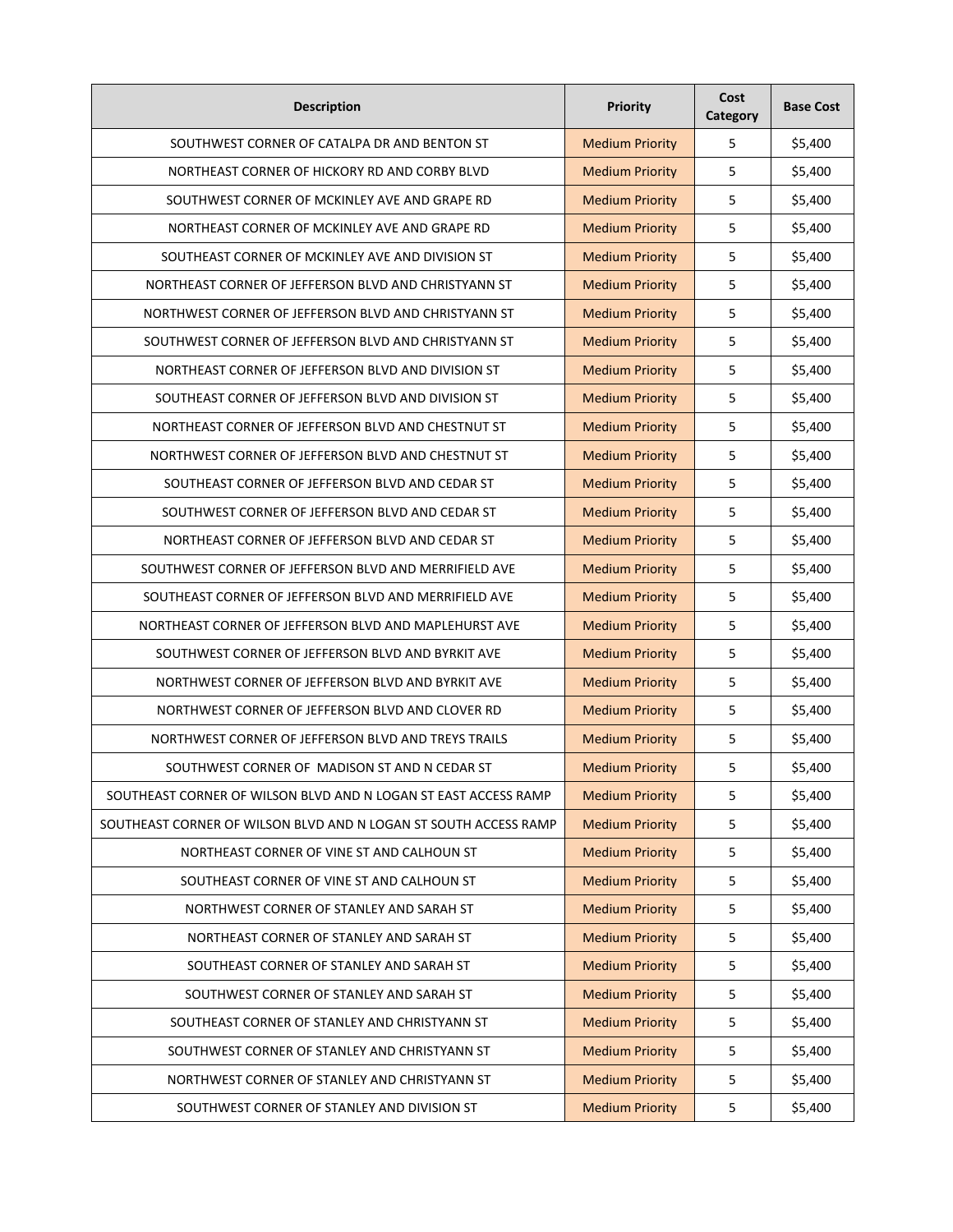| <b>Description</b>                                     | Priority               | Cost<br>Category | <b>Base Cost</b> |
|--------------------------------------------------------|------------------------|------------------|------------------|
| NORTHWEST CORNER OF STANLEY AND DIVISION ST            | <b>Medium Priority</b> | 5                | \$5,400          |
| SOUTHEAST CORNER OF BORLEY AVE AND LOGAN ST            | <b>Medium Priority</b> | 5                | \$5,400          |
| NORTHEAST CORNER OF BORLEY AVE AND CALHOUN ST          | <b>Medium Priority</b> | 5                | \$5,400          |
| SOUTHEAST CORNER OF BORLEY AVE AND CALHOUN ST          | <b>Medium Priority</b> | 5                | \$5,400          |
| SOUTHWEST CORNER OF BORLEY AVE AND CALHOUN ST          | <b>Medium Priority</b> | 5                | \$5,400          |
| NORTHWEST CORNER OF BORLEY AVE AND CALHOUN ST          | <b>Medium Priority</b> | 5                | \$5,400          |
| NORTHWEST CORNER OF BORLEY AVE AND WEBSTER ST          | <b>Medium Priority</b> | 5                | \$5,400          |
| SOUTHWEST CORNER OF BORLEY AVE AND WEBSTER ST          | <b>Medium Priority</b> | 5                | \$5,400          |
| SOUTHEAST CORNER OF BORLEY AVE AND WEBSTER ST          | <b>Medium Priority</b> | 5                | \$5,400          |
| NORTHEAST CORNER OF BORLEY AVE AND WEBSTER ST          | <b>Medium Priority</b> | 5                | \$5,400          |
| NORTHWEST CORNER OF BORLEY AVE AND CLAY ST             | <b>Medium Priority</b> | 5                | \$5,400          |
| SOUTHWEST CORNER OF BORLEY AVE AND CLAY ST             | <b>Medium Priority</b> | 5                | \$5,400          |
| NORTHWEST CORNER OF CLAY ST AND DONALDSON AVE          | <b>Medium Priority</b> | 5                | \$5,400          |
| SOUTHWEST CORNER OF CLAY ST AND DONALDSON AVE          | <b>Medium Priority</b> | 5                | \$5,400          |
| SOUTHWEST CORNER OF DONALDSON AVE AND WEBSTER ST       | <b>Medium Priority</b> | 5                | \$5,400          |
| NORTHWEST CORNER OF DONALDSON AVE AND WEBSTER ST       | <b>Medium Priority</b> | 5                | \$5,400          |
| NORTHEAST CORNER OF DONALDSON AVE AND WEBSTER ST       | <b>Medium Priority</b> | 5                | \$5,400          |
| SOUTHEAST CORNER OF DONALDSON AVE AND WEBSTER ST       | <b>Medium Priority</b> | 5                | \$5,400          |
| SOUTHEAST CORNER OF DONALDSON AVE AND CALHOUN ST       | <b>Medium Priority</b> | 5                | \$5,400          |
| SOUTHWEST CORNER OF DONALDSON AVE AND CALHOUN ST       | <b>Medium Priority</b> | 5                | \$5,400          |
| SOUTHEAST CORNER OF DONALDSON AVE AND N LOGAN ST       | <b>Medium Priority</b> | 5                | \$5,400          |
| SOUTHWEST CORNER OF LOWELL AVE AND WEBSTER ST          | <b>Medium Priority</b> | 5                | \$5,400          |
| SOUTHEAST CORNER OF LOWELL AVE AND WEBSTER ST          | <b>Medium Priority</b> | 5                | \$5,400          |
| SOUTHWEST CORNER OF LOWELL AVE AND CLAY ST             | <b>Medium Priority</b> | 5                | \$5,400          |
| NORTHWEST CORNER OF LOWELL AVE AND CLAY ST             | <b>Medium Priority</b> | 5                | \$5,400          |
| MID BLOCK CROSSING LOWELL AVE AND LIBERTY DR           | <b>Medium Priority</b> | 5                | \$5,400          |
| NORTHWEST CORNER OF PENN AVE AND E SIXTEENTH ST        | <b>Medium Priority</b> | 5                | \$5,400          |
| SOUTHEAST CORNER OF UNION ST AND SEVENTEENTH ST        | <b>Medium Priority</b> | 5                | \$5,400          |
| SOUTHWEST CORNER OF S MERRIFIELD AVE AND EIGHTEENTH ST | <b>Medium Priority</b> | 5                | \$5,400          |
| NORTHWEST CORNER OF S MERRIFIELD AVE AND EIGHTEENTH ST | <b>Medium Priority</b> | 5                | \$5,400          |
| NORTHEAST CORNER OF W FOURTH ST AND S LOGAN ST         | <b>Medium Priority</b> | 5                | \$5,400          |
| NORTHWEST CORNER OF W FOURTH ST AND COLUMBIA ST        | <b>Medium Priority</b> | 5                | \$5,400          |
| SOUTHWEST CORNER OF W FOURTH ST AND COLUMBIA ST        | <b>Medium Priority</b> | 5                | \$5,400          |
| SOUTHWEST CORNER OF W FOURTH ST AND HARRISON ST        | <b>Medium Priority</b> | 5                | \$5,400          |
| SOUTHEAST CORNER OF W FOURTH ST AND HARRISON ST        | <b>Medium Priority</b> | 5                | \$5,400          |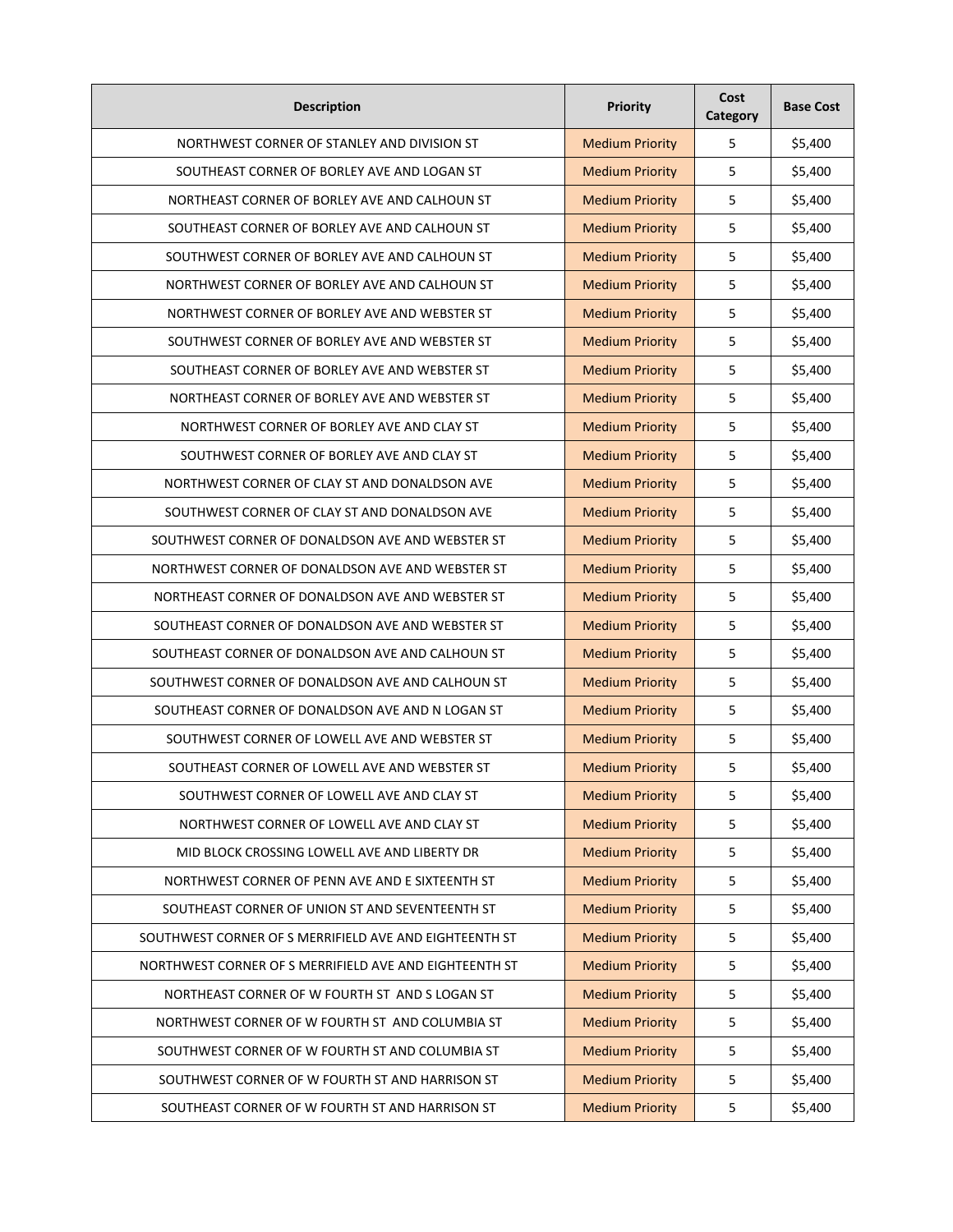| <b>Description</b>                                 | Priority               | Cost<br>Category | <b>Base Cost</b> |
|----------------------------------------------------|------------------------|------------------|------------------|
| NORTHEAST CORNER OF W FOURTH ST AND HARRISON ST    | <b>Medium Priority</b> | 5                | \$5,400          |
| NORTHWEST CORNER OF W FOURTH ST AND HARRISON ST    | <b>Medium Priority</b> | 5                | \$5,400          |
| NORTHWEST CORNER OF W FOURTH ST AND CLEVELAND ST   | <b>Medium Priority</b> | 5                | \$5,400          |
| NORTHEAST CORNER OF W FOURTH ST AND CLEVELAND ST   | <b>Medium Priority</b> | 5                | \$5,400          |
| SOUTHEAST CORNER OF W FOURTH ST AND CLEVELAND ST   | <b>Medium Priority</b> | 5                | \$5,400          |
| SOUTHWEST CORNER OF W FOURTH ST AND CLEVELAND ST   | <b>Medium Priority</b> | 5                | \$5,400          |
| NORTHWEST CORNER OF W FOURTH ST AND BAKER ST       | <b>Medium Priority</b> | 5                | \$5,400          |
| NORTHEAST CORNER OF W FOURTH ST AND BAKER ST       | <b>Medium Priority</b> | 5                | \$5,400          |
| SOUTHEAST CORNER OF W FOURTH ST AND BAKER ST       | <b>Medium Priority</b> | 5                | \$5,400          |
| SOUTHWEST CORNER OF W FOURTH ST AND BAKER ST       | <b>Medium Priority</b> | 5                | \$5,400          |
| NORTHWEST CORNER OF W FOURTH ST AND SMITH ST       | <b>Medium Priority</b> | 5                | \$5,400          |
| NORTHEAST CORNER OF W FOURTH ST AND TAYLOR ST      | <b>Medium Priority</b> | 5                | \$5,400          |
| NORTHWEST CORNER OF W FOURTH ST AND TAYLOR ST      | <b>Medium Priority</b> | 5                | \$5,400          |
| SOUTHWEST CORNER OF W FOURTH ST AND TAYLOR ST      | <b>Medium Priority</b> | 5                | \$5,400          |
| SOUTHEAST CORNER OF W FOURTH ST AND TAYLOR ST      | <b>Medium Priority</b> | 5                | \$5,400          |
| SOUTHEAST CORNER OF W FOURTH ST AND S CENTER ST    | <b>Medium Priority</b> | 5                | \$5,400          |
| NORTHWEST CORNER OF W FOURTH ST AND WELL ST        | <b>Medium Priority</b> | 5                | \$5,400          |
| SOUTHWEST CORNER OF W FOURTH ST AND MILBURN CT     | <b>Medium Priority</b> | 5                | \$5,400          |
| SOUTHEAST CORNER OF W FOURTH ST AND MILBURN CT     | <b>Medium Priority</b> | 5                | \$5,400          |
| NORTHEAST CORNER OF THIRD ST AND S SPRING ST       | <b>Medium Priority</b> | 5                | \$5,400          |
| NORTHWEST CORNER OF THIRD ST AND S SPRING ST       | <b>Medium Priority</b> | 5                | \$5,400          |
| SOUTHWEST CORNER OF W THIRD ST AND S HILLS         | <b>Medium Priority</b> | 5                | \$5,400          |
| SOUTHEAST CORNER OF W THIRD ST AND S HILLS         | <b>Medium Priority</b> | 5                | \$5,400          |
| NORTHEAST CORNER OF W THIRD ST AND S HILLS         | <b>Medium Priority</b> | 5                | \$5,400          |
| NORTHWEST CORNER OF W THIRD ST AND S HILLS         | <b>Medium Priority</b> | 5                | \$5,400          |
| SOUTHEAST CORNER OF W THIRD ST AND WELLS           | <b>Medium Priority</b> | 5                | \$5,400          |
| NORTHEAST CORNER OF W FOURTH ST AND UNION ST       | <b>Medium Priority</b> | 5                | \$5,400          |
| NORTHWEST CORNER OF W FOURTH ST AND UNION ST       | <b>Medium Priority</b> | 5                | \$5,400          |
| SOUTHWEST CORNER OF E FOURTH ST AND MERRIFIELD AVE | <b>Medium Priority</b> | 5                | \$5,400          |
| NORTHWEST CORNER OF E FOURTH ST AND MERRIFIELD AVE | <b>Medium Priority</b> | 5                | \$5,400          |
| SOUTHEAST CORNER OF E FOURTH ST AND S WEGNER AVE   | <b>Medium Priority</b> | 5                | \$5,400          |
| SOUTHWEST CORNER OF E FOURTH ST AND S WEGNER AVE   | <b>Medium Priority</b> | 5                | \$5,400          |
| SOUTHEAST CORNER OF E FOURTH ST AND S BYRKIT AVE   | <b>Medium Priority</b> | 5                | \$5,400          |
| NORTHEAST CORNER OF E THRID ST AND S BYRKIT AVE    | <b>Medium Priority</b> | 5                | \$5,400          |
| NORTHWEST CORNER OF E THRID ST AND S BYRKIT AVE    | <b>Medium Priority</b> | 5                | \$5,400          |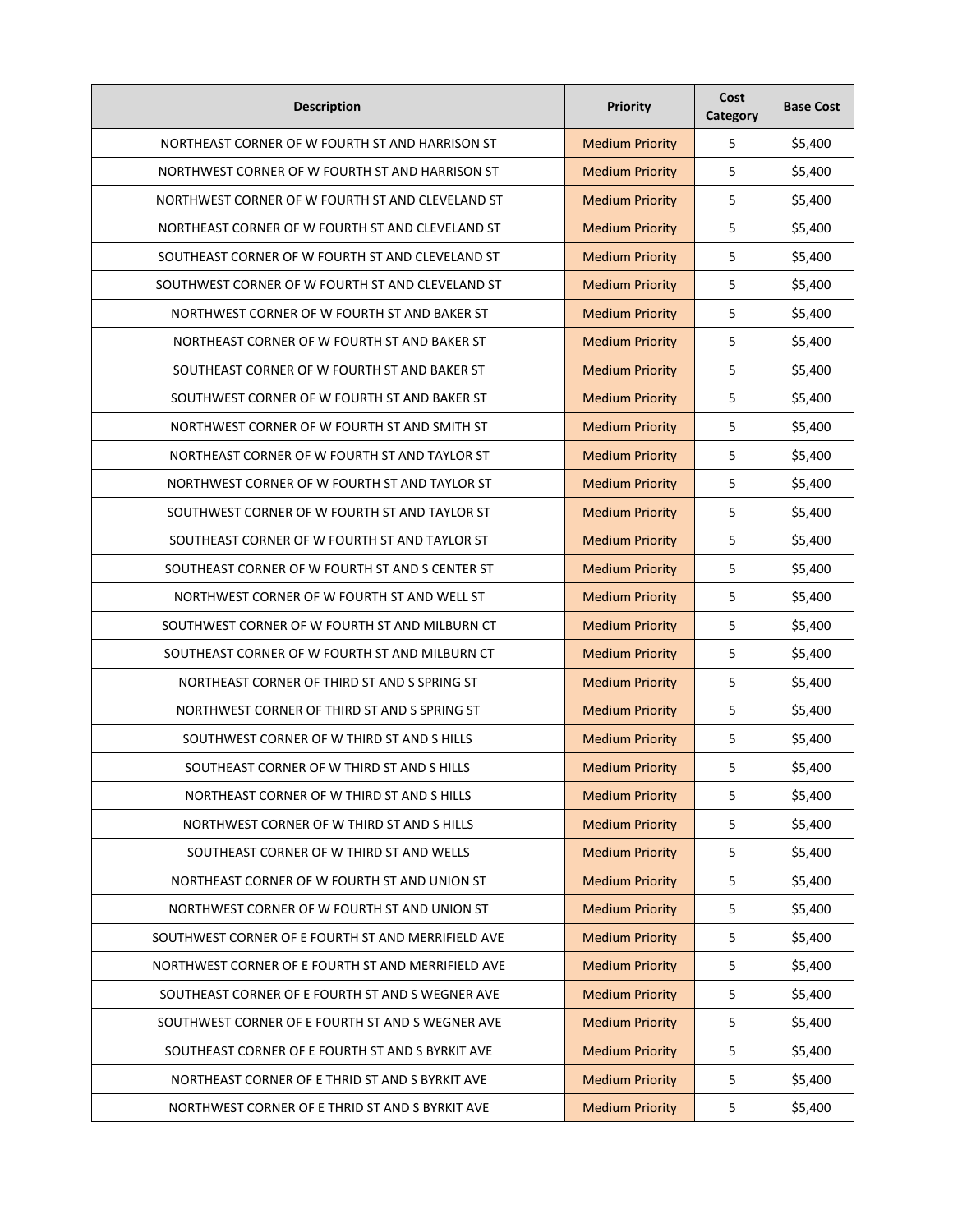| <b>Description</b>                                       | Priority               | Cost<br>Category | <b>Base Cost</b> |
|----------------------------------------------------------|------------------------|------------------|------------------|
| SOUTHWEST CORNER OF E THRID ST AND S BYRKIT AVE          | <b>Medium Priority</b> | 5                | \$5,400          |
| NORTHWEST CORNER OF E THRID ST AND MASON ST              | <b>Medium Priority</b> | 5                | \$5,400          |
| SOUTHWEST CORNER OF E THRID ST AND MASON ST              | <b>Medium Priority</b> | 5                | \$5,400          |
| SOUTHEAST CORNER OF E THRID ST AND WEGNER ST             | <b>Medium Priority</b> | 5                | \$5,400          |
| SOUTHWEST CORNER OF E THRID ST AND WEGNER ST             | <b>Medium Priority</b> | 5                | \$5,400          |
| SOUTHEAST CORNER OF E THIRD ST AND UNION ST              | <b>Medium Priority</b> | 5                | \$5,400          |
| NORTHEAST CORNER OF E THIRD ST AND UNION ST              | <b>Medium Priority</b> | 5                | \$5,400          |
| NORTHWEST CORNER OF E THIRD ST AND UNION ST              | <b>Medium Priority</b> | 5                | \$5,400          |
| SOUTHWEST CORNER OF E THIRD ST AND UNION ST              | <b>Medium Priority</b> | 5                | \$5,400          |
| NORTHWEST CORNER OF E FOURTH ST AND S VIRGIL ST          | <b>Medium Priority</b> | 5                | \$5,400          |
| SOUTHWEST CORNER OF E THIRD ST AND S DELORENZI AVE       | <b>Medium Priority</b> | 5                | \$5,400          |
| NORTHEAST CORNER OF E THIRD ST AND MELVILLE ST           | <b>Medium Priority</b> | 5                | \$5,400          |
| NORTHEAST CORNER OF E THIRD ST AND MELVILLE ST           | <b>Medium Priority</b> | 5                | \$5,400          |
| SOUTHWEST CORNER OF E THIRD ST AND MELVILLE ST           | <b>Medium Priority</b> | 5                | \$5,400          |
| SOUTHWEST CORNER OF E THIRD ST AND S BEIGER ST           | <b>Medium Priority</b> | 5                | \$5,400          |
| SOUTHEAST CORNER OF E THIRD ST AND S BEIGER ST           | <b>Medium Priority</b> | 5                | \$5,400          |
| NORTHEAST CORNER OF E THIRD ST AND S BEIGER ST           | <b>Medium Priority</b> | 5                | \$5,400          |
| NORTHWEST CORNER OF WHITE DOVER DR AND ROSEMONT PL       | <b>Medium Priority</b> | 5                | \$5,400          |
| NORTHEAST CORNER OF WHITE DOVER DR AND ROSEMONT PL       | <b>Medium Priority</b> | 5                | \$5,400          |
| SOUTHEAST CORNER OF WHITE DOVER DR AND STONEGATE DR      | <b>Medium Priority</b> | 5                | \$5,400          |
| SOUTHWEST CORNER OF WHITE DOVER DR AND STONEGATE DR      | <b>Medium Priority</b> | 5                | \$5,400          |
| SOUTHEAST CORNER OF ANCHOR DR AND BLACKBERRY RD          | <b>Medium Priority</b> | 5                | \$5,400          |
| NORTHWEST CORNER OF ANCHOR DR AND ANCHOR CT              | <b>Medium Priority</b> | 5                | \$5,400          |
| SOUTHEAST CORNER OF SAIL DR AND ANCHOR CT                | <b>Medium Priority</b> | 5                | \$5,400          |
| NORTHWEST CORNER OF TEA ROSE LN AND CLIMBING ROSE LN     | <b>Medium Priority</b> | 5                | \$5,400          |
| NORTHEAST CORNER OF TEA ROSE LN AND CLIMBING ROSE LN     | <b>Medium Priority</b> | 5                | \$5,400          |
| SOUTHWEST CORNER OF TEA ROSE LN AND ARBOR LN             | <b>Medium Priority</b> | 5                | \$5,400          |
| SOUTHEAST CORNER OF ARBOR LN AND TEA ROSE LN             | <b>Medium Priority</b> | 5                | \$5,400          |
| SOUTHWEST CORNER OF ARBOR LN AND RAMBLING ROSE LN        | <b>Medium Priority</b> | 5                | \$5,400          |
| SOUTHEAST CORNER OF ARBOR LN AND RAMBLING ROSE LN        | <b>Medium Priority</b> | 5                | \$5,400          |
| SOUTHWEST CORNER OF ARBOR LN AND PEACE ROSE LN           | <b>Medium Priority</b> | 5                | \$5,400          |
| SOUTHEAST CORNER OF ARBOR LN AND PEACE ROSE LN           | <b>Medium Priority</b> | 5                | \$5,400          |
| SOUTHWEST CORNER OF FULMER RD AND AUTUMN LAKES ENTRANCE  | <b>Medium Priority</b> | 5                | \$5,400          |
| SOUTHEAST CORNER OF RIVER AVE AND IRONWOOD DR EAST RAMP  | <b>Medium Priority</b> | 5                | \$5,400          |
| SOUTHEAST CORNER OF RIVER AVE AND IRONWOOD DR SOUTH RAMP | <b>Medium Priority</b> | 5                | \$5,400          |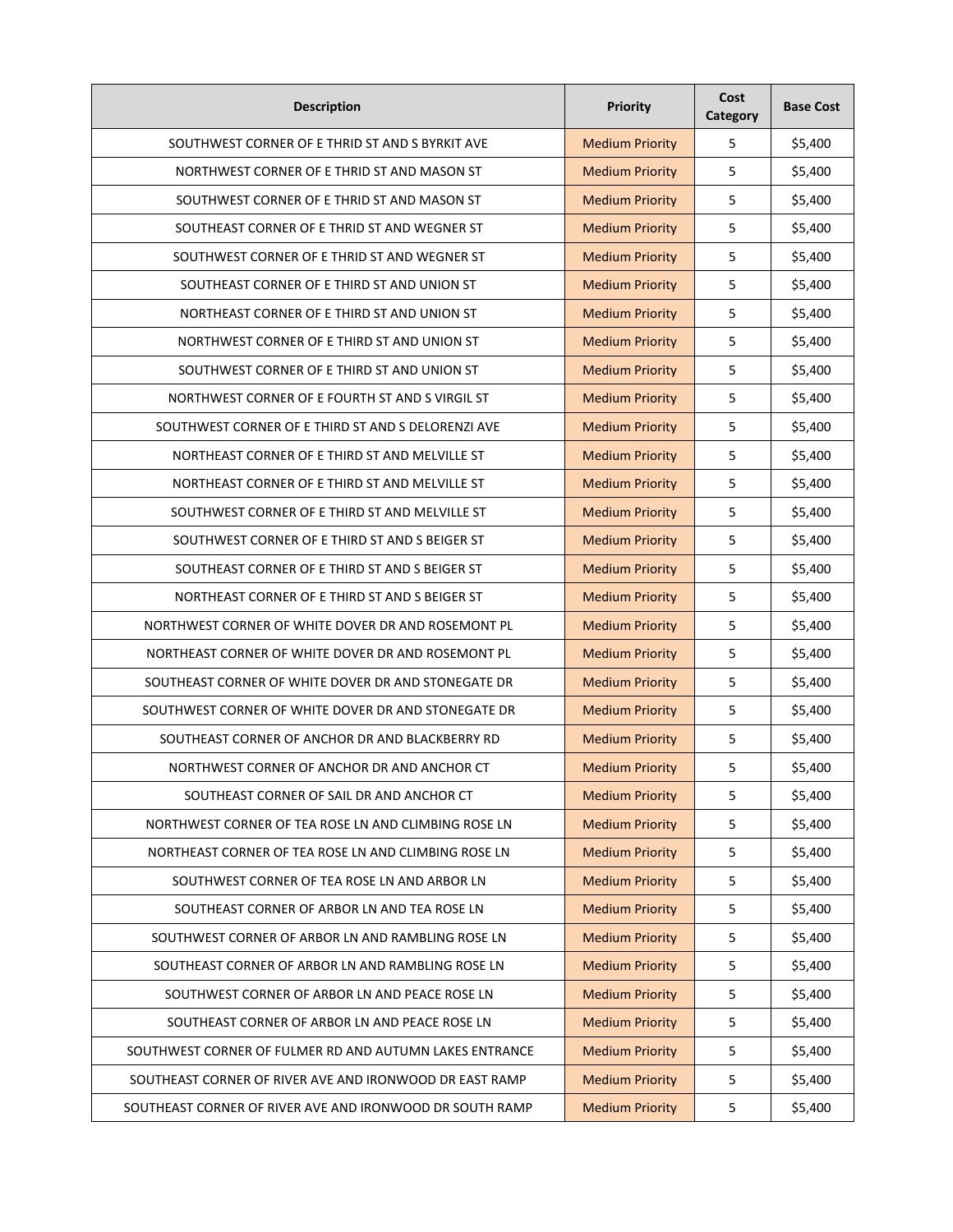| <b>Description</b>                                          | <b>Priority</b>        | Cost<br>Category | <b>Base Cost</b> |
|-------------------------------------------------------------|------------------------|------------------|------------------|
| NORTHEAST CORNER OF RIVER AVE AND IRONWOOD DR               | <b>Medium Priority</b> | 5                | \$5,400          |
| NORTHWEST CORNER OF VISTULA RD AND BITTERSWEET RD           | <b>Medium Priority</b> | 5                | \$5,400          |
| NORTHEAST CORNER OF VISTULA RD AND BITTERSWEET RD           | <b>Medium Priority</b> | 5                | \$5,400          |
| SOUTHWEST CORNER OF VISTULA RD AND BITTERSWEET RD           | <b>Medium Priority</b> | 5                | \$5,400          |
| NORTHWEST CORNER OF HOMEWOOD AVE AND BEIGER                 | <b>Medium Priority</b> | 5                | \$5,400          |
| NORTHEAST CORNER OF CLUB BLVD AND N BYRKIT AVE              | <b>Medium Priority</b> | 5                | \$5,400          |
| NORTHWEST CORNER OF PROSPECT DR AND N STATE ST              | <b>Medium Priority</b> | 5                | \$5,400          |
| NORTHWEST CORNER OF E GROVE ST AND N MASON ST               | <b>Medium Priority</b> | 5                | \$5,400          |
| SOUTHEAST CORNER OF FRONT ST AND WEST ST                    | <b>Medium Priority</b> | 5                | \$5,400          |
| NORTHEAST CORNER OF MAIN ST AND CHURCH ST                   | <b>Medium Priority</b> | 5                | \$5,400          |
| NORTHEAST CORNER OF MAIN ST AND CHURCH ST                   | <b>Medium Priority</b> | 5                | \$5,400          |
| NORTHWEST CORNER OF MAIN ST AND CHURCH ST                   | <b>Medium Priority</b> | 5                | \$5,400          |
| NORTHEAST CORNER OF IRONWOOD RD AND EWING AVE DIAGONAL RAMP | <b>Medium Priority</b> | 6                | \$6,800          |
| SOUTHEAST CORNER OF IRONWOOD RD AND EWING AVE DIAGONAL RAMP | <b>Medium Priority</b> | 6                | \$6,800          |
| NORTHEAST CORNER OF W SIXTH ST AND S LOGAN ST               | <b>Medium Priority</b> | 6                | \$6,800          |
| SOUTHEAST CORNER OF E ELEVENTH ST AND JOHN GLENN CT         | <b>Medium Priority</b> | 6                | \$6,800          |
| NORTHWEST CORNER OF E THIRTEENTH ST AND MICHIGAN AVE        | <b>Medium Priority</b> | 6                | \$6,800          |
| NORTHEAST CORNER OF MISHAWAKA AVE AND WEBSTER ST            | <b>Medium Priority</b> | 6                | \$6,800          |
| SOUTHEAST CORNER OF E GROVE ST AND WILLOW ST                | <b>Medium Priority</b> | 6                | \$6,800          |
| SOUTHEAST CORNER OF W BROADWAY ST AND MAIN ST               | <b>Medium Priority</b> | 6                | \$6,800          |
| NORTHWEST CORNER OF W MARION ST AND HOWARD ST               | <b>Medium Priority</b> | 6                | \$6,800          |
| SOUTHEAST CORNER OF E MARION ST AND CHRISTYANN ST           | <b>Medium Priority</b> | 6                | \$6,800          |
| SOUTHWEST CORNER OF E MARION ST AND CHRISTYANN ST           | <b>Medium Priority</b> | 6                | \$6,800          |
| NORTHWEST CORNER OF E MARION ST AND CHRISTYANN ST           | <b>Medium Priority</b> | 6                | \$6,800          |
| NORTHEAST CORNER OF E MARION ST AND CHRISTYANN ST           | <b>Medium Priority</b> | 6                | \$6,800          |
| SOUTHEAST CORNER OF JEFFERSON BLVD AND MAIN ST              | <b>Medium Priority</b> | 6                | \$6,800          |
| SOUTHEAST CORNER OF MCKINLEY AVE AND LOGAN ST               | <b>Medium Priority</b> | 6                | \$6,800          |
| NORTHEAST CORNER OF MCKINLEY AVE AND LOGAN ST               | <b>Medium Priority</b> | 6                | \$6,800          |
| SOUTHEAST CORNER OF MCKINLEY AVE AND GRAPE RD               | <b>Medium Priority</b> | 6                | \$6,800          |
| NORTHWEST CORNER OF MCKINLEY AVE AND DIVISION ST            | <b>Medium Priority</b> | 6                | \$6,800          |
| NORTHEAST CORNER OF MCKINLEY AVE AND DIVISION ST            | <b>Medium Priority</b> | 6                | \$6,800          |
| NORTHWEST CORNER OF JEFFERSON BLVD AND DIVISION ST          | <b>Medium Priority</b> | 6                | \$6,800          |
| NORTHEAST CORNER OF STANLEY AND CHRISTYANN ST               | <b>Medium Priority</b> | 6                | \$6,800          |
| SOUTHEAST CORNER OF MAIN ST AND CHURCH ST                   | <b>Medium Priority</b> | 6                | \$6,800          |
| SOUTHEAST E MISHAWAKA AVE AND NILES AVE                     | <b>Medium Priority</b> | 6                | \$6,800          |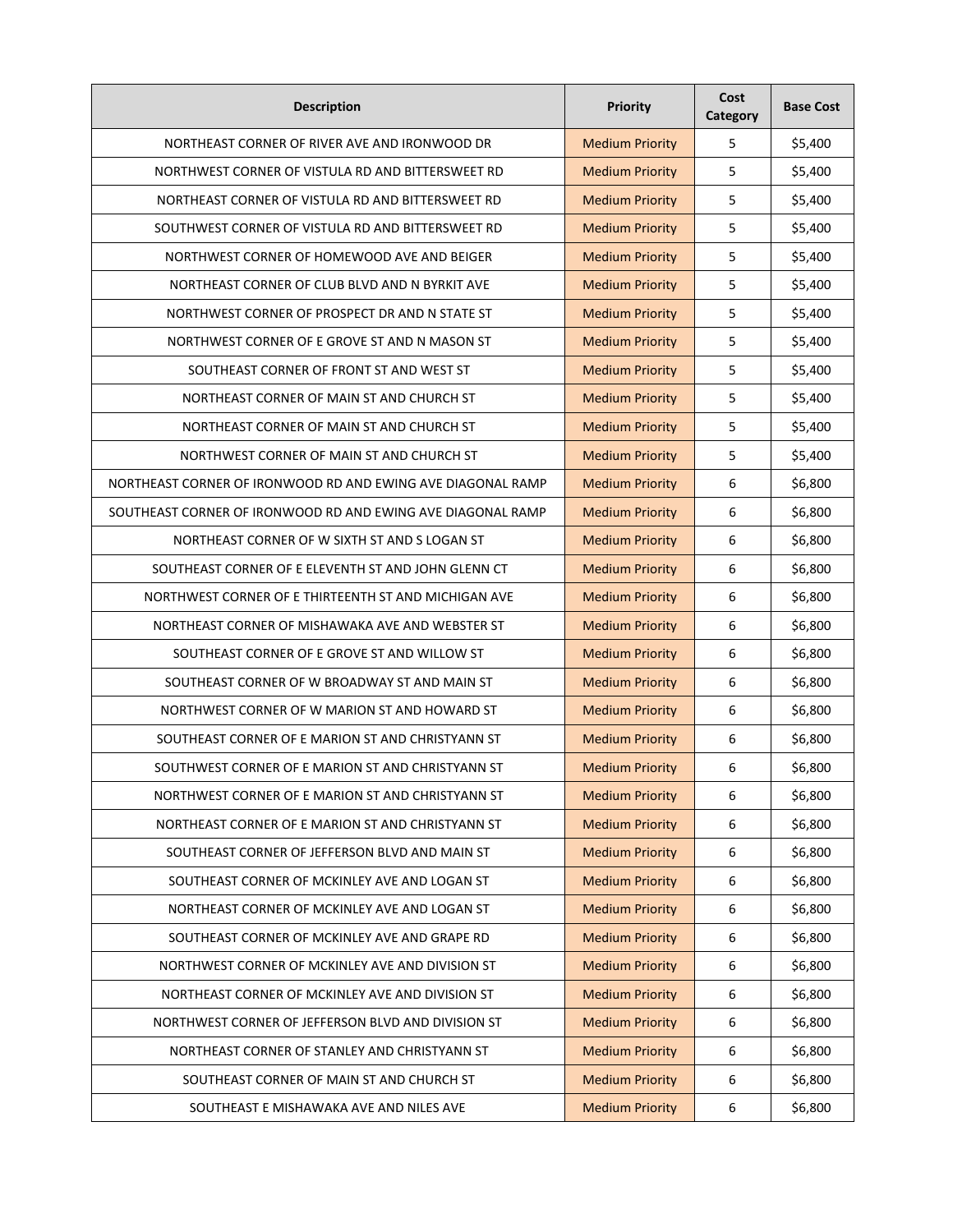| <b>Description</b>                                      | Priority               | Cost<br>Category | <b>Base Cost</b> |
|---------------------------------------------------------|------------------------|------------------|------------------|
| SOUTHEAST CORNER OF IRONWOOD RD AND DELAWARE ST         | <b>Medium Priority</b> | 7                | \$12,000         |
| NORTHEAST CORNER OF IRONWOOD RD AND DELAWARE ST         | <b>Medium Priority</b> | 7                | \$12,000         |
| NORTHWEST CORNER OF HUBBARD AVE AND EWING AVE WEST RAMP | <b>Medium Priority</b> | $\overline{7}$   | \$12,000         |
| NORTHEAST CORNER OF HUBBARD AVE AND EWING AVE EAST RAMP | <b>Medium Priority</b> | $\overline{7}$   | \$12,000         |
| NORTHWEST CORNER OF W SIXTH ST AND S LOGAN ST           | <b>Medium Priority</b> | $\overline{7}$   | \$12,000         |
| SOUTHWEST CORNER OF W SIXTH ST AND S LOGAN ST           | <b>Medium Priority</b> | $\overline{7}$   | \$12,000         |
| NORTHWEST CORNER OF W SIXTH ST AND S MILL ST            | <b>Medium Priority</b> | $\overline{7}$   | \$12,000         |
| SOUTHWEST CORNER OF W SIXTH ST AND S MILL ST            | <b>Medium Priority</b> | $\overline{7}$   | \$12,000         |
| NORTHEAST CORNER OF W SEVENTH ST AND TAYLOR ST          | <b>Medium Priority</b> | $\overline{7}$   | \$12,000         |
| SOUTHEAST CORNER OF W SEVENTH ST AND TAYLOR ST          | <b>Medium Priority</b> | $\overline{7}$   | \$12,000         |
| NORTHEAST CORNER OF W EIGHTH ST AND CLEVELAND ST        | <b>Medium Priority</b> | $\overline{7}$   | \$12,000         |
| NORTHEAST CORNER OF W EIGHTH ST AND SMITH ST            | <b>Medium Priority</b> | $\overline{7}$   | \$12,000         |
| SOUTHWEST CORNER OF W EIGHTH ST AND SMITH ST            | <b>Medium Priority</b> | $\overline{7}$   | \$12,000         |
| NORTHWEST CORNER OF W EIGHTH ST AND TAYLOR ST           | <b>Medium Priority</b> | $\overline{7}$   | \$12,000         |
| NORTHEAST CORNER OF W EIGHTH ST AND TAYLOR ST           | <b>Medium Priority</b> | 7                | \$12,000         |
| NORTHEAST CORNER OF W EIGHTH ST AND S WELLS             | <b>Medium Priority</b> | $\overline{7}$   | \$12,000         |
| NORTHEAST CORNER OF W THIRTEENTH ST AND SPRING ST       | <b>Medium Priority</b> | $\overline{7}$   | \$12,000         |
| NORTHWEST CORNER OF W THIRTEENTH ST AND S MAIN ST       | <b>Medium Priority</b> | $\overline{7}$   | \$12,000         |
| SOUTHWEST CORNER OF W THIRTEENTH ST AND S MAIN ST       | <b>Medium Priority</b> | $\overline{7}$   | \$12,000         |
| NORTHWEST CORNER OF MISHAWAKA AVE AND FOREST AVE        | <b>Medium Priority</b> | $\overline{7}$   | \$12,000         |
| NORTHEAST CORNER OF GROVE ST AND UNION ST               | <b>Medium Priority</b> | $\overline{7}$   | \$12,000         |
| SOUTHEAST CORNER OF GROVE ST AND UNION ST               | <b>Medium Priority</b> | $\overline{7}$   | \$12,000         |
| SOUTHWEST CORNER OF LAWREONCE ST AND OAK ST             | <b>Medium Priority</b> | $\overline{7}$   | \$12,000         |
| SOUTHWEST CORNER OF W MARION ST AND ANN ST              | <b>Medium Priority</b> | $\overline{7}$   | \$12,000         |
| SOUTHWEST CORNER OF W EDGAR AVE AND CHARLOTTE ST        | <b>Medium Priority</b> | $\overline{7}$   | \$12,000         |
| NORTHEAST CORNER OF LIBERTY DR AND W COLFAX AVE         | <b>Medium Priority</b> | $\overline{7}$   | \$12,000         |
| SOUTHEAST CORNER OF E BORLEY AVE AND MAPLEHURST AVE     | <b>Medium Priority</b> | $\overline{7}$   | \$12,000         |
| SOUTHEAST CORNER OF HICKORY RD AND MIRACLE LN           | <b>Medium Priority</b> | $\overline{7}$   | \$12,000         |
| SOUTHWEST CORNER OF JEFFERSON BLVD AND WILLOW ST        | <b>Medium Priority</b> | $\overline{7}$   | \$12,000         |
| SOUTHEAST CORNER OF JEFFERSON BLVD AND WILLOW ST        | <b>Medium Priority</b> | $\overline{7}$   | \$12,000         |
| NORTHEAST CORNER OF JEFFERSON BLVD AND LYNN ST          | <b>Medium Priority</b> | $\boldsymbol{7}$ | \$12,000         |
| NORTHWEST CORNER OF JEFFERSON BLVD AND LYNN ST          | <b>Medium Priority</b> | $\overline{7}$   | \$12,000         |
| SOUTHWEST CORNER OF JEFFERSON BLVD AND ESTATES BLVD     | <b>Medium Priority</b> | $\overline{7}$   | \$12,000         |
| SOUTHEAST CORNER OF JEFFERSON BLVD AND ESTATES BLVD     | <b>Medium Priority</b> | 7                | \$12,000         |
| SOUTHWEST CORNER OF ELL ST AND N PINE ST                | <b>Medium Priority</b> | $\overline{7}$   | \$12,000         |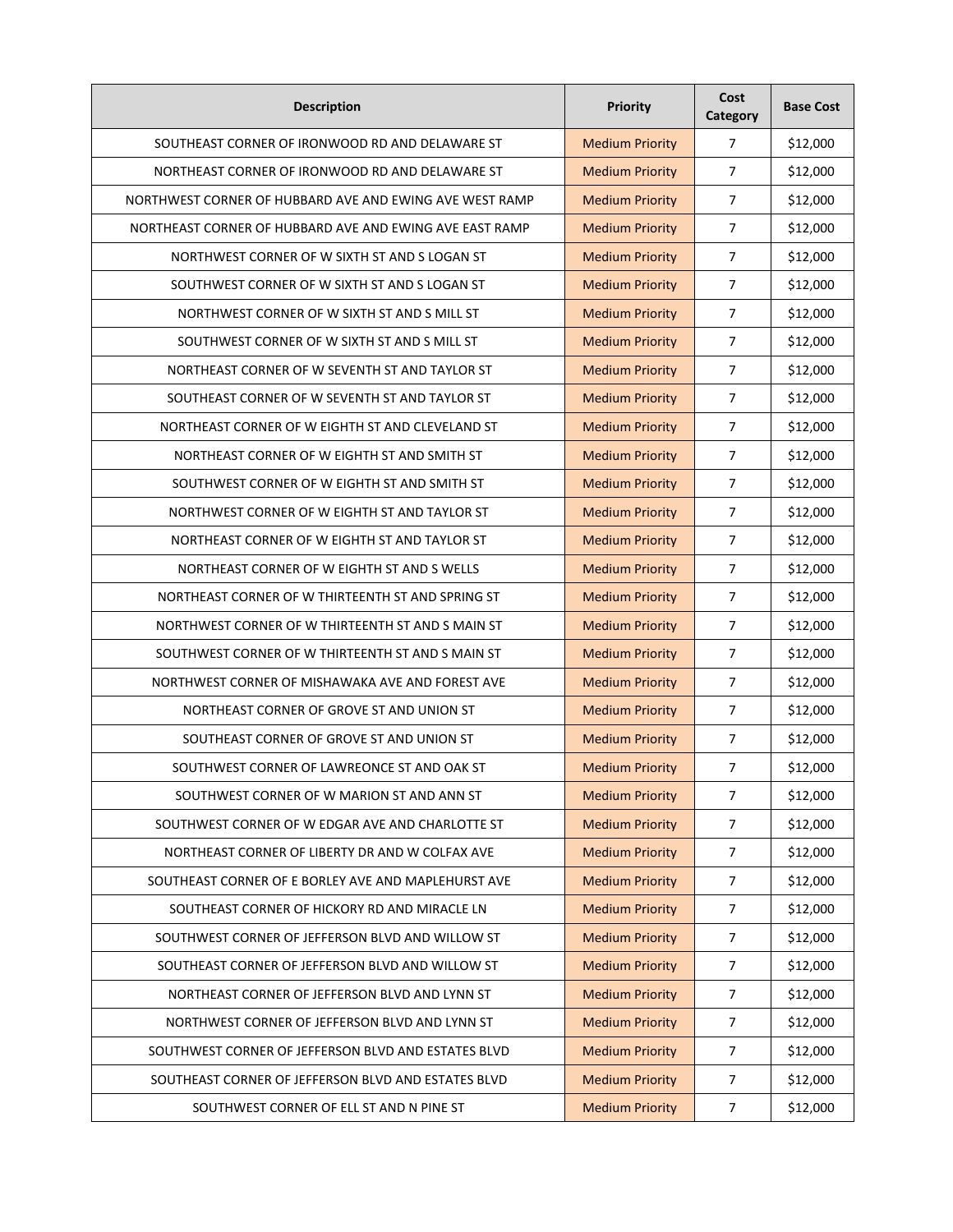| <b>Description</b>                                                 | Priority               | Cost<br>Category | <b>Base Cost</b> |
|--------------------------------------------------------------------|------------------------|------------------|------------------|
| NORTHWEST CORNER OF ELL ST AND N PINE ST                           | <b>Medium Priority</b> | $\overline{7}$   | \$12,000         |
| NORTHEAST CORNER OF E SIXTEENTH ST AND DODGE AVE                   | <b>Medium Priority</b> | 7                | \$12,000         |
| NORTHWEST CORNER OF E SIXTEENTH ST AND DODGE AVE                   | <b>Medium Priority</b> | $\overline{7}$   | \$12,000         |
| SOUTHWEST CORNER OF PENN AVE AND E TWELFTH                         | <b>Medium Priority</b> | $\overline{7}$   | \$12,000         |
| SOUTHEAST CORNER OF E FOURTH ST AND S PINE ST                      | <b>Medium Priority</b> | $\overline{7}$   | \$12,000         |
| NORTHEAST CORNER OF E FOURTH ST AND MERRIFIELD AVE                 | <b>Medium Priority</b> | $\overline{7}$   | \$12,000         |
| SOUTHEAST CORNER OF E FOURTH ST AND MERRIFIELD AVE                 | <b>Medium Priority</b> | $\overline{7}$   | \$12,000         |
| SOUTHEAST CORNER OF E THRID ST AND S BYRKIT AVE                    | <b>Medium Priority</b> | $\overline{7}$   | \$12,000         |
| NORTHWEST CORNER OF E THRID ST AND WEGNER ST                       | <b>Medium Priority</b> | $\overline{7}$   | \$12,000         |
| NORTHEAST CORNER OF E THRID ST AND WEGNER ST                       | <b>Medium Priority</b> | $\overline{7}$   | \$12,000         |
| NORTHWEST CORNER OF E FOURTH ST AND S VICTORIA ST                  | <b>Medium Priority</b> | $\overline{7}$   | \$12,000         |
| NORTHEAST CORNER OF ANCHOR DR AND BLACKBERRY RD                    | <b>Medium Priority</b> | $\overline{7}$   | \$12,000         |
| NORTHWEST CORNER OF NILES AVE AND WASHINGTON AVE                   | <b>Medium Priority</b> | $\overline{7}$   | \$12,000         |
| NORTHWEST CORNER OF LAWRENCE ST AND MAIN ST                        | <b>Medium Priority</b> | 4                | \$8,000          |
| SOUTHWEST CORNER OF LAWRENCE ST AND MAIN ST                        | <b>Medium Priority</b> | 4                | \$8,000          |
| NORTHEAST CORNER OF E MISHAWAKA AVE AND STATE ST                   | <b>Low Priority</b>    | 4                | \$4,000          |
| NORTHWEST CORNER OF E MISHAWAKA AVE AND STATE ST                   | <b>Low Priority</b>    | 4                | \$4,000          |
| NORTHEAST CORNER OF MISHAWAKA AVE AND ANN ST NORTH ACCESS RAMP     | <b>Low Priority</b>    | 0                | \$0              |
| SOUTHEAST CORNER OF FIRST ST AND MAIN ST                           | <b>Low Priority</b>    | 0                | \$0              |
| SOUTHWEST CORNER OF FIRST ST AND CHURCH ST                         | <b>Low Priority</b>    | 0                | \$0              |
| SE CORNER OF DELAWARE ST AND S MIDDLEBORO AVE S. ACCESS RAMP       | <b>Low Priority</b>    | $\mathbf{1}$     | \$1,000          |
| SW CORNER OF DELAWARE ST AND S MIDDLEBORO AVE WEST ACCESS RAMP     | <b>Low Priority</b>    | $\mathbf{1}$     | \$1,000          |
| SW CORNER OF DELAWARE ST AND S MIDDLEBORO AVE SOUTH ACCESS RAMP    | <b>Low Priority</b>    | 1                | \$1,000          |
| NW CORNER OF DELAWARE ST AND S MIDDLEBORO AVE NORTH ACCESS RAMP    | <b>Low Priority</b>    | $\mathbf{1}$     | \$1,000          |
| NW CORNER OF DELAWARE ST AND S MIDDLEBORO AVE WEST ACCESS RAMP     | <b>Low Priority</b>    | 1                | \$1,000          |
| NE CORNER OF DELAWARE ST AND S MIDDLEBORO AVE EAST ACCESS RAMP     | <b>Low Priority</b>    | 1                | \$1,000          |
| NE CORNER OF DELAWARE ST AND S MIDDLEBORO AVE NORTH ACCESS RAMP    | <b>Low Priority</b>    | 1                | \$1,000          |
| SOUTHEAST CORNER OF DELAWARE ST AND GEYER AVE SOUTH ACCESS RAMP    | <b>Low Priority</b>    | 1                | \$1,000          |
| SOUTHEAST CORNER OF DELAWARE ST AND GEYER AVE EAST ACCESS RAMP     | <b>Low Priority</b>    | 1                | \$1,000          |
| NW CORNER OF DELAWARE ST AND S RUSSELL AVE NORTH ACCESS RAMP       | <b>Low Priority</b>    | $\mathbf{1}$     | \$1,000          |
| NORTHWEST CORNER OF DELAWARE ST AND S RUSSELL AVE WEST ACCESS RAMP | <b>Low Priority</b>    | $\mathbf 1$      | \$1,000          |
| NORTHEAST CORNER OF DELAWARE ST AND S RUSSELL AVE EAST ACCESS RAMP | <b>Low Priority</b>    | $\mathbf{1}$     | \$1,000          |
| NE CORNER OF DELAWARE ST AND S RUSSELL AVE NORTH ACCESS RAMP       | <b>Low Priority</b>    | $\mathbf{1}$     | \$1,000          |
| SOUTHEAST CORNER OF DELAWARE ST AND BERLIN AVE SOUTH ACCESS RAMP   | <b>Low Priority</b>    | $\mathbf{1}$     | \$1,000          |
| SOUTHEAST CORNER OF DELAWARE ST AND BERLIN AVE EAST ACCESS RAMP    | <b>Low Priority</b>    | $\mathbf{1}$     | \$1,000          |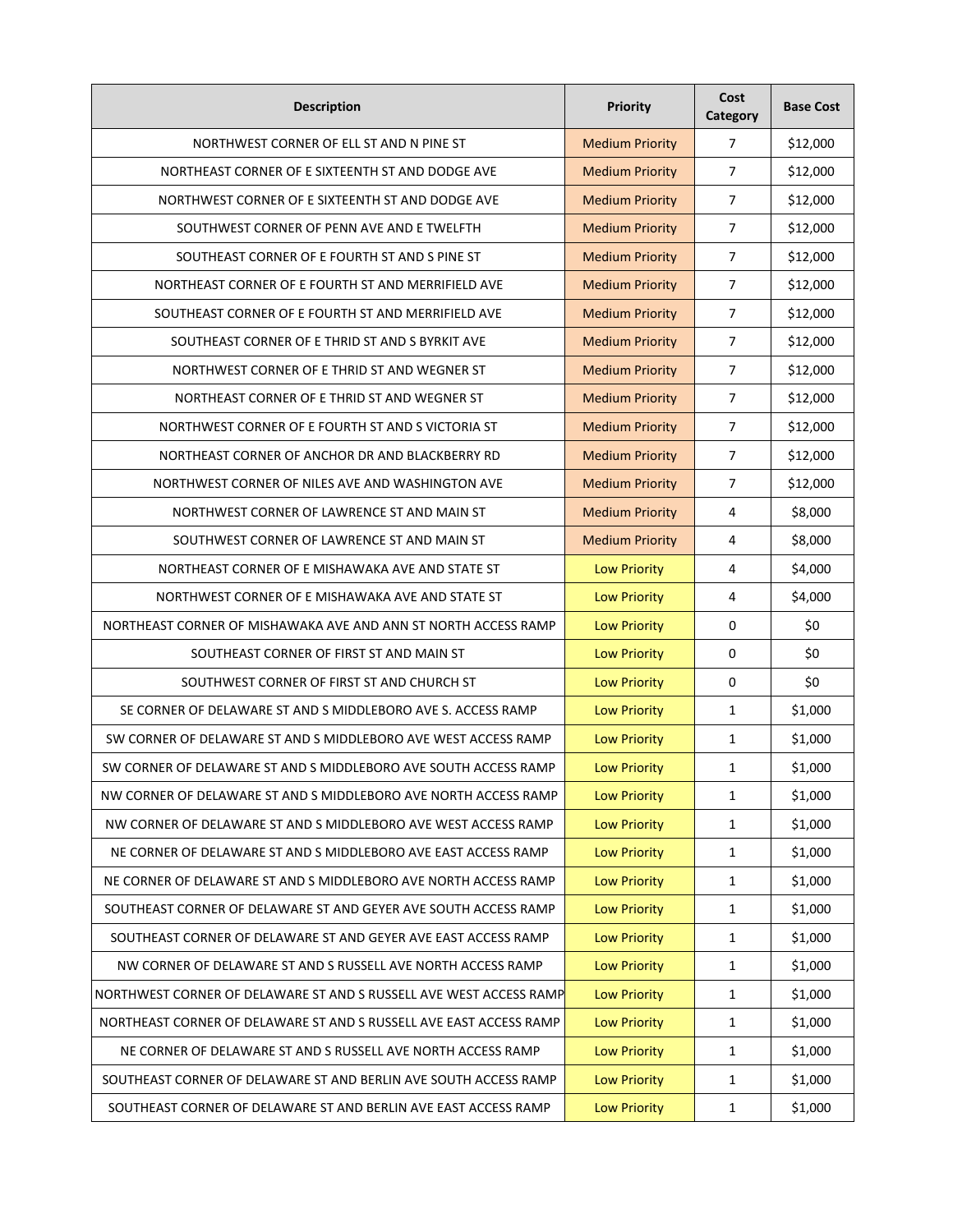| <b>Description</b>                                                | Priority            | Cost<br>Category | <b>Base Cost</b> |
|-------------------------------------------------------------------|---------------------|------------------|------------------|
| SOUTHWEST CORNER OF DELAWARE ST AND BERLIN AVE WEST ACCESS RAMP   | <b>Low Priority</b> | 1                | \$1,000          |
| SOUTHWEST CORNER OF DELAWARE ST AND BERLIN AVE SOUTH ACCESS RAMP  | <b>Low Priority</b> | 1                | \$1,000          |
| NW CORNER OF DELAWARE ST AND SOMERSET AVE NORTH ACCESS RAMP       | <b>Low Priority</b> | 1                | \$1,000          |
| NW CORNER OF DELAWARE ST AND SOMERSET AVE WEST ACCESS RAMP        | <b>Low Priority</b> | 1                | \$1,000          |
| NORTHEAST CORNER OF DELAWARE ST AND SOMERSET AVE EAST ACCESS RAMP | <b>Low Priority</b> | 1                | \$1,000          |
| NE CORNER OF DELAWARE ST AND SOMERSET AVE NORTH ACCESS RAMP       | <b>Low Priority</b> | $\mathbf{1}$     | \$1,000          |
| SE CORNER OF DELAWARE ST AND SOMERSET AVE SOUTH ACCESS RAMP       | <b>Low Priority</b> | $\mathbf{1}$     | \$1,000          |
| SOUTHEAST CORNER OF DELAWARE ST AND SOMERSET AVE EAST ACCESS RAMP | <b>Low Priority</b> | $\mathbf{1}$     | \$1,000          |
| SW CORNER OF DELAWARE ST AND SOMERSET AVE WEST ACCESS RAMP        | <b>Low Priority</b> | $\mathbf{1}$     | \$1,000          |
| SW CORNER OF DELAWARE ST AND SOMERSET AVE SOUTH ACCESS RAMP       | <b>Low Priority</b> | $\mathbf{1}$     | \$1,000          |
| NORTHWEST CORNER OF DELAWARE ST AND GRAND BLVD NORTH ACCESS RAMP  | <b>Low Priority</b> | 1                | \$1,000          |
| NORTHWEST CORNER OF DELAWARE ST AND GRAND BLVD WEST ACCESS RAMP   | <b>Low Priority</b> | 1                | \$1,000          |
| NORTHEAST CORNER OF DELAWARE ST AND GRAND BLVD EAST ACCESS RAMP   | <b>Low Priority</b> | 1                | \$1,000          |
| NORTHEAST CORNER OF DELAWARE ST AND GRAND BLVD NORTH ACCESS RAMP  | <b>Low Priority</b> | $\mathbf{1}$     | \$1,000          |
| SOUTHEAST CORNER OF DELAWARE ST AND GRAND BLVD SOUTH ACCESS RAMP  | <b>Low Priority</b> | 1                | \$1,000          |
| SOUTHEAST CORNER OF DELAWARE ST AND GRAND BLVD EAST ACCESS RAMP   | <b>Low Priority</b> | 1                | \$1,000          |
| SOUTHWEST CORNER OF DELAWARE ST AND GRAND BLVD WEST ACCESS RAMP   | <b>Low Priority</b> | 1                | \$1,000          |
| SOUTHWEST CORNER OF DELAWARE ST AND GRAND BLVD SOUTH ACCESS RAMP  | <b>Low Priority</b> | $\mathbf{1}$     | \$1,000          |
| NORTHWEST CORNER OF DELAWARE ST AND DALE AVE NORTH ACCESS RAMP    | <b>Low Priority</b> | 1                | \$1,000          |
| NORTHWEST CORNER OF DELAWARE ST AND DALE AVE WEST ACCESS RAMP     | <b>Low Priority</b> | 1                | \$1,000          |
| NORTHEAST CORNER OF DELAWARE ST AND DALE AVE EAST ACCESS RAMP     | <b>Low Priority</b> | $\mathbf{1}$     | \$1,000          |
| NORTHEAST CORNER OF DELAWARE ST AND DALE AVE NORTH ACCESS RAMP    | <b>Low Priority</b> | 1                | \$1,000          |
| SOUTHEAST CORNER OF DELAWARE ST AND DALE AVE SOUTH ACCESS RAMP    | <b>Low Priority</b> | 1                | \$1,000          |
| SOUTHEAST CORNER OF DELAWARE ST AND DALE AVE EAST ACCESS RAMP     | <b>Low Priority</b> | $\mathbf{1}$     | \$1,000          |
| SOUTHWEST CORNER OF DELAWARE ST AND DALE AVE WEST ACCESS RAMP     | <b>Low Priority</b> | 1                | \$1,000          |
| SOUTHWEST CORNER OF DELAWARE ST AND DALE AVE SOUTH ACCESS RAMP    | <b>Low Priority</b> | 1                | \$1,000          |
| NORTHWEST CORNER OF DELAWARE ST AND CARLTON ST NORTH ACCESS RAMP  | <b>Low Priority</b> | 1                | \$1,000          |
| NORTHWEST CORNER OF DELAWARE ST AND CARLTON ST WEST ACCESS RAMP   | <b>Low Priority</b> | $\mathbf{1}$     | \$1,000          |
| NORTHEAST CORNER OF DELAWARE ST AND CARLTON ST EAST ACCESS RAMP   | <b>Low Priority</b> | 1                | \$1,000          |
| NORTHEAST CORNER OF DELAWARE ST AND CARLTON ST NORTH ACCESS RAMP  | <b>Low Priority</b> | $\mathbf{1}$     | \$1,000          |
| SOUTHEAST CORNER OF DELAWARE ST AND CARLTON ST SOUTH ACCESS RAMP  | <b>Low Priority</b> | $\mathbf 1$      | \$1,000          |
| SOUTHEAST CORNER OF DELAWARE ST AND CARLTON ST EAST ACCESS RAMP   | <b>Low Priority</b> | $\mathbf{1}$     | \$1,000          |
| SOUTHWEST CORNER OF DELAWARE ST AND CARLTON ST WEST ACCESS RAMP   | <b>Low Priority</b> | $\mathbf{1}$     | \$1,000          |
| SOUTHWEST CORNER OF DELAWARE ST AND CARLTON ST SOUTH ACCESS RAMP  | <b>Low Priority</b> | $\mathbf{1}$     | \$1,000          |
| SOUTHEAST CORNER OF DELAWARE ST AND ALABAMA ST SOUTH ACCESS RAMP  | <b>Low Priority</b> | $\mathbf{1}$     | \$1,000          |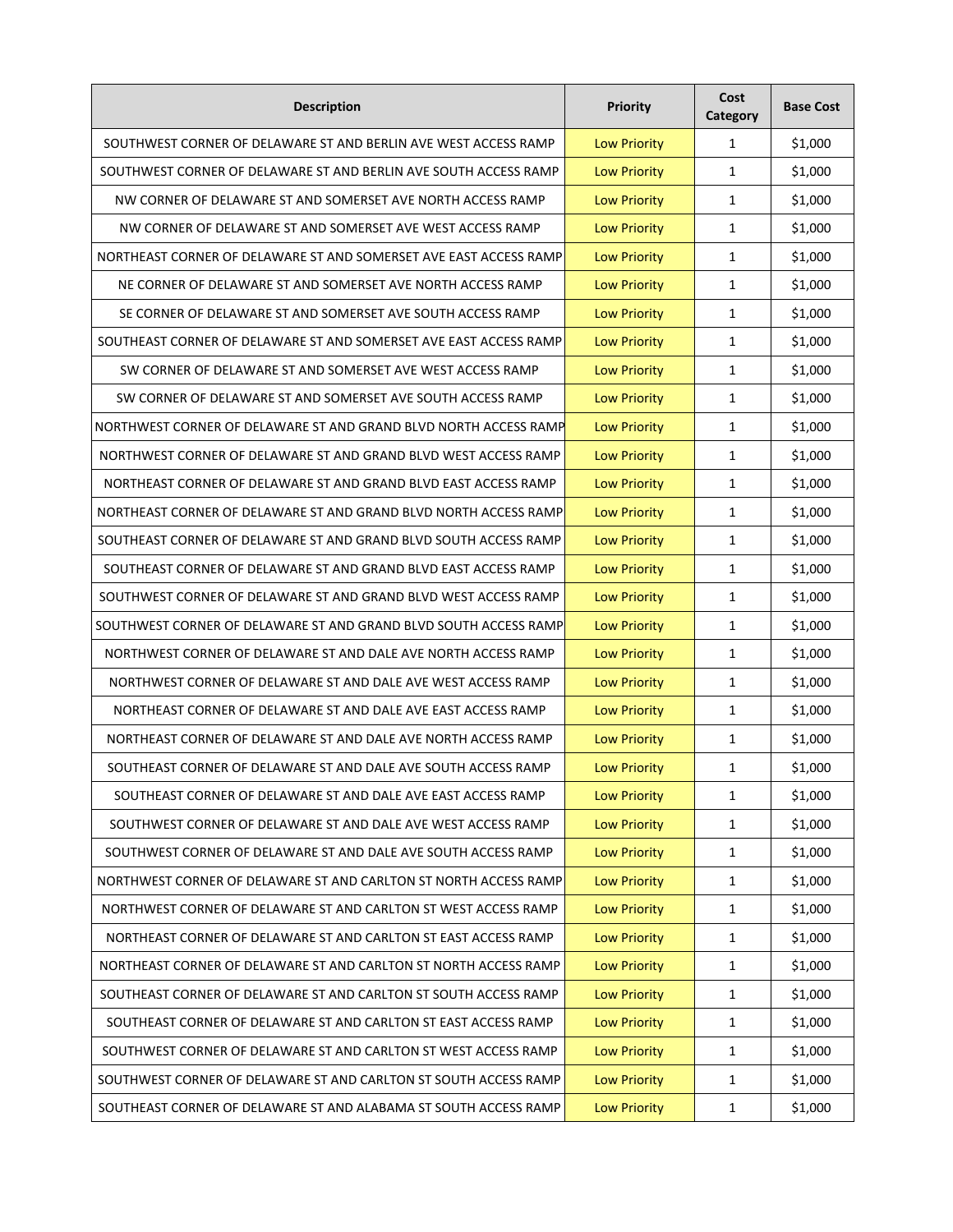| <b>Description</b>                                                | Priority            | Cost<br>Category | <b>Base Cost</b> |
|-------------------------------------------------------------------|---------------------|------------------|------------------|
| SOUTHEAST CORNER OF DELAWARE ST AND ALABAMA ST EAST ACCESS RAMP   | <b>Low Priority</b> | $\mathbf{1}$     | \$1,000          |
| SOUTHWEST CORNER OF DELAWARE ST AND ALABAMA ST WEST ACCESS RAMP   | <b>Low Priority</b> | 1                | \$1,000          |
| SOUTHWEST CORNER OF DELAWARE ST AND ALABAMA ST SOUTH ACCESS RAMP  | <b>Low Priority</b> | $\mathbf{1}$     | \$1,000          |
| NORTHEAST CORNER OF DELAWARE ST AND REDDICK ST EAST ACCESS RAMP   | <b>Low Priority</b> | 1                | \$1,000          |
| SOUTHEAST CORNER PANAMA ST AND BURDETTE ST SOUTH ACCESS RAMP      | <b>Low Priority</b> | $\mathbf{1}$     | \$1,000          |
| SOUTHEAST CORNER PANAMA ST AND BURDETTE ST EAST ACCESS RAMP       | <b>Low Priority</b> | $\mathbf{1}$     | \$1,000          |
| SOUTHWEST CORNER PANAMA ST AND BURDETTE ST WEST ACCESS RAMP       | <b>Low Priority</b> | $\mathbf{1}$     | \$1,000          |
| SOUTHWEST CORNER PANAMA ST AND BURDETTE ST SOUTH ACCESS RAMP      | <b>Low Priority</b> | $\mathbf{1}$     | \$1,000          |
| NORTHEAST CORNER OF PANAMA ST AND BERLIN AVE EAST ACCESS RAMP     | <b>Low Priority</b> | $\mathbf{1}$     | \$1,000          |
| NORTHEAST CORNER OF PANAMA ST AND BERLIN AVE NORTH ACCESS RAMP    | <b>Low Priority</b> | $\mathbf{1}$     | \$1,000          |
| PANAMA ST AND JACKSON ST WEST SIDE SOUTH ACCESS                   | <b>Low Priority</b> | $\mathbf{1}$     | \$1,000          |
| PANAMA ST AND HENDRICKS ST WEST SIDE SOUTH ACCESS                 | <b>Low Priority</b> | $\mathbf{1}$     | \$1,000          |
| NORTHWEST CORNER OF PANAMA ST AND CARLTON ST NORTH ACCESS RAMP    | <b>Low Priority</b> | 1                | \$1,000          |
| NORTHWEST CORNER OF PANAMA ST AND CARLTON ST WEST ACCESS RAMP     | <b>Low Priority</b> | 1                | \$1,000          |
| SOUTHEAST CORNER OF PANAMA ST AND CARLTON ST SOUTH ACCESS RAMP    | <b>Low Priority</b> | 1                | \$1,000          |
| SOUTHEAST CORNER OF PANAMA ST AND CARLTON ST EAST ACCESS RAMP     | <b>Low Priority</b> | 1                | \$1,000          |
| SOUTHWEST CORNER OF PANAMA ST AND CARLTON ST WEST ACCESS RAMP     | <b>Low Priority</b> | 1                | \$1,000          |
| SOUTHWEST CORNER OF PANAMA ST AND CARLTON ST SOUTH ACCESS RAMP    | <b>Low Priority</b> | 1                | \$1,000          |
| NORTHWEST CORNER OF PANAMA ST AND DALE AVE NORTH ACCESS RAMP      | <b>Low Priority</b> | 1                | \$1,000          |
| NORTHWEST CORNER OF PANAMA ST AND DALE AVE WEST ACCESS RAMP       | <b>Low Priority</b> | $\mathbf{1}$     | \$1,000          |
| NORTHEAST CORNER OF PANAMA ST AND DALE AVE EAST ACCESS RAMP       | <b>Low Priority</b> | $\mathbf{1}$     | \$1,000          |
| NORTHEAST CORNER OF PANAMA ST AND DALE AVE NORTH ACCESS RAMP      | <b>Low Priority</b> | $\mathbf{1}$     | \$1,000          |
| NORTHEAST CORNER OF PANAMA ST AND GRAND BLVD NORTH ACCESS RAMP    | <b>Low Priority</b> | 1                | \$1,000          |
| NORTHEAST CORNER OF PANAMA ST AND GRAND BLVD EAST ACCESS RAMP     | <b>Low Priority</b> | $\mathbf{1}$     | \$1,000          |
| SOUTHWEST CORNER OF W SEVENTH ST AND S WEST ST WEST ACCESS RAMP   | <b>Low Priority</b> | 1                | \$1,000          |
| SOUTHWEST CORNER OF W SEVENTH ST AND S WEST ST SOUTH ACCESS RAMP  | <b>Low Priority</b> | 1                | \$1,000          |
| NORTHWEST CORNER OF W ELEVENTH ST AND S WEST ST                   | <b>Low Priority</b> | $\mathbf{1}$     | \$1,000          |
| SOUTHWEST CORNER OF W ELEVENTH ST AND S WEST ST                   | <b>Low Priority</b> | 1                | \$1,000          |
| NORTHEAST CORNER OF BERLIN AVE AND MILBURN BLVD EAST ACCESS RAMP  | <b>Low Priority</b> | $\mathbf{1}$     | \$1,000          |
| NORTHEAST CORNER OF BERLIN AVE AND MILBURN BLVD NORTH ACCESS RAMP | <b>Low Priority</b> | $\mathbf{1}$     | \$1,000          |
| SOUTHEAST CORNER OF BERLIN AVE AND MILBURN BLVD SOUTH ACCESS RAMP | <b>Low Priority</b> | $\mathbf 1$      | \$1,000          |
| SOUTHEAST CORNER OF BERLIN AVE AND MILBURN BLVD EAST ACCESS RAMP  | <b>Low Priority</b> | $\mathbf{1}$     | \$1,000          |
| NW CORNER OF SOMERSET AVE AND MILBURN BLVD NORTH ACCESS RAMP      | <b>Low Priority</b> | $\mathbf{1}$     | \$1,000          |
| NW CORNER OF SOMERSET AVE AND MILBURN BLVD WEST ACCESS RAMP       | <b>Low Priority</b> | $\mathbf{1}$     | \$1,000          |
| NE CORNER OF SOMERSET AVE AND MILBURN BLVD EAST ACCESS RAMP       | <b>Low Priority</b> | $\mathbf{1}$     | \$1,000          |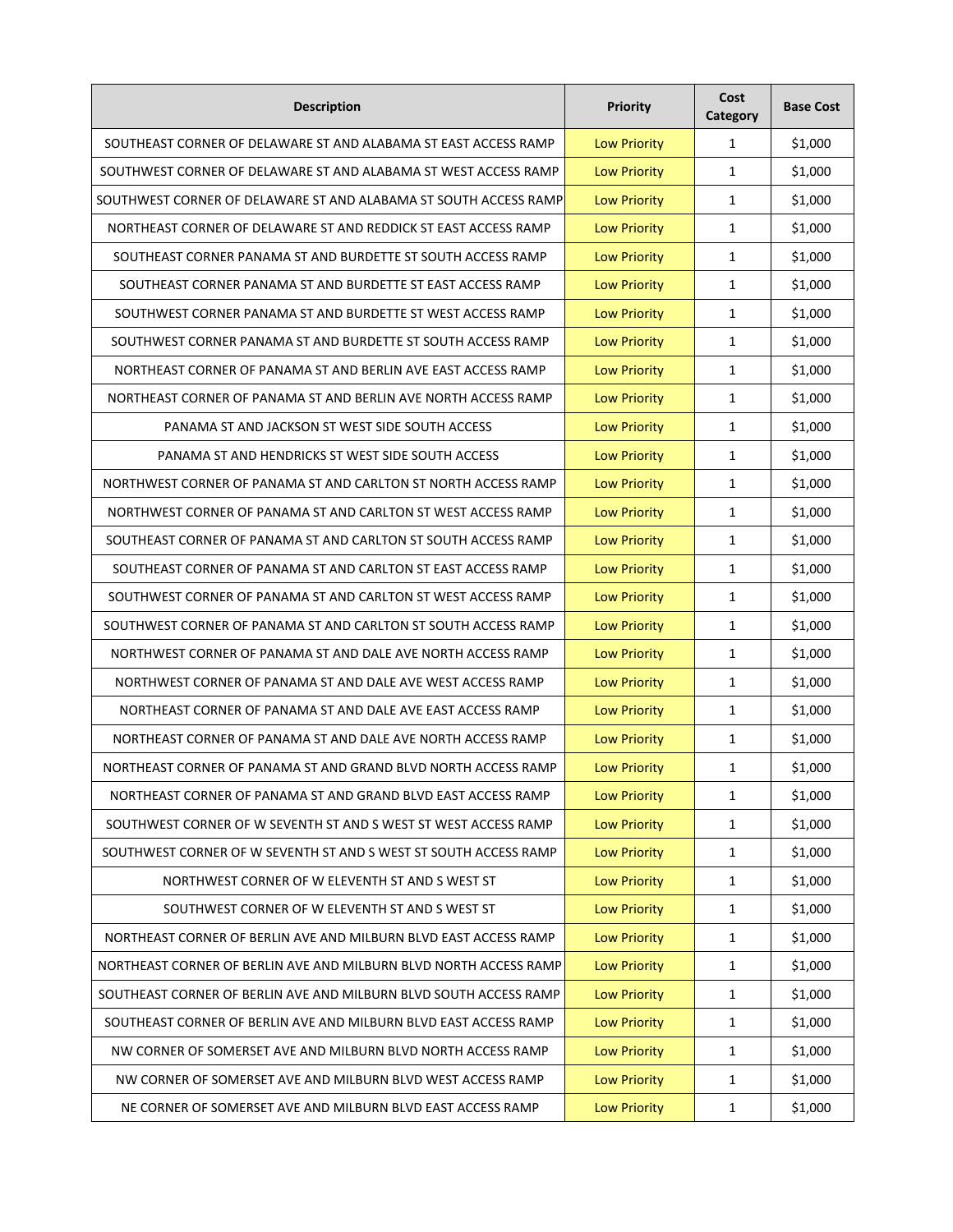| <b>Description</b>                                                 | Priority            | Cost<br>Category | <b>Base Cost</b> |
|--------------------------------------------------------------------|---------------------|------------------|------------------|
| NE CORNER OF SOMERSET AVE AND MILBURN BLVD NORTH ACCESS RAMP       | <b>Low Priority</b> | $\mathbf{1}$     | \$1,000          |
| SE CORNER OF SOMERSET AVE AND MILBURN BLVD SOUTH ACCESS RAMP       | <b>Low Priority</b> | 1                | \$1,000          |
| SOUTHEAST CORNER OF SOMERSET AVE AND MILBURN BLVD EAST ACCESS RAMP | <b>Low Priority</b> | $\mathbf{1}$     | \$1,000          |
| SW CORNER OF SOMERSET AVE AND MILBURN BLVD WEST ACCESS RAMP        | <b>Low Priority</b> | 1                | \$1,000          |
| SW CORNER OF SOMERSET AVE AND MILBURN BLVD SOUTH ACCESS RAMP       | <b>Low Priority</b> | 1                | \$1,000          |
| NW CORNER OF GRAND BLVD AND MILBURN BLVD NORTH ACCESS RAMP         | <b>Low Priority</b> | $\mathbf{1}$     | \$1,000          |
| NORTHWEST CORNER OF GRAND BLVD AND MILBURN BLVD WEST ACCESS RAMP   | <b>Low Priority</b> | $\mathbf{1}$     | \$1,000          |
| NORTHEAST CORNER OF GRAND BLVD AND MILBURN BLVD EAST ACCESS RAMP   | <b>Low Priority</b> | $\mathbf{1}$     | \$1,000          |
| NE CORNER OF GRAND BLVD AND MILBURN BLVD NORTH ACCESS RAMP         | <b>Low Priority</b> | $\mathbf{1}$     | \$1,000          |
| SOUTHEAST CORNER OF GRAND BLVD AND MILBURN BLVD SOUTH ACCESS RAMP  | <b>Low Priority</b> | $\mathbf{1}$     | \$1,000          |
| SOUTHEAST CORNER OF GRAND BLVD AND MILBURN BLVD EAST ACCESS RAMP   | <b>Low Priority</b> | $\mathbf{1}$     | \$1,000          |
| SOUTHWEST CORNER OF GRAND BLVD AND MILBURN BLVD WEST ACCESS RAMP   | <b>Low Priority</b> | $\mathbf{1}$     | \$1,000          |
| SW CORNER OF GRAND BLVD AND MILBURN BLVD SOUTH ACCESS RAMP         | <b>Low Priority</b> | 1                | \$1,000          |
| NORTHWEST CORNER OF DALE AVE AND MILBURN BLVD NORTH ACCESS RAMP    | <b>Low Priority</b> | 1                | \$1,000          |
| NORTHWEST CORNER OF DALE AVE AND MILBURN BLVD WEST ACCESS RAMP     | <b>Low Priority</b> | 1                | \$1,000          |
| NORTHEAST CORNER OF DALE AVE AND MILBURN BLVD EAST ACCESS RAMP     | <b>Low Priority</b> | 1                | \$1,000          |
| NORTHEAST CORNER OF DALE AVE AND MILBURN BLVD NORTH ACCESS RAMP    | <b>Low Priority</b> | 1                | \$1,000          |
| SOUTHEAST CORNER OF DALE AVE AND MILBURN BLVD SOUTH ACCESS RAMP    | <b>Low Priority</b> | 1                | \$1,000          |
| SOUTHEAST CORNER OF DALE AVE AND MILBURN BLVD EAST ACCESS RAMP     | <b>Low Priority</b> | 1                | \$1,000          |
| SOUTHWEST CORNER OF DALE AVE AND MILBURN BLVD WEST ACCESS RAMP     | <b>Low Priority</b> | 1                | \$1,000          |
| SOUTHWEST CORNER OF DALE AVE AND MILBURN BLVD SOUTH ACCESS RAMP    | <b>Low Priority</b> | $\mathbf{1}$     | \$1,000          |
| NORTHWEST CORNER OF CARLTON ST AND MILBURN BLVD NORTH ACCESS       | <b>Low Priority</b> | 1                | \$1,000          |
| NORTHWEST CORNER OF CARLTON ST AND MILBURN BLVD WEST ACCESS        | <b>Low Priority</b> | 1                | \$1,000          |
| NORTHEAST CORNER OF CARLTON ST AND MILBURN BLVD EAST ACCESS        | <b>Low Priority</b> | 1                | \$1,000          |
| NORTHEAST CORNER OF CARLTON ST AND MILBURN BLVD NORTH ACCESS       | <b>Low Priority</b> | 1                | \$1,000          |
| SOUTHWEST CORNER OF ALABAMA ST AND MILBURN BLVD WEST ACCESS RAMP   | <b>Low Priority</b> | 1                | \$1,000          |
| SOUTHWEST CORNER OF ALABAMA ST AND MILBURN BLVD SOUTH RAMP         | <b>Low Priority</b> | 1                | \$1,000          |
| NORTHWEST CORNER OF REDDICK ST AND MILBURN BLVD NORTH RAMP         | <b>Low Priority</b> | 1                | \$1,000          |
| NORTHWEST CORNER OF REDDICK ST AND MILBURN BLVD WEST ACCESS RAMP   | <b>Low Priority</b> | $\mathbf{1}$     | \$1,000          |
| NORTHEAST CORNER OF REDDICK ST AND MILBURN BLVD EAST ACCESS RAMP   | <b>Low Priority</b> | $\mathbf{1}$     | \$1,000          |
| NORTHEAST CORNER OF REDDICK ST AND MILBURN BLVD NORTH ACCESS RAMP  | <b>Low Priority</b> | $\mathbf 1$      | \$1,000          |
| SOUTHEAST CORNER OF REDDICK ST AND MILBURN BLVD SOUTH ACCESS RAMP  | <b>Low Priority</b> | $\mathbf{1}$     | \$1,000          |
| SOUTHEAST CORNER OF REDDICK ST AND MILBURN BLVD EAST ACCESS RAMP   | <b>Low Priority</b> | $\mathbf{1}$     | \$1,000          |
| SOUTHWEST CORNER OF REDDICK ST AND MILBURN BLVD WEST ACCESS RAMP   | <b>Low Priority</b> | $\mathbf{1}$     | \$1,000          |
| SOUTHWEST CORNER OF REDDICK ST AND MILBURN BLVD SOUTH ACCESS RAMP  | <b>Low Priority</b> | $\mathbf{1}$     | \$1,000          |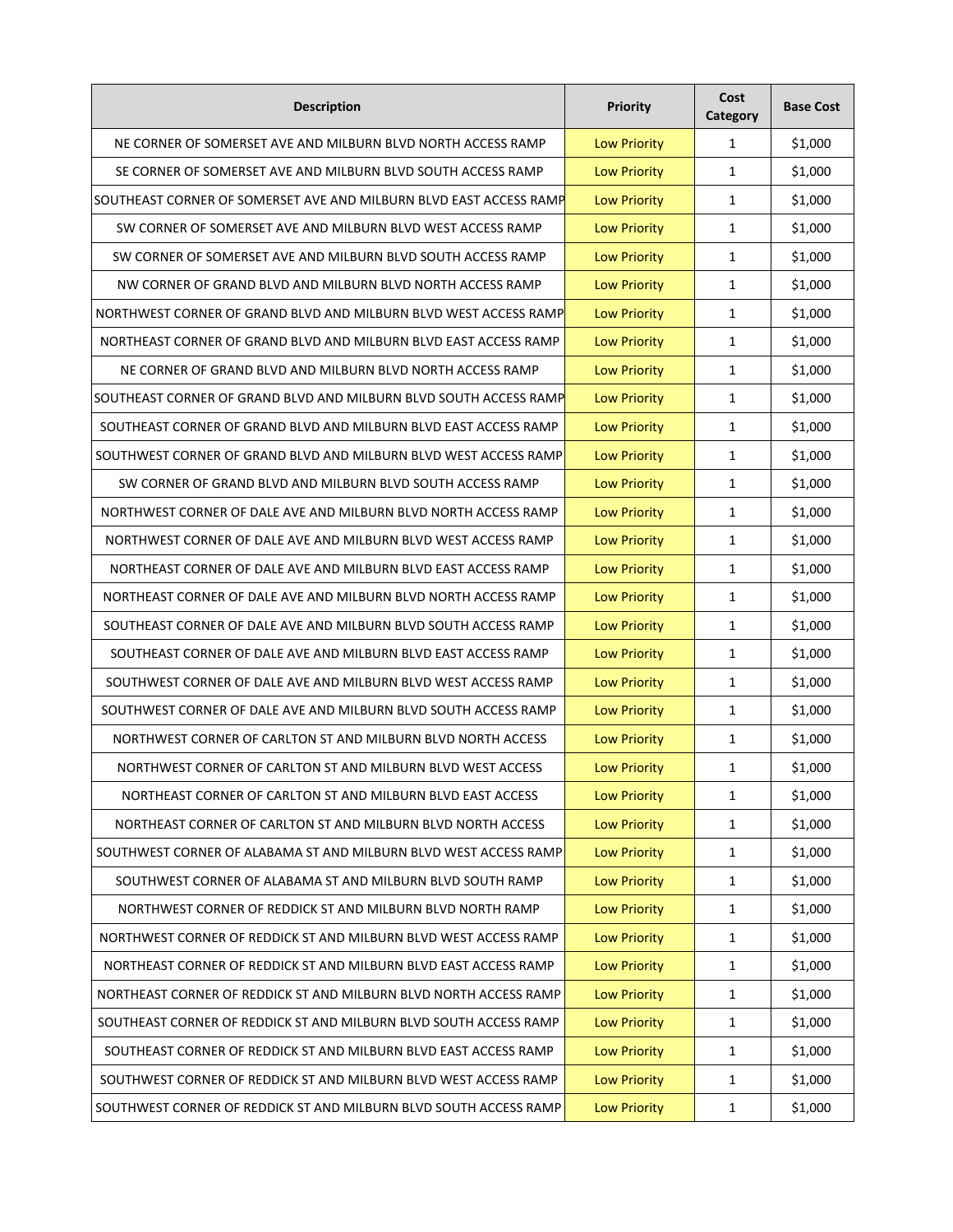| <b>Description</b>                                                 | <b>Priority</b>     | Cost<br>Category | <b>Base Cost</b> |
|--------------------------------------------------------------------|---------------------|------------------|------------------|
| NW CORNER OF MERIDIAN ST AND MILBURN BLVD NORTH ACCESS RAMP        | <b>Low Priority</b> | $\mathbf{1}$     | \$1,000          |
| NW CORNER OF MERIDIAN ST AND MILBURN BLVD WEST ACCESS RAMP         | <b>Low Priority</b> | $\mathbf{1}$     | \$1,000          |
| SE CORNER OF MERIDIAN ST AND MILBURN BLVD SOUTH ACCESS RAMP        | <b>Low Priority</b> | 1                | \$1,000          |
| SE CORNER OF MERIDIAN ST AND MILBURN BLVD SOUTH ACCESS RAMP        | <b>Low Priority</b> | 1                | \$1,000          |
| SOUTHWEST CORNER OF MERIDIAN ST AND MILBURN BLVD WEST ACCESS RAMP  | <b>Low Priority</b> | $\mathbf{1}$     | \$1,000          |
| SW CORNER OF MERIDIAN ST AND MILBURN BLVD SOUTH ACCESS RAMP        | <b>Low Priority</b> | $\mathbf{1}$     | \$1,000          |
| NW CORNER OF HENDRICKS ST AND MILBURN BLVD NORTH ACCESS RAMP       | <b>Low Priority</b> | $\mathbf{1}$     | \$1,000          |
| NW CORNER OF HENDRICKS ST AND MILBURN BLVD WEST ACCESS RAMP        | <b>Low Priority</b> | $\mathbf{1}$     | \$1,000          |
| NORTHEAST CORNER OF HENDRICKS ST AND MILBURN BLVD EAST ACCESS RAMP | <b>Low Priority</b> | 1                | \$1,000          |
| NE CORNER OF HENDRICKS ST AND MILBURN BLVD NORTH ACCESS RAMP       | <b>Low Priority</b> | 1                | \$1,000          |
| NW CORNER OF MILBURN BLVD AND JACKSON ST NORTH ACCESS RAMP         | <b>Low Priority</b> | 1                | \$1,000          |
| NORTHWEST CORNER OF MILBURN BLVD AND JACKSON ST WEST ACCESS RAMP   | <b>Low Priority</b> | 1                | \$1,000          |
| NORTHEAST CORNER OF MILBURN BLVD AND JACKSON ST EAST ACCESS RAMP   | <b>Low Priority</b> | 1                | \$1,000          |
| NORTHEAST CORNER OF MILBURN BLVD AND JACKSON ST NORTH ACCESS RAMP  | <b>Low Priority</b> | $\mathbf{1}$     | \$1,000          |
| NW CORNER OF MILBURN BLVD AND BURDETTE ST NORTH ACCESS RAMP        | <b>Low Priority</b> | 1                | \$1,000          |
| NORTHWEST CORNER OF MILBURN BLVD AND BURDETTE ST WEST ACCESS RAMP  | <b>Low Priority</b> | 1                | \$1,000          |
| NORTHEAST CORNER OF MILBURN BLVD AND BURDETTE ST EAST ACCESS RAMP  | <b>Low Priority</b> | 1                | \$1,000          |
| NE CORNER OF MILBURN BLVD AND BURDETTE ST NORTH ACCESS RAMP        | <b>Low Priority</b> | 1                | \$1,000          |
| SE CORNER OF MILBURN BLVD AND BURDETTE ST SOUTH ACCESS RAMP        | <b>Low Priority</b> | 1                | \$1,000          |
| SOUTHEAST CORNER OF MILBURN BLVD AND BURDETTE ST EAST ACCESS RAMP  | <b>Low Priority</b> | 1                | \$1,000          |
| SOUTHWEST CORNER OF MILBURN BLVD AND BURDETTE ST WESTACCESS RAMP   | <b>Low Priority</b> | 1                | \$1,000          |
| SW CORNER OF MILBURN BLVD AND BURDETTE ST SOUTH ACCESS RAMP        | <b>Low Priority</b> | 1                | \$1,000          |
| MERRIFIELD POOL DRWY CROSS E MISHAWAKA AVE AND NILES AVE           | <b>Low Priority</b> | 1                | \$1,000          |
| SOUTHEAST CORNER OF EIGHTH ST AND MAIN ST                          | <b>Low Priority</b> | $\mathbf{1}$     | \$2,000          |
| NORTHEAST CORNER OF W NINTH ST AND S MAIN ST                       | <b>Low Priority</b> | 1                | \$2,000          |
| SOUTHWEST CORNER OF W NINTH ST AND S MAIN ST                       | <b>Low Priority</b> | $\mathbf{1}$     | \$2,000          |
| SOUTHEAST CORNER OF W ELEVENTH ST AND S MAIN ST                    | <b>Low Priority</b> | $\mathbf{1}$     | \$2,000          |
| NORTHEAST CORNER OF W ELEVENTH ST AND S MAIN ST                    | <b>Low Priority</b> | 1                | \$2,000          |
| NORTHWEST CORNER OF W ELEVNTH ST AND S WEST ST                     | <b>Low Priority</b> | $\mathbf{1}$     | \$2,000          |
| SOUTHWEST CORNER OF E FOURTEETH ST AND MICHIGAN AVE                | <b>Low Priority</b> | $\mathbf{1}$     | \$2,000          |
| SOUTHWEST CORNER OF MISHAWAKA AVE AND CHRISTYANN ST                | <b>Low Priority</b> | $\mathbf 1$      | \$2,000          |
| NORTHWEST CORNER OF MISHAWAKA AVE AND CHRISTYANN ST                | <b>Low Priority</b> | $\mathbf{1}$     | \$2,000          |
| SOUTHEAST CORNER OF MISHAWAKA AVE AND MAIN ST                      | <b>Low Priority</b> | $\mathbf 1$      | \$2,000          |
| SOUTHEAST CORNER OF GROVE ST AND CHRISTYANN ST                     | <b>Low Priority</b> | 1                | \$2,000          |
| NORTHEAST CORNER OF GROVE ST AND CHRISTYANN ST                     | <b>Low Priority</b> | $\mathbf{1}$     | \$2,000          |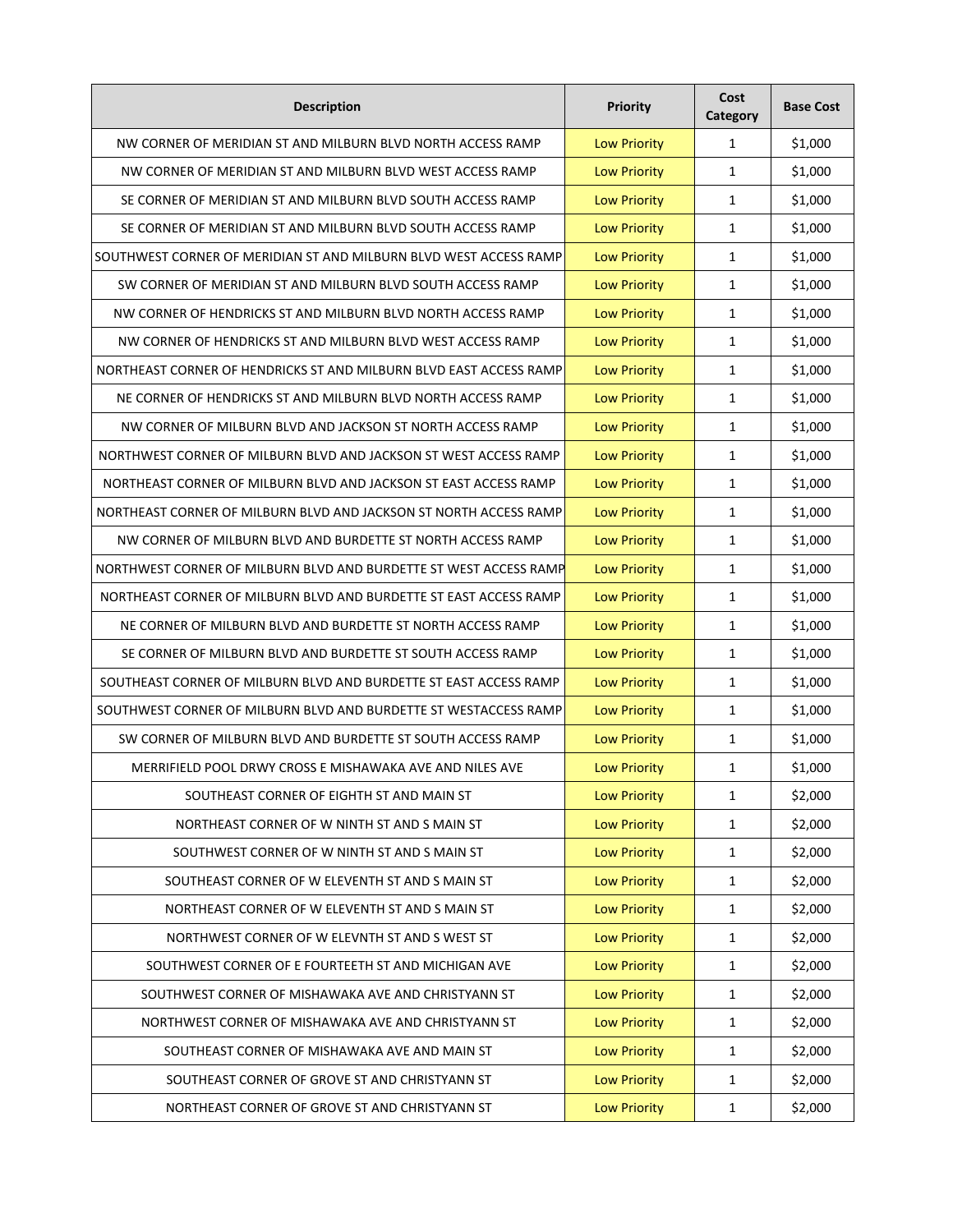| <b>Description</b>                                               | <b>Priority</b>     | Cost<br>Category | <b>Base Cost</b> |
|------------------------------------------------------------------|---------------------|------------------|------------------|
| NORTHWEST CORNER OF GROVE ST AND CHRISTYANN ST                   | <b>Low Priority</b> | $\mathbf{1}$     | \$2,000          |
| SOUTHWEST CORNER OF GROVE ST AND CHRISTYANN ST                   | <b>Low Priority</b> | 1                | \$2,000          |
| SOUTHWEST CORNER OF GROVE ST AND UNION ST                        | <b>Low Priority</b> | 1                | \$2,000          |
| NORTHWEST CORNER OF GROVE ST AND UNION ST                        | <b>Low Priority</b> | $\mathbf{1}$     | \$2,000          |
| SOUTHWEST CORNER OF LAWRENCE ST AND CHRISTYANN ST                | <b>Low Priority</b> | $\mathbf{1}$     | \$2,000          |
| NORTHWEST CORNER OF LAWRENCE ST AND CHRISTYANN ST                | <b>Low Priority</b> | $\mathbf{1}$     | \$2,000          |
| NORTHEAST CORNER OF LAWRENCE ST AND CHRISTYANN ST                | <b>Low Priority</b> | $\mathbf{1}$     | \$2,000          |
| SOUTHEAST CORNER OF LAWRENCE ST AND CHRISTYANN ST                | <b>Low Priority</b> | $\mathbf{1}$     | \$2,000          |
| SOUTHEAST CORNER OF LAWRENCE ST AND ELIZABETH ST                 | <b>Low Priority</b> | $\mathbf{1}$     | \$2,000          |
| SOUTHEAST CORNER OF W MARION ST AND DAVID ST                     | <b>Low Priority</b> | $\mathbf{1}$     | \$2,000          |
| NORTHWEST CORNER OF JEFFERSON BLVD AND MAIN ST                   | <b>Low Priority</b> | 1                | \$2,000          |
| NORTHEAST CORNER OF JEFFERSON BLVD AND MAIN ST                   | <b>Low Priority</b> | 1                | \$2,000          |
| NORTHEAST CORNER OF N HILL ST AND FIRST ST                       | <b>Low Priority</b> | 1                | \$2,000          |
| MID BLOCK CROSSING AT HUBBARD AND W SIXTH ST                     | <b>Low Priority</b> | 2                | \$1,500          |
| MID BLOCK CROSSING AT W SIXTH ST AND SOMERSET AVE NORTH SIDE     | <b>Low Priority</b> | 2                | \$1,500          |
| NORTHWEST CORNER OF DELAWARE ST AND ALABAMA ST NORTH ACCESS RAMP | <b>Low Priority</b> | 2                | \$1,500          |
| NORTHWEST CORNER OF DELAWARE ST AND ALABAMA ST WEST ACCESS RAMP  | <b>Low Priority</b> | $\overline{2}$   | \$1,500          |
| NORTHEAST CORNER OF DELAWARE ST AND ALABAMA ST EAST ACCESS RAMP  | <b>Low Priority</b> | $\overline{2}$   | \$1,500          |
| NORTHEAST CORNER OF DELAWARE ST AND ALABAMA ST NORTH ACCESS RAMP | <b>Low Priority</b> | 2                | \$1,500          |
| NW CORNER OF QUEENSBORO ST AND EWING AVE WEST ACCESS RAMP        | <b>Low Priority</b> | $\overline{2}$   | \$1,500          |
| NORTHEAST CORNER OF S MIDDLEBORO AND EWING AVE EAST ACCESS RAMP  | <b>Low Priority</b> | $\overline{2}$   | \$1,500          |
| NORTHWEST CORNER OF W TENTH ST AND S WEST ST                     | <b>Low Priority</b> | 2                | \$1,500          |
| NORTHEAST CORNER OF W TENTH ST AND S WEST ST                     | <b>Low Priority</b> | $\overline{2}$   | \$1,500          |
| NORTHEAST CORNER OF W TENTH ST AND S MAIN ST                     | <b>Low Priority</b> | $\overline{2}$   | \$1,500          |
| SOUTHEAST CORNER OF W TENTH ST AND S MAIN ST                     | <b>Low Priority</b> | $\overline{2}$   | \$1,500          |
| SOUTHWEST CORNER OF MISHAWAKA AVE AND MAIN ST                    | <b>Low Priority</b> | $\overline{2}$   | \$1,500          |
| NORTHEAST CORNER OF LAWRENCE ST AND MAIN ST                      | <b>Low Priority</b> | $\overline{2}$   | \$1,500          |
| NORTHWEST CORNER OF W BROADWAY ST AND ANN ST                     | <b>Low Priority</b> | $\overline{2}$   | \$1,500          |
| NORTHEAST CORNER OF W BROADWAY ST AND ANN ST                     | <b>Low Priority</b> | $\overline{2}$   | \$1,500          |
| NORTHEAST CORNER OF BROADWAY AND W MARION ST                     | <b>Low Priority</b> | $\overline{2}$   | \$1,500          |
| SOUTHEAST CORNER OF MILBURN BLVD AND LOGAN ST SOUTH ACCESS RAMP  | <b>Low Priority</b> | $\overline{2}$   | \$1,500          |
| SOUTHEAST CORNER OF MILBURN BLVD AND LOGAN ST EAST ACCESS RAMP   | <b>Low Priority</b> | $\overline{2}$   | \$1,500          |
| NORTHWEST CORNER OF W LASALLE AVE AND N MAIN ST                  | <b>Low Priority</b> | $\overline{2}$   | \$1,500          |
| SOUTHWEST CORNER OF CATALPA AVE AND TRAVERS CIRCLE               | <b>Low Priority</b> | $\overline{2}$   | \$1,500          |
| SOUTHWEST CORNER OF CATALPA DR AND TRAVERS CIR                   | <b>Low Priority</b> | $\overline{2}$   | \$1,500          |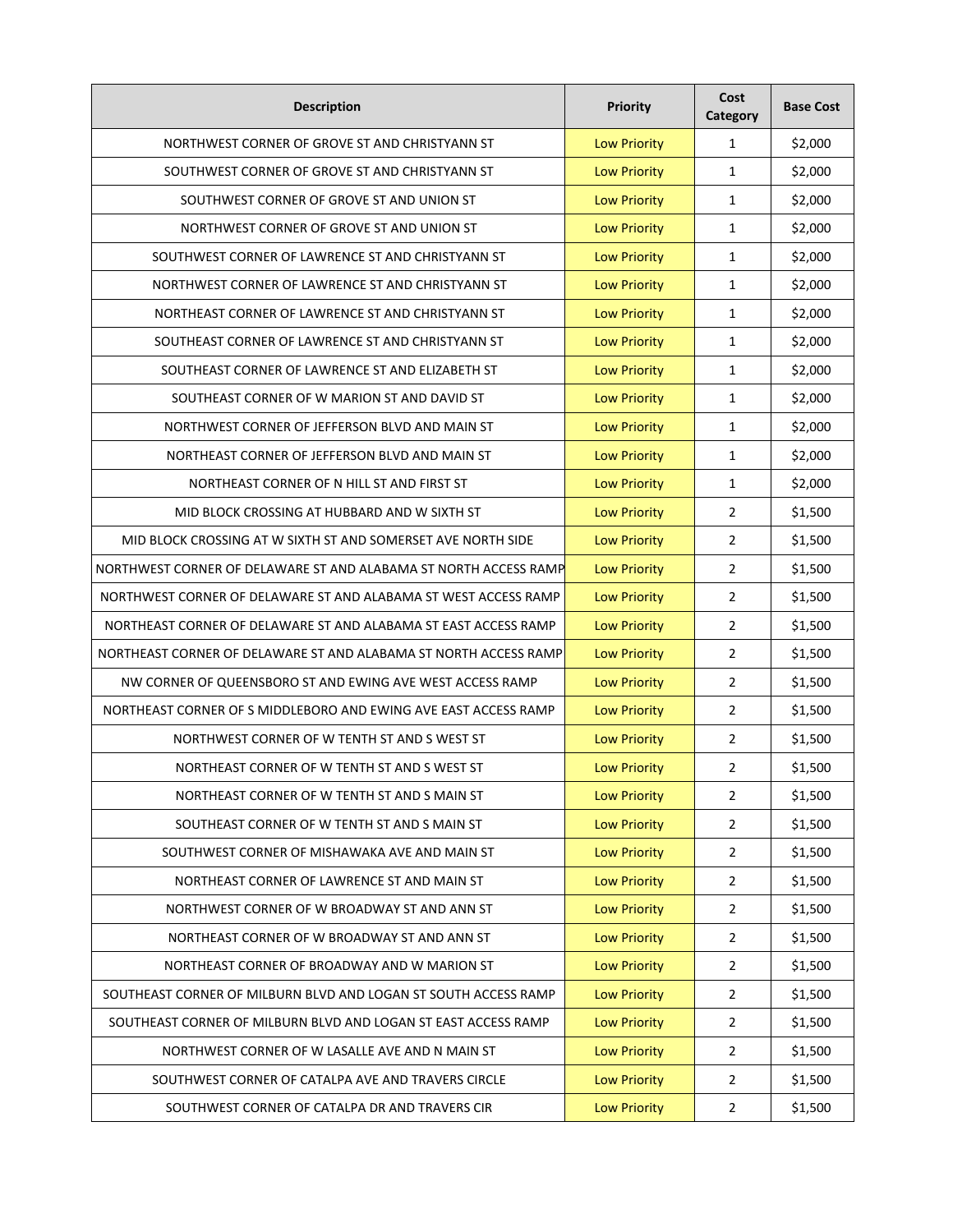| <b>Description</b>                                             | Priority            | Cost<br>Category | <b>Base Cost</b> |
|----------------------------------------------------------------|---------------------|------------------|------------------|
| NORTHWEST CORNER OF CATALPA DR AND TRAVERS CIR                 | <b>Low Priority</b> | $\overline{2}$   | \$1,500          |
| SOUTHEAST CORNER OF CATALPA DR AND NEWPORT CT                  | <b>Low Priority</b> | $\overline{2}$   | \$1,500          |
| NORTHEAST CORNER OF CREEK POINT RD AND TRINITY PL              | <b>Low Priority</b> | $\overline{2}$   | \$1,500          |
| SOUTHWEST CORNER OF MCKINLEY AVE AND BENTON ST                 | <b>Low Priority</b> | $\overline{2}$   | \$1,500          |
| SOUTHEAST CORNER OF MCKINLEY AVE AND BENTON ST                 | <b>Low Priority</b> | $\overline{2}$   | \$1,500          |
| NORTHWEST CORNER OF MCKINLEY AVE AND SCHUMACHER DR             | <b>Low Priority</b> | $\overline{2}$   | \$1,500          |
| SOUTHWEST CORNER OF MCKINLEY AVE AND SARAH ST                  | <b>Low Priority</b> | $\overline{2}$   | \$1,500          |
| SOUTHEAST CORNER OF MCKINLEY AVE AND SARAH ST                  | <b>Low Priority</b> | $\overline{2}$   | \$1,500          |
| NORTHWEST CORNER OF MCKINLEY AVE AND NORMANDY ST               | <b>Low Priority</b> | $\overline{2}$   | \$1,500          |
| NORTHEAST CORNER OF MCKINLEY AVE AND NORMANDY ST               | <b>Low Priority</b> | $\overline{2}$   | \$1,500          |
| SOUTHWEST CORNER OF MCKINLEY AVE AND CHESTNUT ST               | <b>Low Priority</b> | $\overline{2}$   | \$1,500          |
| SOUTHEAST CORNER OF MCKINLEY AVE AND CHESTNUT ST               | <b>Low Priority</b> | $\overline{2}$   | \$1,500          |
| SOUTHWEST CORNER OF GRAPE RD AND SUGAR PINE DR                 | <b>Low Priority</b> | 2                | \$1,500          |
| SOUTHWEST CORNER OF COTTAGE PKWY AND VANDERBILT CT             | <b>Low Priority</b> | $\overline{2}$   | \$1,500          |
| NORTHWEST CORNER OF COTTAGE PKWY AND VANDERBILT CT             | <b>Low Priority</b> | $\overline{2}$   | \$1,500          |
| NORTHEAST CORNER OF COTTAGE PKWY AND VANDERBILT CT             | <b>Low Priority</b> | $\overline{2}$   | \$1,500          |
| SOUTHEAST CORNER OF COTTAGE PKWY AND VANDERBILT CT             | <b>Low Priority</b> | $\overline{2}$   | \$1,500          |
| SOUTHEAST CORNER OF COTTAGE PKWY AND NOBEL CT                  | <b>Low Priority</b> | $\overline{2}$   | \$1,500          |
| SOUTHWEST CORNER OF COTTAGE PKWY AND NOBEL CT                  | <b>Low Priority</b> | 2                | \$1,500          |
| NORTHWEST CORNER OF COTTAGE PKWY AND NOBEL CT                  | <b>Low Priority</b> | $\overline{2}$   | \$1,500          |
| NORTHWEST CORNER OF COTTAGE PKWY AND NOBEL CT                  | <b>Low Priority</b> | $\overline{2}$   | \$1,500          |
| SOUTHWEST CORNER OF COTTAGE PKWY AND HEARST CT                 | <b>Low Priority</b> | 2                | \$1,500          |
| SOUTHWEST CORNER OF COTTAGE PKWY AND HEARST CT                 | <b>Low Priority</b> | 2                | \$1,500          |
| NORTHWEST CORNER OF COTTAGE PKWY AND HEARST CT                 | <b>Low Priority</b> | $\overline{2}$   | \$1,500          |
| NORTHEAST CORNER OF COTTAGE PKWY AND HEARST CT                 | <b>Low Priority</b> | $\overline{2}$   | \$1,500          |
| SOUTHEAST CORNER OF COTTAGE PKWY AND HEARST CT                 | <b>Low Priority</b> | $\overline{2}$   | \$1,500          |
| SOUTHEAST CORNER OF COTTAGE PKWY AND GETTY CT                  | <b>Low Priority</b> | $\overline{2}$   | \$1,500          |
| NORTHEAST CORNER OF COTTAGE PKWY AND GETTY CT                  | <b>Low Priority</b> | $\overline{2}$   | \$1,500          |
| NORTHWEST CORNER OF COTTAGE PKWY AND GETTY CT                  | <b>Low Priority</b> | $\overline{2}$   | \$1,500          |
| SOUTHWEST CORNER OF COTTAGE PKWY AND GETTY CT                  | <b>Low Priority</b> | $\overline{2}$   | \$1,500          |
| SOUTHWEST CORNER OF COTTAGE PKWY AND BUFFET CT                 | <b>Low Priority</b> | $\overline{2}$   | \$1,500          |
| NORTHEAST CORNER OF JEFFERSON BLVD AND FERRIS AVE              | <b>Low Priority</b> | $\overline{2}$   | \$1,500          |
| NORTHWEST CORNER OF EDGEWATER DR AND JOHN ST                   | <b>Low Priority</b> | $\overline{2}$   | \$1,500          |
| NE CORNER OF W SIXTH ST AND S MIDDLEBORO AVE EAST ACCESS RAMP  | <b>Low Priority</b> | $\overline{2}$   | \$3,000          |
| NE CORNER OF W SIXTH ST AND S MIDDLEBORO AVE NORTH ACCESS RAMP | <b>Low Priority</b> | $\overline{2}$   | \$3,000          |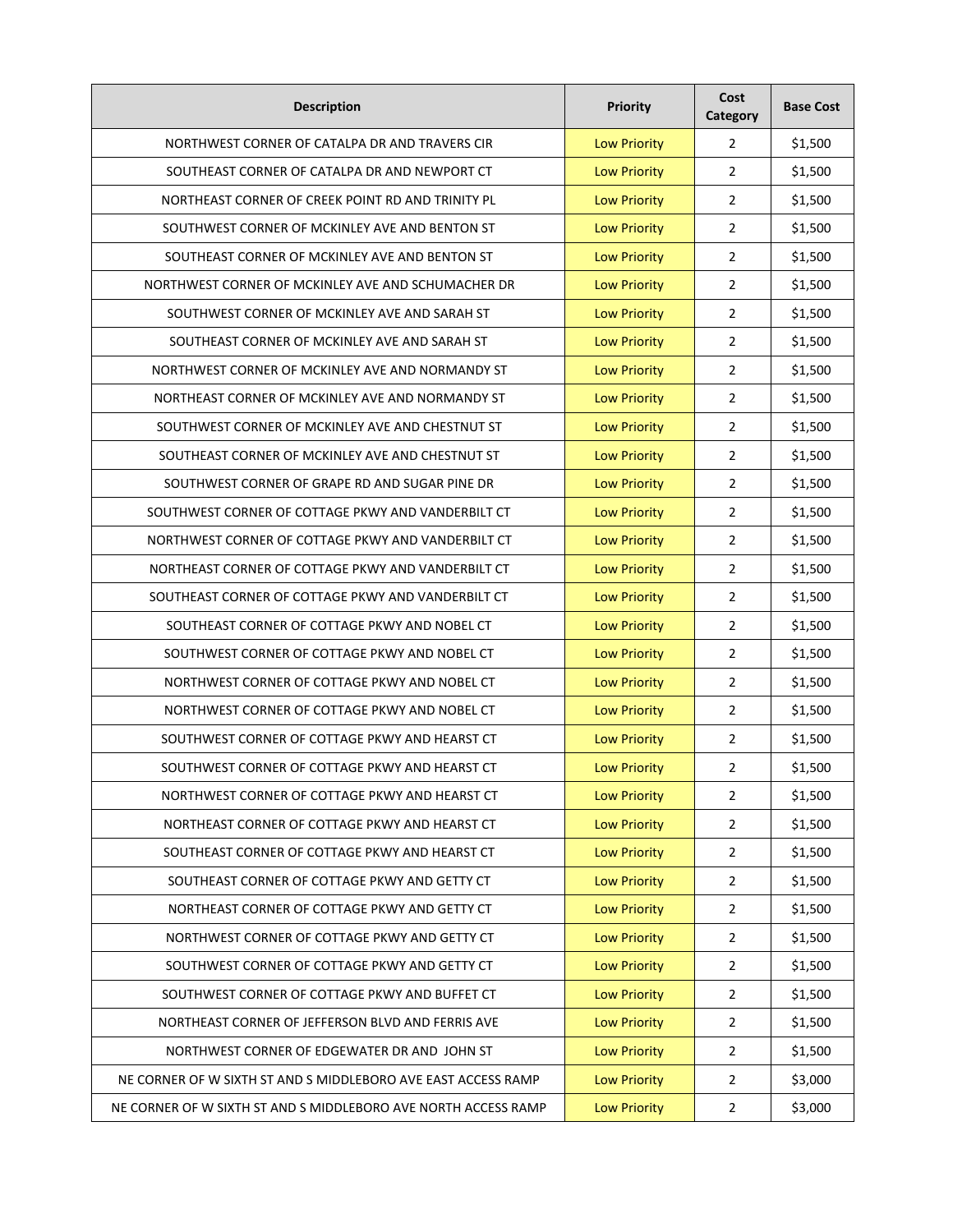| <b>Description</b>                                                 | <b>Priority</b>     | Cost<br>Category        | <b>Base Cost</b> |
|--------------------------------------------------------------------|---------------------|-------------------------|------------------|
| SOUTHEAST CORNER OF W SIXTH ST AND GEYER AVE East ACCESS RAMP      | <b>Low Priority</b> | $\overline{2}$          | \$3,000          |
| SOUTHEAST CORNER OF W SIXTH ST AND GEYER AVE SOUTH ACCESS RAMP     | <b>Low Priority</b> | $\overline{2}$          | \$3,000          |
| MID BLOCK CROSSING W SIXTH ST AND GEYER AVE NORTH SIDE             | <b>Low Priority</b> | $\overline{2}$          | \$3,000          |
| NORTHWEST CORNER OF W SIXTH ST AND S RUSSELL AVE NORTH ACCESS RAMP | <b>Low Priority</b> | $\overline{2}$          | \$3,000          |
| NORTHWEST CORNER OF W SIXTH ST AND S RUSSELL AVE WEST ACCESS RAMP  | <b>Low Priority</b> | 2                       | \$3,000          |
| SOUTHEAST CORNER OF W SIXTH ST AND S RUSSELL AVE SOUTH ACCESS RAMP | <b>Low Priority</b> | $\overline{2}$          | \$3,000          |
| SOUTHEAST CORNER OF W SIXTH ST AND S RUSSELL AVE EAST ACCESS RAMP  | <b>Low Priority</b> | 2                       | \$3,000          |
| SOUTHWEST CORNER OF W SIXTH ST AND S RUSSELL AVE WEST ACCESS RAMP  | <b>Low Priority</b> | $\overline{2}$          | \$3,000          |
| SOUTHWEST CORNER OF W SIXTH ST AND S RUSSELL AVE SOUTH ACCESS RAMP | <b>Low Priority</b> | $\overline{2}$          | \$3,000          |
| NORTHWEST CORNER OF W SIXTH ST AND BERLIN AVE NORTH ACCESES RAMP   | <b>Low Priority</b> | $\overline{2}$          | \$3,000          |
| NORTHEAST CORNER OF W SIXTH ST AND BERLIN AVE NORTH ACCESES RAMP   | <b>Low Priority</b> | $\overline{2}$          | \$3,000          |
| SOUTHEAST CORNER OF W SIXTH ST AND BERLIN AVE SOUTH ACCESS RAMP    | <b>Low Priority</b> | $\overline{2}$          | \$3,000          |
| SOUTHEAST CORNER OF W SIXTH ST AND BERLIN AVE EAST ACCESS RAMP     | <b>Low Priority</b> | $\overline{2}$          | \$3,000          |
| SOUTHWEST CORNER OF W SIXTH ST AND BERLIN AVE WEST ACCESS RAMP     | <b>Low Priority</b> | 2                       | \$3,000          |
| SOUTHWEST CORNER OF W SIXTH ST AND BERLIN AVE SOUTH ACCESS RAMP    | <b>Low Priority</b> | 2                       | \$3,000          |
| NORTHEAST CORNER OF W EIGHTH ST AND S SPRING ST                    | <b>Low Priority</b> | $\overline{2}$          | \$3,000          |
| NORTHWEST CORNER OF MISHAWAKA AVE AND CHARLOTTE ST WEST RAMP       | <b>Low Priority</b> | 2                       | \$3,000          |
| NORTHWEST CORNER OF MISHAWAKA AVE AND CHARLOTTE ST NORTH RAMP      | <b>Low Priority</b> | $\overline{2}$          | \$3,000          |
| NORTHWEST CORNER OF BATTELL ST AND OAK ST                          | <b>Low Priority</b> | $\overline{2}$          | \$3,000          |
| NORTHWEST CORNER OF E BROADWAY ST AND CHRISTYANN ST                | <b>Low Priority</b> | 2                       | \$3,000          |
| SOUTHWEST CORNER OF W BROADWAY ST AND LIBERTY DR                   | <b>Low Priority</b> | 2                       | \$3,000          |
| NORTHEAST CORNER OF W LASALLE AVE AND LIBERTY DR                   | <b>Low Priority</b> | $\overline{2}$          | \$3,000          |
| SOUTHEAST CORNER OF CHRISTYANN ST AND OMER AVE                     | <b>Low Priority</b> | $\overline{2}$          | \$3,000          |
| NORTHWEST CORNER OF MCKINLEY AVE AND MIRACLE LN                    | <b>Low Priority</b> | $\overline{2}$          | \$3,000          |
| NORTHEAST CORNER OF MCKINLEY AVE AND MIRACLE LN                    | <b>Low Priority</b> | $\overline{2}$          | \$3,000          |
| NORTHEAST CORNER OF MCKINLEY AVE AND SCHUMACHER DR                 | <b>Low Priority</b> | $\overline{2}$          | \$3,000          |
| SOUTHEAST CORNER OF MCKINLEY AVE AND MAIN ST                       | <b>Low Priority</b> | $\overline{2}$          | \$3,000          |
| NORTHWEST CORNER OF E NINTH ST AND S DOWNY AVE                     | <b>Low Priority</b> | $\overline{2}$          | \$3,000          |
| SOUTHEAST CORNER OF LINDEN AVE AND N STATE ST                      | <b>Low Priority</b> | $\overline{2}$          | \$3,000          |
| SOUTHEAST CORNER OF W FOURTEENTH ST AND S WEST ST EAST ACCESS RAMP | <b>Low Priority</b> | $\overline{\mathbf{3}}$ | \$2,700          |
| NORTHEAST CORNER OF MILBURN BLVD AND LOGAN ST EAST ACCESS RAMP     | <b>Low Priority</b> | $\overline{\mathbf{3}}$ | \$2,700          |
| NORTHEAST CORNER OF MILBURN BLVD AND LOGAN ST NORTH ACCESS RAMP    | <b>Low Priority</b> | 3                       | \$2,700          |
| NORTHEAST CORNER OF W LASALLE AVE AND N MAIN ST                    | <b>Low Priority</b> | 3                       | \$2,700          |
| NORTHEAST CORNER OF MAIN ST AND LOWELL AVE                         | <b>Low Priority</b> | 3                       | \$2,700          |
| SOUTHWEST CORNER OF CHESTNUT ST AND E BORLEY AVE                   | <b>Low Priority</b> | 3                       | \$2,700          |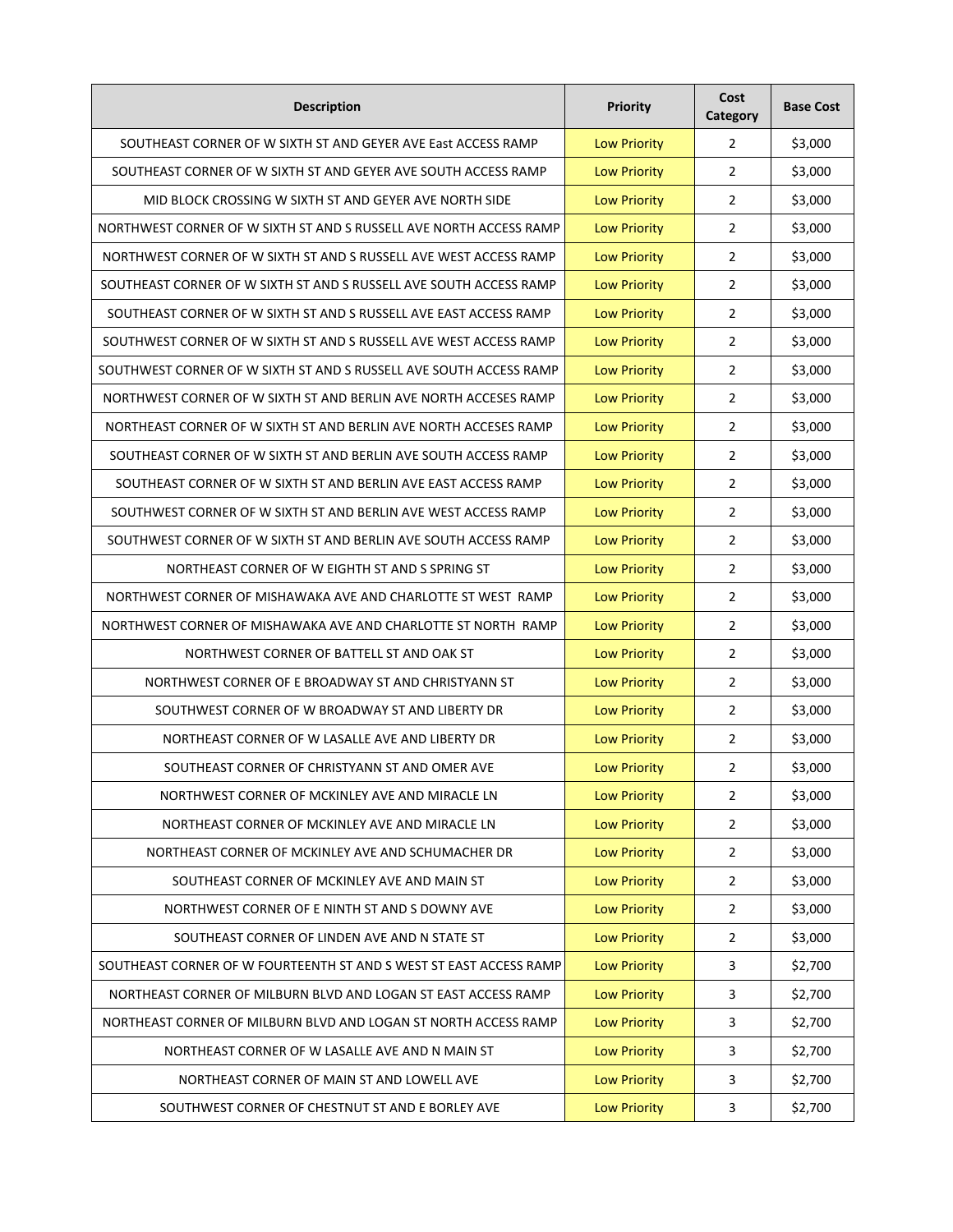| <b>Description</b>                                               | Priority            | Cost<br>Category | <b>Base Cost</b> |
|------------------------------------------------------------------|---------------------|------------------|------------------|
| SOUTHEAST CORNER OF PEACHTREE LN AND RALEIGH CT SOUTH ACCESS     | <b>Low Priority</b> | 3                | \$2,700          |
| SOUTHEAST CORNER OF PEACHTREE LN AND RALEIGH CT EAST ACCESS      | <b>Low Priority</b> | 3                | \$2,700          |
| SOUTHWEST CORNER OF PEACHTREE LN AND RALEIGH CT WEST ACCESS      | <b>Low Priority</b> | 3                | \$2,700          |
| SOUTHWEST CORNER OF PEACHTREE LN AND RALEIGH CT SOUTH ACCESS     | <b>Low Priority</b> | 3                | \$2,700          |
| NORTHWEST CORNER OF PEACHTREE LN AND SAVANNAH PASS               | <b>Low Priority</b> | 3                | \$2,700          |
| NORTHEAST CORNER OF PEACHTREE LN AND SAVANNAH PASS               | <b>Low Priority</b> | 3                | \$2,700          |
| NORTHWEST CORNER OF CATALPA DR AND COLONY CT                     | <b>Low Priority</b> | 3                | \$2,700          |
| SOUTHEAST CORNER OF CREEK POINT RD AND TRINITY PL                | <b>Low Priority</b> | 3                | \$2,700          |
| NORTHEAST CORNER OF COTTAGE PKWY AND BUFFET CT                   | <b>Low Priority</b> | 3                | \$2,700          |
| SOUTHEAST CORNER OF JEFFERSON BLVD AND HOME ST                   | <b>Low Priority</b> | 3                | \$2,700          |
| SOUTHWEST CORNER OF JEFFERSON BLVD AND HOME ST                   | <b>Low Priority</b> | 3                | \$2,700          |
| NORTHWEST CORNER OF WOOD LN AND BUGLE LN                         | <b>Low Priority</b> | 3                | \$2,700          |
| SOUTHWEST CORNER OF WOOD LN AND BUGLE LN                         | <b>Low Priority</b> | 3                | \$2,700          |
| NORTHWEST CORNER OF BLAIR HILLS AVE AND BLAIR HILLS CT           | <b>Low Priority</b> | 3                | \$2,700          |
| SOUTHEAST CORNER OF BLAIR HILLS AVE AND WHEAT STONE DR           | <b>Low Priority</b> | 3                | \$2,700          |
| NORTHEAST CORNER OF BLAIR HILLS AVE AND DRAGOON TR               | <b>Low Priority</b> | 3                | \$2,700          |
| NORTHWEST CORNER OF FOURTH ST AND MAIN ST NORTH ACCESS RAMP      | <b>Low Priority</b> | 3                | \$2,700          |
| SOUTHWEST CORNER OF FOURTH ST AND MAIN ST WEST ACCESS RAMP       | <b>Low Priority</b> | 3                | \$2,700          |
| SOUTHWEST CORNER OF FOURTH ST AND MAIN ST SOUTH ACCESS RAMP      | <b>Low Priority</b> | 3                | \$2,700          |
| SOUTHEAST CORNER OF E FOURTH ST AND CAMPBELL ST                  | <b>Low Priority</b> | 3                | \$2,700          |
| SOUTHWEST CORNER OF E FOURTH ST AND CAMPBELL ST                  | <b>Low Priority</b> | 3                | \$2,700          |
| NORTHWEST CORNER OF E THRID ST AND S BROOK AVE NORTH ACCESS RAMP | <b>Low Priority</b> | 3                | \$2,700          |
| NORTHWEST CORNER OF HOMEWOOD AVE AND N ROOSEVELT AVE             | <b>Low Priority</b> | 3                | \$2,700          |
| SOUTHEAST CORNER OF LINDEN AVE AND N BEIGER ST                   | <b>Low Priority</b> | 3                | \$2,700          |
| NORTHWEST CORNER OF W NINTH ST AND S SPRING ST                   | <b>Low Priority</b> | 3                | \$5,400          |
| SOUTHWEST CORNER OF W ELEVENTH ST AND S SPRING ST                | <b>Low Priority</b> | 3                | \$5,400          |
| SOUTHWEST CORNER OF E TENTH ST AND MICHIGAN AVE                  | <b>Low Priority</b> | 3                | \$5,400          |
| SOUTHEAST CORNER OF E THIRTEENTH ST AND DODGE AVE                | <b>Low Priority</b> | 3                | \$5,400          |
| NORTHWEST CORNER OF LAWRENCE ST AND WEBSTER ST                   | <b>Low Priority</b> | 3                | \$5,400          |
| NORTHEAST CORNER OF LAWRENCE ST AND WEBSTER ST                   | <b>Low Priority</b> | 3                | \$5,400          |
| SOUTHEAST CORNER OF LAWRENCE ST AND WEBSTER ST                   | <b>Low Priority</b> | 3                | \$5,400          |
| SOUTHEAST CORNER OF BATTELL ST AND FOREST AVE                    | <b>Low Priority</b> | 3                | \$5,400          |
| SOUTHEAST CORNER OF MILBURN BLVD AND LOGAN ST PERPENDICULAR RAMP | <b>Low Priority</b> | 3                | \$5,400          |
| NORTHEAST CORNER OF CHRISTYANN ST AND OMER AVE                   | <b>Low Priority</b> | 3                | \$5,400          |
| NORTHWEST CORNER OF CHRISTYANN ST AND OMER AVE                   | <b>Low Priority</b> | 3                | \$5,400          |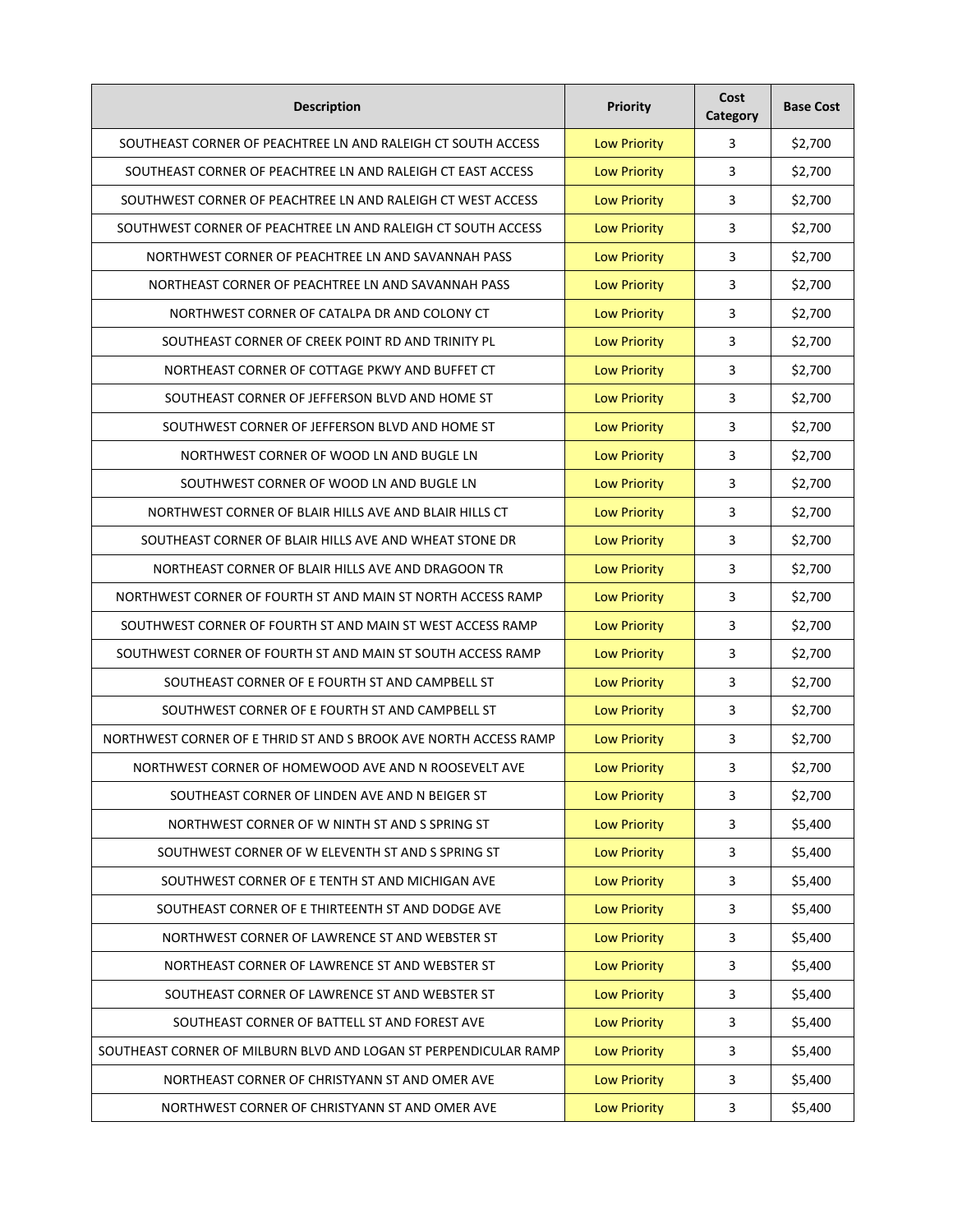| <b>Description</b>                                  | Priority            | Cost<br>Category | <b>Base Cost</b> |
|-----------------------------------------------------|---------------------|------------------|------------------|
| NORTHEAST CORNER OF CHRISTYANN ST AND E LASALLE AVE | <b>Low Priority</b> | 3                | \$5,400          |
| SOUTHEAST CORNER OF CHRISTYANN ST AND E LASALLE AVE | <b>Low Priority</b> | 3                | \$5,400          |
| SOUTHWEST CORNER OF CHRISTYANN ST AND E LASALLE AVE | <b>Low Priority</b> | 3                | \$5,400          |
| SOUTHWEST CORNER OF CHRISTYANN ST AND E RUSS AVE    | <b>Low Priority</b> | 3                | \$5,400          |
| NORTHWEST CORNER OF CHRISTYANN ST AND E RUSS AVE    | <b>Low Priority</b> | 3                | \$5,400          |
| SOUTHEAST CORNER OF CHRISTYANN ST AND E RUSS AVE    | <b>Low Priority</b> | 3                | \$5,400          |
| SOUTHEAST CORNER OF DIVISION ST AND E RUSS AVE      | <b>Low Priority</b> | 3                | \$5,400          |
| NORTHWEST CORNER OF DIVISION ST AND OMER AVE        | <b>Low Priority</b> | 3                | \$5,400          |
| NORTHEAST CORNER OF DIVISION ST AND OMER AVE        | <b>Low Priority</b> | 3                | \$5,400          |
| SOUTHWEST CORNER OF MAIN ST AND OMER AVE            | <b>Low Priority</b> | 3                | \$5,400          |
| SOUTHWEST CORNER OF MAIN ST AND W RUSS AVE          | <b>Low Priority</b> | 3                | \$5,400          |
| SOUTHWEST CORNER OF CHESTNUT ST AND E RUSS AVE      | <b>Low Priority</b> | 3                | \$5,400          |
| NORTHWEST CORNER OF CHESTNUT ST AND E RUSS AVE      | <b>Low Priority</b> | 3                | \$5,400          |
| SOUTHEAST CORNER OF CHESTNUT ST AND E RUSS AVE      | <b>Low Priority</b> | 3                | \$5,400          |
| NORTHEAST CORNER OF MCKINLEY AVE AND MAIN ST        | <b>Low Priority</b> | 3                | \$5,400          |
| NORTHWEST CORNER OF MCKINLEY AVE AND MAIN ST        | <b>Low Priority</b> | 3                | \$5,400          |
| SOUTHEAST CORNER OF N MAIN ST AND GUAM AVE          | <b>Low Priority</b> | 3                | \$5,400          |
| NORTHEAST CORNER OF N MAIN ST AND GUAM AVE          | <b>Low Priority</b> | 3                | \$5,400          |
| NORTHEAST CORNER OF N MAIN ST AND SAINT LO AVE      | <b>Low Priority</b> | 3                | \$5,400          |
| SOUTHEAST CORNER OF N MAIN ST AND SAINT LO AVE      | <b>Low Priority</b> | 3                | \$5,400          |
| SOUTHEAST CORNER OF N MAIN ST AND LEYTE AVE         | <b>Low Priority</b> | 3                | \$5,400          |
| NORTHEAST CORNER OF N MAIN ST AND LEYTE AVE         | <b>Low Priority</b> | 3                | \$5,400          |
| NORTHWEST CORNER OF N MAIN ST AND LEYTE AVE         | <b>Low Priority</b> | 3                | \$5,400          |
| SOUTHWEST CORNER OF N MAIN ST AND LEYTE AVE         | <b>Low Priority</b> | 3                | \$5,400          |
| SOUTHEAST CORNER OF N MAIN ST AND BASTOGNE AVE      | <b>Low Priority</b> | 3                | \$5,400          |
| NORTHEAST CORNER OF N MAIN ST AND BASTOGNE AVE      | <b>Low Priority</b> | 3                | \$5,400          |
| NORTHEAST CORNER OF N MAIN ST AND PALAU AVE         | <b>Low Priority</b> | 3                | \$5,400          |
| SOUTHEAST CORNER OF N MAIN ST AND PALAU AVE         | <b>Low Priority</b> | 3                | \$5,400          |
| SOUTHEAST CORNER OF N MAIN ST AND CATALPA DR        | <b>Low Priority</b> | 3                | \$5,400          |
| SOUTHWEST CORNER OF DOUGLAS RD AND CREEK POINT RD   | <b>Low Priority</b> | 3                | \$5,400          |
| SOUTHEAST CORNER OF DOUGLAS RD AND CREEK POINT RD   | <b>Low Priority</b> | 3                | \$5,400          |
| NORTHWEST CORNER OF JEFFERSON BLVD AND HOME ST      | <b>Low Priority</b> | 3                | \$5,400          |
| NORTHEAST CORNER OF JEFFERSON BLVD AND HOME ST      | <b>Low Priority</b> | 3                | \$5,400          |
| SOUTHEAST CORNER OF PARK AVE AND JOHN ST            | <b>Low Priority</b> | 3                | \$5,400          |
| NORTHEAST CORNER OF VINE ST AND N LOGAN ST          | <b>Low Priority</b> | 3                | \$5,400          |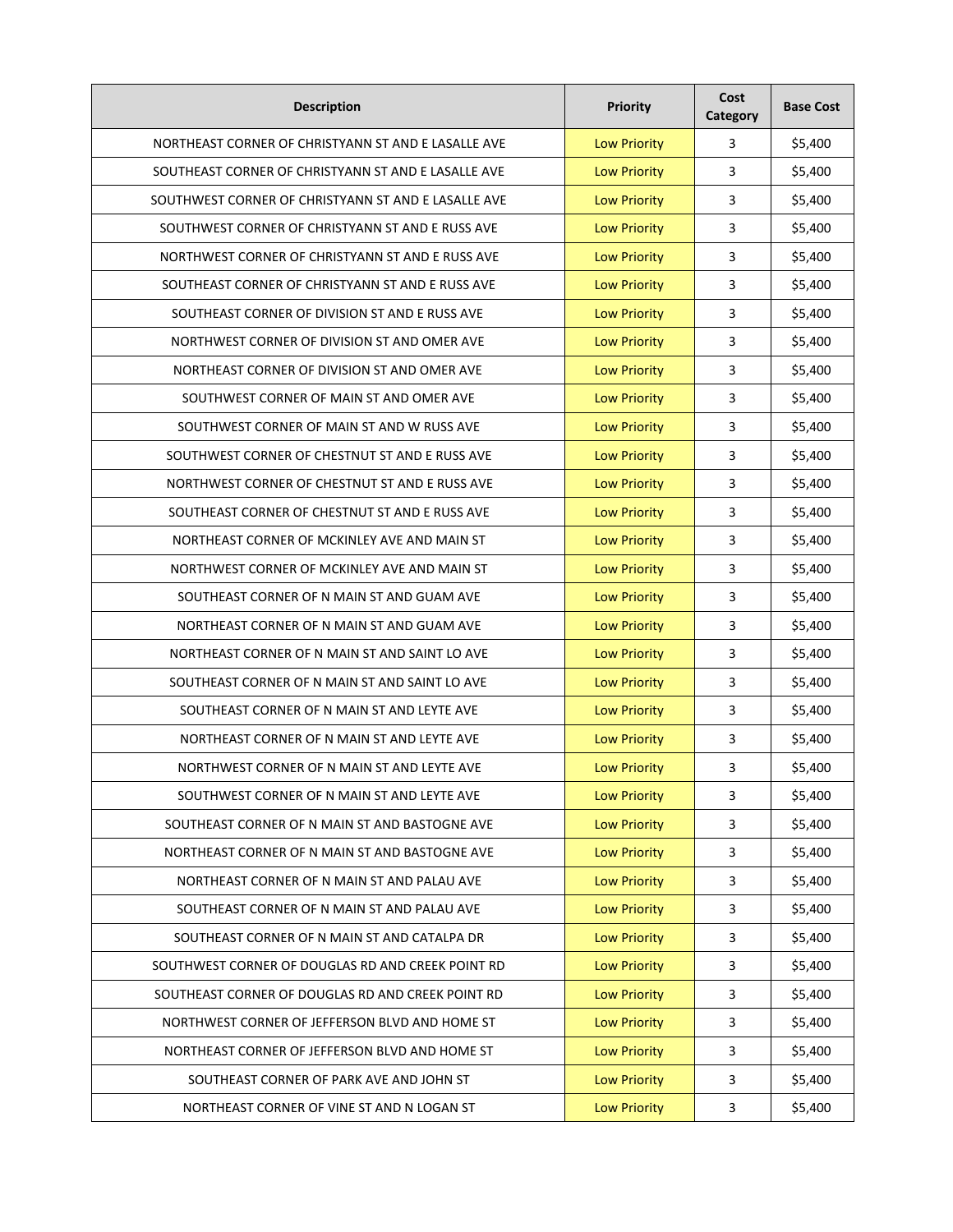| <b>Description</b>                                               | <b>Priority</b>     | Cost<br>Category | <b>Base Cost</b> |
|------------------------------------------------------------------|---------------------|------------------|------------------|
| SOUTHEAST CORNER OF VINE ST AND N LOGAN ST                       | <b>Low Priority</b> | 3                | \$5,400          |
| SOUTHWEST CORNER OF VINE ST AND CALHOUN STN                      | <b>Low Priority</b> | 3                | \$5,400          |
| NORTHWEST CORNER OF VINE ST AND CALHOUN STN                      | <b>Low Priority</b> | 3                | \$5,400          |
| SOUTHEAST CORNER OF THIRD ST AND MAIN ST                         | <b>Low Priority</b> | 3                | \$5,400          |
| NORTHEAST CORNER OF E FOURTH ST AND S VIRGIL ST                  | <b>Low Priority</b> | 3                | \$5,400          |
| NORTHWEST CORNER OF E THRID ST AND HODSON AVE WEST ACCESS RAMP   | <b>Low Priority</b> | 3                | \$5,400          |
| NORTHWEST CORNER OF E THRID ST AND HODSON AVE NORTH ACCESS RAMP  | <b>Low Priority</b> | 3                | \$5,400          |
| SOUTHWEST CORNER OF SOUTH SHORE DR AND LIVINGSTON BAY CT         | <b>Low Priority</b> | 3                | \$5,400          |
| NORTHWEST CORNER OF SOUTH SHORE DR AND LIVINGSTON BAY CT         | <b>Low Priority</b> | 3                | \$5,400          |
| SOUTHWEST CORNER OF LINDEN AVE AND MIAMI CLUB DR                 | <b>Low Priority</b> | 3                | \$5,400          |
| SOUTHWEST CORNER OF E GROVE ST AND STUDEBAKER ST                 | <b>Low Priority</b> | 3                | \$5,400          |
| SOUTHWEST CORNER OF SIXTH ST AND SOMERSET AVE SOUTH ACCESS RAMP  | <b>Low Priority</b> | 4                | \$4,000          |
| NORTHEAST CORNER OF W SIXTH ST AND MERIDIAN ST DIAGONAL RAMP     | <b>Low Priority</b> | 4                | \$4,000          |
| NORTHEAST CORNER OF DELAWARE ST AND QUEENSBORO ST EAST RAMP      | <b>Low Priority</b> | 4                | \$4,000          |
| SOUTHWEST CORNER OF DELAWARE ST AND QUEENSBORO ST WEST RAMP      | <b>Low Priority</b> | 4                | \$4,000          |
| SOUTHWEST CORNER OF DELAWARE ST AND QUEENSBORO ST SOUTH RAMP     | <b>Low Priority</b> | 4                | \$4,000          |
| SOUTHWEST CORNER OF DELAWARE ST AND S RUSSELL AVE WEST RAMP      | <b>Low Priority</b> | 4                | \$4,000          |
| SOUTHWEST CORNER OF DELAWARE ST AND S RUSSELL AVE SOUTH RAMP     | <b>Low Priority</b> | 4                | \$4,000          |
| NORTHWEST CORNER OF DELAWARE ST AND BERLIN AVE NORTH ACCESS RAMP | <b>Low Priority</b> | 4                | \$4,000          |
| NORTHWEST CORNER OF DELAWARE ST AND BERLIN AVE WEST ACCESS RAMP  | <b>Low Priority</b> | 4                | \$4,000          |
| NORTHEAST CORNER OF DELAWARE ST AND BERLIN AVE EAST ACCESS RAMP  | <b>Low Priority</b> | 4                | \$4,000          |
| NORTHEAST CORNER OF DELAWARE ST AND BERLIN AVE NORTH ACCESS RAMP | <b>Low Priority</b> | 4                | \$4,000          |
| NORTHEAST CORNER OF DELAWARE ST AND MERIDIAN ST EAST ACCESS RAMP | <b>Low Priority</b> | 4                | \$4,000          |
| NORTHWEST CORNER OF S LOGAN ST AND DELAWARE ST NORTH ACCESS      | <b>Low Priority</b> | 4                | \$4,000          |
| NORTHWEST CORNER OF PANAMA ST AND BURDETTE ST NORTH ACCESS RAMP  | <b>Low Priority</b> | 4                | \$4,000          |
| NORTHWEST CORNER OF PANAMA ST AND BURDETTE ST WEST ACCESS RAMP   | <b>Low Priority</b> | 4                | \$4,000          |
| NORTHEAST CORNER OF PANAMA ST AND BURDETTE ST EAST ACCESS RAMP   | <b>Low Priority</b> | 4                | \$4,000          |
| NORTHEAST CORNER OF PANAMA ST AND BURDETTE ST NORTH ACCESS RAMP  | <b>Low Priority</b> | 4                | \$4,000          |
| NORTHWEST CORNER OF PANAMA ST AND JACKSON ST NORTH ACCESS RAMP   | <b>Low Priority</b> | 4                | \$4,000          |
| NORTHWEST CORNER OF PANAMA ST AND JACKSON ST WEST ACCESS RAMP    | <b>Low Priority</b> | 4                | \$4,000          |
| NORTHEAST CORNER OF PANAMA ST AND JACKSON ST EAST ACCESS RAMP    | <b>Low Priority</b> | $\overline{4}$   | \$4,000          |
| NORTHEAST CORNER OF PANAMA ST AND JACKSON ST NORTH ACCESS RAMP   | <b>Low Priority</b> | 4                | \$4,000          |
| NORTHEAST CORNER OF PANAMA ST AND HENDRICKS ST NORTH ACCESS RAMP | <b>Low Priority</b> | 4                | \$4,000          |
| NORTHEAST CORNER OF PANAMA ST AND HENDRICKS ST EAST ACCESS RAMP  | <b>Low Priority</b> | 4                | \$4,000          |
| NORTHWEST CORNER OF PANAMA ST AND HENDRICKS ST WEST ACCESS RAMP  | <b>Low Priority</b> | 4                | \$4,000          |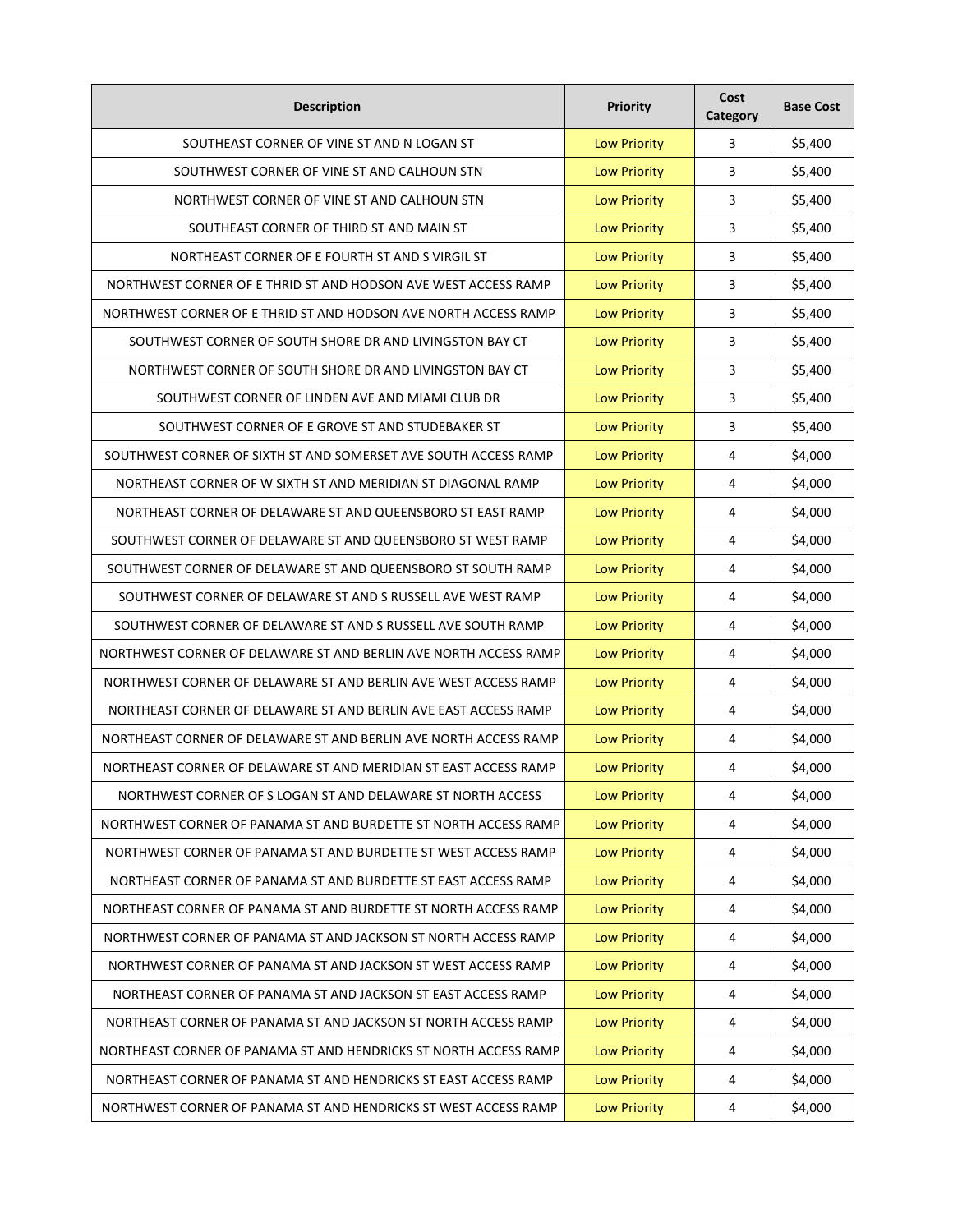| <b>Description</b>                                                | Priority            | Cost<br>Category | <b>Base Cost</b> |
|-------------------------------------------------------------------|---------------------|------------------|------------------|
| NORTHWEST CORNER OF PANAMA ST AND HENDRICKS ST NORTH ACCESS RAMP  | <b>Low Priority</b> | 4                | \$4,000          |
| NORTHWEST CORNER OF PANAMA ST AND MERIDIAN ST NORTH ACCESS RAMP   | <b>Low Priority</b> | 4                | \$4,000          |
| NORTHWEST CORNER OF PANAMA ST AND MERIDIAN ST WEST ACCESS RAMP    | <b>Low Priority</b> | 4                | \$4,000          |
| NORTHEAST CORNER OF PANAMA ST AND MERIDIAN ST EAST ACCESS RAMP    | <b>Low Priority</b> | 4                | \$4,000          |
| NORTHEAST CORNER OF PANAMA ST AND MERIDIAN ST NORTH ACCESS RAMP   | <b>Low Priority</b> | 4                | \$4,000          |
| NORTHWEST CORNER OF PANAMA ST AND REDDICK ST NORTH ACCESS RAMP    | <b>Low Priority</b> | 4                | \$4,000          |
| NORTHWEST CORNER OF PANAMA ST AND REDDICK ST WEST ACCESS RAMP     | <b>Low Priority</b> | 4                | \$4,000          |
| NORTHEAST CORNER OF PANAMA ST AND REDDICK ST EAST ACCESS RAMP     | <b>Low Priority</b> | 4                | \$4,000          |
| NORTHEAST CORNER OF PANAMA ST AND REDDICK ST NORTH ACCESS RAMP    | <b>Low Priority</b> | 4                | \$4,000          |
| NORTHWEST CORNER OF PANAMA ST AND ALABAMA ST NORTH ACCESS RAMP    | <b>Low Priority</b> | 4                | \$4,000          |
| NORTHWEST CORNER OF PANAMA ST AND ALABAMA ST WEST ACCESS RAMP     | <b>Low Priority</b> | 4                | \$4,000          |
| NORTHEAST CORNER OF PANAMA ST AND ALABAMA ST EAST ACCESS RAMP     | <b>Low Priority</b> | 4                | \$4,000          |
| NORTHEAST CORNER OF PANAMA ST AND ALABAMA ST NORTH ACCESS RAMP    | <b>Low Priority</b> | 4                | \$4,000          |
| NORTHEAST CORNER OF PANAMA ST AND CARLTON ST EAST ACCESS RAMP     | <b>Low Priority</b> | 4                | \$4,000          |
| NORTHEAST CORNER OF PANAMA ST AND CARLTON ST NORTH ACCESS RAMP    | <b>Low Priority</b> | 4                | \$4,000          |
| NORTHWEST CORNER OF KINGS CT AND UNION ST                         | <b>Low Priority</b> | 4                | \$4,000          |
| SOUTHWEST CORNER OF BERLIN AVE AND MILBURN BLVD WEST ACCESS RAMP  | <b>Low Priority</b> | 4                | \$4,000          |
| SOUTHWEST CORNER OF BERLIN AVE AND MILBURN BLVD SOUTH ACCESS RAMP | <b>Low Priority</b> | 4                | \$4,000          |
| NORTHEAST CORNER OF MERIDIAN ST AND MILBURN BLVD EAST ACCESS RAMP | <b>Low Priority</b> | 4                | \$4,000          |
| NORTHEAST CORNER OF MERIDIAN ST AND MILBURN BLVD NORTH RAMP       | <b>Low Priority</b> | 4                | \$4,000          |
| NORTHWEST CORNER OF CHESTNUT ST AND E BORLEY AVE                  | <b>Low Priority</b> | 4                | \$4,000          |
| SOUTHEAST CORNER OF CHESTNUT ST AND E LOWELL AVE                  | <b>Low Priority</b> | 4                | \$4,000          |
| NORTHEAST CORNER OF FOURTH ST AND MAIN ST EAST ACCESS RAMP        | <b>Low Priority</b> | 4                | \$4,000          |
| NORTHWEST CORNER OF E FOURTH ST AND HELEN AVE                     | <b>Low Priority</b> | 4                | \$4,000          |
| SOUTHWEST CORNER OF TERRY LN AND LIVINGSTON BAY CT                | <b>Low Priority</b> | 4                | \$4,000          |
| NORTHWEST CORNER OF TERRY LN AND LIVINGSTON BAY CT                | <b>Low Priority</b> | 4                | \$4,000          |
| SOUTHWEST CORNER OF N SPRING ST AND FRONT ST SOUTH ACCESS RAMP    | <b>Low Priority</b> | 4                | \$4,000          |
| NORTHWEST CORNER OF W SIXTH ST AND CARLTON ST DIAGINAL RAMP       | <b>Low Priority</b> | 4                | \$8,000          |
| SOUTHEAST CORNER OF W SIXTH ST AND CARLTON ST DIAGINAL RAMP       | <b>Low Priority</b> | 4                | \$8,000          |
| NORTHWEST CORNER OF W SIXTH ST AND HENDRICKS ST                   | <b>Low Priority</b> | 4                | \$8,000          |
| NORTHEAST CORNER OF W SIXTH ST AND HENDRICKS ST                   | <b>Low Priority</b> | 4                | \$8,000          |
| SOUTHEAST CORNER OF W SIXTH ST AND HENDRICKS ST                   | <b>Low Priority</b> | 4                | \$8,000          |
| SOUTHWEST CORNER OF W SIXTH ST AND HENDRICKS ST                   | <b>Low Priority</b> | 4                | \$8,000          |
| SOUTHEAST CORNER OF W SIXTH ST AND JACKSON ST                     | <b>Low Priority</b> | 4                | \$8,000          |
| NORTHWEST CORNER OFW SIXTH ST AND BURNDETTE ST                    | <b>Low Priority</b> | 4                | \$8,000          |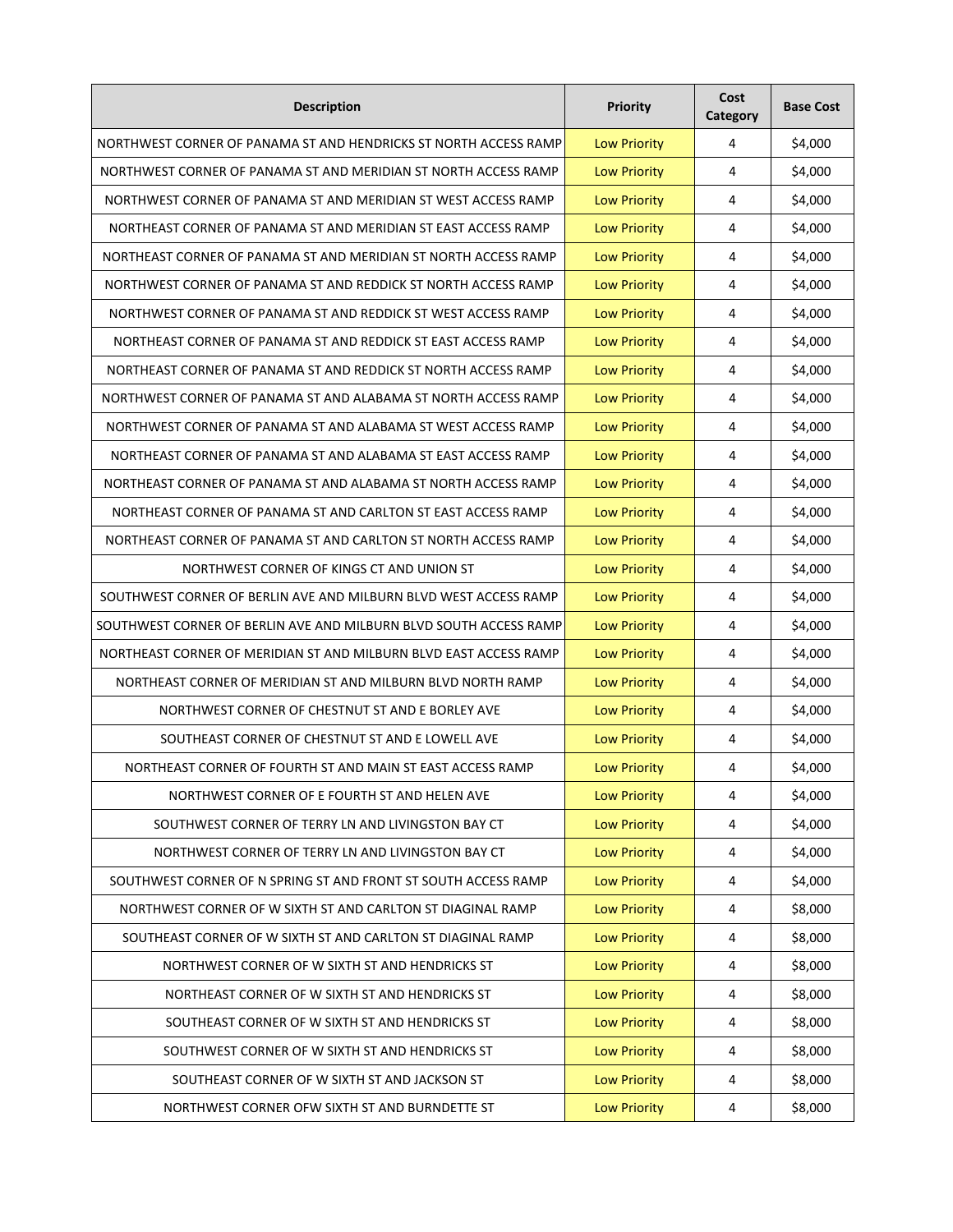| <b>Description</b>                                               | Priority            | Cost<br>Category | <b>Base Cost</b> |
|------------------------------------------------------------------|---------------------|------------------|------------------|
| SOUTHWEST CORNER OF W SIXTH ST AND BURNDETTE ST                  | <b>Low Priority</b> | 4                | \$8,000          |
| NORTHWEST CORNER OF HENDRICKS ST AND DELAWARE ST DIAGONAL RAMP   | <b>Low Priority</b> | 4                | \$8,000          |
| SOUTHEAST CORNER OF HENDRICKS ST AND DELAWARE ST DIAGONAL RAMP   | <b>Low Priority</b> | 4                | \$8,000          |
| SOUTHWEST CORNER OF HENDRICKS ST AND DELAWARE ST DIAGONAL RAMP   | <b>Low Priority</b> | 4                | \$8,000          |
| NORTHEAST CORNER OF JACKSON ST AND DELAWARE ST DIAGONAL RAMP     | <b>Low Priority</b> | 4                | \$8,000          |
| SOUTHWEST CORNER OF JACKSON ST AND DELAWARE ST DIAGONAL RAMP     | <b>Low Priority</b> | 4                | \$8,000          |
| NORTHWEST CORNER OF DELAWARE ST AND BURDETTE ST DIAGONAL RAMP    | <b>Low Priority</b> | 4                | \$8,000          |
| NORTHEAST CORNER OF DELAWARE ST AND BURDETTE ST DIAGONAL RAMP    | <b>Low Priority</b> | 4                | \$8,000          |
| SOUTHEAST CORNER OF DELAWARE ST AND BURDETTE ST DIAGONAL RAMP    | <b>Low Priority</b> | 4                | \$8,000          |
| SOUTHWEST CORNER OF DELAWARE ST AND BURDETTE ST DIAGONAL RAMP    | <b>Low Priority</b> | 4                | \$8,000          |
| NORTHWEST CORNER OF W THIRTEENTH ST AND SPRING ST                | <b>Low Priority</b> | 4                | \$8,000          |
| SOUTHEAST CORNER OF W GROVE ST AND ANN ST                        | <b>Low Priority</b> | 4                | \$8,000          |
| SOUTHWEST CORNER OF W GROVE ST AND ANN ST                        | <b>Low Priority</b> | 4                | \$8,000          |
| NORTHWEST CORNER OF W GROVE ST AND ANN ST                        | <b>Low Priority</b> | 4                | \$8,000          |
| NORTHEAST CORNER OF W GROVE ST AND ANN ST                        | <b>Low Priority</b> | 4                | \$8,000          |
| SIUTHWEST CORNER OF BATTELL ST AND LIBERTY DR                    | <b>Low Priority</b> | 4                | \$8,000          |
| NORTHWEST CORNER OF BATTELL ST AND LIBERTY DR                    | <b>Low Priority</b> | 4                | \$8,000          |
| SOUTHWEST CORNER OF BATTELL ST AND LIBERTY DR                    | <b>Low Priority</b> | 4                | \$8,000          |
| NORTHEAST CORNER OF BATTELL ST AND ELIZABETH ST                  | <b>Low Priority</b> | 4                | \$8,000          |
| SOUTHEAST CORNER OF E BROADWAY ST AND CHRISTYANN ST              | <b>Low Priority</b> | 4                | \$8,000          |
| NORTHWEST CORNER OF W BROADWAY ST AND MAIN ST                    | <b>Low Priority</b> | 4                | \$8,000          |
| NORTHEAST CORNER OF W BROADWAY ST AND MAIN ST                    | <b>Low Priority</b> | 4                | \$8,000          |
| SOUTHWEST CORNER OF W BROADWAY ST AND MAIN ST                    | <b>Low Priority</b> | 4                | \$8,000          |
| NORTHWEST CORNER OF MILBURN BLVD AND LOGAN ST PERPENDICULAR RAMP | <b>Low Priority</b> | 4                | \$8,000          |
| NORTHWEST CORNER OF W LASALLE AVE AND LIBERTY DR                 | <b>Low Priority</b> | 4                | \$8,000          |
| NORTHWEST CORNER OF CHRISTYANN ST AND E DONALDSON ST             | <b>Low Priority</b> | 4                | \$8,000          |
| SOUTHEAST CORNER OF CHRISTYANN ST AND E DONALDSON ST             | <b>Low Priority</b> | 4                | \$8,000          |
| SOUTHWEST CORNER OF CHRISTYANN ST AND E DONALDSON ST             | <b>Low Priority</b> | 4                | \$8,000          |
| SOUTHEAST CORNER OF CHRISTYANN ST AND E EDGAR AVE                | <b>Low Priority</b> | 4                | \$8,000          |
| SOUTHWEST CORNER OF CHRISTYANN ST AND E EDGAR AVE                | <b>Low Priority</b> | 4                | \$8,000          |
| NORTHWEST CORNER OF CHRISTYANN ST AND E EDGAR AVE                | <b>Low Priority</b> | 4                | \$8,000          |
| NORTHEAST CORNER OF CHRISTYANN ST AND E EDGAR AVE                | <b>Low Priority</b> | 4                | \$8,000          |
| NORTHWEST CORNER OF CHRISTYANN ST AND E LOWELL AVE               | <b>Low Priority</b> | 4                | \$8,000          |
| SOUTHWEST CORNER OF CHRISTYANN ST AND OMER AVE                   | <b>Low Priority</b> | 4                | \$8,000          |
| SOUTHWEST CORNER OF CHRISTYANN ST AND E COLFAX AVE               | <b>Low Priority</b> | 4                | \$8,000          |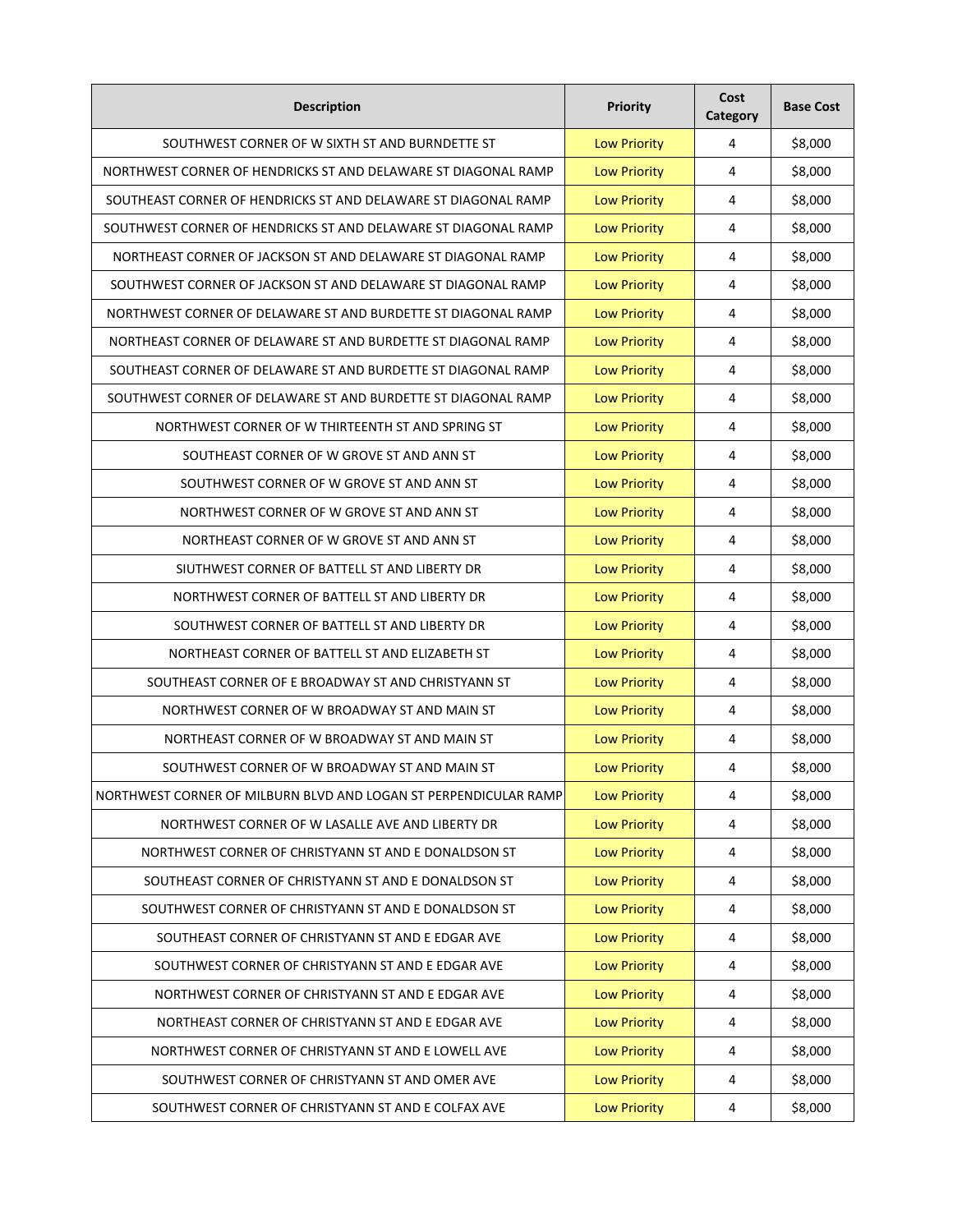| <b>Description</b>                                              | <b>Priority</b>     | Cost<br>Category        | <b>Base Cost</b> |
|-----------------------------------------------------------------|---------------------|-------------------------|------------------|
| SOUTHEAST CORNER OF CHRISTYANN ST AND E COLFAX AVE              | <b>Low Priority</b> | 4                       | \$8,000          |
| NORTHEAST CORNER OF CHRISTYANN ST AND E COLFAX AVE              | <b>Low Priority</b> | 4                       | \$8,000          |
| NORTHWEST CORNER OF CHRISTYANN ST AND E COLFAX AVE              | <b>Low Priority</b> | 4                       | \$8,000          |
| NORTHWEST CORNER OF CHRISTYANN ST AND E LASALLE AVE             | <b>Low Priority</b> | 4                       | \$8,000          |
| SOUTHWEST CORNER OF DIVISION ST AND OMER AVE                    | <b>Low Priority</b> | 4                       | \$8,000          |
| SOUTHEAST CORNER OF DIVISION ST AND OMER AVE                    | <b>Low Priority</b> | 4                       | \$8,000          |
| SOUTHEAST CORNER OF DIVISION ST AND LOWELL AVE                  | <b>Low Priority</b> | 4                       | \$8,000          |
| NORTHEAST CORNER OF DIVISION ST AND LOWELL AVE                  | <b>Low Priority</b> | 4                       | \$8,000          |
| NORTHEAST CORNER OF DIVISION ST AND EDGAR AVE                   | <b>Low Priority</b> | 4                       | \$8,000          |
| SOUTHWEST CORNER OF CHESTNUT ST AND E EDGAR AVE                 | <b>Low Priority</b> | 4                       | \$8,000          |
| SOUTHEAST CORNER OF CHESTNUT ST AND E EDGAR AVE                 | <b>Low Priority</b> | 4                       | \$8,000          |
| NORTHEAST CORNER OF CHESTNUT ST AND E EDGAR AVE                 | <b>Low Priority</b> | 4                       | \$8,000          |
| NORTHWEST CORNER OF CHESTNUT ST AND E EDGAR AVE                 | <b>Low Priority</b> | 4                       | \$8,000          |
| NORTHWEST CORNER OF CHESTNUT ST AND E LOWELL AVE                | <b>Low Priority</b> | 4                       | \$8,000          |
| SOUTHWEST CORNER OF CHESTNUT ST AND E LOWELL AVE                | <b>Low Priority</b> | 4                       | \$8,000          |
| SOUTHWEST CORNER LENSON DR AND SCHUMACHER DR                    | <b>Low Priority</b> | 4                       | \$8,000          |
| SOUTHWEST CORNER OF W FOURTH ST AND S CENTER ST                 | <b>Low Priority</b> | 4                       | \$8,000          |
| NORTHEAST CORNER OF W FOURTH ST AND S SPRING ST                 | <b>Low Priority</b> | 4                       | \$8,000          |
| NORTHWEST CORNER OF W FOURTH ST AND S SPRING ST                 | <b>Low Priority</b> | 4                       | \$8,000          |
| SOUTHWEST CORNER OF THIRD ST AND S MILL ST WEST ACCESS RAMP     | <b>Low Priority</b> | 4                       | \$8,000          |
| SOUTHWEST CORNER OF THIRD ST AND S MILL ST SOUTH ACCESS RAMP    | <b>Low Priority</b> | 4                       | \$8,000          |
| NORTHWEST CORNER OF THIRD ST AND S MILL ST NORTH ACCESS RAMP    | <b>Low Priority</b> | 4                       | \$8,000          |
| NORTHWEST CORNER OF THIRD ST AND S MILL ST WEST ACCESS RAMP     | <b>Low Priority</b> | 4                       | \$8,000          |
| NORTHEAST CORNER OF W THIRD ST AND S CENTER ST                  | <b>Low Priority</b> | 4                       | \$8,000          |
| SOUTHEAST CORNER OF W THIRD ST AND SMITH ST                     | <b>Low Priority</b> | 4                       | \$8,000          |
| SOUTHWEST CORNER OF E FOURTH ST AND LAUREL ST                   | <b>Low Priority</b> | 4                       | \$8,000          |
| SOUTHEAST CORNER OF E FOURTH ST AND LAUREL ST                   | <b>Low Priority</b> | 4                       | \$8,000          |
| NORTHEAST CORNER OF E FOURTH ST AND LAUREL ST                   | <b>Low Priority</b> | 4                       | \$8,000          |
| NORTHWEST CORNER OF E FOURTH ST AND LAUREL ST                   | <b>Low Priority</b> | $\overline{\mathbf{4}}$ | \$8,000          |
| SOUTHWEST CORNER OF E FOURTH ST AND S MASON ST                  | <b>Low Priority</b> | 4                       | \$8,000          |
| NORTHEAST CORNER OF E THIRD ST AND LAUREL ST NORTH ACCESS RAMP  | <b>Low Priority</b> | 4                       | \$8,000          |
| NORTHEAST CORNER OF E THIRD ST AND LAUREL ST EAST ACCESS RAMP   | <b>Low Priority</b> | 4                       | \$8,000          |
| NORTHEAST CORNER OF E FOURTH ST AND MELVILLE ST                 | <b>Low Priority</b> | 4                       | \$8,000          |
| NORTHWEST CORNER OF E THRID ST AND S BROOK AVE WEST ACCESS RAMP | <b>Low Priority</b> | 4                       | \$8,000          |
| SOUTHEAST CORNER OF HAMPTON RD AND VANNONI PL                   | <b>Low Priority</b> | 4                       | \$8,000          |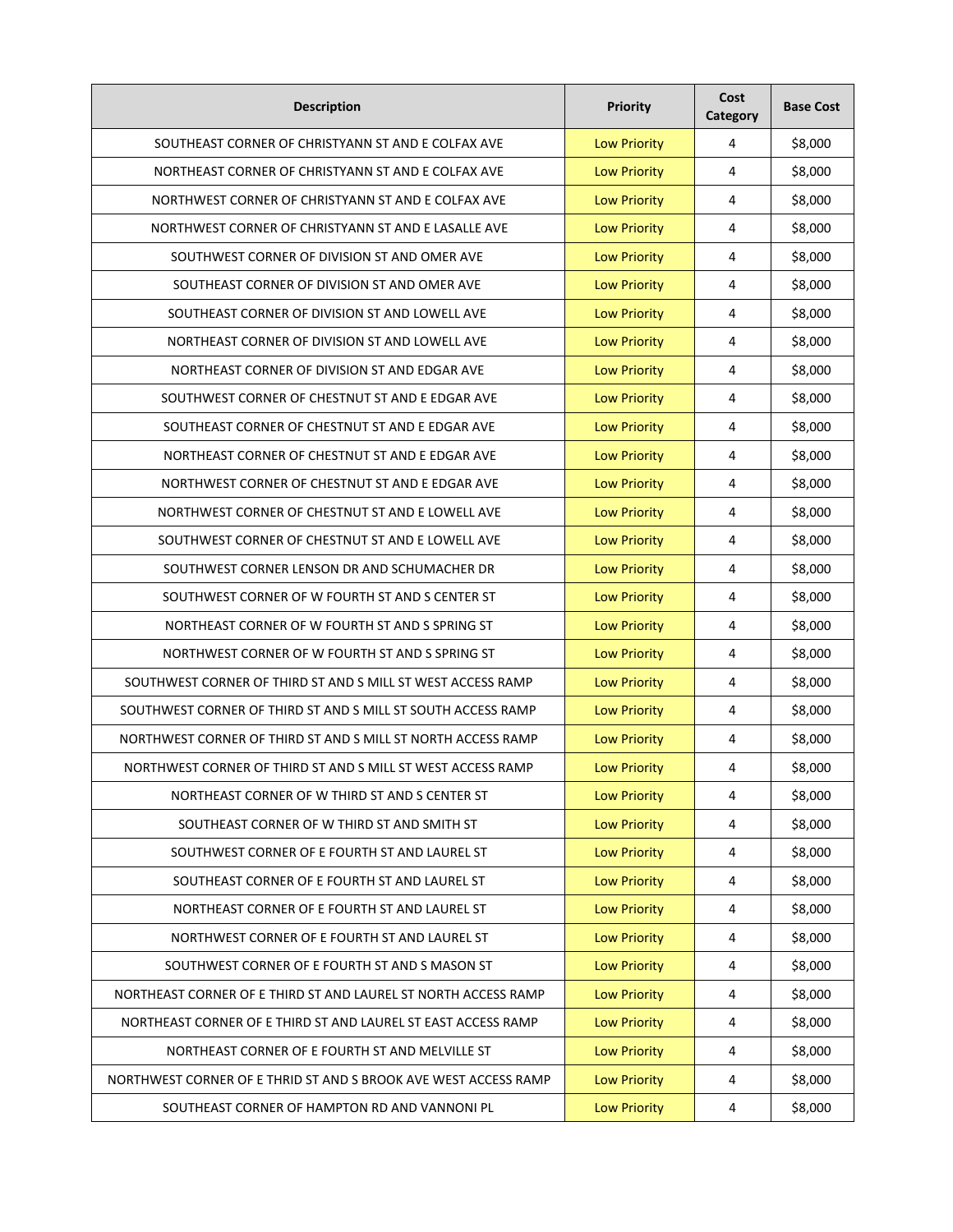| <b>Description</b>                                               | <b>Priority</b>     | Cost<br><b>Category</b> | <b>Base Cost</b> |
|------------------------------------------------------------------|---------------------|-------------------------|------------------|
| NORTHEAST CORNER OF EASTBURY CT AND MATZ WAY                     | <b>Low Priority</b> | 4                       | \$8,000          |
| SOUTHWEST CORNER OF NATCHEZ TRACE DR AND KENNESAW MOUNTAIN DR    | <b>Low Priority</b> | 4                       | \$8,000          |
| NORTHEAST CORNER OF NATCHEZ TRACE DR AND GAULEY RIVER DR         | <b>Low Priority</b> | $\overline{4}$          | \$8,000          |
| NORTHWEST CORNER OF NATCHEZ TRACE DR AND GAULEY RIVER DR         | <b>Low Priority</b> | 4                       | \$8,000          |
| SOUTHEAST CORNER OF CANE RIVER DR AND GAULEY RIVER DR            | <b>Low Priority</b> | 4                       | \$8,000          |
| SOUTHWEST CORNER OF CANE RIVER DR AND GAULEY RIVER DR            | <b>Low Priority</b> | 4                       | \$8,000          |
| NORTHEAST CORNER OF N MILL ST AND FRONT ST                       | <b>Low Priority</b> | 4                       | \$8,000          |
| NORTHEAST CORNER OF E MISHAWAKA AVE AND N MASON ST               | <b>Low Priority</b> | 4                       | \$8,000          |
| SOUTHWEST CORNER OF SIXTH ST AND SOMERSET AVE WEST ACCESS RAMP   | <b>Low Priority</b> | 5                       | \$5,400          |
| SOUTHWEST CORNER OF W SIXTH ST AND CARLTON ST DIAGINAL RAMP      | <b>Low Priority</b> | 5                       | \$5,400          |
| SOUTHWEST CORNER OF W SIXTH STREET AND REDDICK ST                | <b>Low Priority</b> | 5                       | \$5,400          |
| NORTHEAST CORNER OF W SIXTH ST AND BURNDETTE ST                  | <b>Low Priority</b> | 5                       | \$5,400          |
| NORTHWEST CORNER OF DELAWARE ST AND QUEENSBORO ST NORTH RAMP     | <b>Low Priority</b> | 5                       | \$5,400          |
| NORTHWEST CORNER OF DELAWARE ST AND QUEENSBORO ST WEST RAMP      | <b>Low Priority</b> | 5                       | \$5,400          |
| NORTHEAST CORNER OF W SIXTH ST AND WELLS ST                      | <b>Low Priority</b> | 5                       | \$5,400          |
| NORTHEAST CORNER OF W SIXTH ST AND S MAIN ST                     | <b>Low Priority</b> | 5                       | \$5,400          |
| SOUTHEAST CORNER OF W SIXTH ST AND S MAIN ST                     | <b>Low Priority</b> | 5                       | \$5,400          |
| SOUTHWEST CORNER OF W SEVENTH ST AND SMITH ST                    | <b>Low Priority</b> | 5                       | \$5,400          |
| NORTHWEST CORNER OF W SEVENTH ST AND S WEST ST NORTH ACCESS RAMP | <b>Low Priority</b> | 5                       | \$5,400          |
| NORTHWEST CORNER OF W SEVENTH ST AND S WEST ST WEST ACCESS RAMP  | <b>Low Priority</b> | 5                       | \$5,400          |
| NORTHWEST CORNER OF W EIGHTH ST AND CLEVELAND ST                 | <b>Low Priority</b> | 5                       | \$5,400          |
| NORTHWEST CORNER OF W EIGHTH ST AND SMITH ST                     | <b>Low Priority</b> | 5                       | \$5,400          |
| SOUTHWEST CORNER OF W EIGHTH ST AND TAYLOR ST                    | <b>Low Priority</b> | 5                       | \$5,400          |
| SOUTHEAST CORNER OF W EIGHTH ST AND TAYLOR ST                    | <b>Low Priority</b> | 5                       | \$5,400          |
| NORTHWEST CORNER OF W EIGHTH ST AND S WEST ST                    | <b>Low Priority</b> | 5                       | \$5,400          |
| SOUTHWEST CORNER OF W EIGHTH ST AND S WEST ST                    | <b>Low Priority</b> | 5                       | \$5,400          |
| NORTHEAST CORNER OF W NINTH ST AND S MILL ST                     | <b>Low Priority</b> | 5                       | \$5,400          |
| SOUTHWEST CORNER OF W TENTH ST AND S SPRING ST                   | <b>Low Priority</b> | 5                       | \$5,400          |
| SOUTHWEST CORNER OF W TENTH ST AND S MAIN ST                     | <b>Low Priority</b> | 5                       | \$5,400          |
| NORTHEAST CORNER OF W BROADWAY ST AND DAVID ST                   | <b>Low Priority</b> | 5                       | \$5,400          |
| NORTHWEST CORNER OF W BROADWAY ST AND DAVID ST                   | <b>Low Priority</b> | 5                       | \$5,400          |
| NORTHEAST CORNER OF W BROADWAY ST AND HOWARD ST                  | <b>Low Priority</b> | 5                       | \$5,400          |
| NORTHEAST CORNER OF W BROADWAY ST AND LIBERTY DR                 | <b>Low Priority</b> | 5                       | \$5,400          |
| NORTHWEST CORNER OF W BROADWAY ST AND LIBERTY DR                 | <b>Low Priority</b> | 5                       | \$5,400          |
| NORTHWEST CORNER OF BROADWAY AND W MARION ST                     | <b>Low Priority</b> | 5                       | \$5,400          |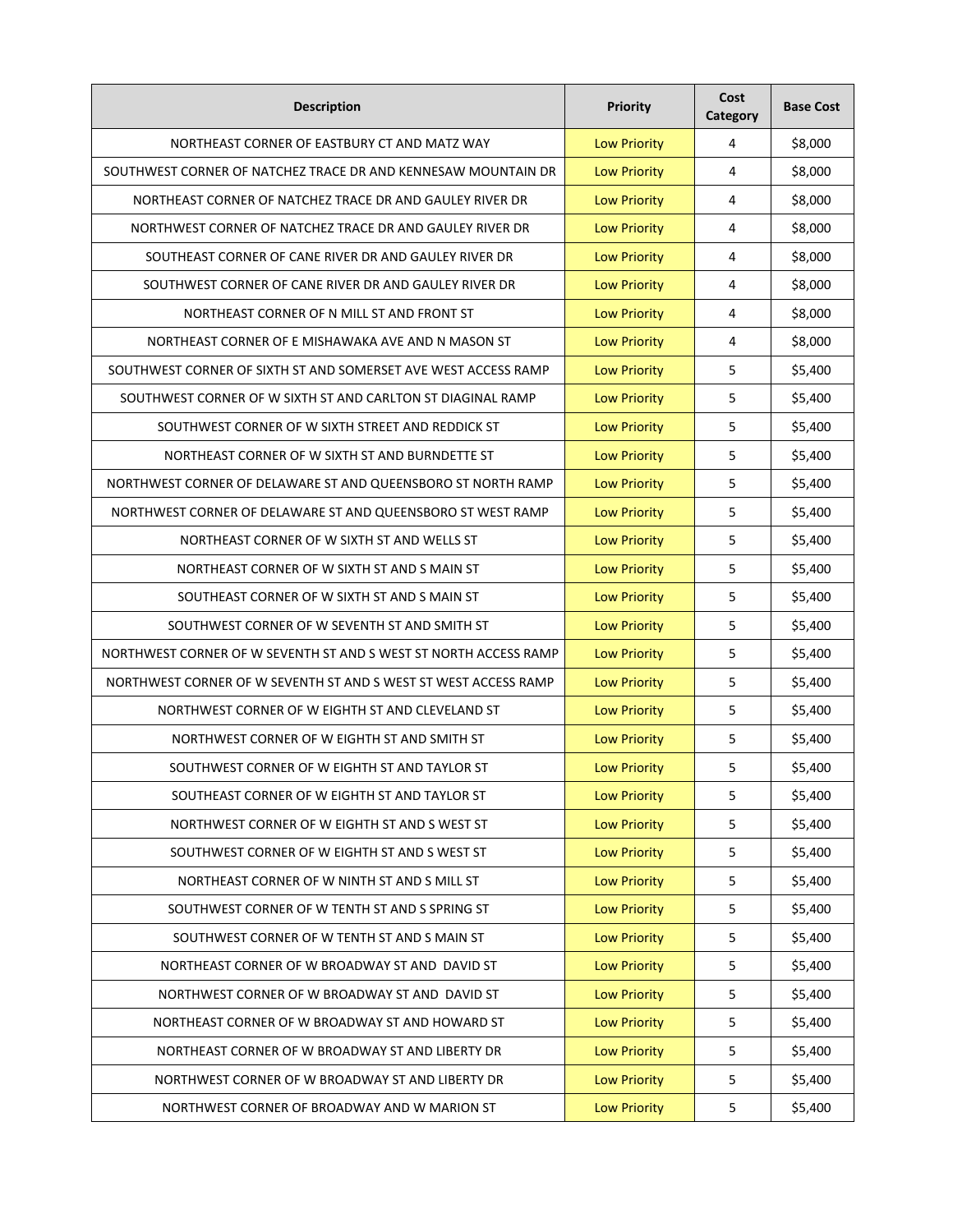| <b>Description</b>                                              | Priority            | Cost<br>Category | <b>Base Cost</b> |
|-----------------------------------------------------------------|---------------------|------------------|------------------|
| SOUTHWEST CORNER OF JEFFERSON BLVD AND STANLEY ST               | <b>Low Priority</b> | 5                | \$5,400          |
| SOUTHEAST CORNER OF JEFFERSON BLVD AND STANLEY ST               | <b>Low Priority</b> | 5                | \$5,400          |
| NORTHEAST CORNER OF CHRISTYANN ST AND E DONALDSON ST            | <b>Low Priority</b> | 5                | \$5,400          |
| SOUTHEAST CORNER OF DIVISION ST AND EDGAR AVE                   | <b>Low Priority</b> | 5                | \$5,400          |
| SOUTHEAST CORNER OF MAIN ST AND DONALDSON AVE                   | <b>Low Priority</b> | 5                | \$5,400          |
| NORTHEAST CORNER OF CHESTNUT ST AND E LOWELL AVE                | <b>Low Priority</b> | 5                | \$5,400          |
| NORTHWEST CORNER OF E FOURTEETH ST AND MICHIGAN AVE             | <b>Low Priority</b> | 5                | \$5,400          |
| NORTHEAST CORNER OF UNION ST AND SEVENTEENTH ST                 | <b>Low Priority</b> | 5                | \$5,400          |
| NORTHWEST CORNER OF W FOURTH ST AND S CENTER ST                 | <b>Low Priority</b> | 5                | \$5,400          |
| NORTHEAST CORNER OF W FOURTH ST AND S CENTER ST                 | <b>Low Priority</b> | 5                | \$5,400          |
| SOUTHWEST CORNER OF W FOURTH ST AND WELL ST                     | <b>Low Priority</b> | 5                | \$5,400          |
| SOUTHEAST CORNER OF W FOURTH ST AND WELL ST                     | <b>Low Priority</b> | 5                | \$5,400          |
| NORTHEAST CORNER OF W FOURTH ST AND WELL ST                     | <b>Low Priority</b> | 5                | \$5,400          |
| SOUTHEAST CORNER OF W FOURTH ST AND S WEST ST                   | <b>Low Priority</b> | 5                | \$5,400          |
| SOUTHWEST CORNER OF W FOURTH ST AND S WEST ST                   | <b>Low Priority</b> | 5                | \$5,400          |
| NORTHWEST CORNER OF W FOURTH ST AND S WEST ST                   | <b>Low Priority</b> | 5                | \$5,400          |
| NORTHEAST CORNER OF W FOURTH ST AND S WEST ST                   | <b>Low Priority</b> | 5                | \$5,400          |
| NORTHWEST CORNER OF W FOURTH ST AND S MILL ST NORTH ACCESS RAMP | <b>Low Priority</b> | 5                | \$5,400          |
| NORTHWEST CORNER OF W FOURTH ST AND S MILL ST WEST ACCESS RAMP  | <b>Low Priority</b> | 5                | \$5,400          |
| NORTHEAST CORNER OF W FOURTH ST AND S MILL ST EAST ACCESS RAMP  | <b>Low Priority</b> | 5                | \$5,400          |
| NORTHEAST CORNER OF W FOURTH ST AND S MILL ST NORTH ACCESS RAMP | <b>Low Priority</b> | 5                | \$5,400          |
| SOUTHWEST CORNER OF W THIRD ST AND S WEST ST                    | <b>Low Priority</b> | 5                | \$5,400          |
| NORTHWEST CORNER OF W THIRD ST AND S WEST ST                    | <b>Low Priority</b> | 5                | \$5,400          |
| NORTHEAST CORNER OF W THIRD ST AND S WEST ST                    | <b>Low Priority</b> | 5                | \$5,400          |
| NORTHEAST CORNER OF W THIRD ST AND WELLS                        | <b>Low Priority</b> | 5                | \$5,400          |
| NORTHWEST CORNER OF W THIRD ST AND S CENTER ST                  | <b>Low Priority</b> | 5                | \$5,400          |
| SOUTHEAST CORNER OF W THIRD ST AND S CENTER ST                  | <b>Low Priority</b> | 5                | \$5,400          |
| SOUTHWEST CORNER OF W THIRD ST AND S CENTER ST                  | <b>Low Priority</b> | 5                | \$5,400          |
| SOUTHEAST CORNER OF W THIRD ST AND S TAYLOR ST                  | <b>Low Priority</b> | 5                | \$5,400          |
| SOUTHWEST CORNER OF W THIRD ST AND S TAYLOR ST                  | <b>Low Priority</b> | 5                | \$5,400          |
| NORTHWEST CORNER OF W THIRD ST AND S TAYLOR ST                  | <b>Low Priority</b> | 5                | \$5,400          |
| NORTHEAST CORNER OF W THIRD ST AND S TAYLOR ST                  | <b>Low Priority</b> | 5                | \$5,400          |
| NORTHEAST CORNER OF W THIRD ST AND SMITH ST                     | <b>Low Priority</b> | 5                | \$5,400          |
| NORTHEAST CORNER OF E THRID ST AND MASON ST                     | <b>Low Priority</b> | 5                | \$5,400          |
| SOUTHEAST CORNER OF E THRID ST AND MASON ST                     | <b>Low Priority</b> | 5                | \$5,400          |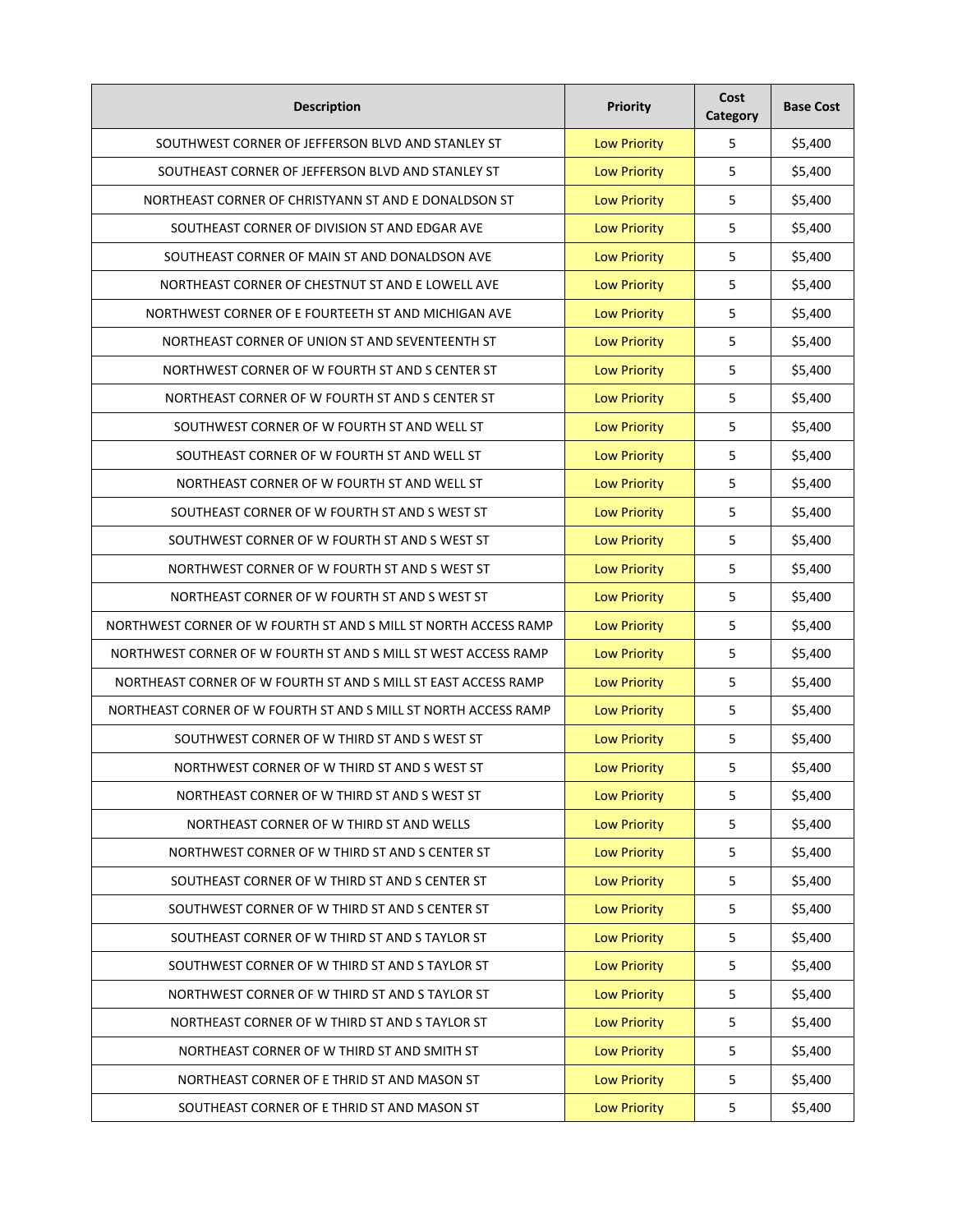| <b>Description</b>                                             | <b>Priority</b>     | Cost<br>Category | <b>Base Cost</b> |
|----------------------------------------------------------------|---------------------|------------------|------------------|
| NORTHEAST CORNER OF WALNUT CANYON CT AND TALL GRASS PRAIRIE DR | <b>Low Priority</b> | 5                | \$5,400          |
| NORTHWEST CORNER OF NATCHEZ TRACE DR AND KENNESAW MOUNTAIN DR  | <b>Low Priority</b> | 5                | \$5,400          |
| NORTHWEST CORNER OF W SIXTH ST AND MERIDIAN ST DIAGONAL RAMP   | <b>Low Priority</b> | 6                | \$6,800          |
| NORTHEAST CORNER OF DELAWARE ST AND QUEENSBORO ST NORTH RAMP   | <b>Low Priority</b> | 6                | \$6,800          |
| NORTHEAST CORNER OF HENDRICKS ST AND DELAWARE ST DIAGONAL RAMP | <b>Low Priority</b> | 6                | \$6,800          |
| SOUTHWEST CORNER OF E THIRTEENTH ST AND MICHIGAN AVE           | <b>Low Priority</b> | 6                | \$6,800          |
| SOUTHEAST CORNER OF E THIRTEENTH ST AND IOWA ST                | <b>Low Priority</b> | 6                | \$6,800          |
| SOUTHWEST CORNER OF E THIRTEENTH ST AND IOWA ST                | <b>Low Priority</b> | 6                | \$6,800          |
| NORTHWEST CORNER OF E THIRTEENTH ST AND DODGE AVE              | <b>Low Priority</b> | 6                | \$6,800          |
| SOUTHWEST CORNER OF E THIRTEENTH ST AND DODGE AVE              | <b>Low Priority</b> | 6                | \$6,800          |
| NORTHWEST CORNER OF MISHAWAKA AVE AND MAIN ST                  | <b>Low Priority</b> | 6                | \$6,800          |
| SOUTHEAST CORNER OF W LASALLE AVE AND N MAIN ST                | <b>Low Priority</b> | 6                | \$6,800          |
| NORTHEAST CORNER OF CHRISTYANN ST AND E LOWELL AVE             | <b>Low Priority</b> | 6                | \$6,800          |
| NORTHEAST CORNER OF CHRISTYANN ST AND E RUSS AVE               | <b>Low Priority</b> | 6                | \$6,800          |
| NORTHWEST CORNER OF FIRST ST AND CHURCH ST                     | <b>Low Priority</b> | 6                | \$6,800          |
| SOUTHEAST CORNER OF W EIGHTH ST AND S WELLS                    | <b>Low Priority</b> | $\overline{7}$   | \$12,000         |
| SOUTHEAST CORNER OF W NINTH ST AND S SPRING ST                 | <b>Low Priority</b> | $\overline{7}$   | \$12,000         |
| SOUTHWEST CORNER OF W NINTH ST AND S SPRING ST                 | <b>Low Priority</b> | $\overline{7}$   | \$12,000         |
| NORTHWEST CORNER OF W BROADWAY ST AND HOWARD ST                | <b>Low Priority</b> | 7                | \$12,000         |
| SOUTHWEST CORNER OF CHRISTYANN ST AND E LOWELL AVE             | <b>Low Priority</b> | $\overline{7}$   | \$12,000         |
| SOUTHEAST CORNER OF CHRISTYANN ST AND E LOWELL AVE             | <b>Low Priority</b> | $\overline{7}$   | \$12,000         |
| SOUTHWEST CORNER OF HAMPTON RD AND VANNONI PL                  | <b>Low Priority</b> | $\overline{7}$   | \$12,000         |
| NORTHWEST CORNER OF HAMPTON RD AND HAMPTON CT                  | <b>Low Priority</b> | $\overline{7}$   | \$12,000         |
| NORTHEAST CORNER OF HAMPTON RD AND HAMPTON CT                  | <b>Low Priority</b> | $\overline{7}$   | \$12,000         |
| MID BLOCK CROSSING W SIXTH ST AND QUEENSBORO AVE NORTH SIDE    | Compliant           | 0                | \$0              |
| SOUTHEAST CORNER OF SIXTH ST AND SOMERSET AVE EAST ACCESS RAMP | Compliant           | 0                | \$0              |
| NORTHWEST CORNER OF WSIXTH ST AND GRAND BLVD NORTH ACCESS RAMP | Compliant           | 0                | \$0              |
| NORTHWEST CORNER OF WSIXTH ST AND GRAND BLVD WEST ACCESS RAMP  | Compliant           | 0                | \$0              |
| NORTHEAST CORNER OF WSIXTH ST AND GRAND BLVD EAST ACCESS RAMP  | Compliant           | 0                | \$0              |
| NORTHEAST CORNER OF WSIXTH ST AND GRAND BLVD NORTH ACCESS RAMP | Compliant           | $\mathbf{0}$     | \$0              |
| SOUTHEAST CORNER OF WSIXTH ST AND GRAND BLVD SOUTH ACCESS RAMP | Compliant           | 0                | \$0              |
| SOUTHEAST CORNER OF WSIXTH ST AND GRAND BLVD EAST ACCESS RAMP  | Compliant           | $\mathbf{0}$     | \$0              |
| SOUTHWEST CORNER OF WSIXTH ST AND GRAND BLVD WEST ACCESS RAMP  | Compliant           | 0                | \$0              |
| SOUTHWEST CORNER OF WSIXTH ST AND GRAND BLVD SOUTH ACCESS RAMP | Compliant           | 0                | \$0              |
| NORTHWEST CORNER OF W SIXTH ST AND DALE AVE NORTH ACCESS RAMP  | Compliant           | 0                | \$0              |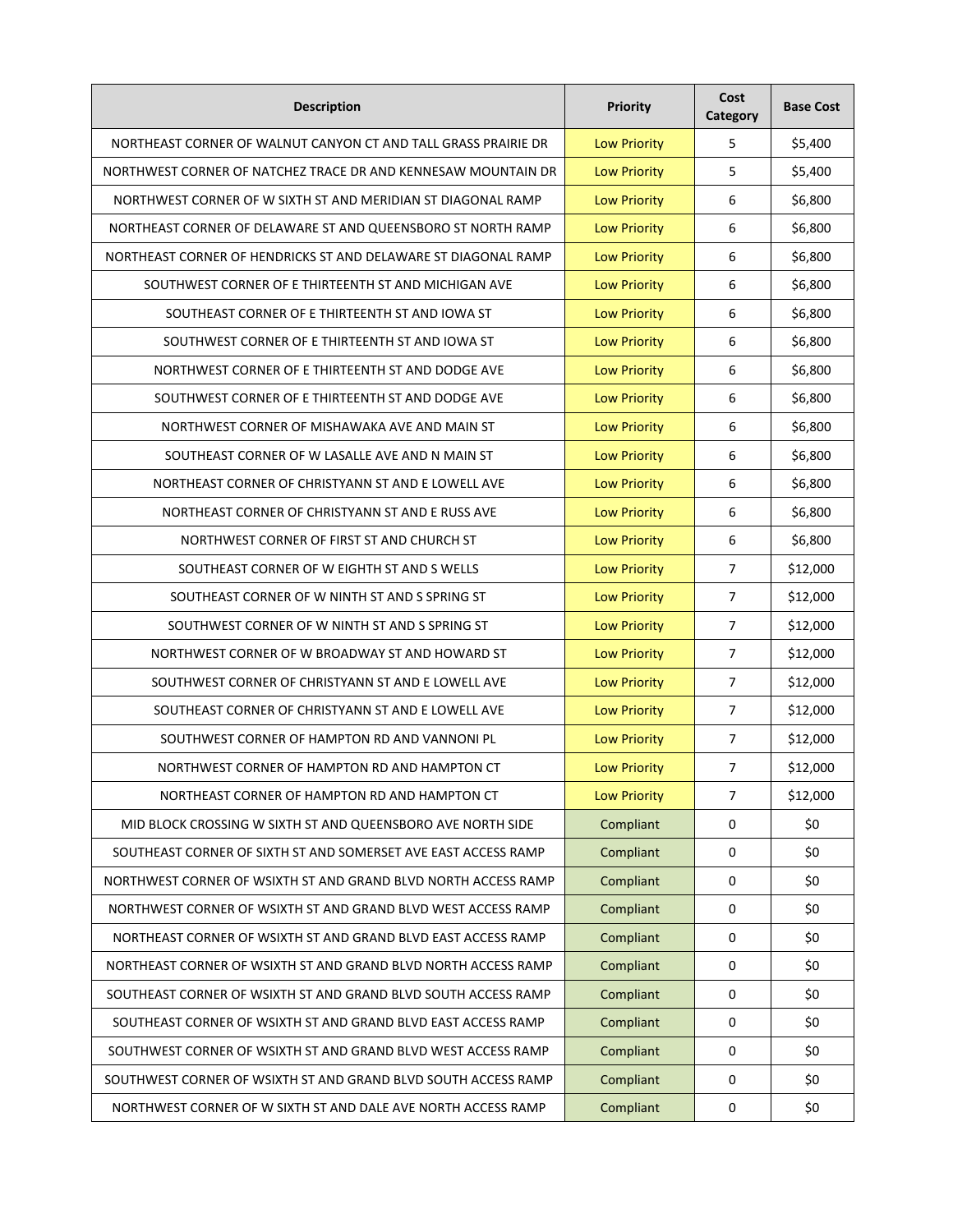| <b>Description</b>                                                | Priority  | Cost<br>Category | <b>Base Cost</b> |
|-------------------------------------------------------------------|-----------|------------------|------------------|
| NORTHWEST CORNER OF W SIXTH ST AND DALE AVE WEST ACCESS RAMP      | Compliant | 0                | \$0              |
| NORTHEAST CORNER OF W SIXTH ST AND DALE AVE EAST ACCESS RAMP      | Compliant | 0                | \$0              |
| NORTHEAST CORNER OF W SIXTH ST AND DALE AVE NORTH ACCESS RAMP     | Compliant | 0                | \$0              |
| SOUTHEAST CORNER OF W SIXTH ST AND DALE AVE SOUTH ACCESS RAMP     | Compliant | 0                | \$0              |
| SOUTHEAST CORNER OF W SIXTH ST AND DALE AVE EAST ACCESS RAMP      | Compliant | 0                | \$0              |
| SOUTHWEST CORNER OF W SIXTH ST AND DALE AVE WEST ACCESS RAMP      | Compliant | 0                | \$0              |
| SOUTHWEST CORNER OF W SIXTH ST AND DALE AVE SOUTH ACCESS RAMP     | Compliant | 0                | \$0              |
| SOUTHEAST CORNER OF W SIXTH ST AND CARLTON ST DIAGINAL RAMP       | Compliant | 0                | \$0              |
| NORTHWEST CORNER OF W SIXTH ST AND ALABAMA STREET NORTH RAMP      | Compliant | 0                | \$0              |
| NORTHWEST CORNER OF W SIXTH ST AND ALABAMA STREET WEST RAMP       | Compliant | 0                | \$0              |
| NORTHEAST CORNER OF W SIXTH ST AND ALABAMA STREET EAST RAMP       | Compliant | 0                | \$0              |
| NORTHEAST CORNER OF W SIXTH ST AND ALABAMA STREET NORTH RAMP      | Compliant | $\mathbf{0}$     | \$0              |
| SOUTHEAST CORNER OF W SIXTH ST AND ALABAMA STREET SOUTH RAMP      | Compliant | 0                | \$0              |
| SOUTHWEST CORNER OF W SIXTH ST AND ALABAMA STREET WEST RAMP       | Compliant | 0                | \$0              |
| SOUTHEAST CORNER OF W SIXTH ST AND ALABAMA STREET EAST RAMP       | Compliant | 0                | \$0              |
| SOUTHWEST CORNER OF W SIXTH ST AND ALABAMA STREET SOUTH RAMP      | Compliant | 0                | \$0              |
| SOUTHWEST CORNER OF W SIXTH ST AND MERIDIAN ST DIAGONAL RAMP      | Compliant | 0                | \$0              |
| SOUTHEAST CORNER OF W SIXTH ST AND MERIDIAN ST DIAGONAL RAMP      | Compliant | 0                | \$0              |
| SOUTHEAST CORNER OF DELAWARE ST AND QUEENSBORO ST SOUTH RAMP      | Compliant | 0                | \$0              |
| SOUTHEAST CORNER OF DELAWARE ST AND QUEENSBORO ST EAST RAMP       | Compliant | 0                | \$0              |
| NORTHWEST CORNER OF DELAWARE ST AND REDDICK ST NORTH ACCESS RAMP  | Compliant | 0                | \$0              |
| NORTHWEST CORNER OF DELAWARE ST AND REDDICK ST WEST ACCESS RAMP   | Compliant | 0                | \$0              |
| NORTHEAST CORNER OF DELAWARE ST AND REDDICK ST EAST ACCESS RAMP   | Compliant | 0                | \$0              |
| NORTHEAST CORNER OF DELAWARE ST AND REDDICK ST NORTH ACCESS RAMP  | Compliant | 0                | \$0              |
| SOUTHWEST CORNER OF DELAWARE ST AND REDDICK ST WEST ACCESS RAMP   | Compliant | 0                | \$0              |
| SOUTHWEST CORNER OF DELAWARE ST AND REDDICK ST SOUTH ACCESS RAMP  | Compliant | 0                | \$0              |
| NORTHWEST CORNER OF DELAWARE ST AND MERIDIAN ST WEST ACCESS RAMP  | Compliant | 0                | \$0              |
| NORTHWEST CORNER OF DELAWARE ST AND MERIDIAN ST NORTH RAMP        | Compliant | 0                | \$0              |
| SOUTHEAST CORNER OF DELAWARE ST AND MERIDIAN ST SOUTH ACCESS RAMP | Compliant | 0                | \$0              |
| SOUTHEAST CORNER OF DELAWARE ST AND MERIDIAN ST EAST ACCESS RAMP  | Compliant | 0                | \$0              |
| SOUTHWEST CORNER OF DELAWARE ST AND MERIDIAN ST WEST ACCESS RAMP  | Compliant | 0                | \$0              |
| SOUTHWEST CORNER OF DELAWARE ST AND MERIDIAN ST SOUTH ACCESS RAMP | Compliant | 0                | \$0              |
| NORTHWEST CORNER OF JACKSON ST AND DELAWARE ST DIAGONAL RAMP      | Compliant | 0                | \$0              |
| SOUTHEAST CORNER OF JACKSON ST AND DELAWARE ST DIAGONAL RAMP      | Compliant | $\mathbf{0}$     | \$0              |
| PANAMA ST AND BERLIN AVE SOUTH RAMP                               | Compliant | 0                | \$0              |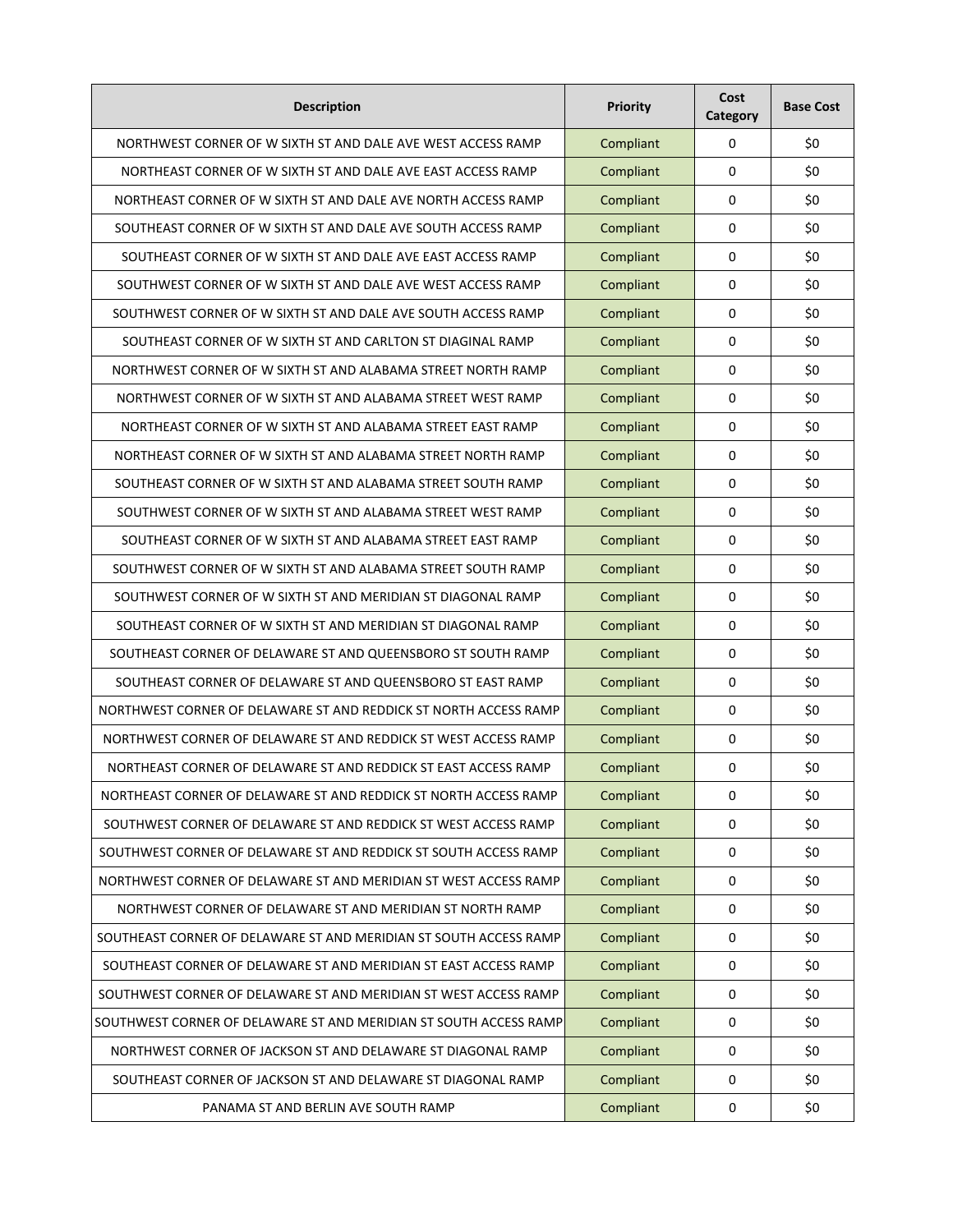| <b>Description</b>                                               | Priority  | Cost<br>Category | <b>Base Cost</b> |
|------------------------------------------------------------------|-----------|------------------|------------------|
| SOUTHWEST CORNER OF S LOGAN ST AND DELAWARE ST SOUTH RAMP        | Compliant | $\mathbf 0$      | \$0              |
| PANAMA ST AND JACKSON ST EAST SIDE SOUTH RAMP                    | Compliant | $\mathbf 0$      | \$0              |
| PANAMA ST AND HENDRICKS ST EAST SIDE SOUTH RAMP                  | Compliant | $\mathbf 0$      | \$0              |
| SOUTHWEST CORNER OF PANAMA ST AND MERIDIAN ST SOUTH RAMP         | Compliant | $\mathbf 0$      | \$0              |
| SOUTHEAST CORNER OF PANAMA ST AND MERIDIAN ST SOUTH RAMP         | Compliant | $\mathbf 0$      | \$0              |
| SOUTHEAST CORNER OF PANAMA ST AND REDDICK ST SOUTH ACCESS RAMP   | Compliant | $\mathbf 0$      | \$0              |
| SOUTHWEST CORNER OF PANAMA ST AND REDDICK ST SOUTH ACCESS RAMP   | Compliant | 0                | \$0              |
| SOUTHEAST CORNER OF PANAMA ST AND DALE AVE SOUTH ACCESS RAMP     | Compliant | $\mathbf 0$      | \$0              |
| SOUTHWEST CORNER OF PANAMA ST AND DALE AVE SOUTH ACCESS RAMP     | Compliant | $\mathbf 0$      | \$0              |
| PANAMA ST AND GRAND BLVD WEST ACCESS RAMP                        | Compliant | $\mathbf 0$      | \$0              |
| SOMERSET AVE AND PANAMA ST EAST PARALLEL ACCESS RAMP             | Compliant | $\mathbf 0$      | \$0              |
| NORTHWEST CORNER OF SOMERSET AVE AND PANAMA ST WEST ACCESS RAMP  | Compliant | $\mathbf 0$      | \$0              |
| NORTHEAST CORNER OF W SEVENTH ST AND S WEST ST EAST ACCESS RAMP  | Compliant | $\mathbf 0$      | \$0              |
| NORTHEAST CORNER OF W SEVENTH ST AND S WEST ST NORTH ACCESS RAMP | Compliant | $\mathbf 0$      | \$0              |
| SOUTHEAST CORNER OF W SEVENTH ST AND S WEST ST SOUTH ACCESS RAMP | Compliant | $\Omega$         | \$0              |
| SOUTHEAST CORNER OF W SEVENTH ST AND S WEST ST EAST ACCESS RAMP  | Compliant | $\mathbf 0$      | \$0              |
| NORTHEAST CORNER OF W SEVENTH ST AND S MAIN ST                   | Compliant | 0                | \$0              |
| SOUTHEAST CORNER OF W SEVENTH ST AND S MAIN ST                   | Compliant | $\mathbf 0$      | \$0              |
| SOUTHEAST CORNER OF W EIGHTH ST AND S WEST ST                    | Compliant | 0                | \$0              |
| NORTHEAST CORNER OF EIGHTH ST AND MAIN ST                        | Compliant | 0                | \$0              |
| NORTHEAST CORNER OF W NINTH ST AND S MAIN ST                     | Compliant | $\mathbf 0$      | \$0              |
| SOUTHEAST CORNER OF W TENTH ST AND S WEST ST                     | Compliant | $\mathbf 0$      | \$0              |
| SOUTHWEST CORNER OF W TENTH ST AND S WEST ST                     | Compliant | 0                | \$0              |
| NORTHEAST CORNER OF W ELEVENTH ST AND S WEST ST                  | Compliant | $\mathbf 0$      | \$0              |
| SOUTHEAST CORNER OF W ELEVENTH ST AND S WEST ST                  | Compliant | $\mathbf 0$      | \$0              |
| NORTHWEST CORNER OF W THIRTEENTH ST AND WEST ST NORTH ACCESS     | Compliant | $\mathbf 0$      | \$0              |
| NORTHWEST CORNER OF W THIRTEENTH ST AND WEST ST WEST ACCESS      | Compliant | $\mathbf 0$      | \$0              |
| NORTHEAST CORNER OF W THIRTEENTH ST AND WEST ST EAST ACCESS      | Compliant | $\mathbf 0$      | \$0              |
| NORTHEAST CORNER OF W THIRTEENTH ST AND WEST ST NORTH ACCESS     | Compliant | $\pmb{0}$        | \$0              |
| SOUTHEAST CORNER OF W THIRTEENTH ST AND WEST ST SOUTH ACCESS     | Compliant | $\pmb{0}$        | \$0              |
| SOUTHEAST CORNER OF W THIRTEENTH ST AND WEST ST EAST ACCESS      | Compliant | $\mathbf 0$      | \$0              |
| SOUTHWEST CORNER OF W THIRTEENTH ST AND WEST ST WEST ACCESS      | Compliant | $\mathbf 0$      | \$0              |
| SOUTHWEST CORNER OF W THIRTEENTH ST AND WEST ST SOUTH ACCESS     | Compliant | $\pmb{0}$        | \$0              |
| NORTHWEST CORNER OF W FOURTEENTH ST AND S WEST ST NORTH RAMP     | Compliant | $\pmb{0}$        | \$0              |
| NORTHWEST CORNER OF W FOURTEENTH ST AND S WEST ST WEST RAMP      | Compliant | 0                | \$0              |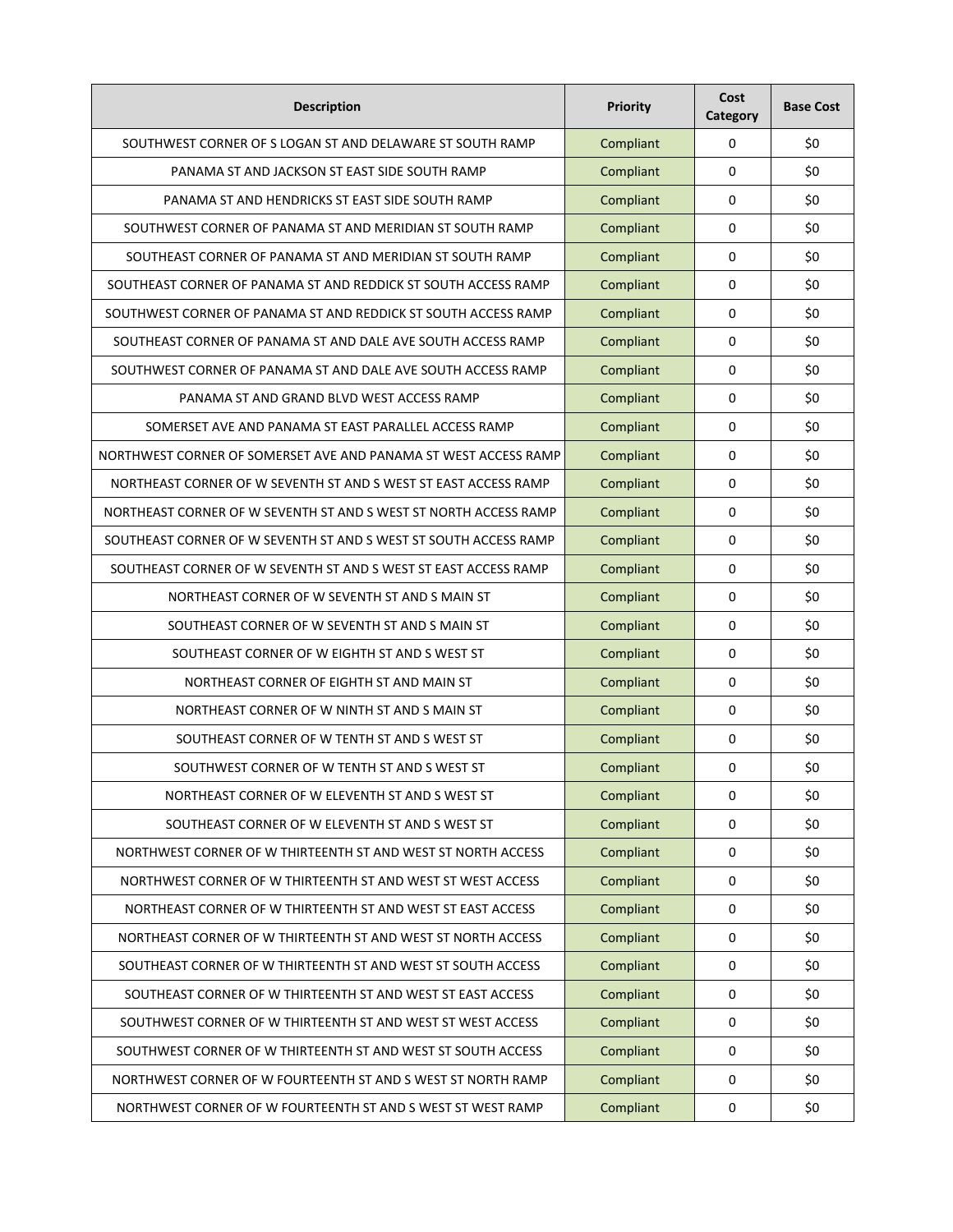| <b>Description</b>                                             | <b>Priority</b> | Cost<br>Category | <b>Base Cost</b> |
|----------------------------------------------------------------|-----------------|------------------|------------------|
| NORTHEAST CORNER OF W FOURTEENTH ST AND S WEST ST EAST RAMP    | Compliant       | 0                | \$0              |
| NORTHEAST CORNER OF W FOURTEENTH ST AND S WEST ST NORTH RAMP   | Compliant       | $\mathbf 0$      | \$0              |
| SOUTHWEST CORNER OF MISHAWAKA AVE AND CHRISTYANN ST            | Compliant       | $\mathbf 0$      | \$0              |
| NORTHEAST CORNER OF MISHAWAKA AVE AND CHRISTYANN ST            | Compliant       | $\mathbf 0$      | \$0              |
| MEDIAN WEST MID CROSS WALK CORNER OF MISHAWAKA AVE AND MAIN ST | Compliant       | $\mathbf 0$      | \$0              |
| NORTHEAST CORNER OF MISHAWAKA AVE AND ELIZABETH ST NORTH RAMP  | Compliant       | $\mathbf 0$      | \$0              |
| NORTHEAST CORNER OF MISHAWAKA AVE AND ELIZABETH ST EAST RAMP   | Compliant       | $\mathbf 0$      | \$0              |
| NORTHWEST CORNER OF MISHAWAKA AVE AND ELIZABETH ST WEST RAMP   | Compliant       | $\mathbf 0$      | \$0              |
| NORTHWEST CORNER OF MISHAWAKA AVE AND ELIZABETH ST NORTH RAMP  | Compliant       | $\mathbf 0$      | \$0              |
| SOUTHWEST CORNER OF MISHAWAKA AVE AND ELIZABETH ST             | Compliant       | $\mathbf 0$      | \$0              |
| SOUTHEAST CORNER OF MISHAWAKA AVE AND ELIZABETH ST             | Compliant       | $\mathbf 0$      | \$0              |
| SOUTHEAST CORNER OF MISHAWAKA AVE AND ANN ST                   | Compliant       | $\mathbf 0$      | \$0              |
| SOUTHWEST CORNER OF MISHAWAKA AVE AND ANN ST                   | Compliant       | $\mathbf 0$      | \$0              |
| NORTHWEST CORNER OF MISHAWAKA AVE AND ANN ST NORTH ACCESS RAMP | Compliant       | $\mathbf 0$      | \$0              |
| NORTHWEST CORNER OF MISHAWAKA AVE AND ANN ST WEST ACCESS RAMP  | Compliant       | $\mathbf 0$      | \$0              |
| NORTHEAST CORNER OF MISHAWAKA AVE AND ANN ST EAST ACCESS RAMP  | Compliant       | $\mathbf 0$      | \$0              |
| NORTHEAST CORNER OF GROVE ST AND N MAIN ST                     | Compliant       | 0                | \$0              |
| SOUTHEAST CORNER OF GROVE ST AND N MAIN ST                     | Compliant       | $\mathbf 0$      | \$0              |
| SOUTHEAST CORNER OF GROVE ST AND N MAIN ST                     | Compliant       | 0                | \$0              |
| SOUTHWEST CORNER OF GROVE ST AND SARAH ST                      | Compliant       | 0                | \$0              |
| NORTHWEST CORNER OF GROVE ST AND SARAH ST                      | Compliant       | $\mathbf 0$      | \$0              |
| SOUTHEAST CORNER OF LAWRENCE ST AND MAIN ST                    | Compliant       | $\mathbf 0$      | \$0              |
| MID BLOCK CROSSING SOUTH SIDE RAMP                             | Compliant       | 0                | \$0              |
| MID BLOCK CROSSING NORTH SIDE                                  | Compliant       | $\mathbf 0$      | \$0              |
| SOUTHWEST CORNER OF W LASALLE AVE AND N MAIN ST                | Compliant       | $\mathbf 0$      | \$0              |
| SOUTHWEST CORNER OF W COLFAX AVE AND MAIN ST                   | Compliant       | $\mathbf 0$      | \$0              |
| NORTHWEST CORNER OF W COLFAX AVE AND MAIN ST                   | Compliant       | $\mathbf 0$      | \$0              |
| NORTHEAST CORNER OF W COLFAX AVE AND MAIN ST                   | Compliant       | $\mathbf 0$      | \$0              |
| SOUTHEAST CORNER OF W COLFAX AVE AND MAIN ST                   | Compliant       | $\pmb{0}$        | \$0              |
| NORTHEAST CORNER OF MAIN ST AND DONALDSON AVE                  | Compliant       | $\pmb{0}$        | \$0              |
| SOUTHEAST CORNER OF MAIN ST AND EDGAR AVE                      | Compliant       | $\pmb{0}$        | \$0              |
| NORTHEAST CORNER OF MAIN ST AND EDGAR AVE                      | Compliant       | $\mathbf 0$      | \$0              |
| NORTHWEST LENSON DR AND SCHUMACHER DR MID BLOCK CROSSING       | Compliant       | $\pmb{0}$        | \$0              |
| NORTHEAST LENSON DR AND SCHUMACHER DR MID BLOCK CROSSING       | Compliant       | $\mathbf 0$      | \$0              |
| SOUTHEAST LENSON DR AND SCHUMACHER DR MID BLOCK CROSSING       | Compliant       | $\pmb{0}$        | \$0              |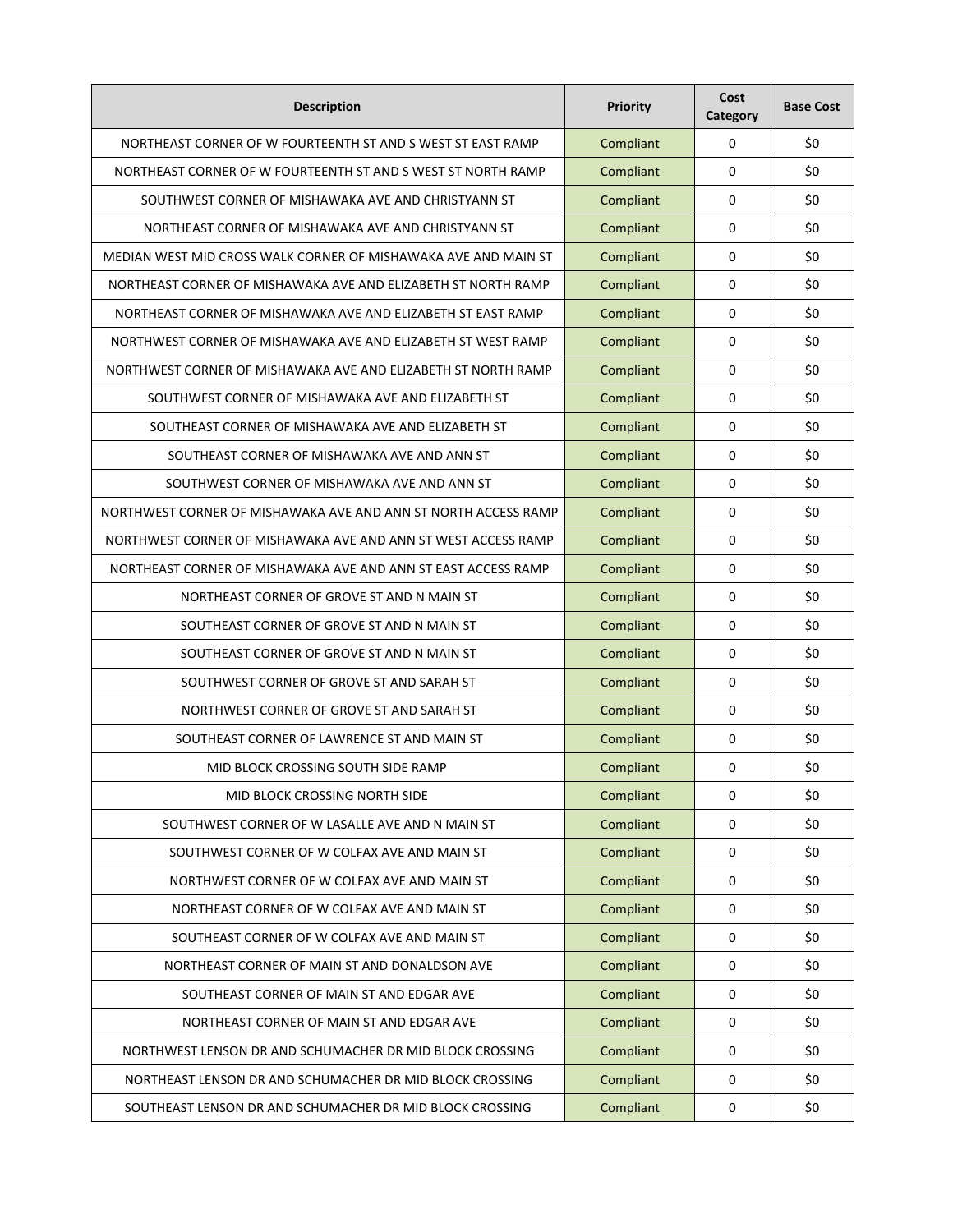| <b>Description</b>                                             | Priority  | Cost<br>Category | <b>Base Cost</b> |
|----------------------------------------------------------------|-----------|------------------|------------------|
| CROSSWALK AT JEFFERSON BLVD AND ESTATES BLVD                   | Compliant | 0                | \$0              |
| NORTHWEST CORNER OF JEFFERSON BLVD AND ELDER RD                | Compliant | 0                | \$0              |
| NORTHEAST CORNER OF JEFFERSON BLVD AND ELDER RD                | Compliant | 0                | \$0              |
| SOUTHEAST CORNER OF CLUB BLVD AND N BYRKIT AVE                 | Compliant | 0                | \$0              |
| SOUTHEAST CORNER OF FRONT ST CENTER ST SOUTH ACCESS RAMP       | Compliant | 0                | \$0              |
| NORTHWEST CORNER OF FRONT ST KAMM ISLAND PL                    | Compliant | 0                | \$0              |
| NORTHEAST CORNER OF FRONT ST KAMM ISLAND PL                    | Compliant | 0                | \$0              |
| NORTHEAST CORNER OF FRONT ST AND WEST ST                       | Compliant | 0                | \$0              |
| NORTHEAST CORNER OF FRONT ST AND N HILL ST NORTH ACCESS RAMP   | Compliant | 0                | \$0              |
| NORTHEAST CORNER OF FRONT ST AND N HILL ST EAST ACCESS RAMP    | Compliant | $\mathbf{0}$     | \$0              |
| NORTHWEST CORNER OF FRONT ST AND N HILL ST WEST ACCESS RAMP    | Compliant | 0                | \$0              |
| NORTHWEST CORNER OF FRONT ST AND N HILL ST NORTH ACCESS RAMP   | Compliant | 0                | \$0              |
| SOUTHWEST CORNER OF FRONT ST AND N HILL ST SOUTH ACCESS RAMP   | Compliant | 0                | \$0              |
| SOUTHWEST CORNER OF FRONT ST AND N HILL ST WEST ACCESS RAMP    | Compliant | 0                | \$0              |
| SOUTHEAST CORNER OF FRONT ST AND N HILL ST EAST ACCESS RAMP    | Compliant | 0                | \$0              |
| SOUTHEAST CORNER OF FRONT ST AND N HILL ST SOUTH ACCESS RAMP   | Compliant | 0                | \$0              |
| NORTHWEST CORNER OF N SPRING ST AND FRONT ST                   | Compliant | 0                | \$0              |
| NORTHWEST CORNER OF N SPRING ST AND FRONT ST                   | Compliant | 0                | \$0              |
| NORTHEAST CORNER OF N SPRING ST AND FRONT ST EAST ACCESS RAMP  | Compliant | 0                | \$0              |
| NORTHEAST CORNER OF N SPRING ST AND FRONT ST NORTH ACCESS RAMP | Compliant | 0                | \$0              |
| SOUTHEAST CORNER OF N SPRING ST AND FRONT ST SOUTH ACCESS RAMP | Compliant | 0                | \$0              |
| SOUTHEAST CORNER OF N SPRING ST AND FRONT ST EAST ACCESS RAMP  | Compliant | 0                | \$0              |
| SOUTHWEST CORNER OF N SPRING ST AND FRONT ST WEST ACCESS RAMP  | Compliant | 0                | \$0              |
| SOUTHEAST CORNER OF N MILL ST AND FRONT ST SOUTH ACCESS RAMP   | Compliant | 0                | \$0              |
| SOUTHEAST CORNER OF N MILL ST AND FRONT ST EAST ACCESS RAMP    | Compliant | 0                | \$0              |
| SOUTHWEST CORNER OF N MILL ST AND FRONT ST WEST ACCESS RAMP    | Compliant | 0                | \$0              |
| SOUTHWEST CORNER OF N MILL ST AND FRONT ST SOUTH ACCESS RAMP   | Compliant | 0                | \$0              |
| NORTHWEST CORNER OF N MILL ST AND FRONT ST NORTH ACCESS RAMP   | Compliant | 0                | \$0              |
| NORTHWEST CORNER OF N MILL ST AND FRONT ST WEST ACCESS RAMP    | Compliant | 0                | \$0              |
| NORTHEAST CORNER OF N MILL ST AND FIRST ST                     | Compliant | $\mathbf{0}$     | \$0              |
| NORTHEAST CORNER OF E MISHAWAKA AVE AND NILES AVE              | Compliant | 0                | \$0              |
| NORTHWEST CORNER OF E MISHAWAKA AVE AND NILES AVE              | Compliant | 0                | \$0              |
| SOUTHWEST E MISHAWAKA AVE AND NILES AVE                        | Compliant | 0                | \$0              |
| MERRIFIELD POOL DRWY CROSS E MISHAWAKA AVE AND NILES AVE       | Compliant | 0                | \$0              |
| SOUTHWEST CORNER OF MISHAWAKA AVE AND EDGE WATER DR            | Compliant | $\pmb{0}$        | \$0              |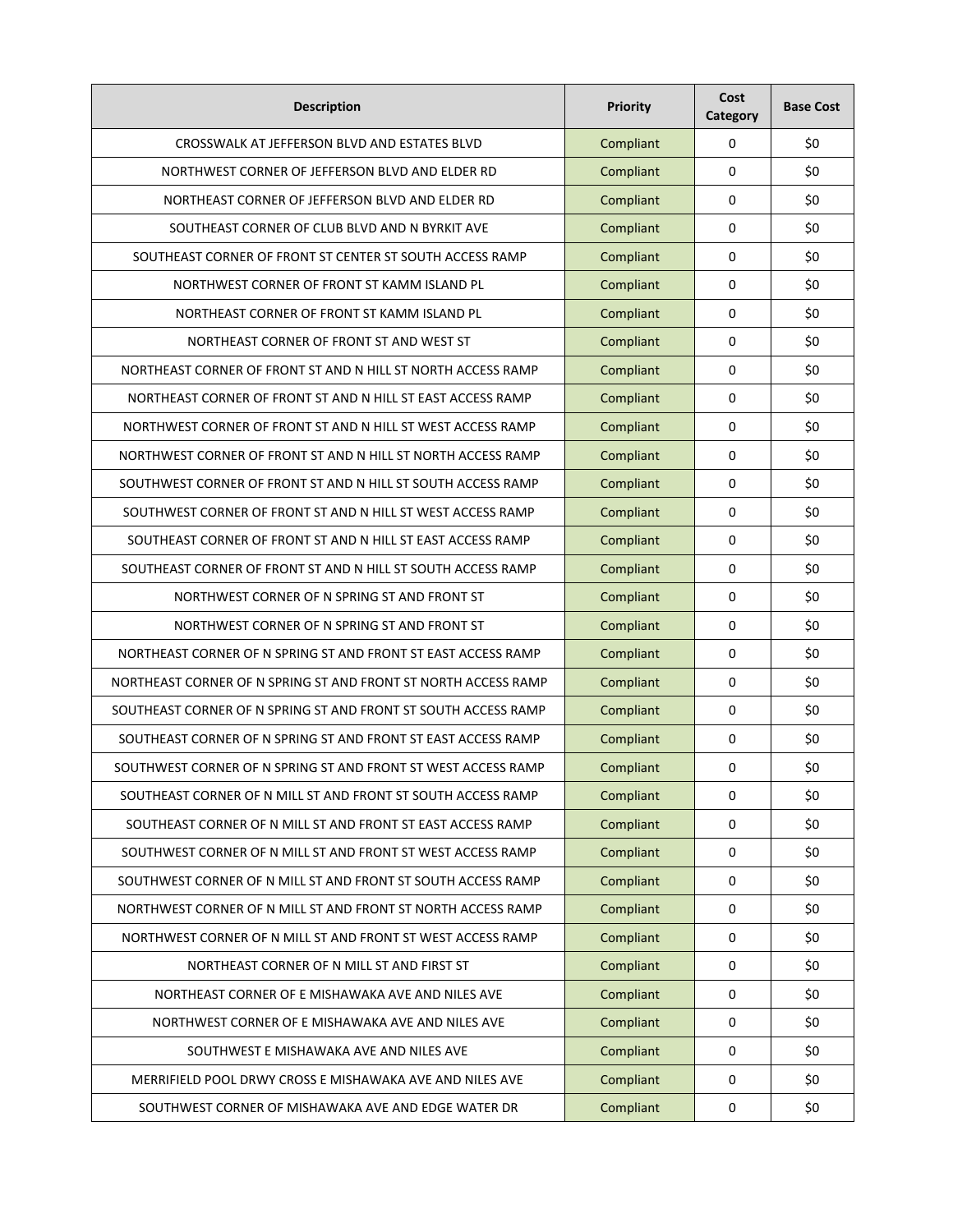| <b>Description</b>                                               | Priority  | Cost<br>Category | <b>Base Cost</b> |
|------------------------------------------------------------------|-----------|------------------|------------------|
| SOUTHEAST CORNER OF MISHAWAKA AVE AND EDGE WATER DR              | Compliant | 0                | \$0              |
| SOUTHEAST CORNER OF MISHAWAKA AVE AND WILLOW ST                  | Compliant | 0                | \$0              |
| SOUTHEAST CORNER OF W SIXTH ST AND HUBBARD AVE                   | Compliant | 0                | \$0              |
| NORTHEAST CORNER OF W SIXTH ST AND CARLTON ST DIAGINAL RAMP      | Compliant | 0                | \$0              |
| SOUTHWEST CORNER OF W SIXTH ST AND JACKSON ST                    | Compliant | 0                | \$0              |
| SOUTHEAST CORNER OF W SIXTH ST AND BURNDETTE ST                  | Compliant | 0                | \$0              |
| NORTHEAST CORNER OF W ELEVNTH ST AND S WEST ST                   | Compliant | 0                | \$0              |
| SOUTHEAST CORNER OF W ELEVNTH ST AND S WEST ST SOUTH ACCESS RAMP | Compliant | 0                | \$0              |
| SOUTHEAST CORNER OF W ELEVNTH ST AND S WEST ST EAST ACCESS RAMP  | Compliant | 0                | \$0              |
| SOUTHWEST CORNER OF W ELEVNTH ST AND S WEST ST WEST ACCESS RAMP  | Compliant | $\mathbf{0}$     | \$0              |
| SOUTHWEST CORNER OF W ELEVNTH ST AND S WEST ST SOUTH ACCESS RAMP | Compliant | 0                | \$0              |
| SOUTHEAST CORNER OF W TWELFTH ST AND S SPRING ST                 | Compliant | 0                | \$0              |
| SOUTHEAST CORNER OF W TWELFTH ST AND S MAIN ST                   | Compliant | 0                | \$0              |
| NORTHEAST CORNER OF W TWELFTH ST AND S MAIN ST                   | Compliant | 0                | \$0              |
| NORTHEAST CORNER OF W THIRTEENTH ST AND S MAIN ST                | Compliant | 0                | \$0              |
| SOUTHEAST CORNER OF W THIRTEENTH ST AND S MAIN ST                | Compliant | 0                | \$0              |
| NORTHEAST CORNER OF MISHAWAKA AVE AND MAIN ST                    | Compliant | 0                | \$0              |
| SOUTHWEST CORNER OF E BROADWAY ST AND CHRISTYANN ST              | Compliant | 0                | \$0              |
| SOUTHWEST CORNER OF EDGEWATER DR AND JOHN ST                     | Compliant | 0                | \$0              |
| SOUTHEAST CORNER OF E FIFTEENTH ST AND DODGE AVE                 | Compliant | 0                | \$0              |
| NORTHEAST CORNER OF E FIFTEENTH ST AND DODGE AVE                 | Compliant | 0                | \$0              |
| NORTHEAST CORNER OF E THIRD ST AND DOWNEY AVE NORTH ACCESS RAMP  | Compliant | 0                | \$0              |
| NORTHEAST CORNER OF E THIRD ST AND DOWNEY AVE EAST ACCESS RAMP   | Compliant | 0                | \$0              |
| NORTHEAST CORNER OF E NINTH ST AND S DOWNY AVE                   | Compliant | 0                | \$0              |
| SOUTHWEST CORNER OF FIRST ST AND MAIN ST                         | Compliant | 0                | \$0              |
| NORTHWEST CORNER OF FIRST ST AND MAIN ST                         | Compliant | 0                | \$0              |
| NORTHEAST CORNER OF FIRST ST AND MAIN ST                         | Compliant | 0                | \$0              |
| NORTHEAST CORNER OF FIRST ST AND CHURCH ST                       | Compliant | 0                | \$0              |
| SOUTHEAST CORNER OF FIRST ST AND CHURCH ST                       | Compliant | 0                | \$0              |
| NORTHEAST CORNER OF BLAIR HILLS AVE AND WHEAT STONE DR           | Compliant | $\mathbf{1}$     | \$1,000          |
| SOUTHEAST CORNER OF MAIN ST AND LOWELL AVE                       | Compliant | $\overline{3}$   | \$2,700          |
| SOUTHEAST CORNER OF MAIN ST AND OMER AVE                         | Compliant | $\overline{3}$   | \$5,400          |
| NORTHEAST CORNER OF MAIN ST AND OMER AVE                         | Compliant | $\overline{3}$   | \$5,400          |
| NORTHWEST CORNER OF MAIN ST AND W RUSS AVE                       | Compliant | 3                | \$5,400          |
| NORTHEAST CORNER OF MAIN ST AND W RUSS AVE                       | Compliant | $\overline{3}$   | \$5,400          |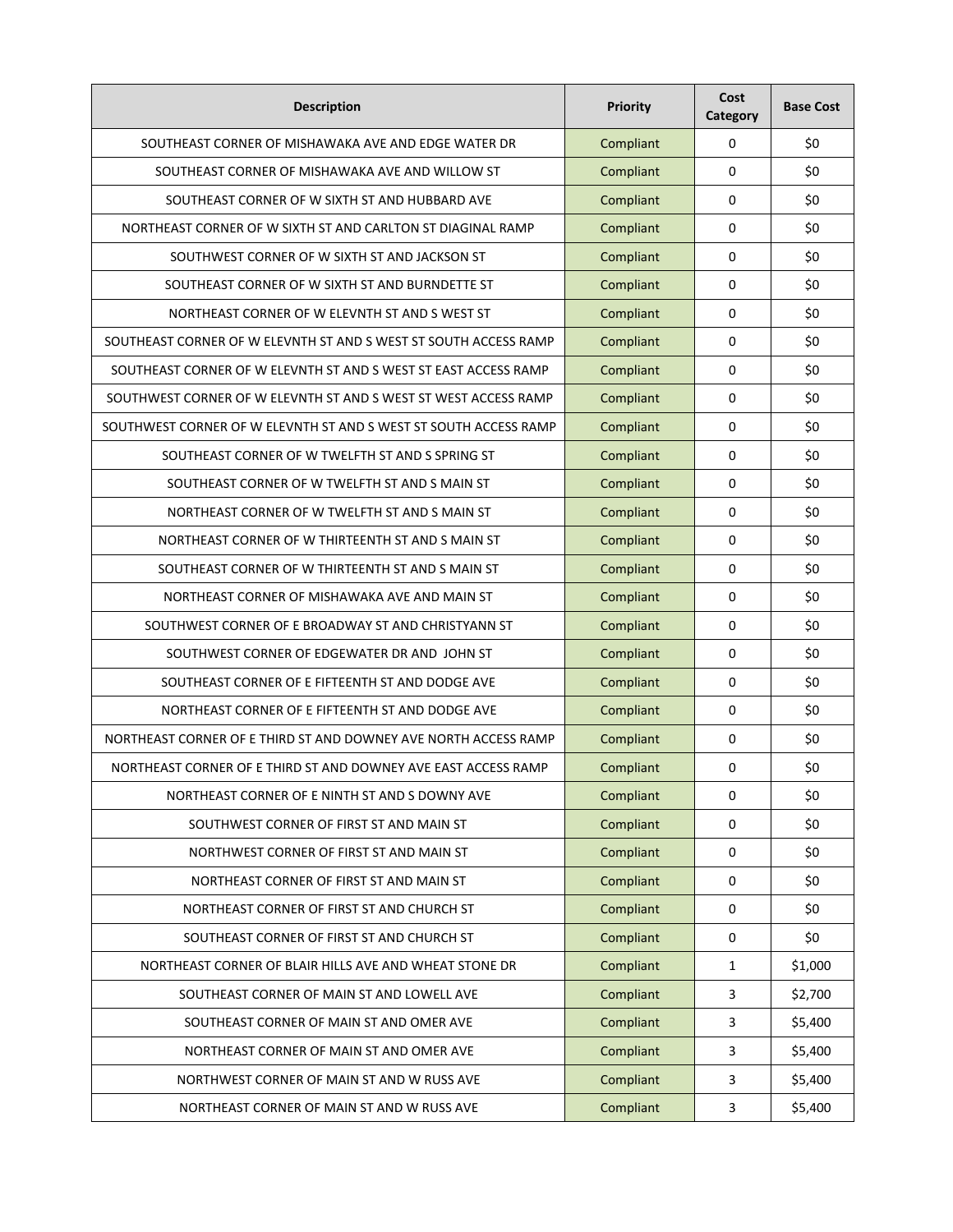| <b>Description</b>                                             | Priority  | Cost<br>Category | <b>Base Cost</b> |
|----------------------------------------------------------------|-----------|------------------|------------------|
| SOUTHWEST CORNER OF MCKINLEY AVE AND MAIN ST                   | Compliant | 3                | \$5,400          |
| NORTHEAST CORNER OF DOUGLAS RD AND FIR RD                      | Compliant | 3                | \$5,400          |
| NORTHWEST CORNER OF DOUGLAS RD AND FIR RD                      | Compliant | 3                | \$5,400          |
| NORTHEAST CORNER OF W SIXTEENTH ST AND S MAIN ST               | Compliant | 4                | \$8,000          |
| SOUTHWEST CORNER OF PANAMA ST AND S LOGAN ST SOUTH ACCESS RAMP | Compliant | 5                | \$5,400          |
| SOUTHWEST CORNER OF W NINTH ST AND TAYLOR ST                   | Compliant | 5                | \$5,400          |
| SOUTHWEST CORNER OF W NINTH ST AND WEST ST                     | Compliant | 7                | \$12,000         |

## Curb Ramp Inventory - Construction Implications **Inventory Completed 2012**

The medium and high priority areas listed below fit one of 3 criteria 1) Construction occurred after evlaution was completed, 2) Construction is currently underway, or 3) Construction is slated for 2013 calendar year. Cost of replacements listed below are NOT included in the estimates included within this transition plan. Conditions listed below indicate condition at time of evaluation and may not reflect the current state.

| <b>High Priority</b> | 3              | \$2,700 |
|----------------------|----------------|---------|
| <b>High Priority</b> | 3              | \$2,700 |
| <b>High Priority</b> | 3              | \$2,700 |
| <b>High Priority</b> | 3              | \$2,700 |
| <b>High Priority</b> | 3              | \$2,700 |
| <b>High Priority</b> | 3              | \$2,700 |
| <b>High Priority</b> | 3              | \$2,700 |
| <b>High Priority</b> | 3              | \$2,700 |
| <b>High Priority</b> | 3              | \$2,700 |
| <b>High Priority</b> | 3              | \$2,700 |
| <b>High Priority</b> | 3              | \$2,700 |
| <b>High Priority</b> | 3              | \$2,700 |
| <b>High Priority</b> | 3              | \$2,700 |
| <b>High Priority</b> | 3              | \$5,400 |
| <b>High Priority</b> | 3              | \$5,400 |
| <b>High Priority</b> | 3              | \$5,400 |
| <b>High Priority</b> | 3              | \$5,400 |
| <b>High Priority</b> | 3              | \$5,400 |
| <b>High Priority</b> | 3              | \$5,400 |
| <b>High Priority</b> | 4              | \$4,000 |
| <b>High Priority</b> | $\overline{4}$ | \$4,000 |
| <b>High Priority</b> | 4              | \$4,000 |
| <b>High Priority</b> | 4              | \$4,000 |
|                      |                |         |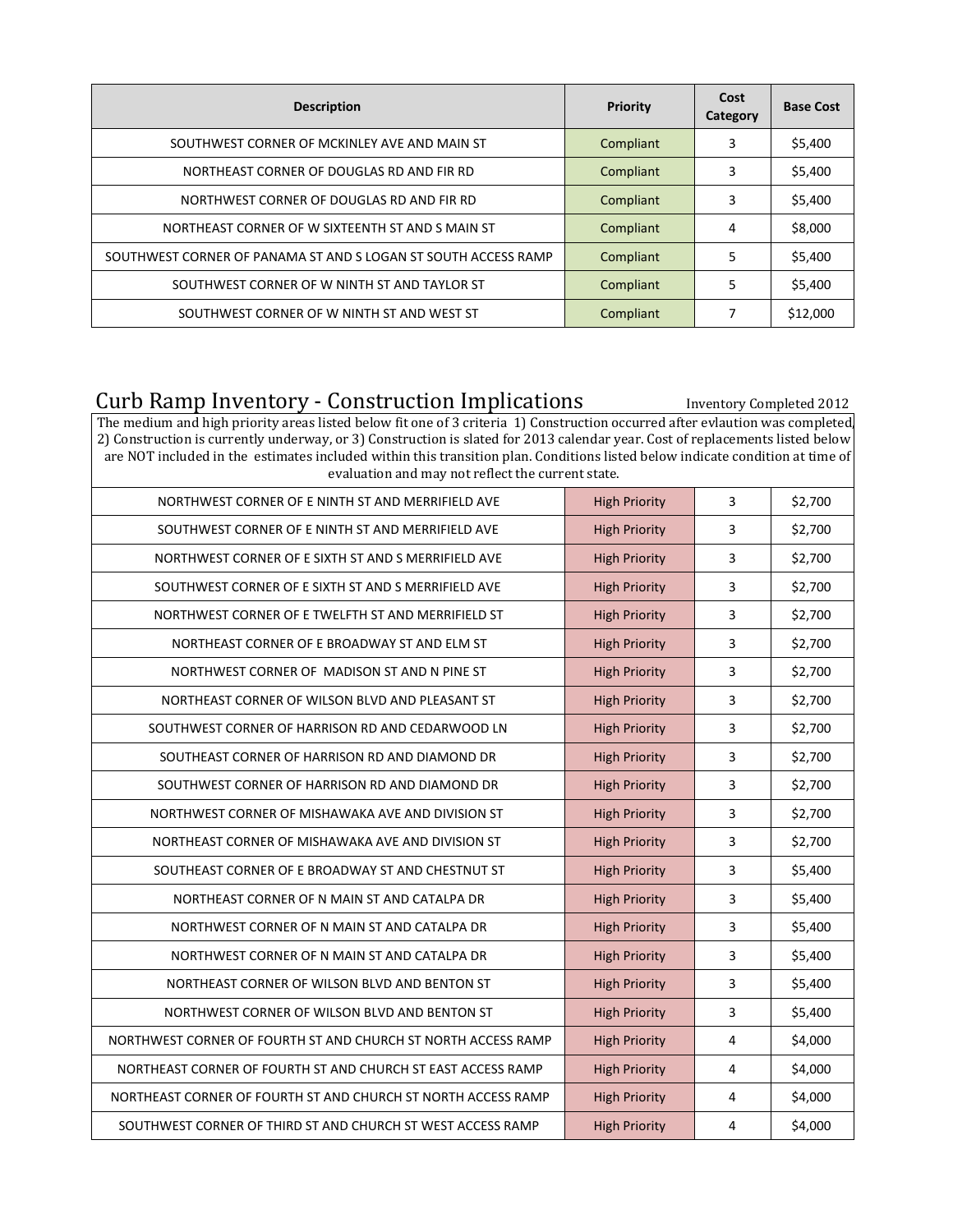| <b>Description</b>                                              | Priority             | Cost<br>Category | <b>Base Cost</b> |
|-----------------------------------------------------------------|----------------------|------------------|------------------|
| SOUTHWEST CORNER OF THIRD ST AND CHURCH ST SOUTH ACCESS RAMP    | <b>High Priority</b> | 4                | \$4,000          |
| NORTHWEST CORNER OF THIRD ST AND CHURCH ST NORTH ACCESS RAMP    | <b>High Priority</b> | 4                | \$4,000          |
| NORTHWEST CORNER OF THIRD ST AND CHURCH ST WEST ACCESS RAMP     | <b>High Priority</b> | 4                | \$4,000          |
| NORTHEAST CORNER OF THIRD ST AND CHURCH ST EAST ACCESS RAMP     | <b>High Priority</b> | 4                | \$4,000          |
| NORTHEAST CORNER OF THIRD ST AND CHURCH ST NORTH ACCESS RAMP    | <b>High Priority</b> | 4                | \$4,000          |
| SOUTHEAST CORNER OF THIRD ST AND CHURCH ST SOUTH ACCESS RAMP    | <b>High Priority</b> | 4                | \$4,000          |
| SOUTHEAST CORNER OF THIRD ST AND CHURCH ST EAST ACCESS RAMP     | <b>High Priority</b> | 4                | \$4,000          |
| SOUTHWEST CORNER OF BENNINGTON DR AND HARRISON RD               | <b>High Priority</b> | 4                | \$4,000          |
| SOUTHEAST CORNER OF BENNINGTON DR AND HARRISON RD               | <b>High Priority</b> | 4                | \$4,000          |
| SOUTHEAST CORNER OF HARRISON RD AND CEDARWOOD LN                | <b>High Priority</b> | 4                | \$4,000          |
| SOUTHEAST CORNER OF S MERRIFIELD AVE AND E FIFTH ST             | <b>High Priority</b> | 4                | \$8,000          |
| NORTHWEST CORNER OF MISHAWAKA AVE AND LIBERTY ST                | <b>High Priority</b> | 4                | \$8,000          |
| NORTHWEST CORNER OF MISHAWAKA AVE AND LIBERTY ST                | <b>High Priority</b> | 4                | \$8,000          |
| NORTHWEST CORNER OF LAWRENCE ST AND N CEDAR ST                  | <b>High Priority</b> | 4                | \$8,000          |
| NORTHEAST CORNER OF LAWRENCE ST AND N CEDAR ST                  | <b>High Priority</b> | 4                | \$8,000          |
| NORTHWEST CORNER OF LAWRENCE ST AND LIBERTY DR                  | <b>High Priority</b> | 4                | \$8,000          |
| SOUTHWEST CORNER OF LAWRENCE ST AND LIBERTY DR                  | <b>High Priority</b> | 4                | \$8,000          |
| NORTHEAST CORNER OF BATTELL ST AND N CEDAR ST                   | <b>High Priority</b> | 4                | \$8,000          |
| NORTHWEST CORNER OF BATTELL ST AND N CEDAR ST                   | <b>High Priority</b> | 4                | \$8,000          |
| NORTHEAST CORNER OF BATTELL ST AND OAK ST                       | <b>High Priority</b> | 4                | \$8,000          |
| SOUTHEAST CORNER OF E BROADWAY ST AND LOCUST ST                 | <b>High Priority</b> | 4                | \$8,000          |
| NORTHWEST CORNER OF E BROADWAY ST AND DIVISION ST               | <b>High Priority</b> | 4                | \$8,000          |
| NORTHWEST CORNER OF WILSON BLVD AND VINE ST                     | <b>High Priority</b> | 4                | \$8,000          |
| NORTHEAST CORNER OF WILSON BLVD AND CALHOUN ST EAST ACCESS RAMP | <b>High Priority</b> | 4                | \$8,000          |
| NORTHEAST CORNER OF YORK ST AND S MILLER CT                     | <b>High Priority</b> | 5                | \$5,400          |
| NORTHEAST CORNER OF YORK ST AND E FIFTH ST                      | <b>High Priority</b> | 5                | \$5,400          |
| SOUTHWEST CORNER OF RIVER AVE AND STRATHMOOR AVE                | <b>High Priority</b> | 4                | \$8,000          |
| SOUTHEAST CORNER OF RIVER AVE AND STRATHMOOR AVE                | <b>High Priority</b> | 4                | \$8,000          |
| SOUTHEAST CORNER OF RIVER AVE AND MIDDLEBORO AVE                | <b>High Priority</b> | 4                | \$8,000          |
| SOUTHWEST CORNER OF RIVER AVE AND MIDDLEBORO AVE                | <b>High Priority</b> | 4                | \$8,000          |
| SOUTHWEST CORNER OF RIVER AVE AND MONMOOR AVE                   | <b>High Priority</b> | 4                | \$8,000          |
| SOUTHEAST CORNER OF RIVER AVE AND MONMOOR AVE                   | <b>High Priority</b> | 4                | \$8,000          |
| SOUTHWEST CORNER OF RIVER AVE AND RUSSELL AVE                   | <b>High Priority</b> | 4                | \$8,000          |
| SOUTHEAST CORNER OF RIVER AVE AND RUSSELL AVE                   | <b>High Priority</b> | 4                | \$8,000          |
| SOUTHWEST CORNER OF W EIGHTH ST AND CLEVELAND ST                | <b>High Priority</b> | $\mathbf{3}$     | \$5,400          |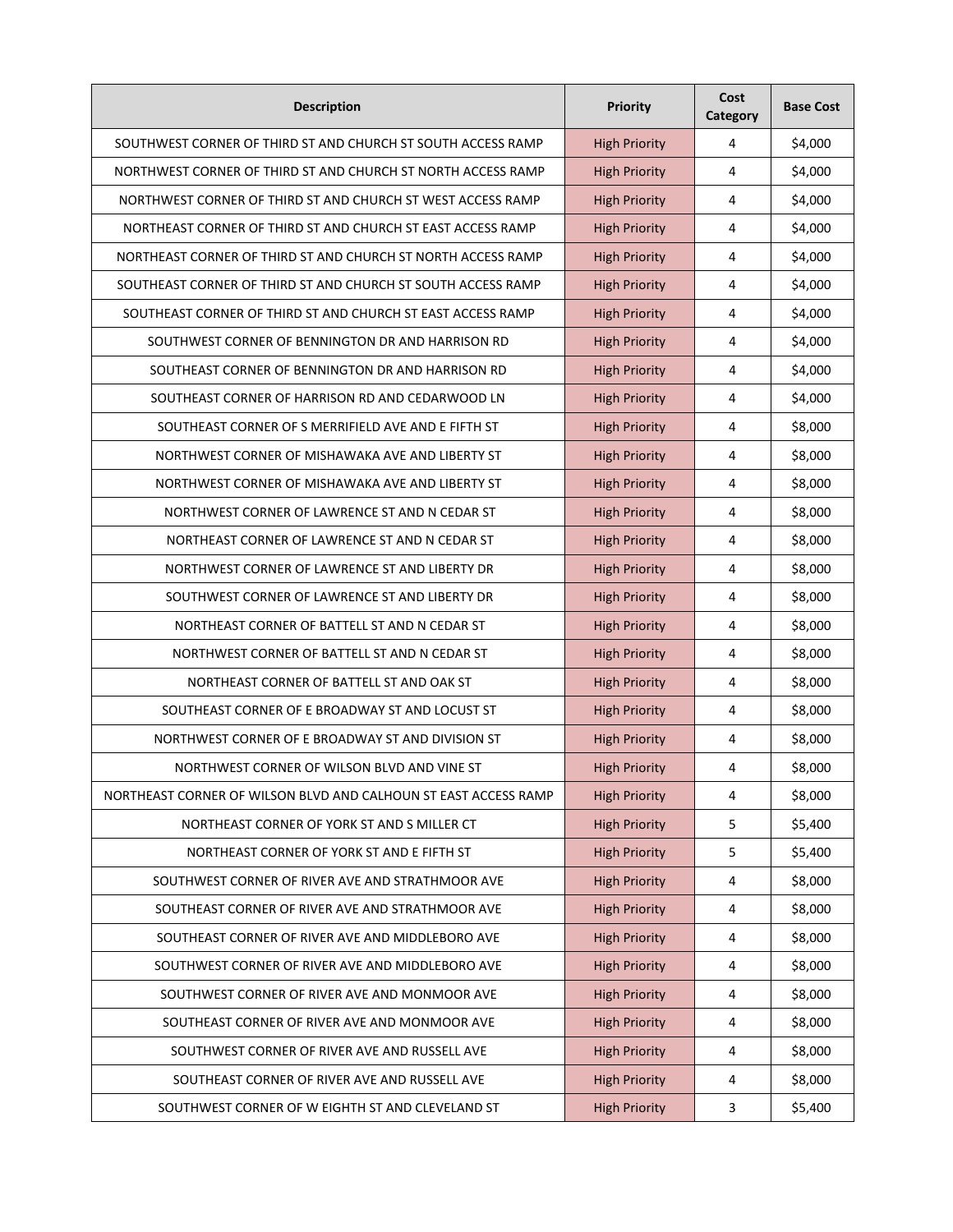| <b>Description</b>                                            | Priority               | Cost<br>Category | <b>Base Cost</b> |
|---------------------------------------------------------------|------------------------|------------------|------------------|
| NORTHWEST CORNER OF EIGHTH ST AND UNION ST                    | <b>High Priority</b>   | 5                | \$5,400          |
| NORTHEAST CORNER OF EIGHTH ST AND UNION ST                    | <b>High Priority</b>   | 5                | \$5,400          |
| NORTHWEST CORNER OF E TENTH ST AND UNION ST                   | <b>High Priority</b>   | 5                | \$5,400          |
| NORTHEAST CORNER OF E TENTH ST AND UNION ST                   | <b>High Priority</b>   | 5                | \$5,400          |
| SOUTHEAST CORNER OF E TENTH ST AND UNION ST                   | <b>High Priority</b>   | 5                | \$5,400          |
| SOUTHWEST CORNER OF E TENTH ST AND UNION ST                   | <b>High Priority</b>   | 5                | \$5,400          |
| NORTHEAST CORNER OF LAWRENCE ST AND LIBERTY DR                | <b>High Priority</b>   | 5                | \$5,400          |
| SOUTHEAST CORNER OF LAWRENCE ST AND LIBERTY DR                | <b>High Priority</b>   | 5                | \$5,400          |
| NORTHWEST CORNER OF BATTELL ST AND LOCUST ST                  | <b>High Priority</b>   | 5                | \$5,400          |
| SOUTHWEST CORNER OF BATTELL ST AND CHESTNUT ST                | <b>High Priority</b>   | 5                | \$5,400          |
| SOUTHEAST CORNER OF BATTELL ST AND CHESTNUT ST                | <b>High Priority</b>   | 5                | \$5,400          |
| NORTHWEST CORNER OF BATTELL ST AND CHESTNUT ST                | <b>High Priority</b>   | 5                | \$5,400          |
| SOUTHEAST CORNER OF BATTELL ST AND N CEDAR ST                 | <b>High Priority</b>   | 5                | \$5,400          |
| SOUTHWEST CORNER OF BATTELL ST AND N ELM ST                   | <b>High Priority</b>   | 5                | \$5,400          |
| SOUTHWEST CORNER OF E BROADWAY ST AND LOCUST ST               | <b>High Priority</b>   | 5                | \$5,400          |
| NORTHWEST CORNER OF E BROADWAY ST AND LOCUST ST               | <b>High Priority</b>   | 5                | \$5,400          |
| NORTHEAST CORNER OF E BROADWAY ST AND DIVISION ST             | <b>High Priority</b>   | 5                | \$5,400          |
| SOUTHWEST CORNER OF E BROADWAY ST AND DIVISION ST             | <b>High Priority</b>   | 5                | \$5,400          |
| NORTHWEST CORNER OF FOURTH ST AND CHURCH ST WEST ACCESS RAMP  | <b>High Priority</b>   | 5                | \$5,400          |
| SOUTHEAST CORNER OF FOURTH ST AND CHURCH ST SOUTH ACCESS RAMP | <b>High Priority</b>   | 5                | \$5,400          |
| SOUTHWEST CORNER OF E THIRD ST AND S CEDAR ST                 | <b>High Priority</b>   | 5                | \$5,400          |
| NORTHEAST CORNER OF E THIRD ST AND S DELORENZI AVE            | <b>High Priority</b>   | 5                | \$5,400          |
| SOUTHWEST CORNER OF BATTELL ST AND DIVISION ST                | <b>High Priority</b>   | 7                | \$12,000         |
| NORTHWEST CORNER OF BATTELL ST AND DIVISION ST                | <b>High Priority</b>   | $\overline{7}$   | \$12,000         |
| NORTHEAST CORNER OF BATTELL ST AND DIVISION ST                | <b>High Priority</b>   | $\overline{7}$   | \$12,000         |
| SOUTHEAST CORNER OF BATTELL ST AND DIVISION ST                | <b>High Priority</b>   | $\overline{7}$   | \$12,000         |
| SOUTHEAST CORNER OF BATTELL ST AND LOCUST ST                  | <b>High Priority</b>   | $\overline{7}$   | \$12,000         |
| NORTHEAST CORNER OF BATTELL ST AND LOCUST ST                  | <b>High Priority</b>   | $\overline{7}$   | \$12,000         |
| NORTHWEST CORNER OF BATTELL ST AND LOCUST ST                  | <b>High Priority</b>   | $\overline{7}$   | \$12,000         |
| SOUTHWEST CORNER OF BATTELL ST AND N CEDAR ST                 | <b>High Priority</b>   | $\overline{7}$   | \$12,000         |
| SOUTHEAST CORNER OF E BROADWAY ST AND DIVISION ST             | <b>High Priority</b>   | $\overline{7}$   | \$12,000         |
| SOUTHEAST CORNER OF N MILL ST AND FIRST ST                    | <b>Medium Priority</b> | $\overline{2}$   | \$1,500          |
| SOUTHWEST CORNER OF MISHAWAKA AVE AND DIVISION ST             | <b>Medium Priority</b> | 3                | \$2,700          |
| SOUTHWEST CORNER OF E BROADWAY ST AND CHESTNUT ST             | <b>Medium Priority</b> | 3                | \$2,700          |
| NORTHWEST CORNER OF E MARION ST AND WILLOW ST                 | <b>Medium Priority</b> | 3                | \$2,700          |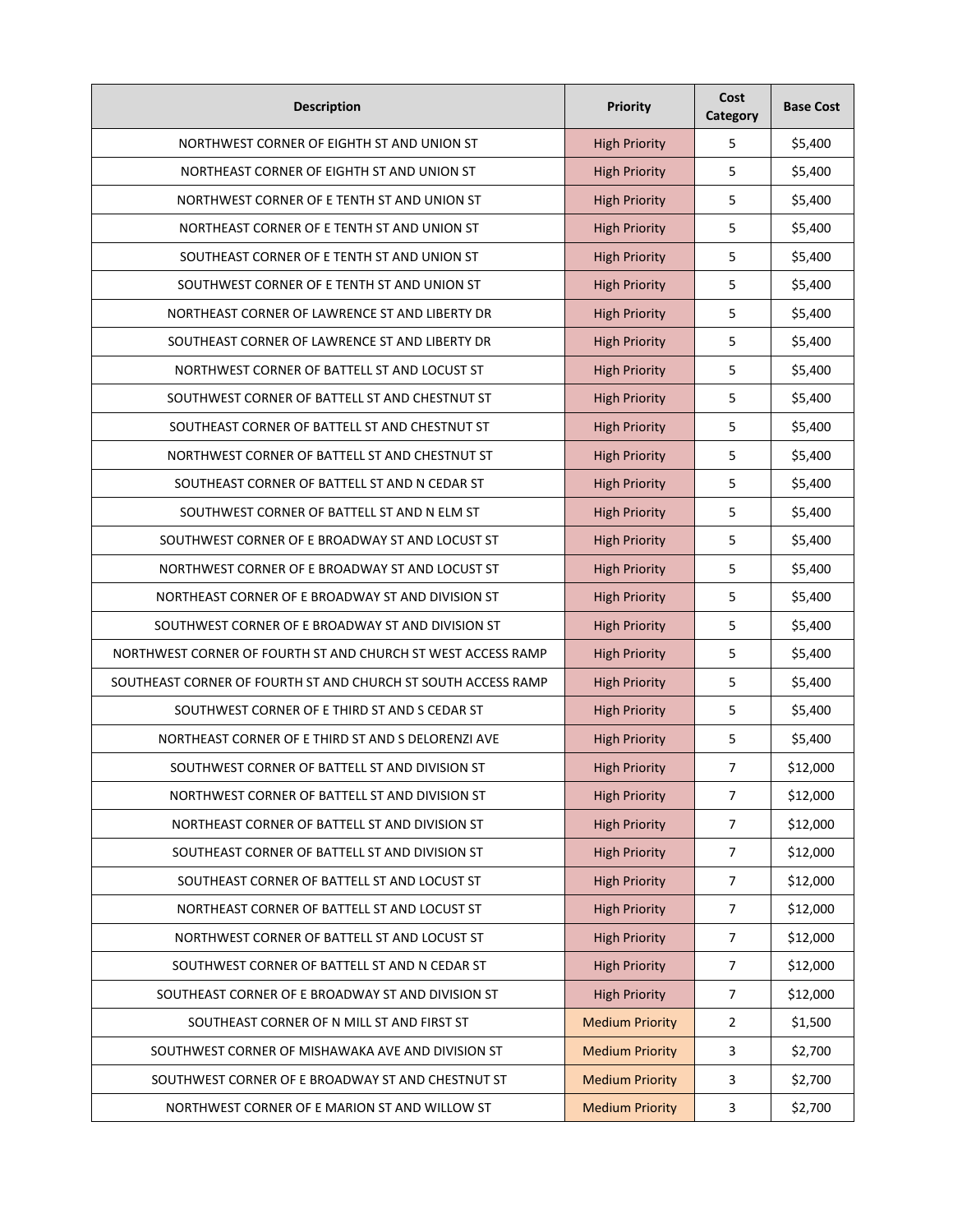| <b>Description</b>                                          | Priority               | Cost<br>Category        | <b>Base Cost</b> |
|-------------------------------------------------------------|------------------------|-------------------------|------------------|
| SOUTHWEST CORNER OF SLICKS CT AND WEST ST                   | <b>Medium Priority</b> | 3                       | \$2,700          |
| NORTHWEST CORNER OF SLICKS CT AND WEST ST                   | <b>Medium Priority</b> | 3                       | \$2,700          |
| SOUTHWEST CORNER OF N MILL ST AND FIRST ST                  | <b>Medium Priority</b> | 3                       | \$5,400          |
| SOUTHEAST CORNER OF N SPRING ST AND FIRST ST                | <b>Medium Priority</b> | 4                       | \$8,000          |
| SOUTHWEST CORNER OF WILSON BLVD AND VINE ST                 | <b>Medium Priority</b> | 5                       | \$5,400          |
| NORTHWEST CORNER OF BATTELL ST AND SARAH ST                 | <b>Medium Priority</b> | 1                       | \$1,000          |
| SOUTHWEST CORNER OF BATTELL ST AND SARAH ST                 | <b>Medium Priority</b> | $\mathbf{1}$            | \$1,000          |
| NORTHWEST CORNER OF N HILL ST AND FIRST ST                  | <b>Medium Priority</b> | $\mathbf{1}$            | \$2,000          |
| NORTHWEST CORNER OF N SPRING ST AND FIRST ST                | <b>Medium Priority</b> | $\mathbf{1}$            | \$2,000          |
| NORTHEAST CORNER OF N SPRING ST AND FIRST ST                | <b>Medium Priority</b> | $\mathbf{1}$            | \$2,000          |
| NORTHWEST CORNER OF W TWELFTH ST AND S MILL ST              | <b>Medium Priority</b> | $\overline{2}$          | \$1,500          |
| SOUTHWEST CORNER OF W TWELFTH ST AND S MILL ST              | <b>Medium Priority</b> | $\overline{2}$          | \$1,500          |
| NORTHEAST CORNER OF W TWELFTH ST AND S MILL ST              | <b>Medium Priority</b> | $\overline{2}$          | \$1,500          |
| SOUTHEAST CORNER OF W TWELFTH ST AND S MILL ST              | <b>Medium Priority</b> | $\overline{2}$          | \$1,500          |
| NORTHWEST CORNER OF FRONT ST AND WEST ST                    | <b>Medium Priority</b> | $\overline{2}$          | \$1,500          |
| NORTHWEST CORNER OF N MILL ST AND FIRST ST                  | <b>Medium Priority</b> | $\overline{2}$          | \$1,500          |
| NORTHEAST CORNER OF BATTELL ST AND SARAH ST                 | <b>Medium Priority</b> | $\overline{2}$          | \$3,000          |
| NORTHEAST CORNER OF E BROADWAY ST AND WILLOW ST             | <b>Medium Priority</b> | 3                       | \$2,700          |
| SOUTHWEST CORNER OF E MARION ST AND DIVISION ST             | <b>Medium Priority</b> | 3                       | \$2,700          |
| SOUTHEAST CORNER OF JEFFERSON BLVD AND LIBERTY DR EAST RAMP | <b>Medium Priority</b> | 3                       | \$2,700          |
| NORTHEAST CORNER OF LIBERTY DR AND W COLFAX AVE             | <b>Medium Priority</b> | 3                       | \$2,700          |
| SOUTHWEST CORNER OF W RUSS AVE AND LIBERTY DR               | <b>Medium Priority</b> | 3                       | \$2,700          |
| SOUTHEAST CORNER OF W RUSS AVE AND LIBERTY DR               | <b>Medium Priority</b> | 3                       | \$2,700          |
| SOUTHEAST CORNER OF CATALPA DR AND VILLAGE DR               | <b>Medium Priority</b> | 3                       | \$2,700          |
| SOUTHWEST CORNER OF CATALPA DR AND NEWBERG DR               | <b>Medium Priority</b> | 3                       | \$2,700          |
| SOUTHEAST CORNER OF CATALPA DR AND CONCORD CT               | <b>Medium Priority</b> | 3                       | \$2,700          |
| SOUTHWEST CORNER OF CATALPA DR AND CONCORD CT               | <b>Medium Priority</b> | 3                       | \$2,700          |
| NORTHWEST CORNER OF CATALPA DR AND CONCORD CT               | <b>Medium Priority</b> | 3                       | \$2,700          |
| NORTHEAST CORNER OF CATALPA DR AND CONCORD CT               | <b>Medium Priority</b> | $\overline{\mathbf{3}}$ | \$2,700          |
| NORTHEAST CORNER OF CATALPA DR AND COLONY CT                | <b>Medium Priority</b> | 3                       | \$2,700          |
| SOUTHWEST CORNER OF CATALPA DR AND COLONY CT                | <b>Medium Priority</b> | 3                       | \$2,700          |
| SOUTHEAST CORNER OF CATALPA DR AND COLONY CT                | <b>Medium Priority</b> | 3                       | \$2,700          |
| SOUTHWEST CORNER OF CATALPA DR AND CAMBRIDGE CT             | <b>Medium Priority</b> | 3                       | \$2,700          |
| SOUTHEAST CORNER OF CATALPA DR AND CAMBRIDGE CT             | <b>Medium Priority</b> | 3                       | \$2,700          |
| NORTHWEST CORNER OF GRAPE RD AND WHITE OAK DR               | <b>Medium Priority</b> | $\mathbf{3}$            | \$2,700          |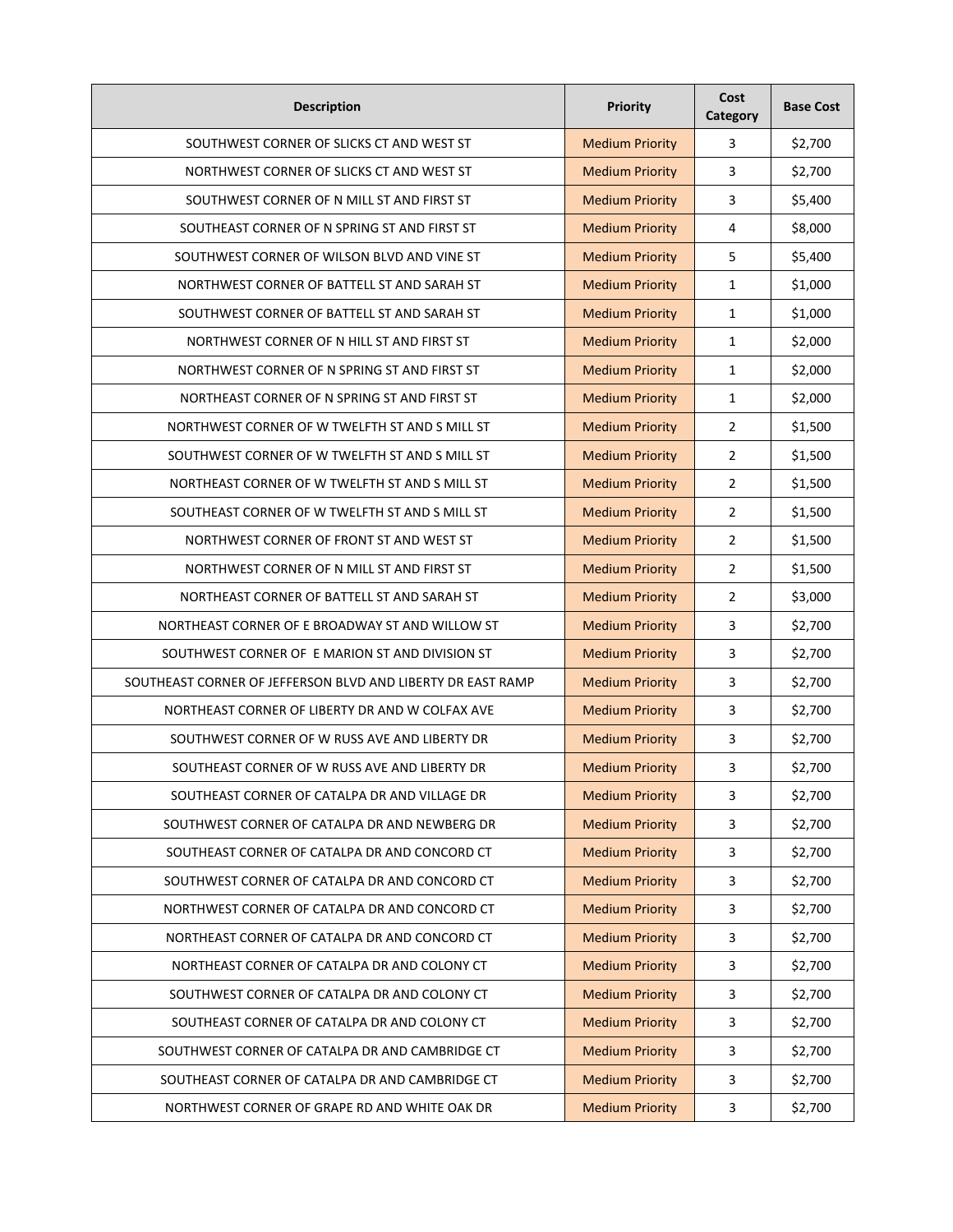| <b>Description</b>                                           | <b>Priority</b>        | Cost<br>Category | <b>Base Cost</b> |
|--------------------------------------------------------------|------------------------|------------------|------------------|
| NORTHWEST CORNER OF GRAPE RD AND SUGAR PINE DR               | <b>Medium Priority</b> | 3                | \$2,700          |
| SOUTHWEST CORNER OF GRAPE RD BROWN AVE                       | <b>Medium Priority</b> | 3                | \$2,700          |
| NORTHWEST CORNER OF GRAPE RD BROWN AVE                       | <b>Medium Priority</b> | $\overline{3}$   | \$2,700          |
| NORTHEAST CORNER OF EDGEWATER DR AND N CEDAR ST              | <b>Medium Priority</b> | 3                | \$2,700          |
| SOUTHWEST CORNER OF ALICE ST AND CEDAR ST                    | <b>Medium Priority</b> | 3                | \$2,700          |
| NORTHWEST CORNER OF ALICE ST AND CEDAR ST                    | <b>Medium Priority</b> | 3                | \$2,700          |
| MEDIAN CROSSING OF WILSON BLVD AND CLAY ST NORTH SIDE        | <b>Medium Priority</b> | 3                | \$2,700          |
| NORTHEAST CORNER OF WILSON BLVD AND CLAY ST                  | <b>Medium Priority</b> | 3                | \$2,700          |
| SOUTHEAST CORNER OF WILSON BLVD AND VINE ST                  | <b>Medium Priority</b> | 3                | \$2,700          |
| NORTHEAST MEDIAN CROSSING OF WILSON BLVD AND CALHOUN ST      | <b>Medium Priority</b> | 3                | \$2,700          |
| SOUTHEAST MEDIAN CROSSING OF WILSON BLVD AND CALHOUN ST      | <b>Medium Priority</b> | 3                | \$2,700          |
| NORTHEAST CORNER OF WILSON BLVD AND N LOGAN ST               | <b>Medium Priority</b> | 3                | \$2,700          |
| SOUTHWEST CORNER OF FAIRMOUNT AVE AND LIBERTY DR             | <b>Medium Priority</b> | 3                | \$2,700          |
| NORTHWEST CORNER OF FAIRMOUNT AVE AND LIBERTY DR             | <b>Medium Priority</b> | 3                | \$2,700          |
| SOUTHWEST CORNER OF DOUGLAS RD AND FIR RD                    | <b>Medium Priority</b> | 3                | \$5,400          |
| SOUTHEAST CORNER OF DOUGLAS RD AND FIR RD                    | <b>Medium Priority</b> | 3                | \$5,400          |
| NORTHWEST CORNER OF GRAPE RD AND IMUS DR                     | <b>Medium Priority</b> | 3                | \$5,400          |
| SOUTHWEST CORNER OF GRAPE RD AND IMUS DR                     | <b>Medium Priority</b> | 3                | \$5,400          |
| NORTHWEST CORNER OF W RUSS AVE AND LIBERTY DR                | <b>Medium Priority</b> | 4                | \$4,000          |
| NORTHWEST CORNER OF BLACKBERRY RD AND HARRISON CREEK CT      | <b>Medium Priority</b> | 4                | \$4,000          |
| SOUTHWEST CORNER OF BLACKBERRY RD AND HARRISON CREEK CT      | <b>Medium Priority</b> | 4                | \$4,000          |
| NORTHWEST CORNER OF HARRISON RD AND WOODHOUSE DR             | <b>Medium Priority</b> | 4                | \$4,000          |
| NORTHWEST CORNER OF WOODHOUSE DR AND HARTFIELD CT            | <b>Medium Priority</b> | 4                | \$4,000          |
| SOUTHWEST CORNER OF WOODHOUSE DR AND HARTFIELD CT SOUTH RAMP | <b>Medium Priority</b> | 4                | \$4,000          |
| SOUTHWEST CORNER OF WOODHOUSE DR AND HARTFIELD CT WEST RAMP  | <b>Medium Priority</b> | 4                | \$4,000          |
| NORTHWEST CORNER OF W SIXTH ST AND S WEST ST                 | <b>Medium Priority</b> | 4                | \$8,000          |
| NORTHEAST CORNER OF W SIXTH ST AND S WEST ST                 | <b>Medium Priority</b> | 4                | \$8,000          |
| SOUTHEAST CORNER OF MISHAWAKA AVE AND FOREST AVE             | <b>Medium Priority</b> | 4                | \$8,000          |
| SOUTHWEST CORNER OF MISHAWAKA AVE AND FOREST AVE             | <b>Medium Priority</b> | $\pmb{4}$        | \$8,000          |
| NORTHEAST CORNER OF S MERRIFIELD AVE AND E FIFTH ST          | <b>Medium Priority</b> | 4                | \$8,000          |
| SOUTHWEST CORNER OF S MERRIFIELD AVE AND E FIFTH ST          | <b>Medium Priority</b> | 4                | \$8,000          |
| NORTHEAST CORNER OF BATTELL ST AND CHESTNUT ST               | <b>Medium Priority</b> | 4                | \$8,000          |
| SOUTHWEST CORNER OF E BROADWAY ST AND OAK ST                 | <b>Medium Priority</b> | 4                | \$8,000          |
| NORTHWEST CORNER OF WILSON BLVD AND CLAY ST                  | <b>Medium Priority</b> | 4                | \$8,000          |
| MEDIAN CROSSING OF WILSON BLVD AND CLAY ST SOUTH SIDE        | <b>Medium Priority</b> | 4                | \$8,000          |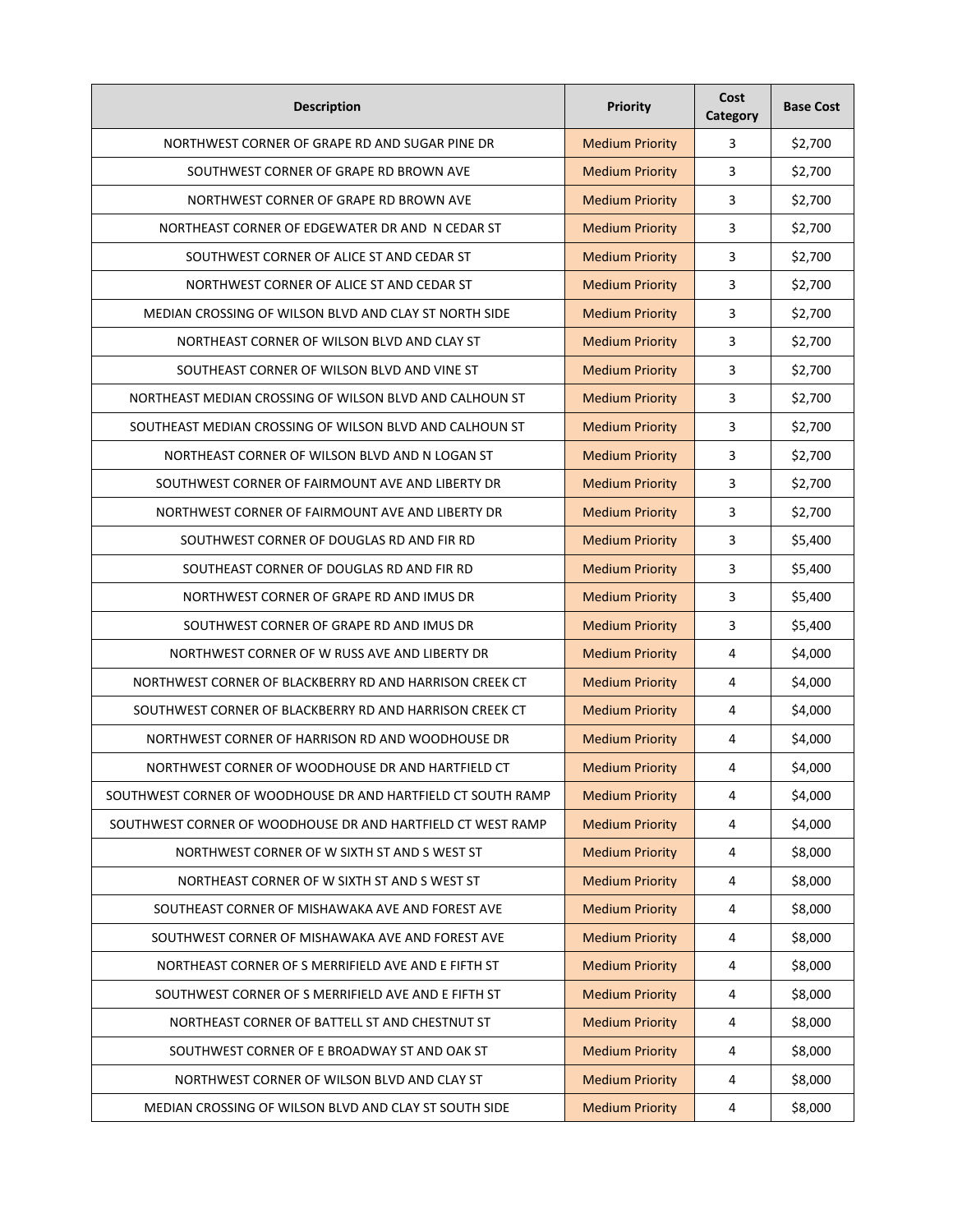| <b>Description</b>                                               | Priority               | Cost<br>Category | <b>Base Cost</b> |
|------------------------------------------------------------------|------------------------|------------------|------------------|
| NORTHWEST CORNER OF WILSON BLVD AND WEBSTER ST                   | <b>Medium Priority</b> | 4                | \$8,000          |
| NORTHEAST CORNER OF WILSON BLVD AND WEBSTER ST                   | <b>Medium Priority</b> | 4                | \$8,000          |
| NORTHEAST CORNER OF WILSON BLVD AND VINE ST                      | <b>Medium Priority</b> | $\overline{4}$   | \$8,000          |
| NORTHEAST CORNER OF WILSON BLVD AND CALHOUN ST NORTH ACCESS RAMP | <b>Medium Priority</b> | 4                | \$8,000          |
| NORTHWEST CORNER OF WILSON BLVD AND PLEASANT ST                  | <b>Medium Priority</b> | 4                | \$8,000          |
| NORTHWEST CORNER OF WILSON BLVD AND PLEASANT ST                  | <b>Medium Priority</b> | 4                | \$8,000          |
| SOUTHEAST CORNER OF PLEASANT ST AND N LOGAN ST                   | <b>Medium Priority</b> | 4                | \$8,000          |
| NORTHEAST CORNER OF PLEASANT ST AND N LOGAN ST                   | <b>Medium Priority</b> | 4                | \$8,000          |
| NORTHEAST CORNER OF LOWELL AVE AND LIBERTY DR                    | <b>Medium Priority</b> | 4                | \$8,000          |
| SOUTHEAST CORNER OF LOWELL AVE AND LIBERTY DR                    | <b>Medium Priority</b> | 4                | \$8,000          |
| SOUTHEAST CORNER OF W THIRD ST AND S WEST ST                     | <b>Medium Priority</b> | 4                | \$8,000          |
| SOUTHWEST CORNER OF E THRID ST AND S MERRIFIELD ST               | <b>Medium Priority</b> | 4                | \$8,000          |
| NORTHWEST CORNER OF E THIRD ST AND LAUREL ST                     | <b>Medium Priority</b> | 4                | \$8,000          |
| SOUTHEAST CORNER OF E THIRD ST AND LAUREL ST                     | <b>Medium Priority</b> | 4                | \$8,000          |
| NORTHEAST CORNER OF E THIRD ST AND S CEDAR ST                    | <b>Medium Priority</b> | 4                | \$8,000          |
| SOUTHEAST CORNER OF E THIRD ST AND S CEDAR ST                    | <b>Medium Priority</b> | 4                | \$8,000          |
| SOUTHEAST CORNER OF W SIXTH ST AND S WEST ST                     | <b>Medium Priority</b> | 5                | \$5,400          |
| SOUTHEAST CORNER OF W SIXTH ST AND S WEST ST                     | <b>Medium Priority</b> | 5                | \$5,400          |
| NORTHEAST CORNER OF W EIGHTH ST AND S WEST ST                    | <b>Medium Priority</b> | 5                | \$5,400          |
| NORTHWEST CORNER OF W NINTH ST AND WEST ST                       | <b>Medium Priority</b> | 5                | \$5,400          |
| NORTHWEST CORNER OF S MERRIFIELD AVE AND E FIFTH ST              | <b>Medium Priority</b> | 5                | \$5,400          |
| NORTHEAST CORNER OF MISHAWAKA AVE AND FOREST AVE                 | <b>Medium Priority</b> | 5                | \$5,400          |
| SOUTHEAST CORNER OF E BROADWAY ST AND SARAH ST                   | <b>Medium Priority</b> | 5                | \$5,400          |
| SOUTHWEST CORNER OF E BROADWAY ST AND SARAH ST                   | <b>Medium Priority</b> | 5                | \$5,400          |
| NORTHWEST CORNER OF E BROADWAY ST AND SARAH ST                   | <b>Medium Priority</b> | 5                | \$5,400          |
| NORTHEAST CORNER OF E BROADWAY ST AND SARAH ST                   | <b>Medium Priority</b> | 5                | \$5,400          |
| SOUTHEAST CORNER OF W BROADWAY ST AND LIBERTY DR                 | <b>Medium Priority</b> | 5                | \$5,400          |
| NORTHWEST CORNER OF E MARION ST AND DIVISION ST                  | <b>Medium Priority</b> | 5                | \$5,400          |
| SOUTHWEST CORNER OF JEFFERSON BLVD AND LIBERTY DR                | <b>Medium Priority</b> | 5                | \$5,400          |
| SOUTHWEST CORNER OF W EDGAR AVE AND LIBERTY DR                   | <b>Medium Priority</b> | 5                | \$5,400          |
| NORTHWEST CORNER OF W EDGAR AVE AND LIBERTY DR                   | <b>Medium Priority</b> | 5                | \$5,400          |
| NORTHEAST CORNER OF E THRID ST AND S MERRIFIELD ST               | <b>Medium Priority</b> | 5                | \$5,400          |
| NORTHWEST CORNER OF E THRID ST AND S MERRIFIELD ST               | <b>Medium Priority</b> | 5                | \$5,400          |
| SOUTHWEST CORNER OF E THIRD ST AND LAUREL ST SOUTH ACCESS RAMP   | <b>Medium Priority</b> | 5                | \$5,400          |
| NORTHWEST CORNER OF E THIRD ST AND S CEDAR ST                    | <b>Medium Priority</b> | 5                | \$5,400          |